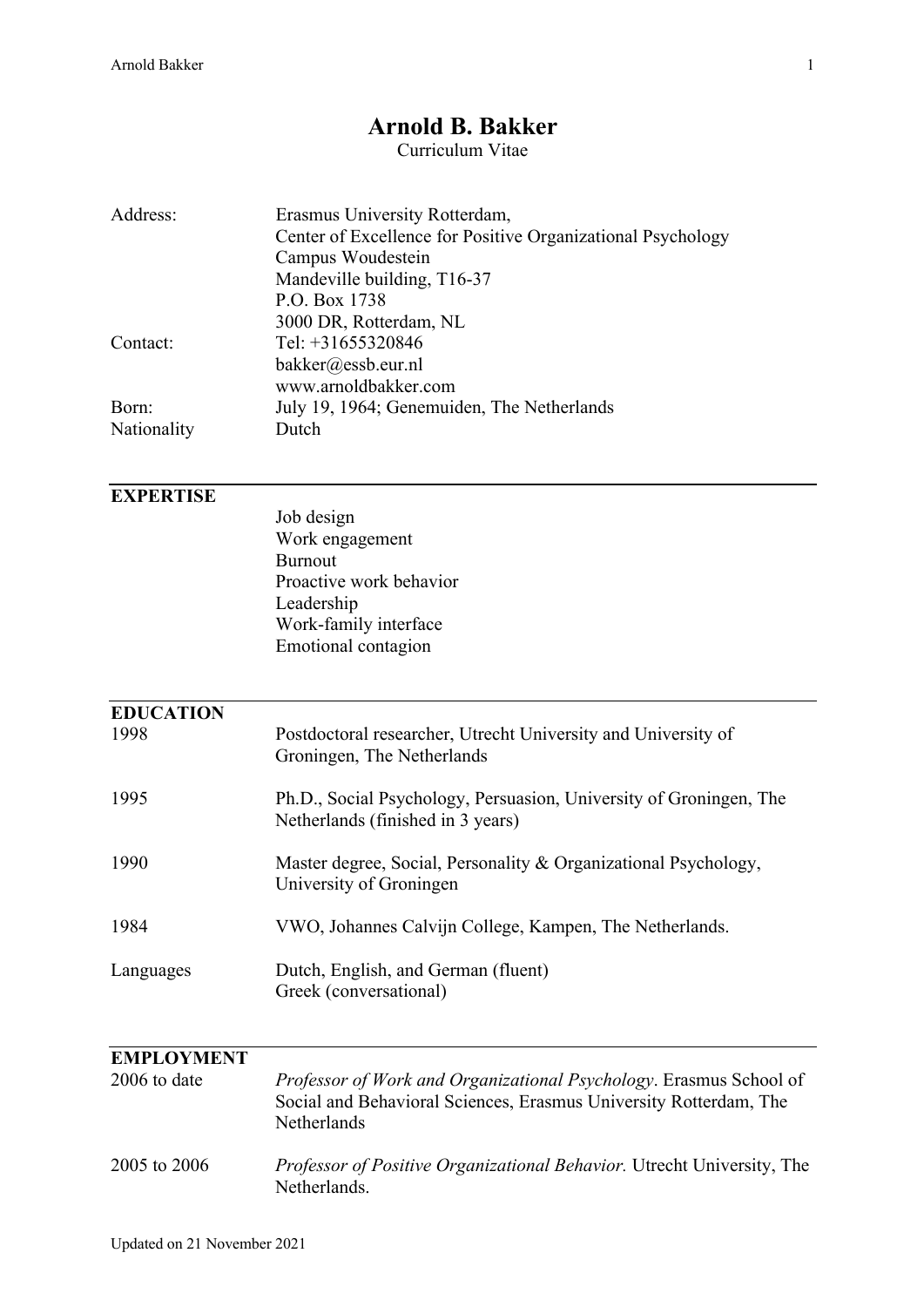| 2000 to 2005              | Associate Professor of Work and Organizational Psychology. Utrecht<br>University, The Netherlands.                                        |
|---------------------------|-------------------------------------------------------------------------------------------------------------------------------------------|
| 1998 to 2000              | Assistant Professor of Work and Organizational Psychology. Utrecht<br>University, The Netherlands.                                        |
| <b>VISITING POSITIONS</b> |                                                                                                                                           |
| 2014 to date              | Distinguished Visiting Professor. Department of Industrial Psychology<br>and People Management. University of Johannesburg, South Africa. |
| 2021 to date              | Visiting Professor. Department of Psychological Science, University of<br>Bergen, Norway.                                                 |
| 2017 to date              | Extraordinary Professor. WorkWell Research Unit. North-West<br>University, Potchefstroom, South Africa.                                   |
| 2019 to date              | Visiting Professor. Faculty of Economics and Business. University of<br>Zagreb, Croatia.                                                  |
| 2012 to 2018              | <i>Adjunct Professor.</i> Department of Applied Psychology. Lingnan<br>University, Hong Kong.                                             |
| <b>TEACHING</b>           | Currently teaching<br>Emotions and attitudes in organizations – Master<br>Minor Positive Organizational Psychology - Master               |
|                           | Work engagement - Masterclass<br>Inspiring leadership - Masterclass<br>Happiness Economics - Masterclass                                  |

Previously taught What is psychology? – Undergraduate Interviewing – Undergraduate Attitude change – Undergraduate Social Psychology of Health – Master Applied Social Psychology – Master Research Methods – Undergraduate Research Methods for Social & Organizational Psychology – Master Interpersonal Relations – Master Personnel Psychology and Human Resource Management – Master Occupational Health Psychology – Master Personality Psychology – Undergraduate

(Student ratings of courses have all been consistently rated as excellent)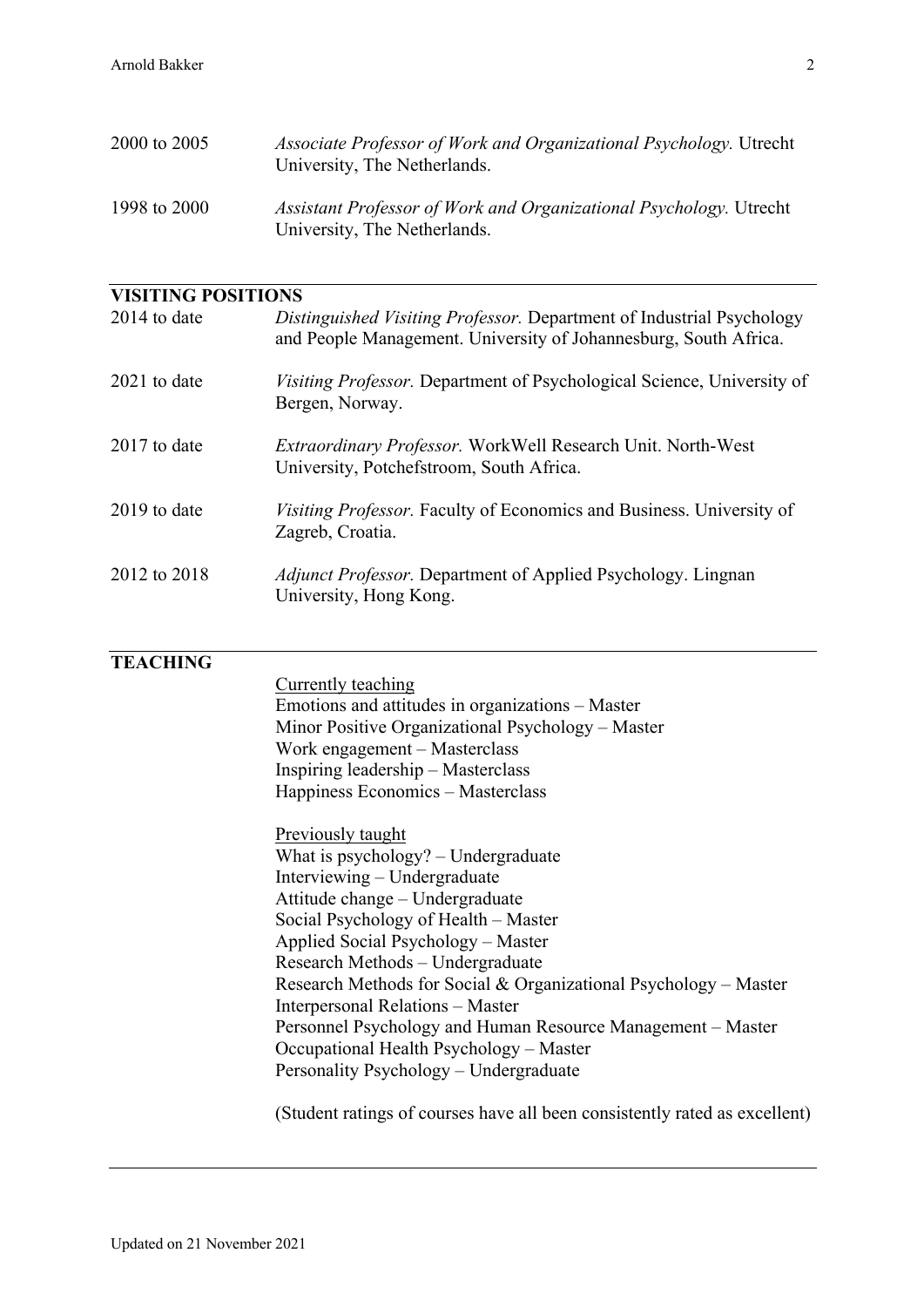## **HONORS & AWARDS**

| 2021  | Listed as the world's most-cited scholars in the category Business $\&$<br>Management, and #49 in the list of most cited scholars in the world<br>across all scientific disciplines. See: Ioannidis, J.P.A., Boyack, K.W., &<br>Baas, J. (2020). Updated science-wide author databases of standardized<br>citation indicators. PLOS Biology, 18(10), e3000918. |
|-------|----------------------------------------------------------------------------------------------------------------------------------------------------------------------------------------------------------------------------------------------------------------------------------------------------------------------------------------------------------------|
| 2021  | 3rd place David van Lennep Thesis Award. Nederlandse Stichting voor<br>Psychotechniek. Sarina Verwijmeren with her paper "Playful work and<br>sports design: A game changer?"                                                                                                                                                                                  |
| 2021  | Inclusion in Thomson Reuters' list of The World's Most Influential<br>Scientific Minds.                                                                                                                                                                                                                                                                        |
| 2021  | Runner up Best Conference Paper Award, Yuri Scharp for his paper<br>"Using Playful Work Design to Deal with Hindrance Job Demands."<br>Graduate Research School at Erasmus University.                                                                                                                                                                         |
| 2020  | Inclusion in Thomson Reuters' list of The World's Most Influential<br>Scientific Minds.                                                                                                                                                                                                                                                                        |
| 2020  | Listed in the world's top 1% of scientists. Top 5 in Business and<br>Management, and #81 in the list of most cited scholars in the world<br>across all scientific disciplines. See Ioannidis, J. P. A., Boyack, K. W.,<br>& Baas, J. (2020). Updated science-wide author databases of<br>standardized citation indicators. PLOS Biology, 18(10), e3000918.     |
| 2020  | Best Dissertation Award Keri Pekaar for her dissertation "Self- and<br>other-focused emotional intelligence" (supervisors Bakker, Van der<br>Linden, Born). Association of Dutch Work & Organizational<br>Psychologists.                                                                                                                                       |
| 2020, | Unilever Research Award Sarina Verwijmeren for her master thesis<br>"Playful work and sports design: A game changer?"                                                                                                                                                                                                                                          |
| 2020  | 2nd place David van Lennep Thesis Award. Nederlandse Stichting voor<br>Psychotechniek. Tom Junker with his paper "Agile team practices:<br>Construct development and multilevel study."                                                                                                                                                                        |
| 2019  | 2nd place David van Lennep Thesis Award. Nederlandse Stichting voor<br>Psychotechniek. Franklin Tof or his paper "Self-initiated nudging for<br>physical activity: A diary study."                                                                                                                                                                             |
| 2019  | Best Dissertation Award Keri Pekaar for her dissertation "Self- and<br>other-focused emotional intelligence" (supervisors Bakker, Van der<br>Linden, Born). Graduate Research School at Erasmus University.                                                                                                                                                    |
| 2019  | Inclusion in Thomson Reuters' list of The World's Most Influential<br>Scientific Minds.                                                                                                                                                                                                                                                                        |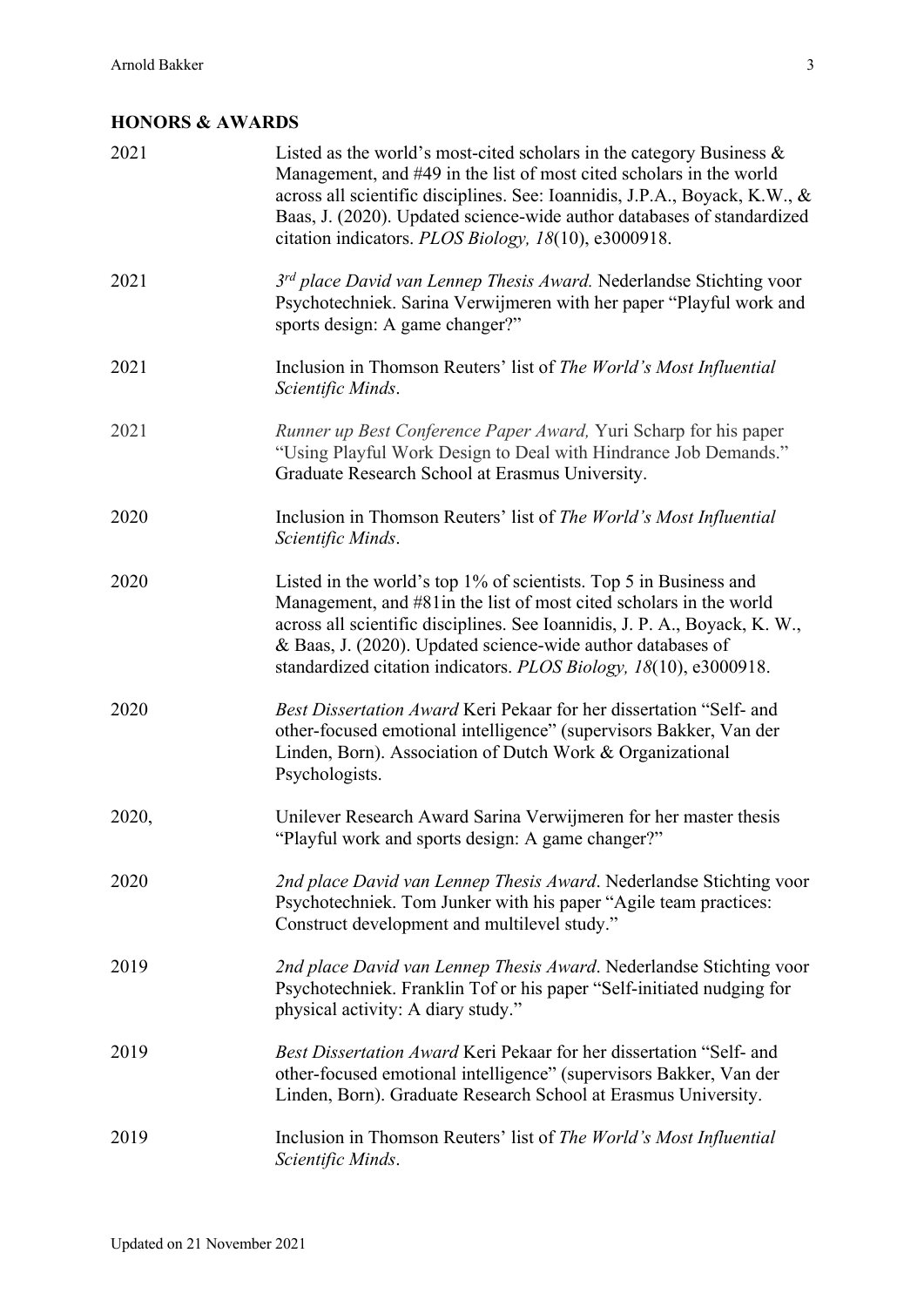| 2018 | Inclusion in Thomson Reuters' list of The World's Most Influential<br>Scientific Minds.                                                                                                                                                                                                                              |
|------|----------------------------------------------------------------------------------------------------------------------------------------------------------------------------------------------------------------------------------------------------------------------------------------------------------------------|
| 2018 | Best Article Award (with Danyang Du, Daantje Derks & Chang-qin<br>Lu). Article "Does homesickness undermine the potential of job<br>resources? A perspective from the work-home resources model."<br>Graduate School Erasmus University.                                                                             |
| 2018 | Best Paper Award Annual conference of Dutch Work & Organizational<br>Psychologists (with Marijntje Zeijen, Paraskevas Petrou, & Benjamin<br>van Gelderen). Article "The link between support provision and the<br>provider's work engagement: The role of the receiver's emotional<br>demands and goal orientation". |
| 2017 | Inclusion in Thomson Reuters' list of The World's Most Influential<br>Scientific Minds.                                                                                                                                                                                                                              |
| 2017 | Best Paper Award Annual conference of Dutch Work & Organizational<br>Psychologists (with Marijntje Zeijen, Paraskevas Petrou, & Benjamin<br>van Gelderen). Article "The daily exchange of social support between<br>co-workers: Implications for momentary work engagement."                                         |
| 2016 | Best Dissertation Award Kimberley Breevaart for her dissertation<br>"Engaging Leadership" (supervisors Bakker & Demerouti). Dutch<br>conference for Work & Organizational Psychologists.                                                                                                                             |
| 2016 | Inclusion in Thomson Reuters' list of The World's Most Influential<br>Scientific Minds.                                                                                                                                                                                                                              |
| 2016 | Outstanding Paper - Emerald Literati Network Awards for Excellence.<br>Article "Employee engagement, human resource management practices<br>and competitive advantage: an integrated approach" published in<br>Journal of Organizational Effectiveness: People and Performance<br>(2015, lead author Simon Albrecht) |
| 2016 | <i>Three Best Paper Awards</i> – Annual Conference of Association for<br>Occupational Health Consultants (BA&O).                                                                                                                                                                                                     |
| 2016 | Best Dissertation Award Kimberley Breevaart for her dissertation<br>"Engaging Leadership" (supervisors Bakker & Demerouti). Erasmus<br>Graduate school of Social Sciences and the Humanities.                                                                                                                        |
| 2015 | Best Paper Award Annual conference of Dutch Work & Organizational<br>Psychologists (with Keri Pekaar, Dimitri van der Linden, & Marise<br>Born. Article: "A closer look at the emotional intelligence-job<br>performance link."                                                                                      |
| 2015 | Inclusion in Thomson Reuters' list of The World's Most Influential<br>Scientific Minds.                                                                                                                                                                                                                              |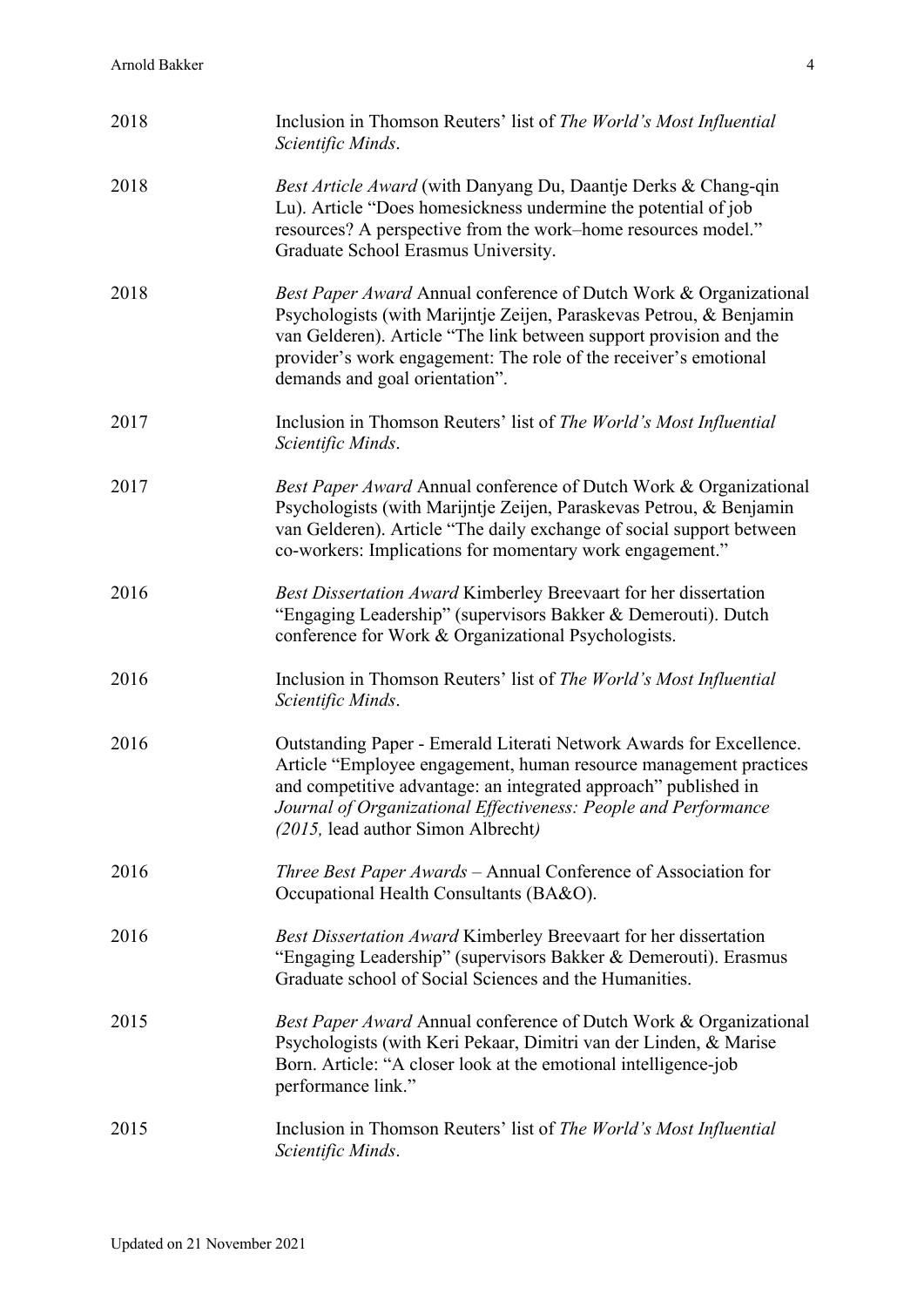| 2015 | Establishment of the Center of Excellence for Positive Organizational<br><i>Psychology.</i> 1,5 million euro awarded by Erasmus University<br>Rotterdam.                                                                                                                                                                              |
|------|---------------------------------------------------------------------------------------------------------------------------------------------------------------------------------------------------------------------------------------------------------------------------------------------------------------------------------------|
| 2014 | Inclusion in Thomson Reuters' list of The World's Most Influential<br>Scientific Minds.                                                                                                                                                                                                                                               |
| 2014 | Citations of Excellence Winner, Emerald (with Wilmar Schaufeli &<br>Willem van Rhenen). Article: "How changes in job demands and<br>resources predict burnout, work engagement, and sickness absenteeism"                                                                                                                             |
| 2014 | Andre Büssing Award, European Academy of Occupational Heath<br>Psychology (with Anne Mäkikangas, Rantanen, Ulla Kinnunen,<br>Pulkinen, & Kokko). Article: "The circumplex model of occupational<br>well-being: Its relation with personality."                                                                                        |
| 2013 | Research Excellence Award of 2 million euro, Erasmus University<br>Rotterdam.                                                                                                                                                                                                                                                         |
| 2013 | Best Paper Award, Journal of Occupational Health Psychology (APA-<br>NIOSH conference; with Jari Hakanen & Jokisaari). Article: A 35-year<br>follow-up study on burnout among Finnish employees."                                                                                                                                     |
| 2012 | Wiley-Blackwell Award for Outstanding Contribution to the European<br>Journal of Personality (with Benjamin de Boer & Edwin van Hooft).<br>Article: "Stop and start control: A distinction within self-control."                                                                                                                      |
| 2012 | Most Highly Cited Paper in Two Decades, Journal of Organizational<br>and Occupational Psychology virtual issue (85th birthday; with<br>Despoina Xanthopoulou, Evangelia Demerouti, & Wilmar Schaufeli).<br>Article: "Work engagement and financial returns: A diary study on the<br>role of job and personal resources."              |
| 2012 | <i>Influential Scholar</i> . Ranked Number 7 in "Ranking of influential<br>scholars who received their degrees since 1991 based on impact inside<br>and outside the Academy": Aguinis, H., Suarez-González, I.,<br>Lannelongue, G., & Joo, H. (2012). Scholarly impact revisited.<br>Academy of Management Perspectives, 26, 105-132. |
| 2011 | Best Paper Award Annual conference of Dutch Work & Organizational<br>Psychologists (with Maria Tims & Daantje Derks). Article: "The impact<br>of job crafting on job demands, job resources, and well-being."                                                                                                                         |
| 2011 | Best Paper Award, Institute of Psychology, Erasmus University (with<br>Nadia Rida & Wido Oerlemans). Article: Why extraverts are happier: A<br>day reconstruction study."                                                                                                                                                             |
| 2010 | Highly Commended Paper, Emerald Awards for Excellence Emerald<br>(with Evangelia Demerouti). Article: "The crossover of work                                                                                                                                                                                                          |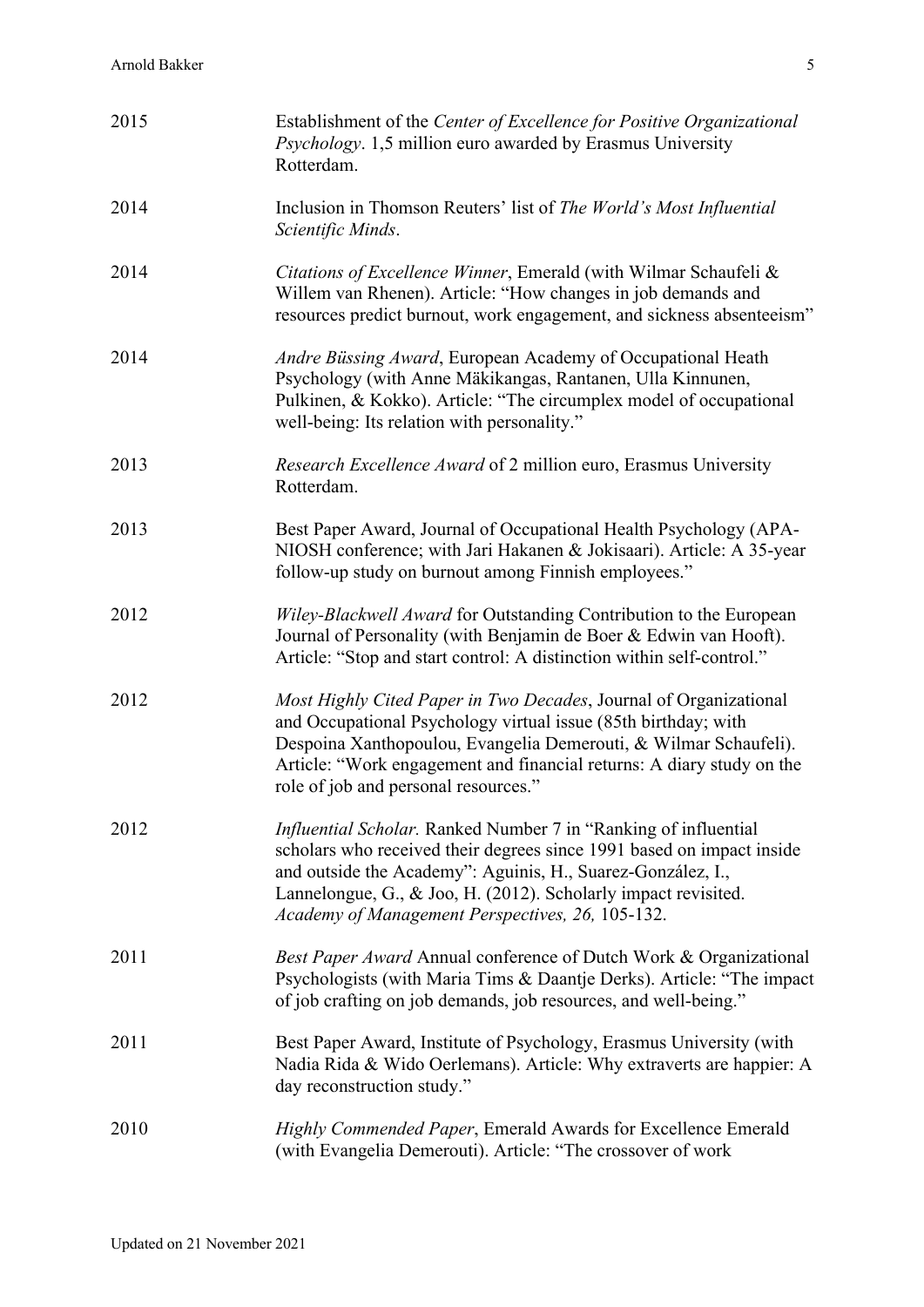|      | engagement between working couples: A closer look at the role of<br>empathy."                                                                                                                                                                                                                                                                                                                                                |
|------|------------------------------------------------------------------------------------------------------------------------------------------------------------------------------------------------------------------------------------------------------------------------------------------------------------------------------------------------------------------------------------------------------------------------------|
| 2010 | Best Paper Award Southern Management Association (with Lieke ten<br>Brummelhuis, Claartje ter Hoeven, & Bram Peper). Article: "Breaking<br>through the loss cycle of burnout: The role of motivation."                                                                                                                                                                                                                       |
| 2010 | Most Influential Paper published internationally between 1990 and<br>2009 by Dutch researchers (with Evangelia Demerouti, Friedhelm<br>Nachreiner, & Wilmar Schaufeli). Article: "The Job Demands -<br>Resources model of burnout." Source: De Dreu, C.K.W. (2010). Een<br>kwantitatieve analyse van Nederlandse bijdragen aan internationaal<br>arbeids- en organisatiepsychologisch onderzoek. Gedrag &<br>Organisatie, 1. |
| 2009 | Highly Commended Award Winner at the Literati Network Awards for<br>Excellence (with Evangelia Demerouti). Article: "Towards a model of<br>work engagement."                                                                                                                                                                                                                                                                 |
| 2008 | Highly Commended Award Winner at the Literati Network Awards for<br>Excellence (with Evangelia Demerouti). Article: "The Job Demands-<br>Resources model: State of the art."                                                                                                                                                                                                                                                 |
| 2008 | 3rd place David van Lennep Thesis Award. Nederlandse Stichting voor<br>Psychotechniek (with Maria Tims & Despoina Xanthopoulou). Article:<br>"Do transformational leaders enhance their followers' daily work<br>engagement?"                                                                                                                                                                                                |
| 1996 | Runner up Dissertation Award. Stichting Publiek, Wetenschap &<br>Techniek: Bakker, A.B. (1995). Wat motiveert tot condoomgebruik?<br>Onderzoek naar effectieve aidsvoorlichting. In H. Tennekes, H.C.<br>Cassee & E. Nijssen (Red.), RADAR 96: Stand van zaken in de<br>wetenschap (pp. 446-449). Bloemendaal: Aramith.                                                                                                      |
| 1995 | Honorable Mention, 1st Heymans Symposium, Groningen: Bakker,<br>A.B., Elving, W.J.L., Siero, F.W., & Buunk, B.P. (1995).<br>Attitudeverandering als gevolg van AIDS-voorlichting. Nederlands<br>Tijdschrift voor de Psychologie, 50, 1-9.                                                                                                                                                                                    |
| 1995 | Best Scientific Article in Gedrag & Gezondheid 1994: Bakker, A.B., &<br>Siero, F.W. (1995, reprint). Voorlichting over condoomgebruik: De<br>invloed van waargenomen extremiteit op het overredingsproces. Gedrag<br>& Gezondheid.                                                                                                                                                                                           |

## **PROFESSIONAL MEMBERSHIPS**

Fellow Association for Psychological Science European Academy of Occupational Health Psychology.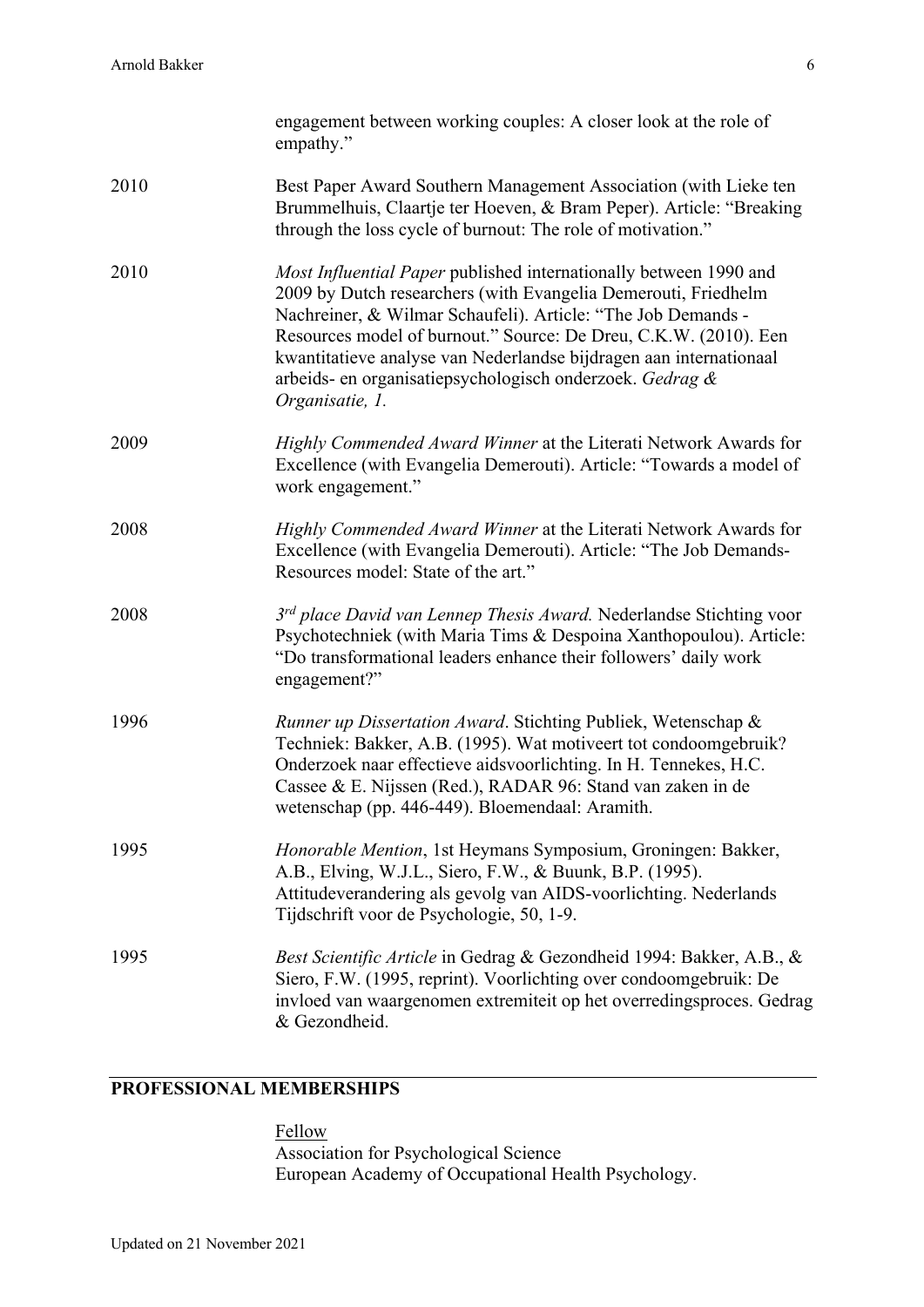International Association of Applied Psychology

#### Member

- European Association of Work & Organizational Psychology (*President from 2009 to 2013*)
- Dutch Association for Work & Organizational Psychology Researchers (*President from 2006 to 2011*)
- Dutch Society for Work & Organization Professionals (Beroepsvereniging voor A&O deskundigen - BA&O). *Honorary member*
- Foundation for Research on Psychosocial Stress (in Dutch: Stichting Onderzoek Psychosociale Stress, SOPS) – *Chairman from 2014 to 2016*.

### **PROFESSIONAL ACTIVITIES**

Current Journal Editorial Review Board Memberships Anxiety, Stress, and Coping (since 2007) Career Development International (since 2008) South African Journal of Industrial Psychology (since 2009) Journal of Business and Psychology (since 2012) Group and Organization Management (since 2014) Journal of Occupational Health Psychology (since 2014) Human Resource Management Review (since 2015) Occupational Health Science (since 2016) Work & Stress (since 2017)

Book Series Editor Current issues in Work and Organizational Psychology – Psychology Press (2009-2017). Advances in Positive Organizational Psychology – Emerald (2011- 2015).

Special Issues Co-editor

- Journal of Occupational & Organizational Psychology. Special issue on Positive Organizational Psychology interventions (2021). Co-edited with Marianne van Woerkom and Michael Leiter.
- European Journal of Work & Organizational Psychology. Special issue on Advances in burnout research (2021). Co-edited with Evangelia Demerouti, Maria Peeters and Kimberley Breevaart.
- Applied Psychology: An International Review. Special issue on Value of job resources (2020). Co-edited with Marc van Veldhoven, Anja van den Broeck, Kevin Daniels, Susana Tavares, and Chidiebere Ogbonnaya.
- Career Development International. Special issue on Work engagement (2018). Co-edited with Simon Albrecht.
- Gedrag & Organisatie. Special issue on Job crafting (2013). Co-edited with Luc Dorenbosch, Evangelia Demerouti, and Karen van Dam.
- Human Relations. Special issue on Daily employee happiness (2012). Co-edited with Despoina Xanthopoulou and Remus Ilies.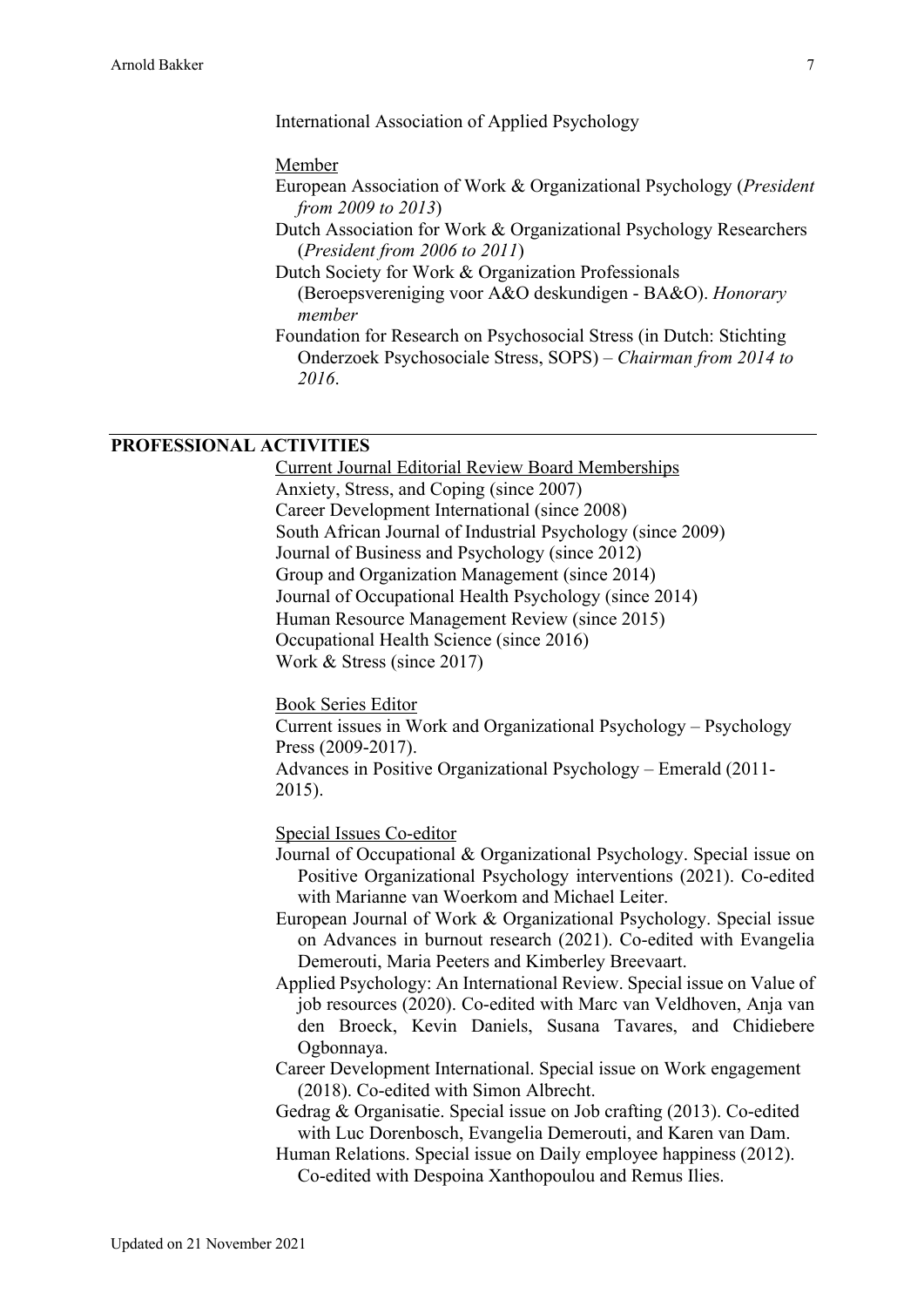- Psicothema. Special issue on Positive Organizational Psychology (2012). Co-edited with Alfredo Rodriguez.
- South African Journal of Industrial Psychology. Special issue on the Job Demands–Resources model (2011). Co-edited with Evangelia Demerouti.
- Journal of Occupational and Organizational Psychology. Special issue on resources theories (2011). Co-edited with Jonathon Halbesleben and Marjan Gorgievski.
- Journal of Managerial Psychology. Special issue on Crossover of workrelated strain and engagement (2009). Co-edited with Mina Westman and Hetty van Emmerik.

Journal of Organizational Behavior. Special issue on Positive Organizational Behavior (2008). Co-edited with Wilmar Schaufeli.

Work & Stress. Special issue on Work engagement (2008). Co-edited with Wilmar Schaufeli, Michael Leiter and Toon Taris.

Occasional Reviewer

Academy of Management Journal Academy of Management Review Human Relations Journal of Applied Psychology Journal of Management Journal of Management Studies Journal of Management and Organization Journal of Managerial Psychology Journal of Organizational Behavior Journal of Vocational Behavior Organizational Behavior and Human Decision Processes Journal of Occupational and Organizational Psychology European Journal of Work and Organizational Psychology Psychological Bulletin Journal of Personality and Social Psychology Human Performance Applied Psychology: An International Review Applied Psychology: Health & Well-being Journal of Personality Journal of Personnel Psychology Journal of Educational Psychology European Journal of Social Psychology Journal of Applied Social Psychology Personality and Social Psychology Bulletin Psychology and Health Social Science and Medicine Scandinavian Journal Work, Environment, & Health Stress & Health Journal of Advanced Nursing Health Psychology Psychology and Health Addiction Research & Theory Developmental Psychology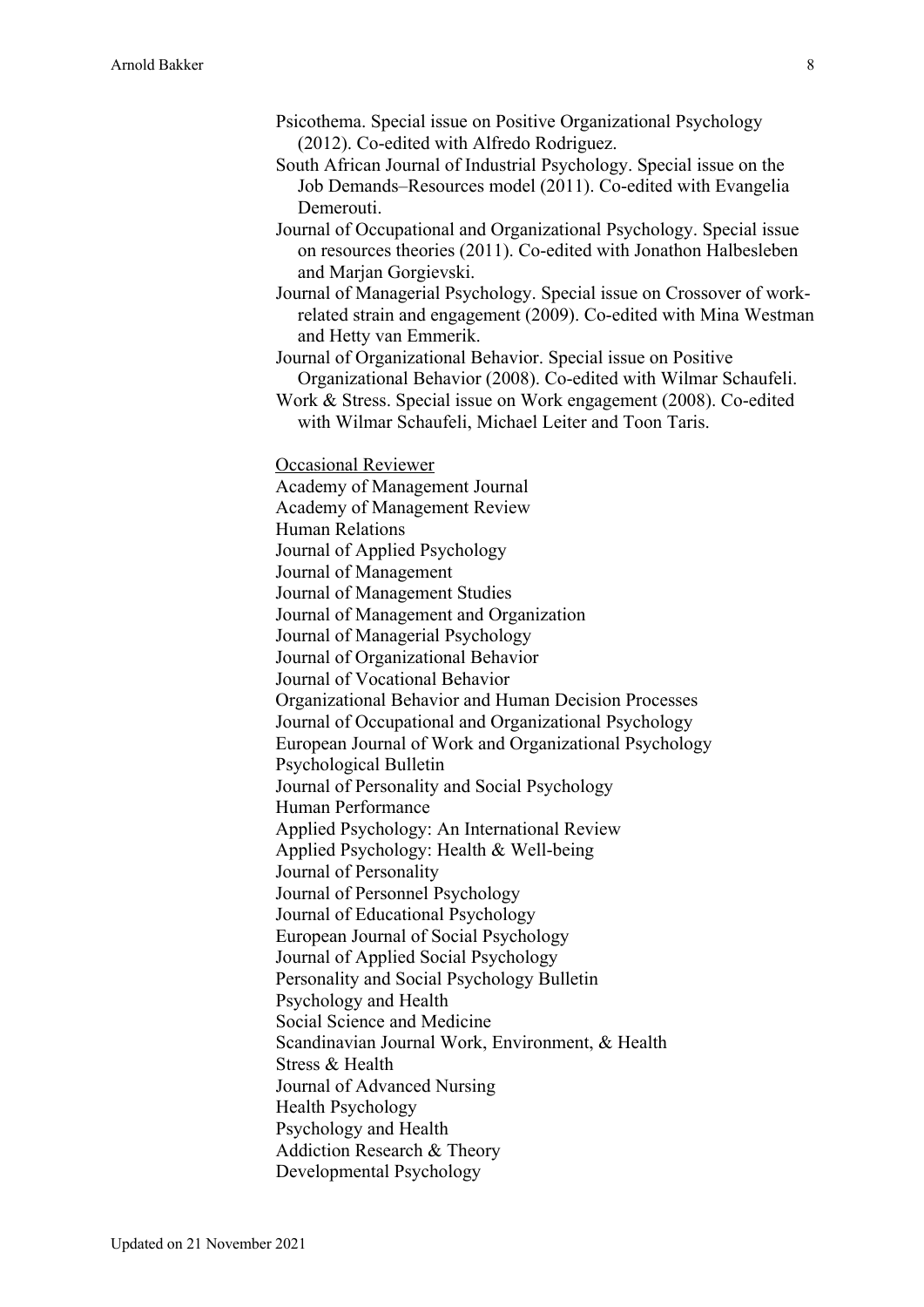Personality and Individual Differences International Journal of Stress Management International Journal of Psychology British Journal of Management The Journal of Positive Psychology Journal of Happiness Studies International Journal of Human Resources Management and Development Occupational and Environmental Medicine British Journal of Educational Psychology Gedrag & Organisatie Gedrag & Gezondheid Public Administration Review Journal of Public Administration Research and Theory European Journal of Sport Science BMC Public Health Community, Work, and Family European Journal of Psychological Assessment Learning and Individual Differences General Review of Psychology Journal of Experimental Psychology: Applied Journal of Clinical Sport Psychology Journal of Sports Sciences International Journal of Behavioral Medicine Journal of Air Transport Management Environment and Behavior Human Resource Development Review

Regular conference reviewer European Association of Work & Organizational Psychology Society for Industrial and Organizational Psychology Dutch Association for Work & Organizational Psychology Researchers

National science foundation reviewer Israel Science Foundation Research Grants Council Hong Kong Swiss National Science Foundation The Netherlands Organisation for Scientific Research

Expert advisory panel

"LEAP – Leadership and Performance" to Prof. Lotte Bøgh Andersen. Financed by the Danish Council for Independent Research. Avonova – Occupational Health Services, Sweden & Norway Leiden Leadership Centre, The Netherlands

Tenure reviews

I have conducted dozens of tenure reviews and promotions to associate and full professor (mostly for N. America, European, and Australasian universities).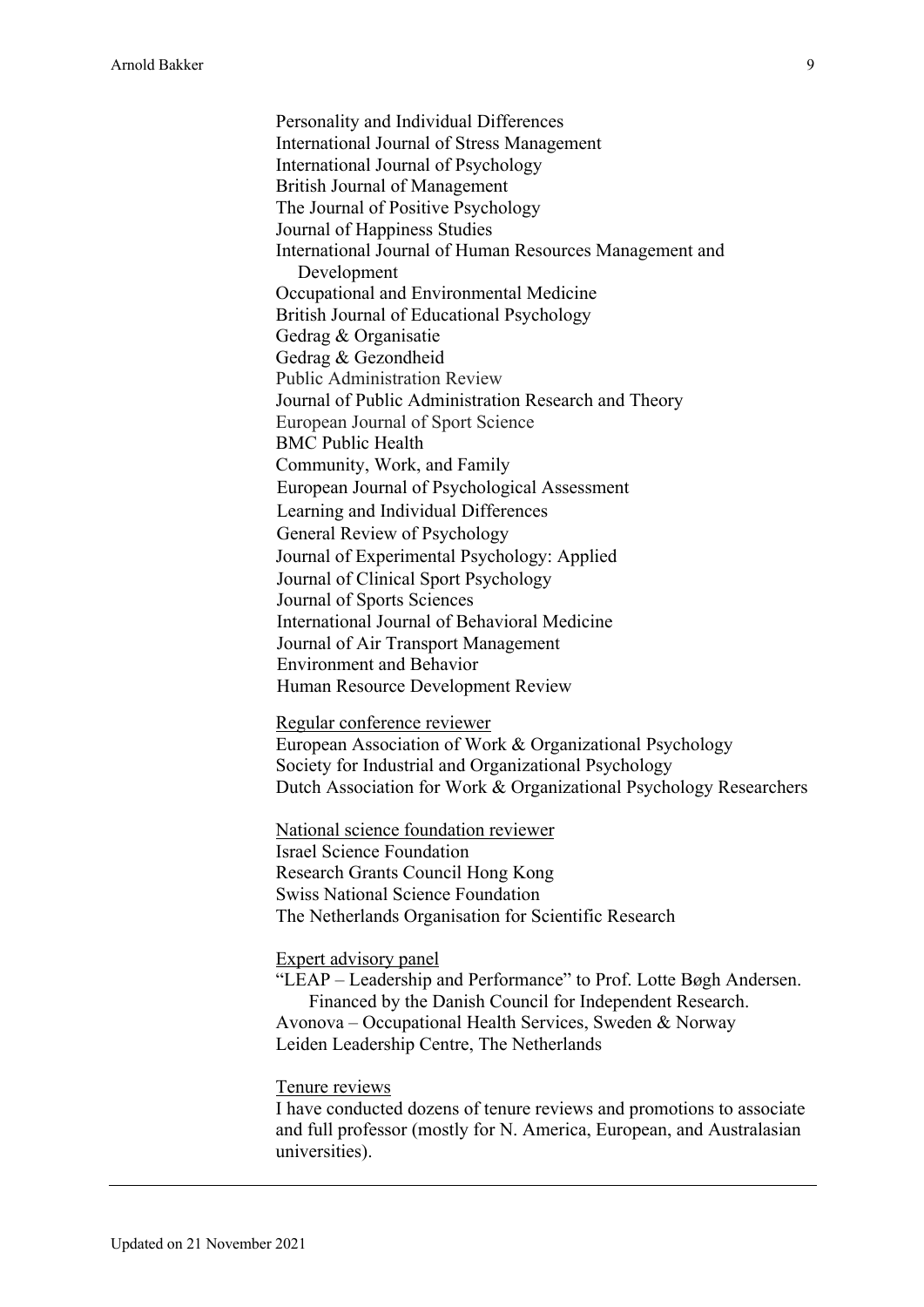## **RESEARCH GRANTS**

*Note. Total grants awarded since 1994 is: € 7.49 million.*

| Awarded in 2020 | Bakker, A.B., & De Vries, J.D. (2020). Self-initiated nudging to foster<br>employee physical activity while working from home. Fast-track<br>COVID-19 research project. NWO. Total amount awarded Euro<br>$50.000 =$                                                                                                                                                                 |
|-----------------|--------------------------------------------------------------------------------------------------------------------------------------------------------------------------------------------------------------------------------------------------------------------------------------------------------------------------------------------------------------------------------------|
| Awarded in 2018 | Van Woerkom, M., Runhaar, P & Bakker, A.B., & Practitioner<br>partners (2018). "Stimulating teachers' development using a strength-<br>based approach". Nationaal Regieorgaan Onderwijsonderzoek. Total<br>amount awarded Euro 506.000,=                                                                                                                                             |
| Awarded in 2019 | Dollard, M., Winefield, A., Pignata, S., Lushington, K., & Bakker, A.B.<br>(2019). Digital communication and work stress in universities: a<br>multilevel study. Australian Research Council Discovery Project<br>DP190100853. Total amount awarded $295.000 =$                                                                                                                      |
| Awarded in 2019 | Findlay, P., Lindsay, C., Bakker, A.B., & Demerouti, E. (2019).<br>"Strategic management choices and workplace practices that stimulate<br>employee work engagement and innovation". Total grant of 1 million<br>euro awarded by the Economic & Social Research Council (UK) to the<br>Business school of the University of Strathclyde. Bakker received<br>Funding Euro $100.000 =$ |
| Awarded in 2018 | Rodríguez Muñoz, A., Bakker, A.B., & Sanz-Vergel, A. (2018).<br>Research project "Inter and intra-effects of workplace bullying: A<br>multilevel and longitudinal study among couples". Total amount<br>awarded Euro 35.000,=                                                                                                                                                        |
| Awarded in 2019 | Van Mierlo, H., Bakker, A. B., & van Woerkom, M. (2019). Policy-<br>oriented research in higher education: "Regulatory burden in relation to<br>workload in Dutch higher education." Nationaal Regieorgaan<br>Onderwijsonderzoek. NWO/NRO Total amount awarded Euro 50,000.                                                                                                          |
| Awarded in 2017 | Bakker, A.B., & Liu, W. (2017-2021). Strengths use and behavioral<br>economics. Chinese Scholarship for PhD-student from the Chinese<br>government. Total amount awarded 60.000 euro.                                                                                                                                                                                                |
| Awarded in 2017 | Bakker, A.B. (2017). Resilience among entrepreneurs. Flagship<br>initiative Grant, Erasmus University Rotterdam (with Gorgievski and<br>Derks), 200.000 euro                                                                                                                                                                                                                         |
| Awarded in 2015 | Van Wingerden, J., Derks, D., & Bakker, A.B. (2015-2019). Grant for<br>research on job crafting among teachers. Grant Vervangingsfonds, Total<br>amount awarded 100.000 euro.                                                                                                                                                                                                        |
| Awarded in 2015 | Bakker, A.B. (2015-2020). Center of Excellence for Positive<br>Organizational Psychology, Erasmus University Rotterdam. Total<br>amount awarded 1,3 million euro.                                                                                                                                                                                                                    |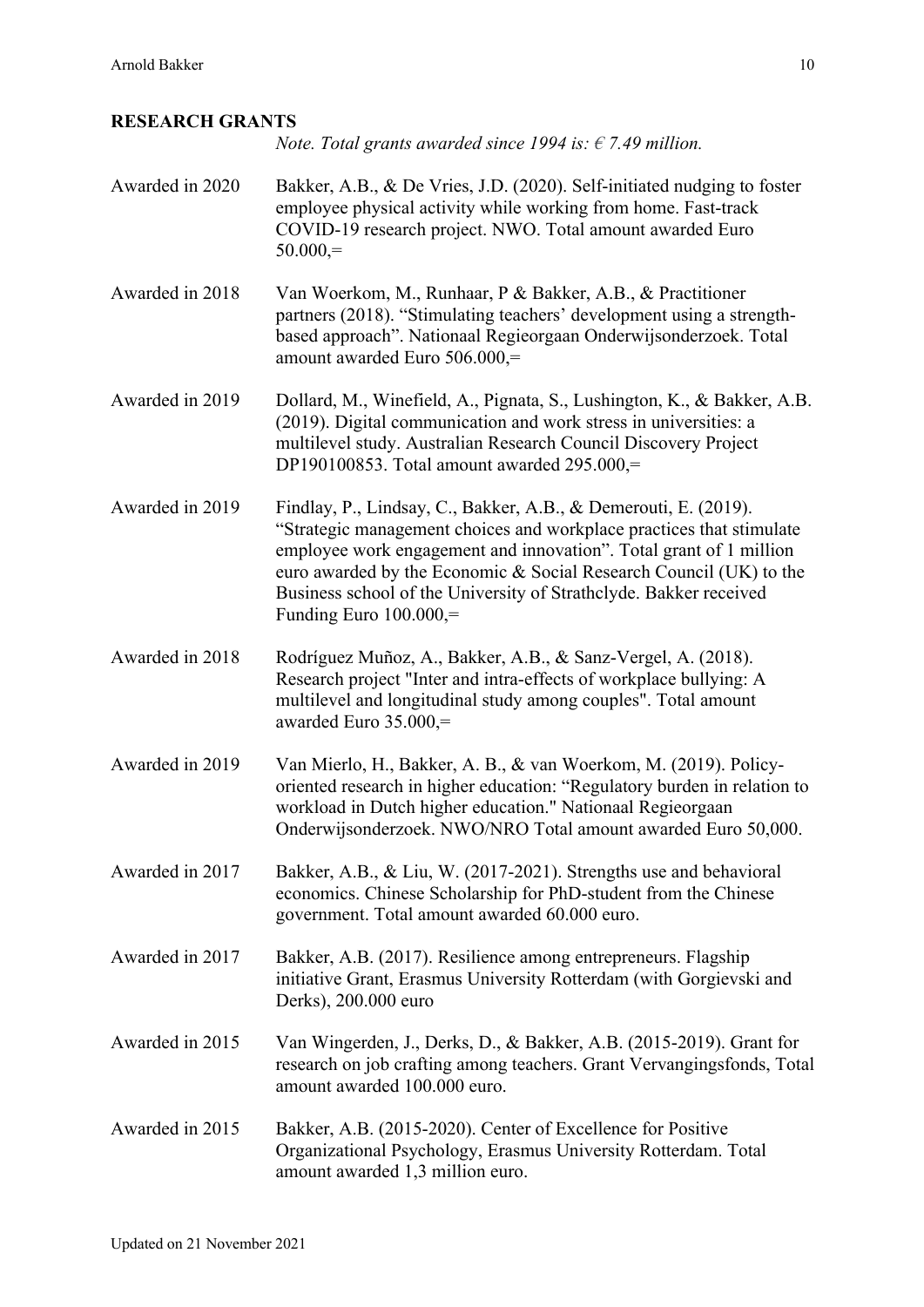| Awarded in 2014 | Bakker, A.B., & Du, D. (2014-2018). The quest for daily and<br>momentary work engagement. Chinese Scholarship for PhD-student<br>from the Chinese government. Total amount awarded 60.000 euro.                                                                                                                                                                                                         |
|-----------------|---------------------------------------------------------------------------------------------------------------------------------------------------------------------------------------------------------------------------------------------------------------------------------------------------------------------------------------------------------------------------------------------------------|
| Awarded in 2013 | Bakker, A.B. (2013-2018). EUR Research excellence initiative 2013.<br>Total amount awarded 1 million euro, plus matching of 1 million euro.<br>Erasmus University Rotterdam.                                                                                                                                                                                                                            |
| Awarded in 2013 | Bakker, A.B., & Tims, M. (2013). Research on job crafting and<br>performance. Energiewacht. Total amount awarded 3000,- euro.                                                                                                                                                                                                                                                                           |
| Awarded in 2012 | Bakker, A.B. & Oerlemans, W. (2012-2014). Research project on<br>happiness from insurance company UVIT, Arnhem, The Netherlands.<br>Total amount awarded $\in$ 333.000,-                                                                                                                                                                                                                                |
| Awarded in 2011 | Bakker, A.B. (2011-2012). Research project on guidelines for work<br>pressure, NVAB, Utrecht. Total amount awarded € 70.000,-                                                                                                                                                                                                                                                                           |
| Awarded in 2010 | Bakker, A.B. & Tims, M. (2010-2011). Research project "Job crafting"<br>from Sabic Innovative Plastics, Bergen op Zoom, The Netherlands.<br>Total amount awarded $\epsilon$ 9.000,-                                                                                                                                                                                                                     |
| Awarded in 2010 | Bakker, A.B. (2010-2014). Research project on "Daily leadership and<br>employee work engagement" from Achmea Vitale, Utrecht. Total<br>amount awarded $\in$ 200.000,-                                                                                                                                                                                                                                   |
| Awarded in 2010 | Dollard, M.F., Bakker, A.B. et al. (2010-2012). ARC Linkage grant<br>(LP100100449). State, organisational, and team interventions to build<br>psychosocial safety climate using the Australian Workplace Barometer<br>and the StressCafe (with Dollard, M.F. (principal investigator),<br>Winefield, A.H., Taylor, A.W., Smith, P.M., Nafalski, A., & Dormann,<br>C.). Total amount awarded \$340.000,- |
| Awarded in 2009 | Bakker, A.B. (2009-2011). Postdoc research project on the work-family<br>interface, Erasmus University Rotterdam. Total amount awarded $\epsilon$<br>$120.000,-$                                                                                                                                                                                                                                        |
| Awarded in 2009 | Tims, M., Bakker, A.B., & Derks, D. (2009-2010). Research project<br>"Engagement and Job crafting" from Nederlandse Stichting voor<br>Psychotechniek (NSvP). Total amount awarded $\in$ 20.000,-                                                                                                                                                                                                        |
| Awarded in 2008 | M.F. Dollard, Bakker, A.B. et al. (2008-2012). ARC Discovery Grant<br>(DP087900). Working wounded or engaged? Australian work<br>conditions and consequences through the lens of the Job Demands-<br>Resources Model (with M.F. Dollard (principal investigator), A.H.<br>Winefield, A.D. LaMontagne, A. W. Taylor, & C. Mustard). Total<br>amount awarded \$424,000,-                                  |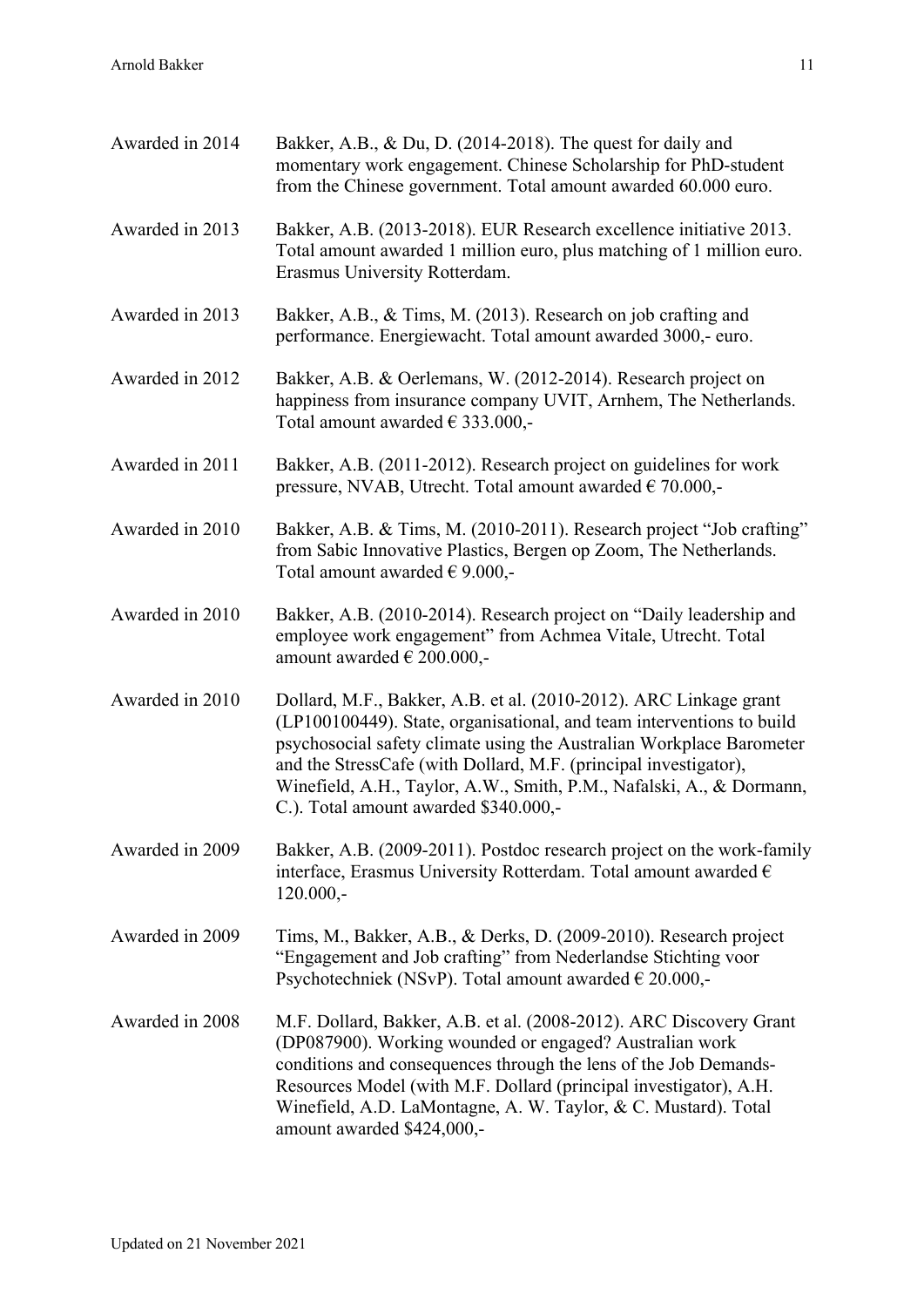| Awarded in 2008 | Bakker, A.B., & Veenhoven, R. (2008-2011). Research project on<br>Happiness from insurance company UVIT, Arnhem, The Netherlands.<br>Total amount awarded $\in$ 300.000,-                                                                                                                                                                                                     |
|-----------------|-------------------------------------------------------------------------------------------------------------------------------------------------------------------------------------------------------------------------------------------------------------------------------------------------------------------------------------------------------------------------------|
| Awarded in 2006 | Bakker, A.B. (2006-2008). Postdoc research project on diary studies,<br>Erasmus University Rotterdam. Total amount awarded $\epsilon$ 180.000,-                                                                                                                                                                                                                               |
| Awarded in 2006 | Bakker, A.B. (2006-2007). Research project "Reintegration of young<br>delinquents", Work-Wise, NL. Total amount awarded $\epsilon$ 50.000,-                                                                                                                                                                                                                                   |
| Awarded in 2005 | Dollard, M.F., Bakker, A.B. et al. (2005-2008). ARC Linkage<br>grant (LP0562310) for research project "Optimal Resourcing: A<br>longitudinal study of work demands, resourcing, and psychological<br>well-being in Australian frontline police officers" (with Dollard, M.F.<br>(principal investigator), Winefield, A.H., De Jonge, J.). Total amount<br>awarded \$158,000,- |
| Awarded in 2005 | Bakker, A.B. (2005-2006). Professorship ('bijzondere leerstoel)<br>"Positive Organizational Behavior", Utrecht University. Sponsored by<br>Right Management Consultants. Total amount awarded $\epsilon$ 85.000,-                                                                                                                                                             |
| Awarded in 2004 | Bakker, A.B. (2004-2005). Research project on the Job Demands -<br>Resources model. Siemens, The Hague. Total amount awarded $\epsilon$<br>$10.000,-$                                                                                                                                                                                                                         |
| Awarded in 2003 | Dollard, M.F, Bakker, A.B. et al. (2003-2006). ARC Grant<br>(LX0348225) ARC Linkage International. The Australian-Netherlands<br>Project on Work & Stress Research (with Dollard, Winefield, Metzer,<br>Ranzijn, DeJonge, Schaufeli, Peeters, & LeBlanc). Total amount<br>awarded \$55,700                                                                                    |
| Awarded in 2002 | Xanthopoulou, D., & Bakker, A.B. (2002-2006). Grant from Hellenic<br>State Scholarships Foundation (IKY), for Despoina Xanthopoulou,<br>Aristotle university of Thessalonica, Department of Psychology,<br>Thessalonica, Greece. Ms. Xanthopoulou worked on her dissertation<br>under my supervision. Total amount awarded $\epsilon$ 115.000,-                               |
| Awarded in 2002 | Schaufeli, W.B., Bakker, A.B., & Van Doornen, L. (2002–2006). Grant<br>from Psychology & Health Research school. "Are engagement and<br>burnout each other's opposites? On the psychological and psycho<br>physiological aspects of work-related well-being." Total amount<br>awarded $\in$ 150.000,-                                                                         |
| Awarded in 2002 | Bakker, A.B. (2002–2003). Fulbright International Fellowship for Joy<br>Oliver, Graduate student University of Scranton, Pennsylvania, USA.<br>Oliver conducted research on job analysis and false consensus. Total<br>amount awarded $\in$ 25.000,-                                                                                                                          |
| Awarded in 2000 | Schaufeli, W.B., & Bakker, A.B. (2000-2003). European research<br>project "Social convoy and sustainable employability: Innovative                                                                                                                                                                                                                                            |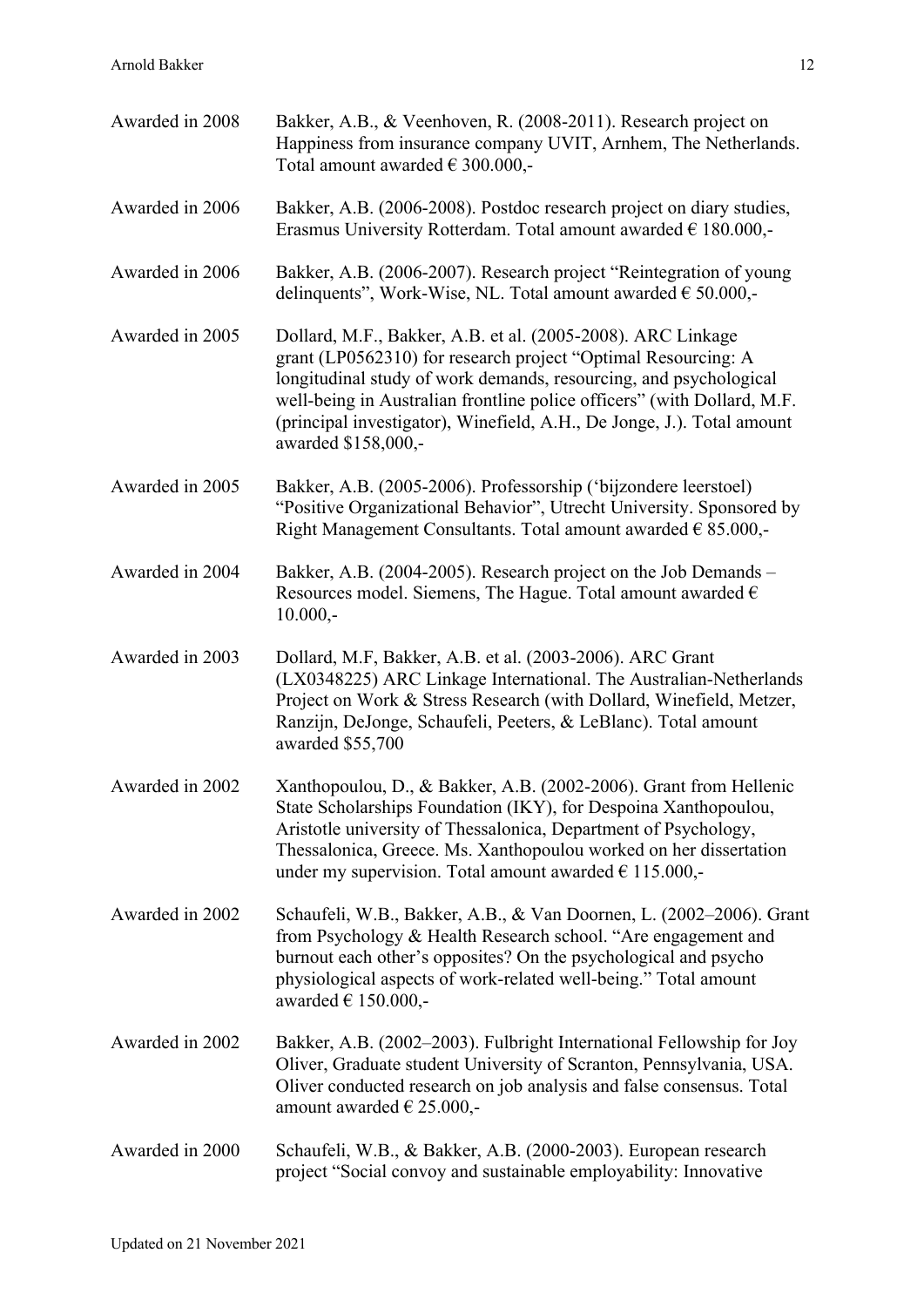|                     | strategies of outplacement/replacement counselling (SOCOSE)". Total<br>amount awarded $\in$ 152.000,-                                                                                                                                                                                                                                                                                                                                                                                                                                                                                                                                                                                                                                                                                                                                                                                                                                                                                                                                                                                                                                                                                                                                                                                                                                                                                                                                                                                                                                                                                                                                                                                                                                                                                                                                                                                          |
|---------------------|------------------------------------------------------------------------------------------------------------------------------------------------------------------------------------------------------------------------------------------------------------------------------------------------------------------------------------------------------------------------------------------------------------------------------------------------------------------------------------------------------------------------------------------------------------------------------------------------------------------------------------------------------------------------------------------------------------------------------------------------------------------------------------------------------------------------------------------------------------------------------------------------------------------------------------------------------------------------------------------------------------------------------------------------------------------------------------------------------------------------------------------------------------------------------------------------------------------------------------------------------------------------------------------------------------------------------------------------------------------------------------------------------------------------------------------------------------------------------------------------------------------------------------------------------------------------------------------------------------------------------------------------------------------------------------------------------------------------------------------------------------------------------------------------------------------------------------------------------------------------------------------------|
| Awarded in 1997     | Bakker, A.B. (1997–1998) NWO post-doc grant: "Multiple roles for<br>source attractiveness during persuasive communication." Total amount<br>awarded $\in$ 91.000,-                                                                                                                                                                                                                                                                                                                                                                                                                                                                                                                                                                                                                                                                                                                                                                                                                                                                                                                                                                                                                                                                                                                                                                                                                                                                                                                                                                                                                                                                                                                                                                                                                                                                                                                             |
| Awarded in 1994     | Bakker, A.B. (1994–1996). Research project on attitude and behavioral<br>change as a consequence of AIDS education, AIDS Foundation. Total<br>amount awarded $\in$ 300.000,-                                                                                                                                                                                                                                                                                                                                                                                                                                                                                                                                                                                                                                                                                                                                                                                                                                                                                                                                                                                                                                                                                                                                                                                                                                                                                                                                                                                                                                                                                                                                                                                                                                                                                                                   |
|                     |                                                                                                                                                                                                                                                                                                                                                                                                                                                                                                                                                                                                                                                                                                                                                                                                                                                                                                                                                                                                                                                                                                                                                                                                                                                                                                                                                                                                                                                                                                                                                                                                                                                                                                                                                                                                                                                                                                |
| <b>PHD PROJECTS</b> | Completed<br>Rolf van Hulten (1998). Social psychological predictors of<br>benzodiazepine use (with Bakker, Leufkens, and Teeuw)<br>Marjan Gorgievski-Duijvesteijn (2002). The treadmill of declining<br>farm-business: On the relationship between farmers' finances and<br>their well-being (with Schaufeli)<br>Elpine de Boer (2003). Organizational fairness, well-being and sickness<br>absenteeism (with Schaufeli)<br>Susana Llorens (2004). Burnout and engagement among information<br>and communication technology users: A test of the Job Demands -<br>Resources Model (with Salanova and Schaufeli)<br>Saar Langelaan (2006). Burnout and work engagement: Exploring<br>individual and psychophysiological differences (with Schaufeli and<br>Van Doornen)<br>Despoina Xanthopoulou (2007). A work psychological model that<br>works: Expanding the Job Demands – Resources model (with<br>Demerouti & Schaufeli)<br>Benjamin de Boer (2012). Stop and start control. A distinction within<br>self-control (with Van Hooft).<br>Maria Tims (2013). Job crafting: A new perspective on job redesign<br>(with Derks).<br>Cum Laude.<br>Benjamin van Gelderen (2013). At the heart of policing: Emotional<br>labour among police officers (with Konijn).<br>Machteld van den Heuvel (2013). Personal resources and adaptation to<br>change (with Demerouti)<br>Garry Hall (2013). Test of the Job Demands – Resources model (with<br>Dollard)<br>Patricia Costa (2014). Team work engagement and team effectiveness<br>(with Pasos).<br>Cum Laude.<br>Maja Tadic (2014). Daily happiness at work (with Oerlemans).<br>Kimberley Breevaart (2015). Engaging leadership (with Demerouti).<br>Cum Laude.<br>$\bullet$<br>Coby de Boer (2015). Medical ethical decision-making in neonatal care<br>(with Reiss).<br>Jessica van Wingerden (2016). Job Demands - Resources interventions. |
|                     |                                                                                                                                                                                                                                                                                                                                                                                                                                                                                                                                                                                                                                                                                                                                                                                                                                                                                                                                                                                                                                                                                                                                                                                                                                                                                                                                                                                                                                                                                                                                                                                                                                                                                                                                                                                                                                                                                                |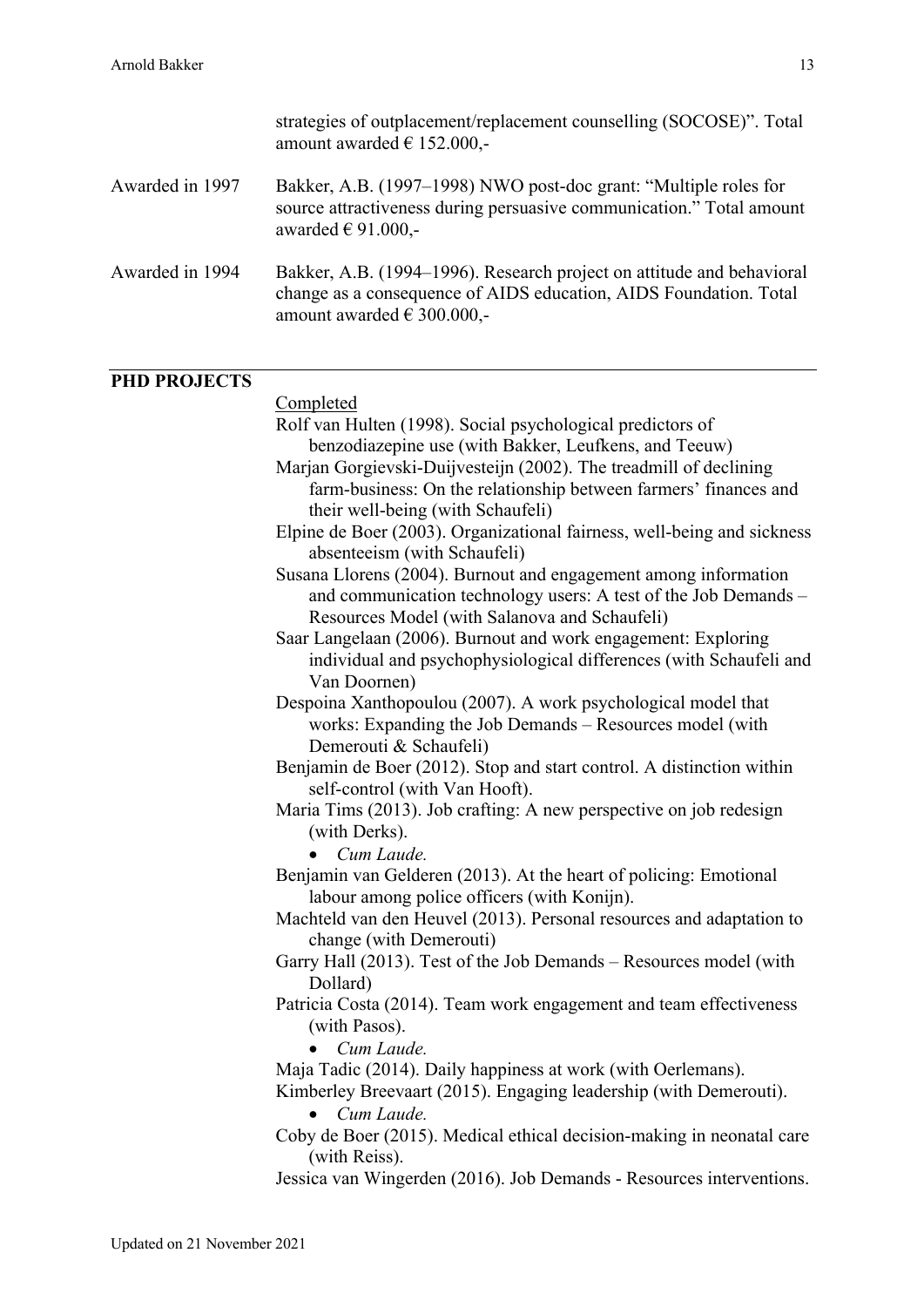- Jesper Hopstaken (2016). Conquering fatigue: The battle for engagement (with Van der Linden).
- Danyang Du (2018). How family life influences work life: Insights from the work-home resources model (with Derks).
	- *Cum Laude.*
- Keri-Anne Pekaar (2019). Self- and other-focused emotional intelligence (with Van der Linden and Born).
	- *Cum Laude.*
- Jason Gawke (2019). Intrapreneurship: A psychological perspective (with Gorgievski).
- Andrea Reina (2020). Work engagement: An episodic perspective (with Derks).
- Judith Plomp (2020). Job crafting across employent arrangements (with Khapova & Jansen and Tims)

Ongoing PhD projects:

- Marijntje Zeijen (expected 2022). The daily exchange of resources at work.
- Yuri Scharp (expected 2022). Playful work design.
- Hannah Moore (expected 2022). Strengths use and engagement.
- Emma op den Kamp (expected 2022). Proactive vitality management.
- Gloria Ma (expected 2022). Dark personality at work.
- Wei Liu (expected 2022). Episodic proactive behavior and performance.
- Henrik O. Sørlie (expected 2022). Person-organization fit.
- Anniek Postema (expected 2022). Work-sports enrichment.
- Denise Fortuin (expected 2023). Team booster behaviors and team work engagement.
- Henrico van Roekel (expected 2023). Leadership in health care. Valesca Tobias (expected 2023). Strengths use in schools. Anne van Rossum (expected 2025). Leadership in JD-R theory. Hairong Lu (expected 2024). Neuroscientific basis of flow.
- Jixin Wang (expected 2024). Strengths-based leadership.
- Sarina Verwijmeren (expected 2025). Leadership and playful work design.

#### **HOST & COACH FOR YOUNG SCHOLARS**

Dr. Omer Erdem Kocak, Turkey Dr. Manuela Morf, Switzerland Dr. Michelle Tuckey, Australia Dr. Despoina Xanthopoulou, Greece Dr. Lieke ten Brummelhuis Dr. Wido Oerlemans Dr. Manuela Morf, Switzerland Dr. Anne Mäkikangas, Finland Prof. Jari Hakanen, Finland Dr. Jørn Hetland, Norway Dr. Susana Llorens, Spain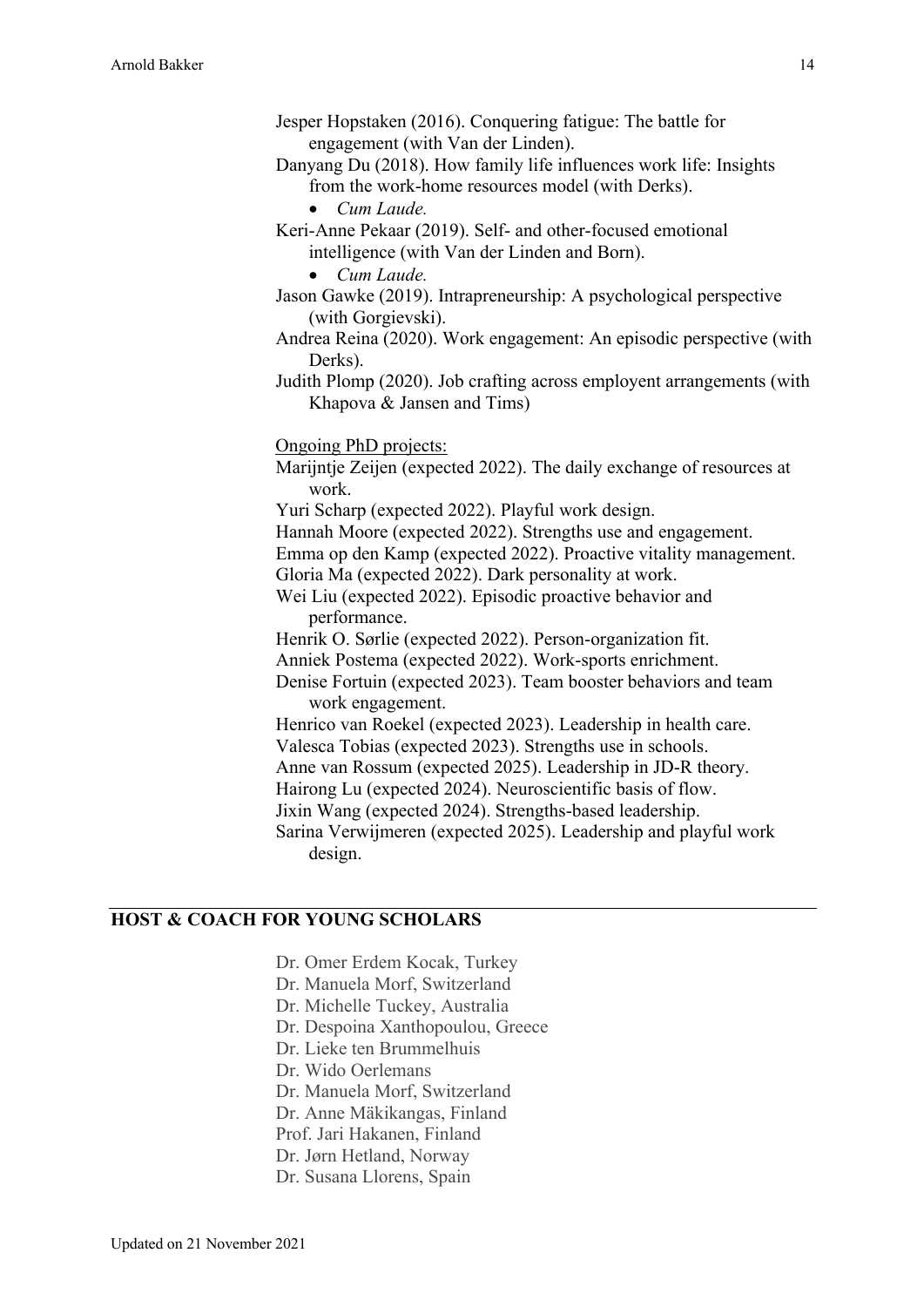Dr. Patrícia Costa, Portugal Dr. Monica Molino, Italy Dr. Bob Ono, USA Dr. Sara Schwarz, USA Dr. Akihito Shimazu, Japan Prof. Ana Sanz-Vergel, UK Dr. Joy Oliver, USA Dr. Gary Hall, Australia Dr. Peter Winwood, Australia Dr. Maja Tadić, Croatia

# **INTERNATIONAL ACTIVITIES**

*Selection*

| 1994 to date   | <b>Activities &amp; Roles</b><br>I have made many study visits all over the world, to Japan, Hawaii,<br>USA, South Africa, Singapore, Hong Kong, China, Chile, Australia,<br>Germany, Finland, Spain, Greece. Also, I have been active as president<br>of the European Association of Work and Organizational Psychology,<br>and have organized workshops, seminars, and symposia across the<br>globe. |
|----------------|--------------------------------------------------------------------------------------------------------------------------------------------------------------------------------------------------------------------------------------------------------------------------------------------------------------------------------------------------------------------------------------------------------|
| 2017 to date   | European Science Foundation College of Expert Reviewers                                                                                                                                                                                                                                                                                                                                                |
| 2016 to 2020   | Advisory board IO Division of the International Positive Psychology<br>Association (IPPA)                                                                                                                                                                                                                                                                                                              |
| September 2017 | Small Group Meeting "New Directions in Burnout research" (with<br>Demerouti et al.). Sponsored by the European Association of Work and<br>Organizational Psychology.                                                                                                                                                                                                                                   |
| 2009 to 2013   | President of the European Association of Work and Organizational<br>Psychologists (EAWOP).                                                                                                                                                                                                                                                                                                             |
| 2010 to 2014   | Secretary–General of the Alliance of Organizational Psychology,<br>founding member (international collaboration between IAAP, SIOP and<br>EAWOP).                                                                                                                                                                                                                                                      |
| 2014 to 2017   | Member of the SIOP International Affairs Committee                                                                                                                                                                                                                                                                                                                                                     |
| 2012 to 2013   | Member of the Organizing committee EAWOP 2013 conference,<br>Munster, Germany.                                                                                                                                                                                                                                                                                                                         |
| 2010 to 2011   | Member of the Organizing committee EAWOP 2011 conference,<br>Maastricht, The Netherlands.                                                                                                                                                                                                                                                                                                              |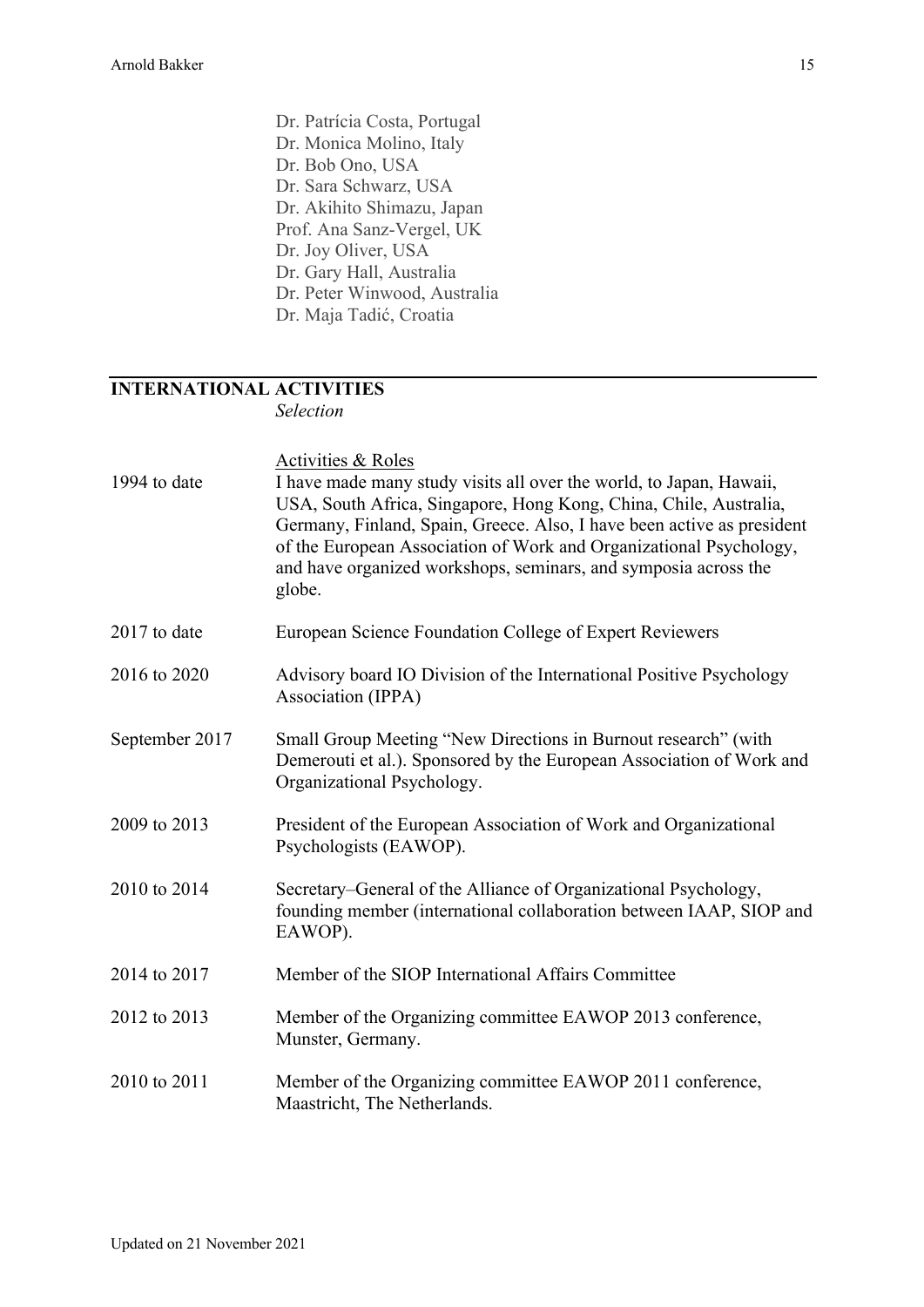| 2008           | Dissertation ceremony opponent; University of Jyvaskyla Johanna<br>Rantanen (December); Business school Oslo, Christina Nerstad<br>(October 2009 and January 2012) |
|----------------|--------------------------------------------------------------------------------------------------------------------------------------------------------------------|
| 2016           | Dissertation ceremony opponent; Police University Munster, Phillipp<br>Lichtenthaler                                                                               |
| 2014           | International evaluation committee Swedish Research on Work<br>Organization. FORTE, Stockholm, Sweden.                                                             |
| $2011$ to date | Regular Evaluation - Visitation committee, University of Johannesburg.                                                                                             |

## **PUBLICATIONS**

Most-cited scholar in the world in the category Business & Management. Source: Ioannidis, J.P.A., Boyack, K.W., & Baas, J. (2020). Updated science-wide author databases of standardized citation indicators. *PLOS Biology 18*(10), e3000918.

H-index  $= 121$  (Web of Science),  $H = 186$  (Google Scholar).

In total 61.012 citations (Web of Science) / 204.951 citations (Google Scholar) on November 20, 2021.

### **International Journal Publications**

- 1. Bakker, A.B., & De Vries. J.D. (2021). Job Demands–Resources theory and selfregulation: New explanations and remedies for job burnout. *Anxiety, Stress & Coping, 34,* 1-21.
- 2. Van Roekel, H., Van der Fels, I.M.J., Bakker, A.B., & Tummers, L.G. (2021). Healthcare workers who work with COVID-19 patients are more physically exhausted and have more sleep problems. *Frontiers in Psychology*, 11, 625626.
- 3. Geldenhuys, M., Bakker, A.B., & Demerouti, E. (2021). How task, relational and cognitive crafting relate to job performance: A weekly diary study on the role of meaningfulness. *European Journal of Work and Organizational Psychology, 30,* 83-94.
- 4. Kniffin, K. M., Narayanan, J., Anseel, F., Antonakis, J., Ashford, S. P., Bakker, A. B., Bamberger, P., Bapuji, H., Bhave, D. P., Choi, V. K., Creary, S. J., Demerouti, E., Flynn, F. J., Gelfand, M. J., Greer, L. L., Johns, G., Kesebir, S., Klein, P. G., Lee, S. Y., . . . Van Vugt, M. (2021). COVID-19 and the workplace: Implications, issues, and insights for future research and action. *American Psychologist, 76*, 63–77.
- 5. Aw, S.S.Y., Ilies, R., Li, X., Bakker, A.B., & Liu, X-Y. (2021). Work-related helping and family functioning: A work-home resources perspective. *Journal of Occupational and Organizational Psychology, 94,* 55-79.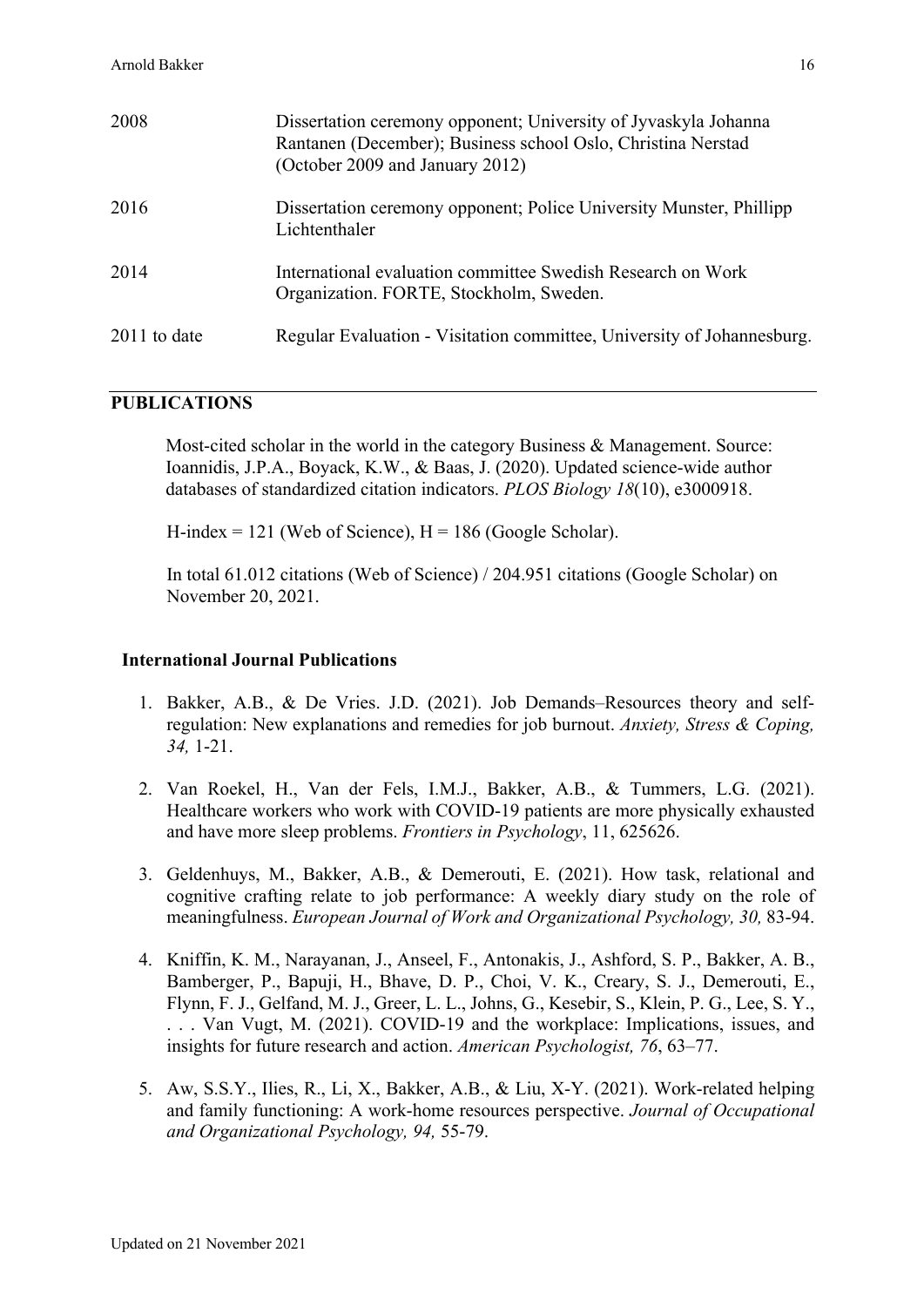- 6. Bakker, A.B., & Van Wingerden, J. (2021). Do personal resources and strengths use increase work engagement? The effects of a training intervention. *Journal of Occupational Health Psychology, 26,* 20-30.
- 7. Van Woerkom, M., Bakker, A.B., & Leiter, M.P. (2021). Positive psychology interventions in organizations. *Journal of Occupational and Organizational Psychology, 94,* 221-229.
- 8. Roczniewska, M., & Bakker, A.B. (2021). Burnout and self-regulation failure: A diary study of self-undermining and job crafting among nurses. *Journal of Advanced Nursing, 77,* 3424-3435.
- 9. Van der Linden, D., Tops, M., & Bakker, A.B. (2021). The neuroscience of the flow state: Involvement of the locus coeruleus norepinephrine system. *Frontiers in Psychology, 12,* 645498.
- 10. Postema, A., Bakker, A.B., & Van Mierlo, H. (2021). Work-sports enrichment in amateur runners: A diary study. *The Journal of Psychology: Interdisciplinary and Applied, 155,* 406-425.
- 11. Kjellevold Olsen, O., Hetland, J., Matthiesen, J.B., Hoprekstad, O.L., Espevik, R., & Bakker, A.B. (2021). Passive avoidant leadership and safety non-compliance: A 30 days diary study among naval cadets. *Safety Science, 138,* 105100.
- 12. Van der Linden, D., Tops, M., & Bakker, A.B. (2021). Go with the flow: A neuroscientific view on being fully engaged. *European Journal of Neuroscience, 53,* 947-963.
- 13. Bakker, A.B., & Van Wingerden, J. (2021). Rumination about COVID-19 and employee well-being: The role of playful work design. *Canadian Psychology, 62,* 73- 79.
- 14. Derks, D., Bakker, A.B., & Gorgievski, M. (2021). Private smartphone use during worktime: A diary study on the unexplored costs of integrating the work and family domains. *Computers in Human Behavior, 114,* 106530.
- 15. Scharp, Y.S., Breevaart, K., & Bakker, A.B. (2021). Using playful work design to deal with hindrance job demands: A quantitative diary study. *Journal of Occupational Health Psychology, 26,* 175-188.
- 16. Agotnes, K.W., Skogstad, A., Hetland, J., Olsen, O.K., Espevik, R., Bakker, A.B., & Einarsen, S. (2021). Daily work pressure and exposure to bullying-related negative acts: The role of daily transformational and laissez-faire leadership. *European Management Journal, 39,* 423-433.
- 17. Abdel Hadi, S., Bakker, A.B., & Häusser, J. (2021). The role of leisure crafting for emotional exhaustion in telework during the COVID-19 pandemic. *Anxiety, Stress, and Coping, 34,* 530-544.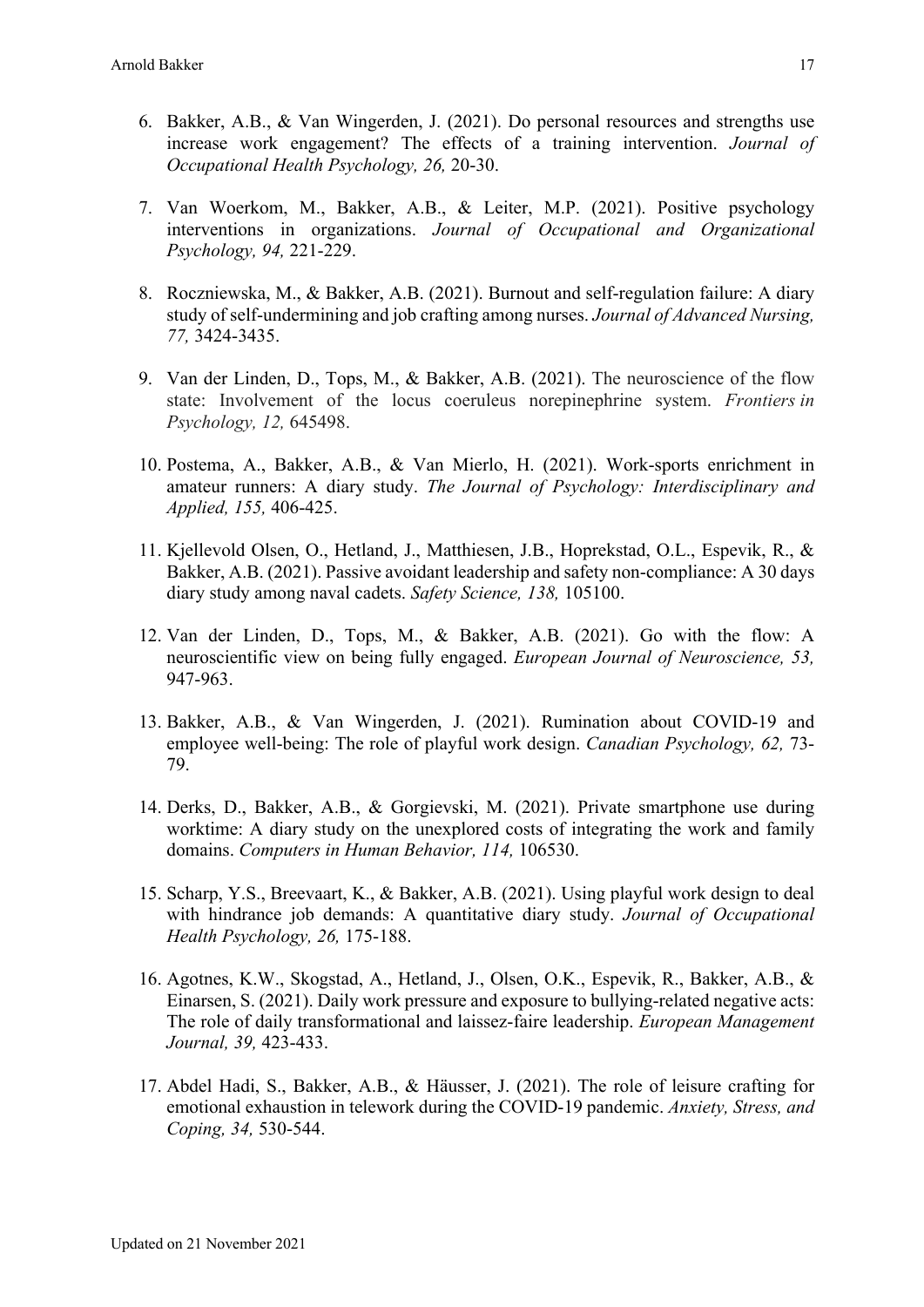- 18. Fortuin, D.J., Van Mierlo, H., Bakker, A.B., Petrou, P., & Demerouti, E. (2021). Team boosting behaviours: Development and validation of a new concept and scale. *European Journal of Work & Organizational Psychology, 30,* 600-618.
- 19. Tummers, L., & Bakker, A.B. (2021). Leadership and Job Demands–Resources theory: A systematic review. *Frontiers in Psychology, 12,* 722080.
- 20. Van Woerkom, M., Meyers, C., & Bakker, A.B. (in press, 2021). Considering strengths use in organizations as a multilevel construct. *Human Resource Management Review.*
- 21. Jumelet, J., Gorgievski, M., & Bakker, A.B. (in press, 2020). Understanding business owners' challenge and hindrance appraisals. *Journal of Managerial Psychology*.
- 22. Hakanen, J., Bakker, A.B., & Turunen, J. (in press, 2021). The relative importance of various job resources for work engagement: A concurrent and follow-up dominance analysis. *Business Research Quarterly.*
- 23. Monzani, L., Escartin, J., Ceju, L., & Bakker, A.B. (in press, 2021). Blending mindfulness practices and character strengths increases employee well-being: A secondorder meta-analysis and a follow-up field experiment. *Human Resource Management Journal.*
- 24. Hetland, J., Bakker, A.B., Demerouti, E., Espevik, R., & Kjellevold Olsen, O. (in press, 2021). Work pressure and recovery during a cross-Atlantic voyage: A test of the stressor-detachment model. *International Journal of Stress Management*.
- 25. Wijngaards, I., Pronk, F.R., Bakker, A.B., & Burger, M.J. (in press, 2021). Does cognitive crafting facilitate work engagement? A study among remote and frontline healthcare workers during the COVID-19 crisis. *Healthcare Management Review*.
- 26. Junker, T.L., Bakker, A.B., Gorgievski, M.G., & Derks, D. (in press; 2021). Agile work practices and employee proactivity: A multilevel study. *Human Relations*.
- 27. Liu, W., Van der Linden, D., & Bakker, A.B. (in press, 2021). Strengths use and workrelated flow: An experience sampling study on implications for risk-taking and attentional behaviors. *Journal of Managerial Psychology.*
- 28. Demerouti, E., Bakker, A.B., Peeters, M.C.W., & Breevaart, K. (in press, 2021). New directions in burnout research. *European Journal of Work and Organizational Psychology*.
- 29. Moore, H., Van Mierlo, H., & Bakker, A.B. (in press, 2021). Using strengths and thriving at work: The role of colleague strengths recognition and organizational context. *European Journal of Work and Organizational Psychology*.
- 30. Ma, X., Born, M.Ph., Petrou, P., & Bakker, A.B. (in press, 2021). Bright sides of dark personality? A cross-cultural study on the dark triad and work outcomes. *International Journal of Selection and Assessment.*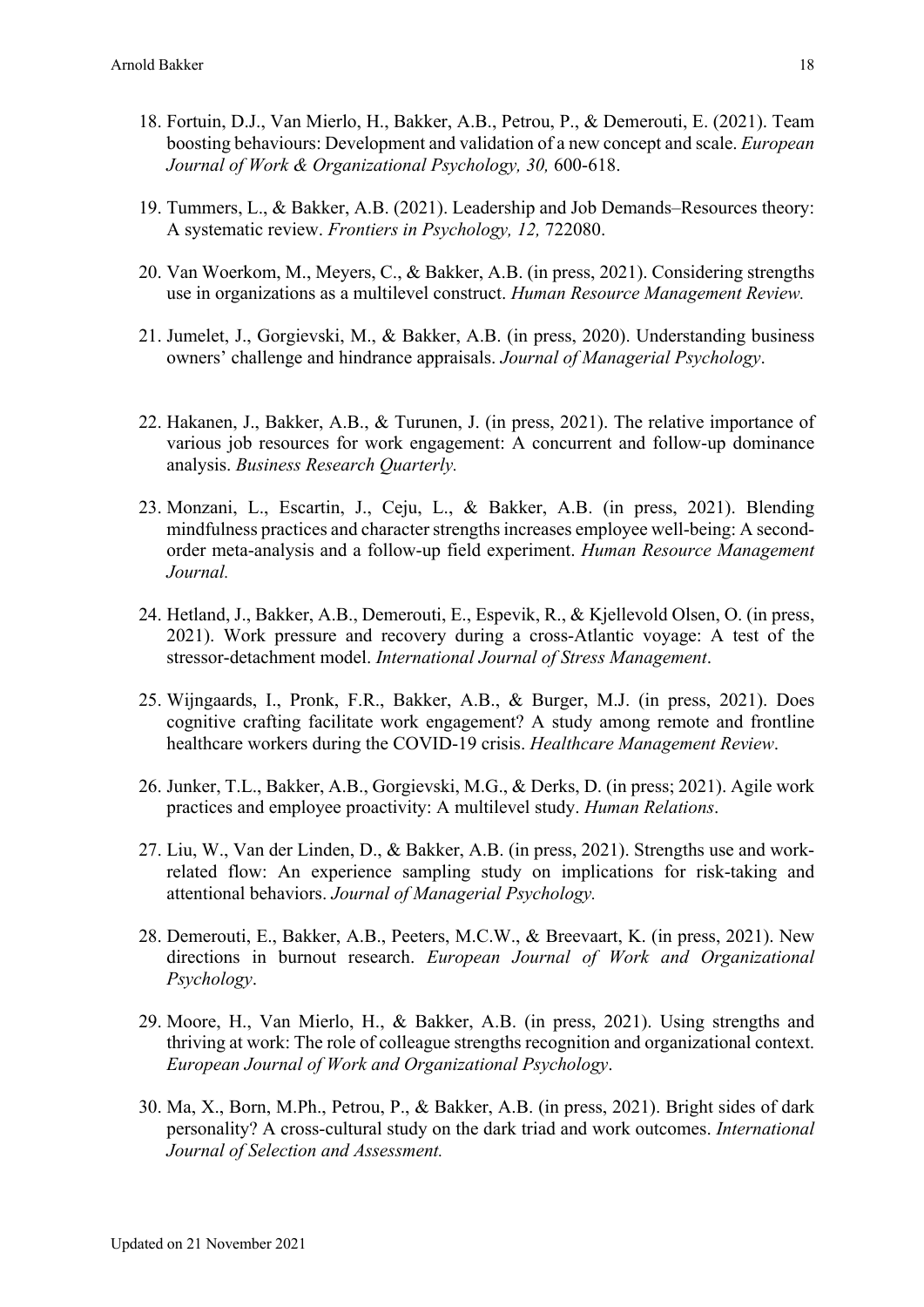- 31. Moore, H., Van Mierlo, H., & Bakker, A.B. (in press, 2021). Development and validation of the Behavioral Index of Occupational Strengths (BIOS). *Human Resource Development International*.
- 32. De Vries, J.D., & Bakker, A.B. (in press, 2021). The physical activity paradox: A longitudinal study of the implications for burnout. *International Archives of Occupational and Environmental Health.*
- 33. Uríen, B., Rico, R., Demerouti, E. & Bakker, A.B. (in press, 2021). An emergent model of team burnout. *Journal of Work and Organizational Psychology*.
- 34. De Vries, J.D., Bakker, A.B., & Breevaart, K. (in press, 2021). Sport lunch breaks, vigor, and creativity at work: A test of the work-home resources model. *International Journal of Sport and Exercise Psychology.*
- 35. Bakker, A.B., Breevaart, K., Scharp, Y.S., & De Vries, J.D. (in press, 2021). Selfleadership and playful work design: Proactive approaches of work in times of crisis. *The Journal of Applied Behavioral Science.*
- 36. Bakker, A.B. (in press, 2021). The social psychology of work engagement: State of the field. *Career Development International.*
- 37. Nordmo, M., Kjellevold Olsen, O., Hetland, J., Espevik, R., Bakker, A.B., & Pallesen, S. (2020). It's been a hard day's night: A diary study on hardiness and reduced sleep quality among naval cadets. *Personality and Individual Differences, 153,* 109635.
- 38. Pekaar, K., Van der Linden, D., Bakker, A.B., & Born, M. (2020). Dynamic self- and other-focused emotional intelligence: A theoretical framework and research agenda. *Journal of Research in Personality, 86,* 103958.
- 39. Bakker, A.B., Hetland, J., Kjellevold Olsen, O., Espevik, R., & De Vries, J.D. (2020). Job crafting and playful work design: Links with performance during busy and quiet days*. Journal of Vocational Behavior, 122,* 103478.
- 40. Van den Heuvel, M., Demerouti, E., Bakker, A.B., Hetland, J., & Schaufeli, W.B. (2020). How do employees adjust to organizational change? The role of meaningmaking and work engagement. *Spanish Journal of Psychology, 23,* e56, 1-16.
- 41. Van Veldhoven, M., Van den Broeck, A., Daniels, K., & Bakker, A.B., Tavares, S.M., & Ogbonnaya, C. (2020). Challenging the universality of job resources: Why, when and for whom are they beneficial? *Applied Psychology: An International Review, 69,* 5-29.
- 42. Miglianico, M., Dubreuil, P., Miquelon, P., Bakker, A.B., & Martin-Krumm, C. (2020). Strength use in the workplace: A literature review. *Journal of Happiness Studies, 21,*  737-764.
- 43. Breevaart, K., Bakker, A.B., Derks, D., & Van Vuuren, T.C.V. (2020). Engagement during demanding workdays: A diary study on energy gained from off-job activities. *International Journal of Stress Management, 27,* 45-52.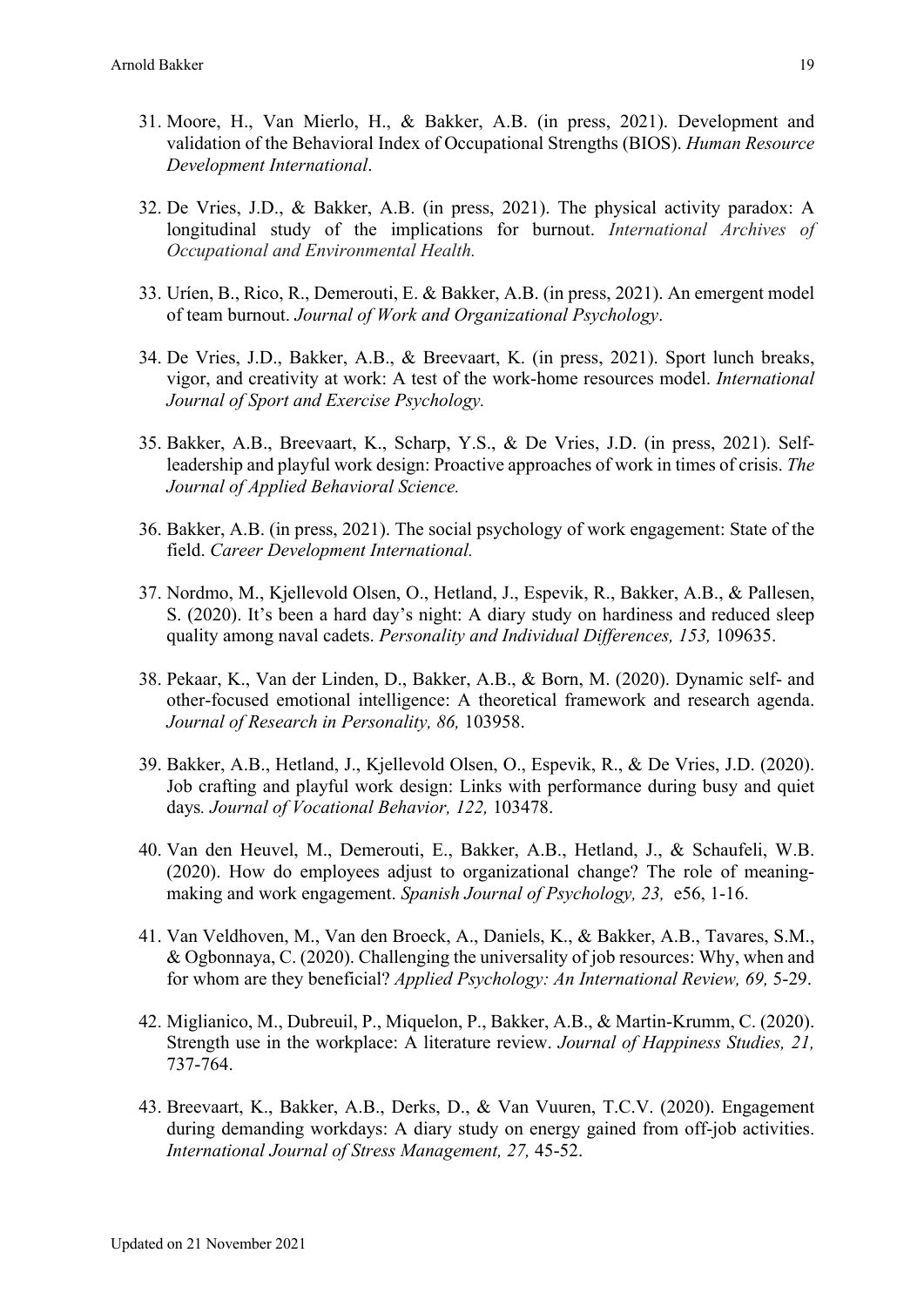- 44. Wang, N., Zhu, J., Dormann, C., Song, Z., & Bakker, A.B. (2020). The daily motivators: Positive work events, psychological needs satisfaction, and work engagement. *Applied Psychology: An International Review, 69,* 508-537.
- 45. Bakker, A.B., Petrou, P., Op den Kamp, E.M., & Tims, M. (2020). Proactive vitality management, work engagement, and creativity: The role of goal orientation. *Applied Psychology: An International Review, 69,* 351-378.
- 46. Op den Kamp, E.M., Bakker, A.B., Tims, M., & Demerouti, E. (2020). Proactive vitality management and creative work performance: The role of self-insight and social support. *The Journal of Creative Behavior, 54,* 323-336.
- 47. Bakker, A.B., Scharp, Y.S., Breevaart, K., & De Vries, J.D. (2020). Playful work design: Introduction of a new concept. *The Spanish Journal of Psychology, 23,* e19, 1- 6.
- 48. Bakker, A.B., & Wang, Y. (2020). Self-undermining behavior at work: Evidence of construct and predictive validity. *International Journal of Stress Management, 27,* 241- 251.
- 49. Shimazu, A., Bakker, A.B., Demerouti, E., Fujiwara, T., Iwata, N., Shimada, K., Takahashi, M., Tokita, M., Watai, I., Kawakami, N. (2020). Workaholism, work engagement and child well-being: A test of the spillover-crossover model. *International Journal of Environmental Research and Public Health, 17,* 6213.
- 50. Rodriguez-Muñoz, A., Antino, M., Ruiz-Zorrilla, P., Sanz-Vergel, A.I., & Bakker, A.B. (2020). Short-term trajectories of workplace bullying and its impact on strain: A latent class growth modeling approach. *Journal of Occupational Health Psychology, 25,* 345- 356.
- 51. Du, D., Bakker, A.B., & Derks, D. (2020). Capitalization on positive family events and task performance: A perspective from the work-home resources model. *Journal of Occupational Health Psychology, 25,* 357-367.
- 52. Zeijen, M., Petrou, P., Bakker, A.B., & Van Gelderen, B. (2020). Dyadic support exchange and work engagement: An episodic test and expansion of self-determination theory. *Journal of Occupational and Organizational Psychology, 93,* 687-711. *Best paper award WAOP 2018.*
- 53. Bakker A.B., Burger M.J., Van Haren, P., Oerlemans W.G.M., & Veenhoven R., (2020). Raise of happiness following raised awareness of how happy one feels: A follow-up of repeated users of the happiness indicator website. *International Journal of Applied Positive Psychology, 5,* 153-187.
- 54. Gupta, M., & Bakker, A. B. (2020). Future time perspective and group performance among students: Role of student engagement and group cohesion. *Journal of Applied Research in Higher Education, 12,* 1265-1280.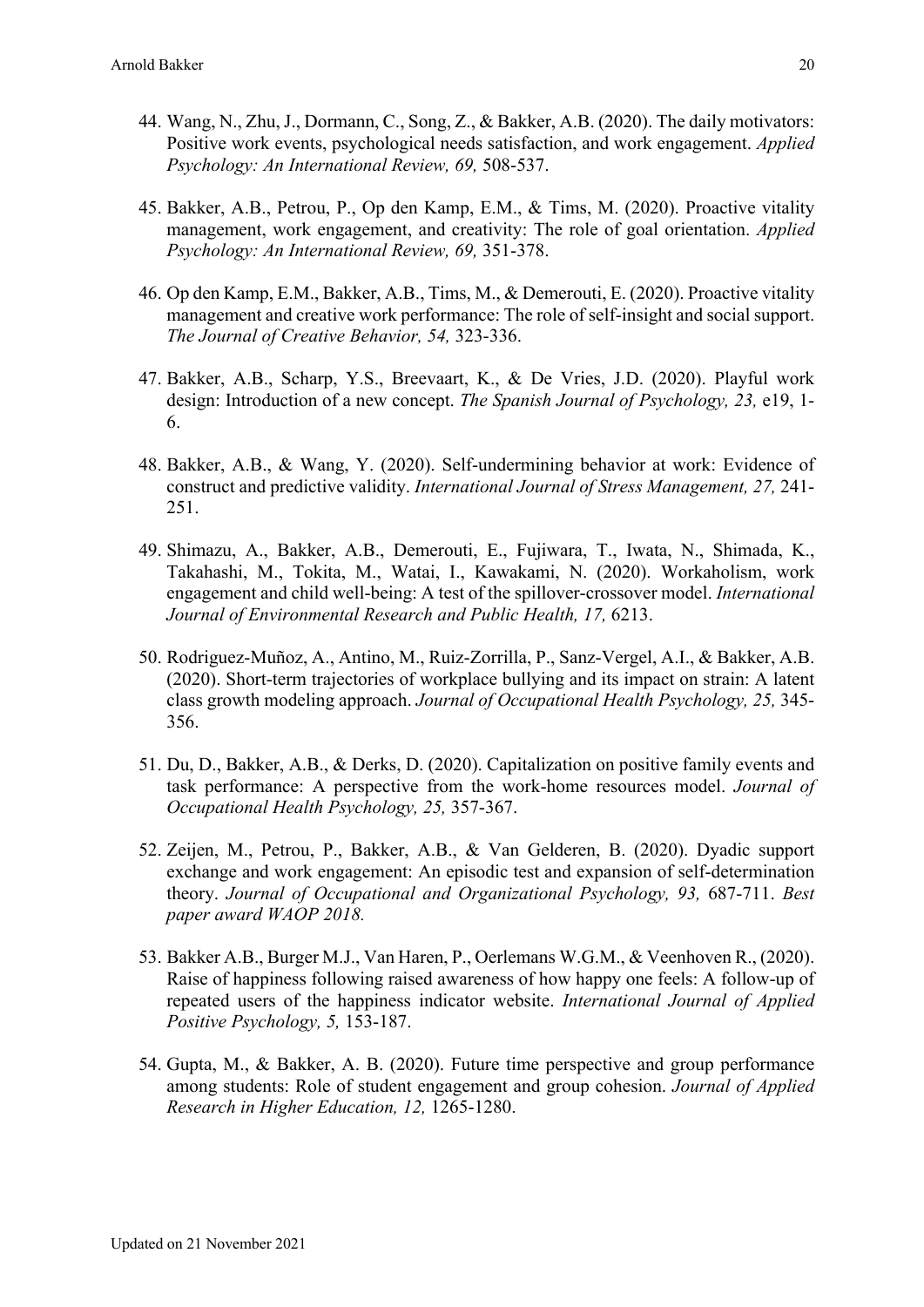- 55. Zeijen, M., Petrou, P., & Bakker, A.B. (2020). The daily exchange of social support between co-workers: Implications for momentary work engagement. *Journal of Occupational Health Psychology, 25,* 439-449. *Best paper award WAOP 2017.*
- 56. Merida-Lopez, S., Bakker, A.B., & Extremera, N. (2019). How does emotional intelligence help teachers to stay engaged? Cross-validation of a moderated mediation model. *Personality and Individual Differences, 151,* 109393.
- 57. Scharp, Y.S., Breevaart, K., Bakker, A.B., & Van der Linden, D. (2019). Daily playful work design: A trait activation perspective. *Journal of Research in Personality, 82,*  103850.
- 58. Bakker, A.B., Sanz-Vergel, A.I., Rodriguez-Muñoz, A., & Antino, M. (2019). Ripple effects of surface acting: A diary study among dual-earner couples. *Spanish Journal of Psychology, 22, e7,* 1-12.
- 59. Bakker, A.B., Hetland, J., Kjellevold Olsen, O., & Espevik, R. (2019). Daily strengths use and employee well-being: The moderating role of personality. *Journal of Occupational and Organizational Psychology, 92,* 144-168.
- 60. Plomp, J., Tims, M., Khapova, S.N., Jansen, P.G.W, & Bakker, A.B. (2019). Psychological safety, job crafting, and employability: A comparison between permanent and temporary workers. *Frontiers in Psychology, 10,* 974.
- 61. Rofcanin, Y., Bakker, A.B., Berber, A., Golgeci, I., & Las Heras, M. (2019). Relational job crafting: Exploring the role of employee motives with a weekly diary study. *Human Relations, 72,* 859-886.
- 62. Petrou, P., Bakker, A.B., & Bezemer, K. (2019). Creativity under task conflict: The role of proactively increasing job resources. *Journal of Organizational and Occupational Psychology, 92,* 305-329.
- 63. Hoprekstad, O.L., Hetland, J., Bakker, A.B., Kjellevold-Olsen, O., Espevik, R., Wessel, M., & Valvatne Einarsen, S. (2019). How long does it last? Prior victimization from workplace bullying moderates the relationship between daily exposure to negative acts and subsequent depressed mood. *European Journal of Work and Organizational Psychology, 28,* 164-178.
- 64. Wessels, C., Schippers, M.C., Stegmann, S., Bakker, A.B., Van Baalen, P.J., & Proper, K.I. (2019). Fostering flexibility in the new world of work: A model of time-spatial job crafting. *Frontiers in Psychology, 10,* 505.
- 65. Bakker, A.B., & Oerlemans, W.G.M. (2019). Daily job crafting and momentary work engagement: A self-determination and self-regulation perspective. *Journal of Vocational Behavior, 112,* 417-430.
- 66. Pekaar, K., Bakker, A.B., Born, M., & Van der Linden, D. (2019). The consequences of self- and other-focused emotional intelligence: Not all sunshine and roses. *Journal of Occupational Health Psychology, 24,* 450-466.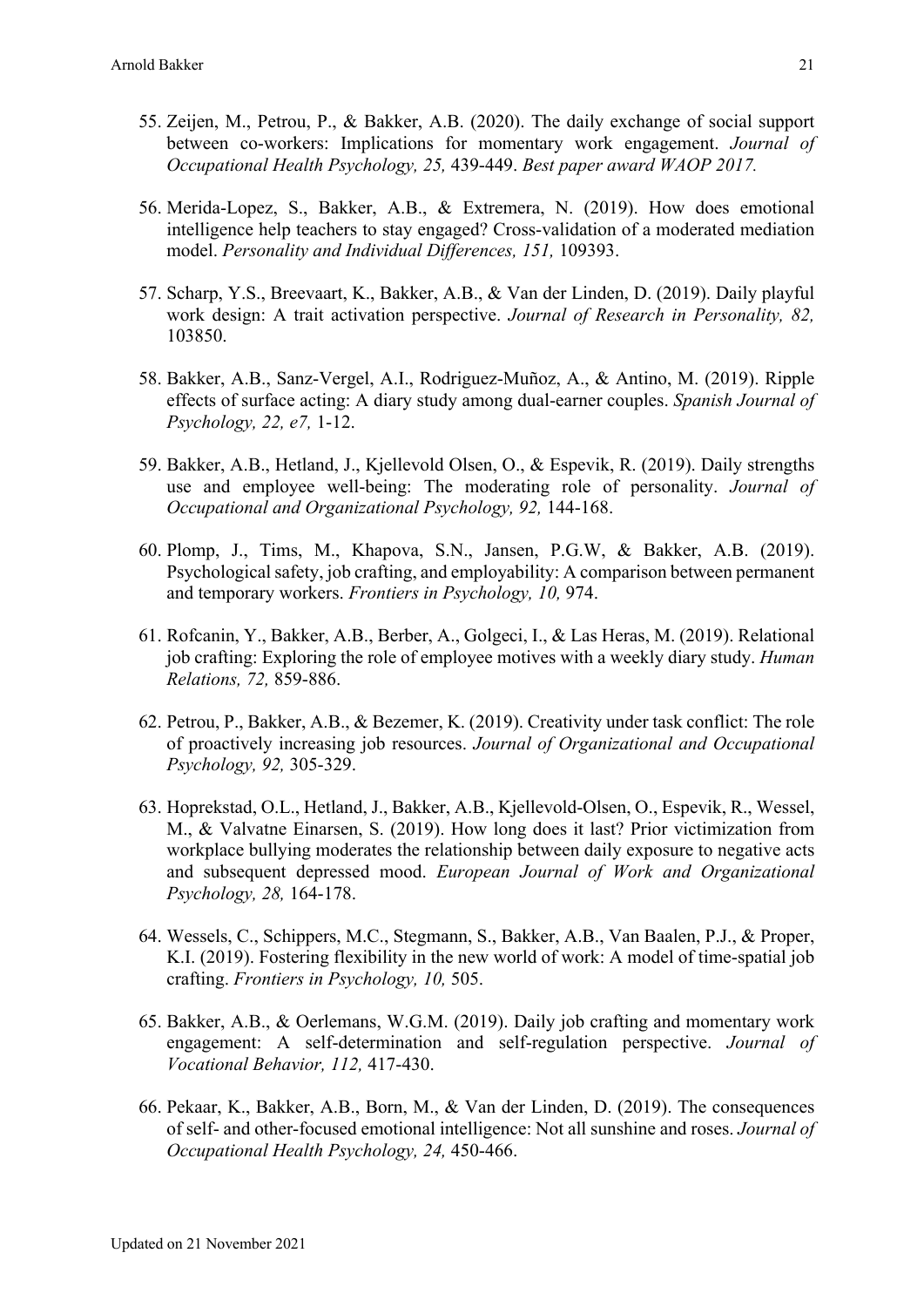- 67. Bakker, A.B., Du, D., & Derks, D. (2019). Major life events in family life, work engagement, and performance: A test of the work-home resources model. *International Journal of Stress Management, 26,* 238-249.
- 68. Gorgievski, M.J., Van der Heijden, B.I.J.M., & Bakker, A.B. (2019). Effort-reward imbalance and work-home interference: A two-wave study among European male nurses. *Work & Stress, 33,* 315-333.
- 69. Gawke, J.C., Gorgievski, M., & Bakker, A. B. (2019). Measuring intrapreneurship at the individual level: Development and validation of the employee intrapreneurship scale (EIS). *European Management Journal, 37,* 806-817.
- 70. Morf, M.C., Bakker, A.B., & Feierabend, A. (2019). Bankers closing idiosyncratic deals: Implications for organizational cynicism. *Human Resource Management Journal, 29,* 585-599.
- 71. Zahlquist, L., Hetland, J., Skogstad, A., Bakker, A.B., & Einarsen, S.V. (2019). Job demands as risk factors of exposure to bullying at work: The moderating role of teamlevel conflict management climate. *Frontiers in Psychology, 10,* 2017.
- 72. Nordmo, M., Kjellevold Olsen, O., Hetland, J., Espevik, R., Bakker, A.B., Pallesen, S. (2019). Daily sleep quality and naval work performance: The role of leadership. *International Maritime Health, 70,* 202-209.
- 73. Bakker, A. B., & Van Woerkom, M. (2018). Strengths use in organizations: A positive approach of occupational health. *Canadian Psychology, 59,* 38-46.
- 74. Bakker, A.B., & Albrecht, S. (2018). Work engagement: Current trends. *Career Development International, 23,* 4-11.
- 75. Bakker, A.B., Ficapal-Cusí, P., Torrent-Sellens, J., Boada-Grau, J., & Hontangas-Beltrán, P.M. (2018). The Spanish version of the Job Crafting Scale. *Psicothema, 30,* 136-142.
- 76. Bakker, A.B. (2018). Job crafting among health care professionals: The role of work engagement. *Journal of Nursing Management, 26,* 321-331.
- 77. Gordon, H.J., Demerouti, E., LeBlanc, P.M., Bakker, A.B., Bipp, T., & Verhagen, M.A. (2018). Individual job redesign: Job crafting interventions in health care. *Journal of Vocational Behavior, 104,* 98-114.
- 78. Pekaar, K., Bakker, A.B., Van der Linden, D., & Born, M. (2018). Self- and otherfocused emotional intelligence: Development and validation of the Rotterdam Emotional Intelligence Scale. *Personality and Individual Differences, 120,* 222-233.
- 79. Du, D., Derks, D., Bakker, A.B., & Lu, C. (2018). Does homesickness undermine the potential of job resources? A perspective from the work-home resources model. *Journal of Organizational Behavior, 39,* 96-112. [*Graduate School Award for PhD Excellence – Best article 2018, Erasmus Graduate School of Social Sciences and the Humanities*]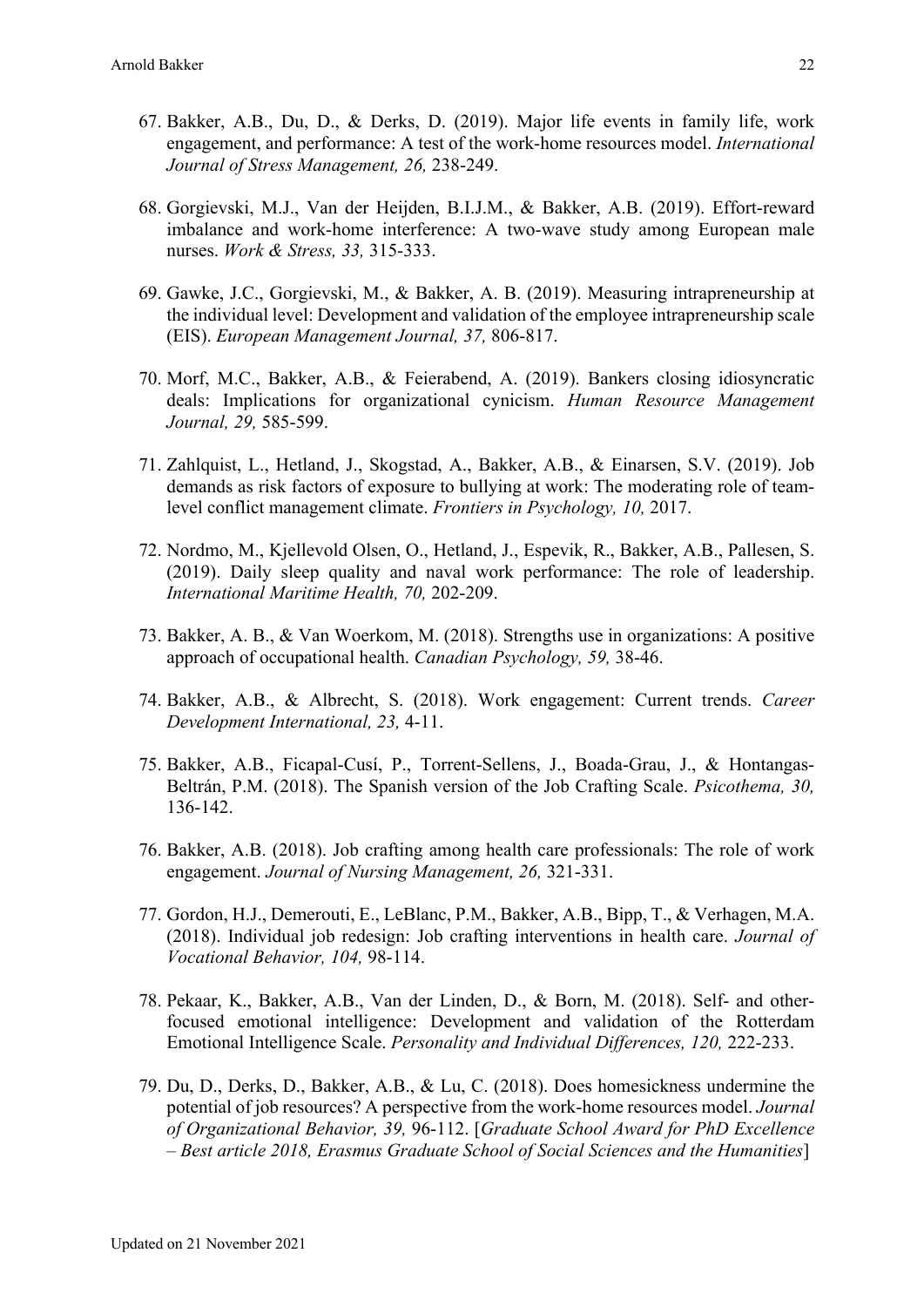- 80. Demerouti, E., Xanthopoulou, D., & Bakker, A.B. (2018). How do cynical employees serve their customers? A multi-method study. *European Journal of Work and Organizational Psychology, 27,* 16-27.
- 81. Bennett, A., Bakker, A. B., & Field, J. G. (2018). Daily recovery from work-related effort: A meta-analysis. *Journal of Organizational Behavior, 39,* 262-275.
- 82. Van Mierlo, H., & Bakker, A.B. (2018). Crossover of engagement in groups. *Career Development International, 23,* 106-118.
- 83. Van der Linden, D., Schermer, J.A., De Zeeuw, E., Dunkel, C.S., Pekaar, K.A., Bakker, A.B., Vernon, P.A., & Petrides, K.V. (2018). Overlap between the general factor of personality and trait emotional intelligence: A genetic correlation study. *Behavior Genetics, 48,* 147-154.
- 84. Du, D., Derks, D., & Bakker, A.B. (2018). Daily spillover from family to work: A test of the work-home resources model. *Journal of Occupational Health Psychology, 23,* 237-247.
- 85. Garrick, A.J., Mak, A.S., Cathcart, S., Winwood, P.C., Bakker, A.B. Lushington, K. (2018). Non-work time activities predicting teachers' work-related fatigue and engagement: An effort-recovery approach. *Australian Psychologist, 53,* 243-252.
- 86. Rodriguez-Muñoz, A., Sanz-Vergel, A.I., Antino, M., Demerouti, E., & Bakker, A.B. (2018). Positive experiences at work and daily recovery: Effects on couples' well-being. *Journal of Happiness Studies, 19,* 1395-1413.
- 87. Xanthopoulou, D., Bakker, A.B., Oerlemans, W.G.M., & Koszucka, M. (2018). Need for recovery after emotional labor: Differential effects of deep and surface acting. *Journal of Organizational Behavior, 39,* 481-494.
- 88. Breevaart, K., & Bakker, A.B. (2018). Daily job demands and employee work engagement: The role of daily transformational leadership behavior. *Journal of Occupational Health Psychology, 23,* 338-349.
- 89. De Gieter, S., Hofmans, J., & Bakker, A.B. (2018). Need satisfaction at work, job strain, and performance: A diary study. *Journal of Occupational Health Psychology, 23,* 361- 372.
- 90. Op den Kamp, E., Tims, M., Bakker, A.B., & Demerouti, E. (2018). Proactive vitality management in the work context: Development and validation of a new instrument. *European Journal of Work and Organizational Psychology, 27,* 493-505.
- 91. Gawke, J.C.L., Gorgievski, M.J., & Bakker, A. B. (2018). Personal costs and benefits of employee intrapreneurship: Disentangling the employee intrapreneurship, well-being and job performance relationship. *Journal of Occupational Health Psychology, 23,* 508- 519.
- 92. Thun, S., & Bakker, A.B. (2018). Empowering leadership and job crafting: The role of employee optimism. *Stress & Health, 34,* 573-581.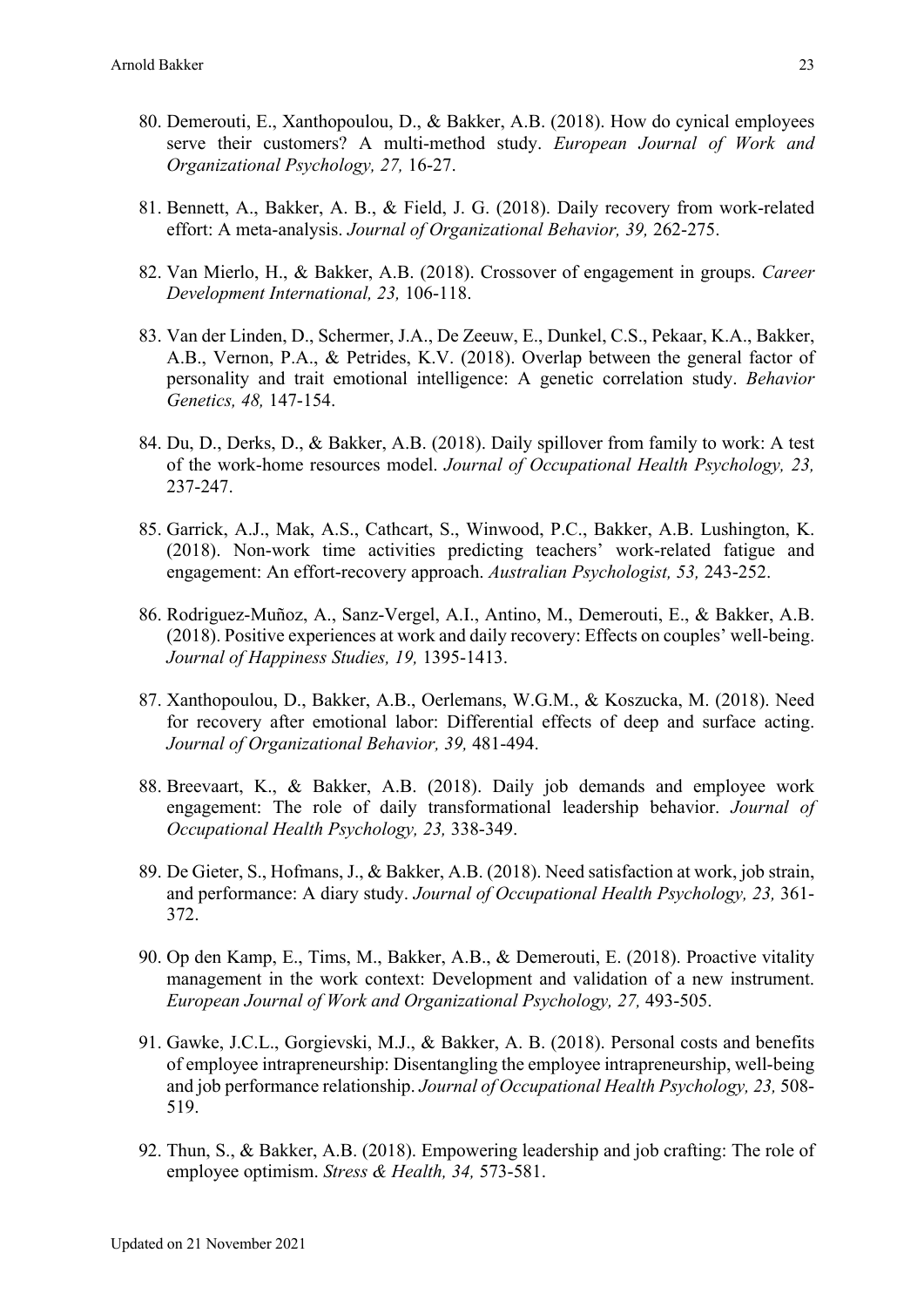- 93. Van Wingerden, J., Derks, D., & Bakker, A.B. (2018). Facilitating interns' performance: The role of job resources, basic need satisfaction and work engagement. *Career Development International, 23,* 382-396.
- 94. Pekaar, K.A., Bakker, A.B., Van der Linden, D., Born, M.Ph., & Siren, H.J. (2018). Managing own and others' emotions: A weekly diary study on the enactment of emotional intelligence. *Journal of Vocational Behavior, 109,* 137-151.
- 95. Reina-Tamayo, A.M., Bakker, A.B., & Derks, D. (2018). The work engagement– performance link: An episodic perspective. *Career Development International, 23,* 478- 496.
- 96. Hetland, J., Hetland, H., Bakker, A.B., & Demerouti, E. (2018). Daily transformational leadership and employee job crafting: The role of promotion focus. *European Management Journal, 36,* 746-756.
- 97. Oerlemans, W.G.M., & Bakker, A.B. (2018). Motivating job characteristics and happiness at work: A multilevel perspective. *Journal of Applied Psychology, 103,* 1230- 1241.
- 98. Van der Linden, D., Pekaar, K., Bakker, A.B., Aitken Schermer, J., Vernon, P. A., Dunkel, C.S., & Petrides, K.V. (2017). Overlap between the general factor of personality and emotional intelligence: A meta-analysis. *Psychological Bulletin, 143,*  36-52.
- 99. Van Wingerden, J., Bakker, A.B., & Derks, D. (2017). The longitudinal impact of a job crafting intervention. *European Journal of Work and Organizational Psychology, 26,*  107-119.
- 100. Tadic-Vujcic, M., Oerlemans, W.G.M., & Bakker, A.B. (2017). How challenging was your work today? The role of autonomous work motivation. *European Journal of Work and Organizational Psychology, 26,* 81-93.
- 101. Van Wingerden, J., Derks, D., & Bakker, A.B. (2017). The impact of personal resources and job crafting interventions on work engagement and performance. *Human Resources Management, 56,* 51-67.
- 102. Watanabe, M., Shimazu, A., Bakker, A. B., Demerouti, E., Shimada, K., & Kawakami, N. (2017). The impact of job and family demands on partner's fatigue: A study of Japanese dual-earner parents. *PLoS ONE, 12(2):* e0172291*.*
- 103. Rofcanin, Y., Las Heras, M., & Bakker, A.B. (2017). Family supportive supervisor behaviors and organizational culture: Effects on work engagement and performance. *Journal of Occupational Health Psychology, 22,* 207-217.
- 104. Van Gelderen, B.R., Konijn E.A., & Bakker, A.B. (2017). Emotional labor among police officers: A diary study relating strain, emotional labor and service performance. *The International Journal of Human Resource Management, 28,* 852-879.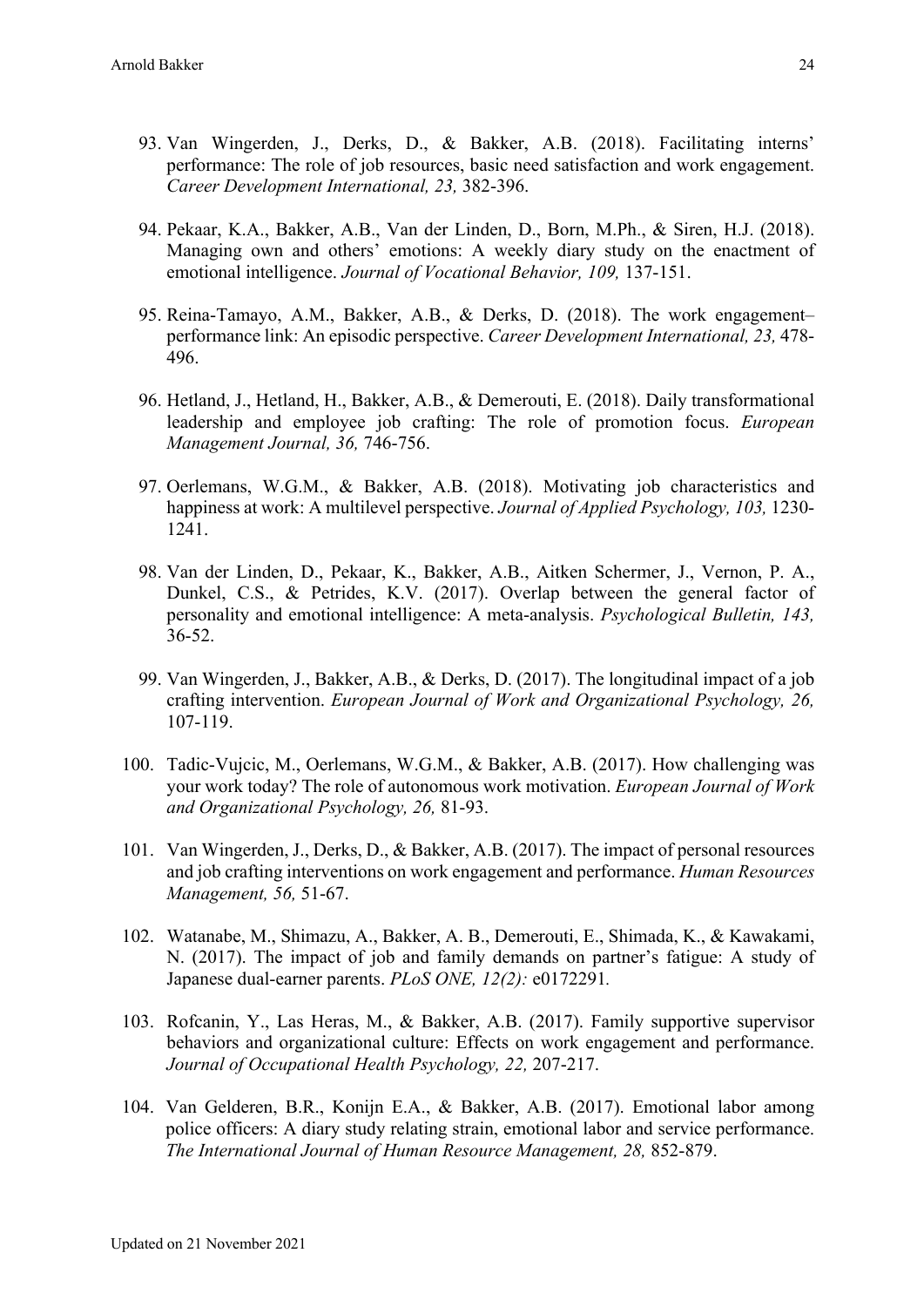- 105. Van Wingerden, J., Bakker, A.B., & Derks, D. (2017). Fostering employee well-being via a job crafting intervention. *Journal of Vocational Behavior, 100,* 164-174.
- 106. Bakker, A.B., Ljubin Golub, T., & Rijavec, M. (2017). Validation of the study-related flow Inventory (WOLF-S). *Croatian Journal of Education, 19,* 147-173.
- 107. Petrou, P., Bakker, A.B., & Van den Heuvel, M. (2017). Weekly job crafting and leisure crafting: Implications for meaning-making and work engagement. *Journal of Occupational and Organizational Psychology, 90,* 129-152.
- 108. Bakker, A.B., & Demerouti, E. (2017). Job Demands–Resources theory: Taking stock and looking forward. *Journal of Occupational Health Psychology, 22,* 273-285.
- 109. Bakker, A. B. (2017). Strategic and proactive approaches to work engagement. *Organizational Dynamics, 46,* 67-75.
- 110. Bakker, A. B. & Van Woerkom, M. (2017). Flow at work: A self-determination perspective. *Occupational Health Sciences, 1,* 47-65.
- 111. Hakanen, J., & Bakker, A.B. (2017). Born and bred to burn out: A life-course view and reflections on job burnout. *Journal of Occupational Health Psychology, 22,* 354-364.
- 112. Gawke, J.C.L., Gorgievski, M.J., & Bakker, A.B. (2017). Employee intrapreneurship and work engagement: A latent change score approach. *Journal of Vocational Behavior, 100,* 88-100.
- 113. Garrick, A., Mak, A.S., Cathcart, S., Winwood, P.C., Bakker, A.B., & Lushington, K. (2017). Teachers' priorities for change in Australian schools to support staff well-being. *Asia-Pacific Education Researcher, 26,* 117-126.
- 114. Makikangas, A., Bakker, A.B., & Schaufeli, W.B. (2017). Antecedents of daily team job crafting. *European Journal of Work & Organizational Psychology, 26,* 421-433.
- 115. Reina-Tamayo, A.M., Bakker, A.B., & Derks, D. (2017). Episodic demands, resources, and engagement: An experience sampling study. *Journal of Personnel Psychology, 16,* 125-136.
- 116. Pekaar, K.A., Van der Linden, D., Bakker, A.B., & Born, M.Ph. (2017). Emotional intelligence and job performance: The role of enactment and focus on others' emotions. *Human Performance, 30,* 135-153. (Best paper award at the 2015 conference of the Dutch Association of Work & Organizational Psychology (WAOP), 27 November 2015)
- 117. Andreassen, C.S., Bakker, A.B., Bjorvatn, B., Moen, B.E., Magerøy, N., Shimazu, A., Hetland, J., & Pallesen, S. (2017). Working conditions and individual differences are weakly associated with workaholism: A 2-3-year prospective study of shift-working nurses. *Frontiers in Psychology, 8,* 2045.
- 118. Lopes Costa, P., Passos, A.M., Bakker, A.B., Romana, R., & Ferrao, C. (2017). Interactions in engaged work teams: A qualitative study. *Team Performance*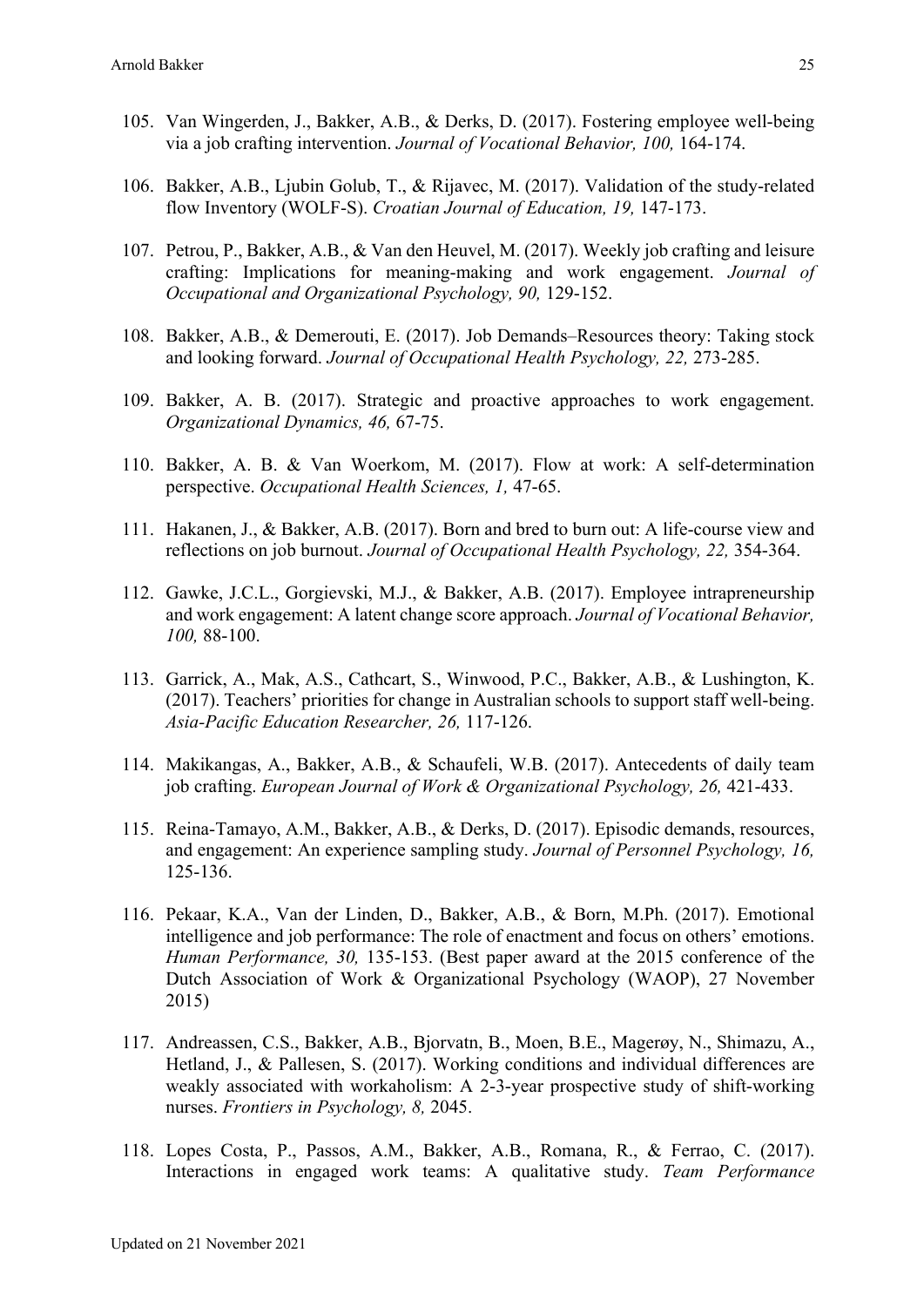*Management, 23,* 206-226.

- 119. Bakker, A.B., Rodriguez-Munoz, A., & Sanz-Vergel, A.I. (2016). Modelling of job crafting behaviours: Implications for work engagement. *Human Relations, 69,* 169- 189.
- 120. Bakker, A.B., & Oerlemans, W.G.M. (2016). Momentary work happiness as a function of enduring burnout and work engagement. *The Journal of Psychology, 150,*  755-778*.*
- 121. Tims, M., Derks, D., & Bakker, A.B. (2016). Job crafting and its relationships with person-job fit and meaningfulness: A three-wave study. *Journal of Vocational Behavior,* 92, 44–53.
- 122. Van Woerkom, M., Bakker, A.B., & Nishii, L.H. (2016). Accumulative job demands and support for strength use: Fine-tuning the Job Demands – Resources model using conservation of resources theory. *Journal of Applied Psychology, 101,* 141-150.
- 123. Petrou, P., & Bakker, A.B. (2016). Crafting one's leisure time in response to high job strain. *Human Relations*, 69, 507–529.
- 124. Van Wingerden, J., Bakker, A.B., & Derks, D. (2016). A test of a Job Demands– Resources intervention. *Journal of Managerial Psychology,* 31, 686-701.
- 125. Van Woerkom, M., Oerlemans, W., & Bakker, A.B. (2016). Strengths use and work engagement: A weekly diary study. *European Journal of Work and Organizational Psychology, 25,* 384-397.
- 126. Molino, M., Bakker, A.B., & Ghislieri, C. (2016). The role of workaholism in the job demands–resources model. *Anxiety, Stress and Coping*, 29, 400-414.
- 127. De Boer, J., Van Rosmalen, J., Bakker, A.B., & Van Dijk, M. (2016). Appropriateness of care and moral distress among neonatal intensive care unit staff: Repeated measurements. *Nursing in Critical Care, 21,* e19-e27.
- 128. Costa, P.L., Passos, A.M., & Bakker, A.B. (2016). The work engagement grid: Predicting engagement from two core dimensions. *Journal of Managerial Psychology, 31,* 774-789.
- 129. Breevaart, K., Bakker, A.B., Demerouti, E., & Derks, D. (2016). Who takes the lead? A multi-source diary study on leadership, work engagement, and job performance. *Journal of Organizational Behavior, 37,* 309-325.
- 130. Derks, D., Bakker, A.B., Peters, P., & Van Wingerden, P. (2016). Work-related smartphone use, work-family conflict and family role performance: The role of segmentation preference. *Human Relations, 69,* 1045-1068.
- 131. De Beer, L., Tims, M., & Bakker, A.B. (2016). Job crafting and its impact on work engagement and job satisfaction in mining and manufacturing. *South African Journal of Economic and Management Sciences, 19,* 400-412.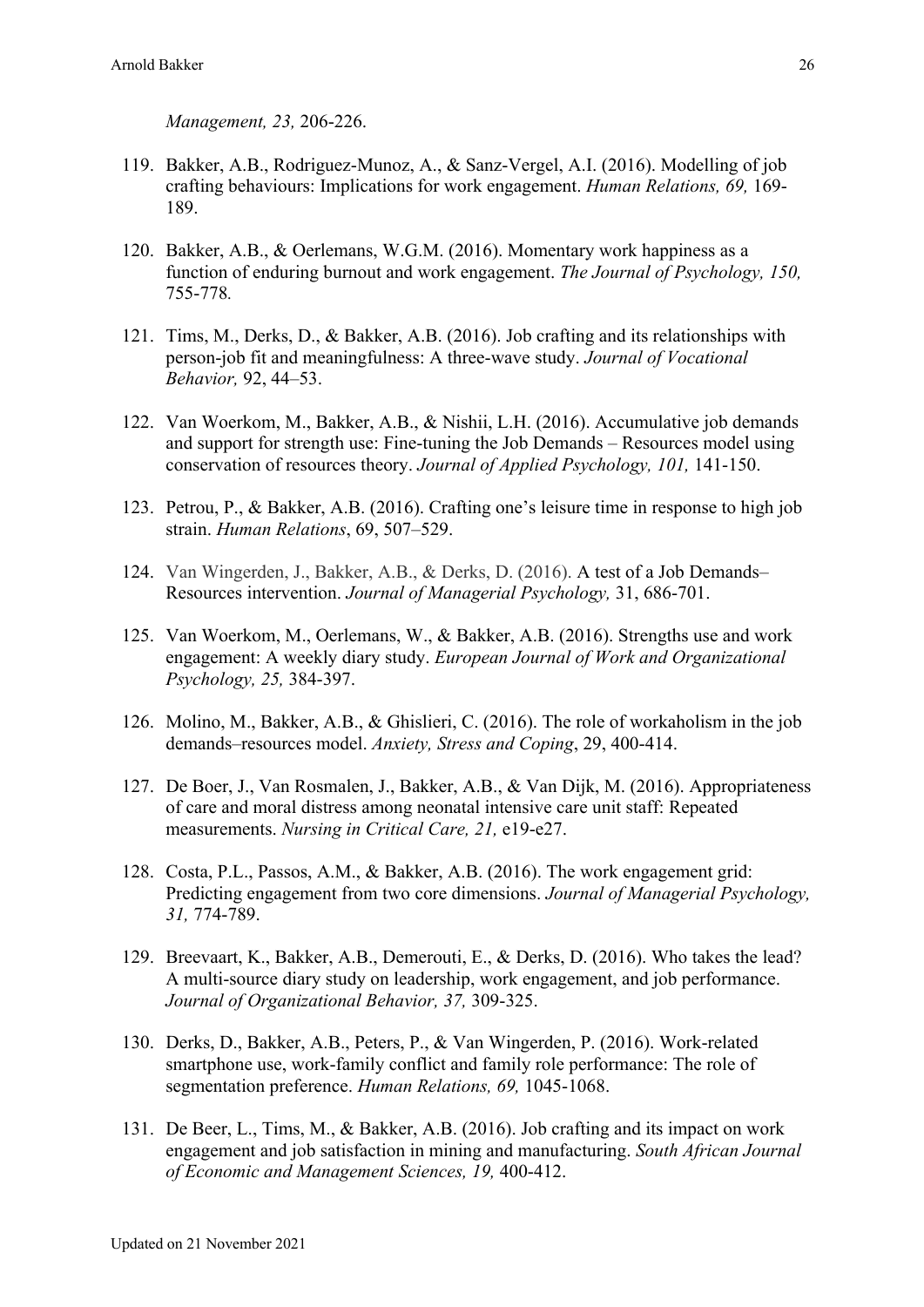- 132. Hopstaken, J., Van der Linden, D., Bakker, A.B., Kompier, M.A.J., & Leung, Y.K. (2016). Shifts in attention during mental fatigue: Evidence from subjective, behavioral, physiological, and eye-tracking data. *Journal of Experimental Psychology: Human Perception and Performance, 42,* 878-889.
- 133. Eguchi, H., Shimazu, A., Bakker, A.B., Tims, M., Kamiyama, K., Hara, Y., Namba, K., Inoue, A., Ono, M., & Kawakami, N. (2016). Validation of the Japanese version of the job crafting scale. *Journal of Occupational Health, 58,* 231-240.
- 134. Gkorezis, P., Bellou, V., Xanthopoulou, D., Bakker, A.B., & Tsiftsis, A. (2016). Linking football team performance to fans' work engagement and performance: Test of a spillover model. *Journal of Occupational and Organizational Psychology, 89,* 791–812.
- 135. Roczniewska, M., & Bakker, A.B. (2016). Who seeks job resources, and who avoids job demands? The link between dark personality traits and job crafting. *The Journal of Psychology: Interdisciplinary and Applied, 150,* 1026-1045.
- 136. Plomp, J., Tims, M., Akkermans, J., Khapova, S.N., Jansen, P.G.W, & Bakker, A.B. (2016). Career competencies and job crafting: How proactive employees influence their well-being. *Career Development International, 21,* 587-602.
- 137. Van Woerkom, M., Mostert, K., Els, C., Bakker, A.B., De Beer, L., & Rothman jr., S. (2016). Strengths use and deficit correction in organizations: Development and validation of a questionnaire. *European Journal of Work and Organizational Psychology, 25*, 960-975.
- 138. Bakker, A.B. (2015). A Job Demands–Resources approach to public service motivation. *Public Administration Review, 75,* 723-732.
- 139. Bakker, A.B., Sanz-Vergel, A., Rodriguez-Munoz, A., & Oerlemans, W. (2015). The state version of the recovery experience questionnaire: A multilevel confirmatory factor analysis. *European Journal of Work & Organizational Psychology, 24,* 350- 359.
- 140. Bakker, A.B., Sanz-Vergel, A.I., & Kuntze, J. (2015). Student engagement and performance: A diary study on the role of openness. *Motivation and Emotion, 39,* 49- 62.
- 141. Bakker, A.B. (2015). Towards a multilevel approach of employee well-being. *European Journal of Work and Organizational Psychology, 24,* 839-843.
- 142. Derks, D., Van Duin, D., Tims, M., & Bakker, A.B. (2015). Smartphone use and work-home interference: The moderating role of social norms and employee work engagement. *Journal of Occupational and Organizational Psychology, 88, 155–177.*
- 143. Zacher, H., Chan, F., Bakker, A.B., & Demerouti, E. (2014). Selection, optimization, and compensation strategies: Interactive effects on daily work engagement. *Journal of Vocational Behavior, 87,* 101-107.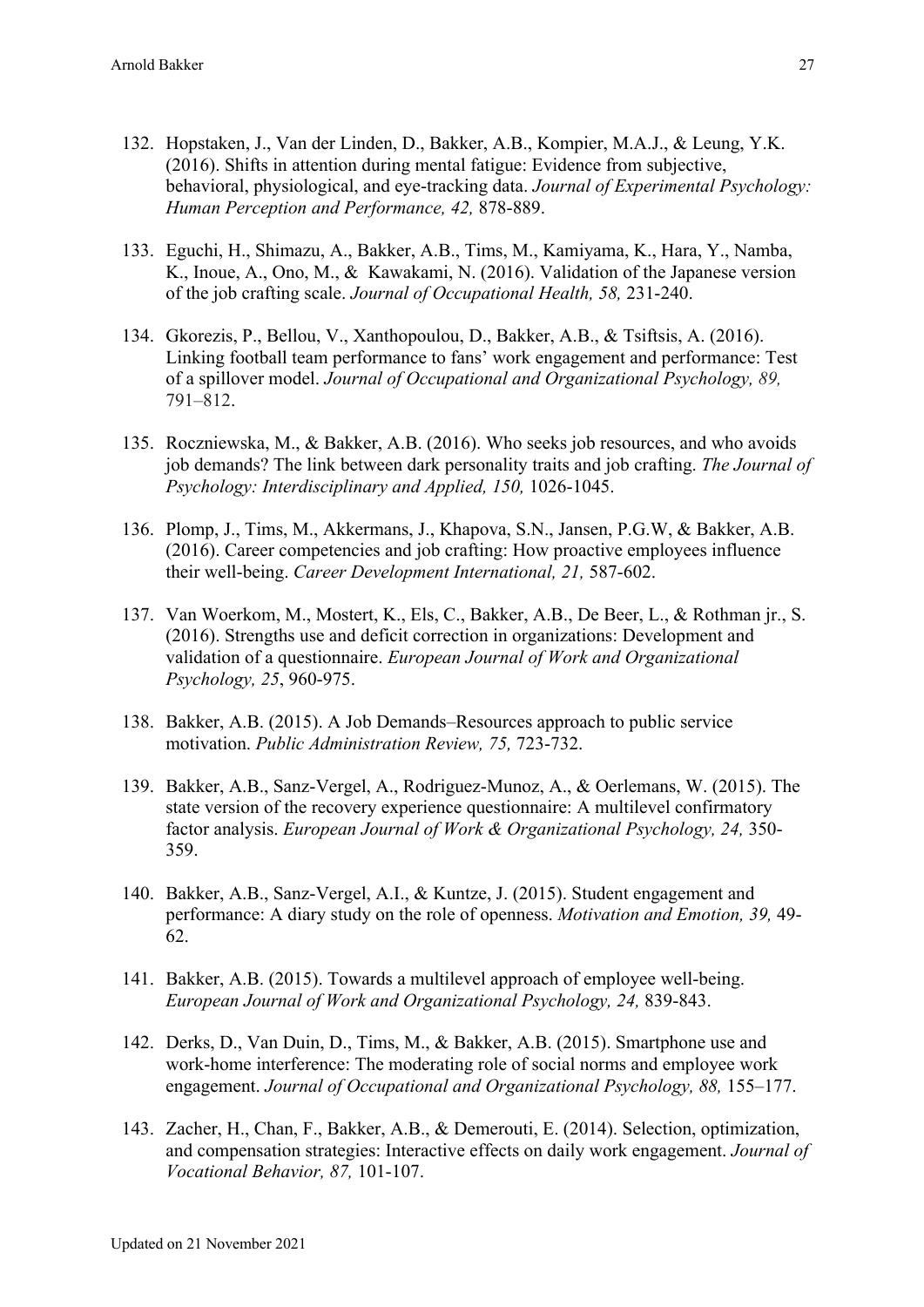- 144. Albrecht, S., Bakker, A.B., Gruman, J., Macey, W., & Saks, A. (2015). Employee engagement, human resource management practices and competitive advantage: An integrated approach. *Journal of Organizational Effectiveness: People and Performance, 2,* 7-35
- 145. Hopstaken, J.F., Van der Linden, D., Bakker, A.B., & Kompier, M.A.J. (2015). A multifaceted investigation of the link between mental fatigue and task disengagement. *Psychophysiology, 52,* 305-315.
- 146. De Boer, B.J., Van Hooft, E.A.J., & Bakker, A.B. (2015). Self-control at work: Its relationship with contextual performance. *Journal of Managerial Psychology, 30,* 406- 421.
- 147. Hopstaken, J. F., Wanmaker, S., Van der Linden, D., & Bakker, A. B. (2015). Does dysphoria lead to divergent mental fatigue effects on a cognitive task? *PLoS ONE 10*(6), e0130304.
- 148. Martinez-Corts, I., Demerouti, E., Bakker, A.B., & Boz, M. (2015). Spillover of interpersonal conflicts from work into nonwork: A daily diary study. *Journal of Occupational Health Psychology, 20,* 326-337.
- 149. Breevaart, K., Bakker, A.B., Demerouti, E., & Van den Heuvel, M. (2015). Leadermember exchange, work engagement, and job performance. *Journal of Managerial Psychology, 30,* 754-770.
- 150. Hopstaken, J. F., Van der Linden, D., Bakker, A. B., & Kompier, M. A. J. (2015). The window of my eyes: Task disengagement and mental fatigue covary with pupil dynamics. *Biological Psychology, 110,* 100-106.
- 151. Tims, M., Bakker, A.B., & Derks, D. (2015). Examining job crafting from an interpersonal perspective: Is employee job crafting related to the well-being of colleagues? *Applied Psychology: An International Review, 64,* 727-753.
- 152. Mäkikangas, A., Rantanen, J., Bakker, A.B., Kinnunen, M-L, Pulkkinen, L., & Kokko, K. (2015). The circumplex model of occupational well-being: Its relation with personality. *Journal for Person-Oriented Research, 1,* 115-129.
- 153. Tims, M., Bakker, A.B., & Derks, D. (2015). Job crafting and job performance: A longitudinal study. *European Journal of Work and Organizational Psychology,* 24, 914–928.
- 154. Demerouti, E., Bakker, A.B., & Gevers, J. (2015). Job crafting and extra-role behavior: The role of work engagement and flourishing. *Journal of Vocational Behavior, 91,* 87-96.
- 155. Demerouti, E., Bakker, A.B., & Halbesleben, J.R.B. (2015). Productive and counterproductive job crafting: A daily diary study. *Journal of Occupational Health Psychology, 20,* 457– 469.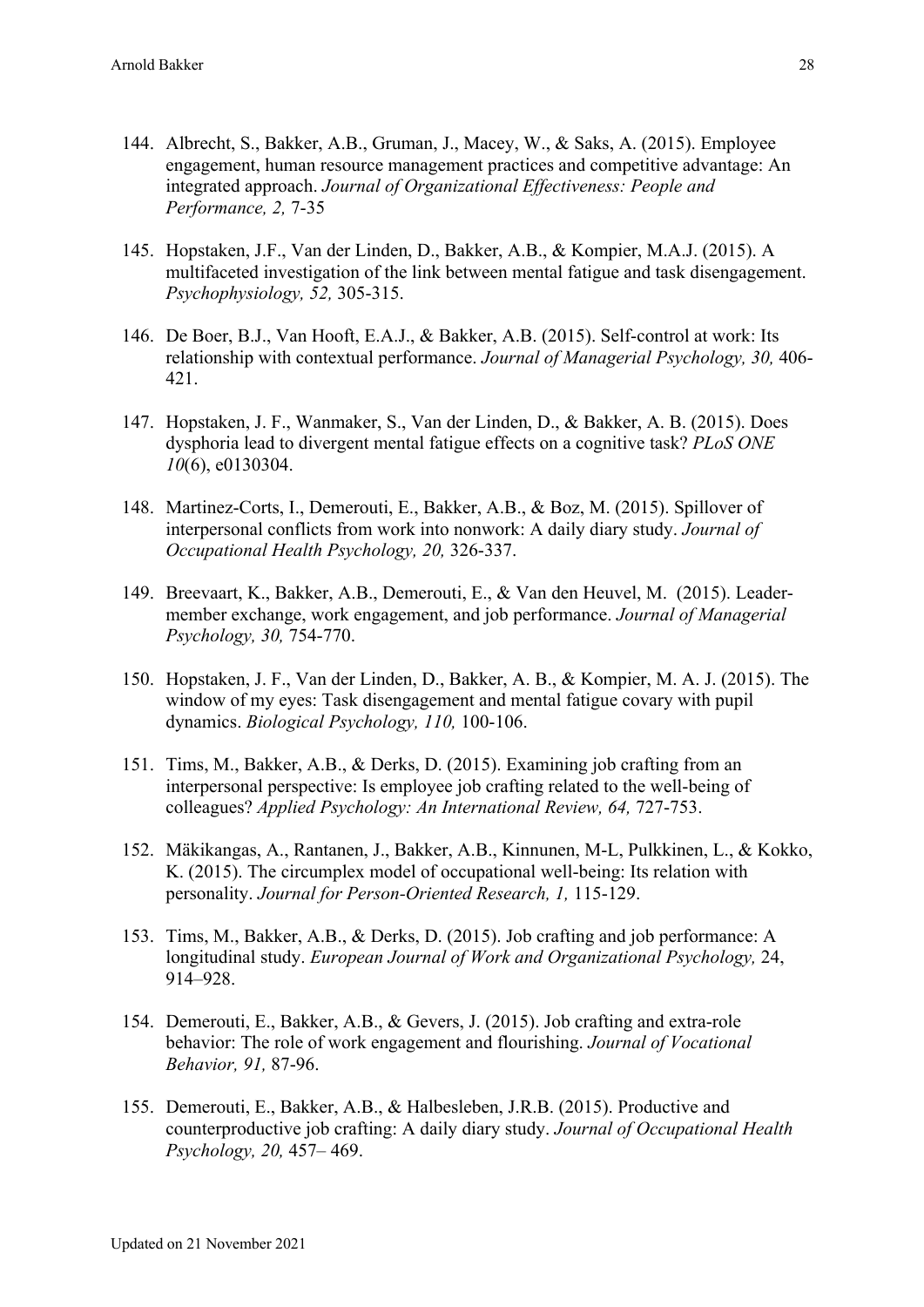- 156. Tadic, M., Bakker, A.B., & Oerlemans, W.G.M. (2015). Challenge versus hindrance job demands and well-being: A diary study on the moderating role of job resources. *Journal of Occupational and Organizational Psychology 88,* 702–725.
- 157. Siu, O., Bakker, A.B., Brough, P., Lu, C., Wang, H., Kalliath, T., O'Driscoll, M., Lu, J., & Timms, C. (2015). A three-wave study of antecedents of work-family enrichment: The roles of social resources and affect. *Stress and Health, 31,* 306–314.
- 158. Zito, M., Bakker, A.B., Colombo, L., & Cortese, C.G. (2015). A two-step study for the Italian adaptation of the Work-reLated Flow (WOLF) inventory: The I-WOLF. *Testing, Psychometrics, Methodology in Applied Psychology, 22,* 553-570.
- 159. Molino, M., Cortese, C.G., Bakker, A.B., & Ghislieri, C. (2015). Do recovery experiences moderate the relationship between workload and work-family conflict? *Career Development International, 20,* 686-702.
- 160. Hetland, J., Hetland, H., Bakker, A.B., Demerouti, E., Andreassen, C.S., & Pallesen, S. (2015). Psychological need fulfillment as a mediator of the relationship between transformational leadership and positive job attitudes*. Career Development International, 20,* 464-481.
- 161. Costa, P., Passos, A., & Bakker, A.B. (2015). Direct and contextual influence of team conflict on team resources, team work engagement and team performance. *Negotiation and Conflict Management Research, 8,* 211-227.
- 162. Bakker, A.B. (2014). Daily fluctuations in work engagement: An overview and current directions. *European Psychologist, 19,* 227–236.
- 163. Bakker, A.B., & Costa, P. (2014). Chronic job burnout and daily functioning: A theoretical analysis. *Burnout Research, 1,* 112–119.
- 164. Bakker, A.B., Demerouti, E., & Sanz-Vergel, A.I. (2014). Burnout and work engagement: The JD-R approach. *Annual Review of Organizational Psychology and Organizational Behavior, 1,* 389–411.
- 165. Bakker, A.B., Shimazu, A., Demerouti, E., Shimada, K., & Kawakami, N. (2014). Work engagement versus workaholism: A test of the Spillover-Crossover model. *Journal of Managerial Psychology, 29,* 63-80.
- 166. Breevaart, K., Bakker, A.B., Demerouti, E., Sleebos, D.M., & Maduro, V. (2014). Uncovering the underlying relationship between transformational leaders and follower' task performance. *Journal of Personnel Psychology, 13,* 194-203.
- 167. Garrick, A., Mak, A. S., Cathcart, S., Winwood, P.C., Bakker, A.B., & Lushington, K. (2014). Psychosocial safety climate moderating the effects of daily job demands and recovery on fatigue and work engagement. *Journal of Occupational and Organizational Psychology, 87,* 694–714.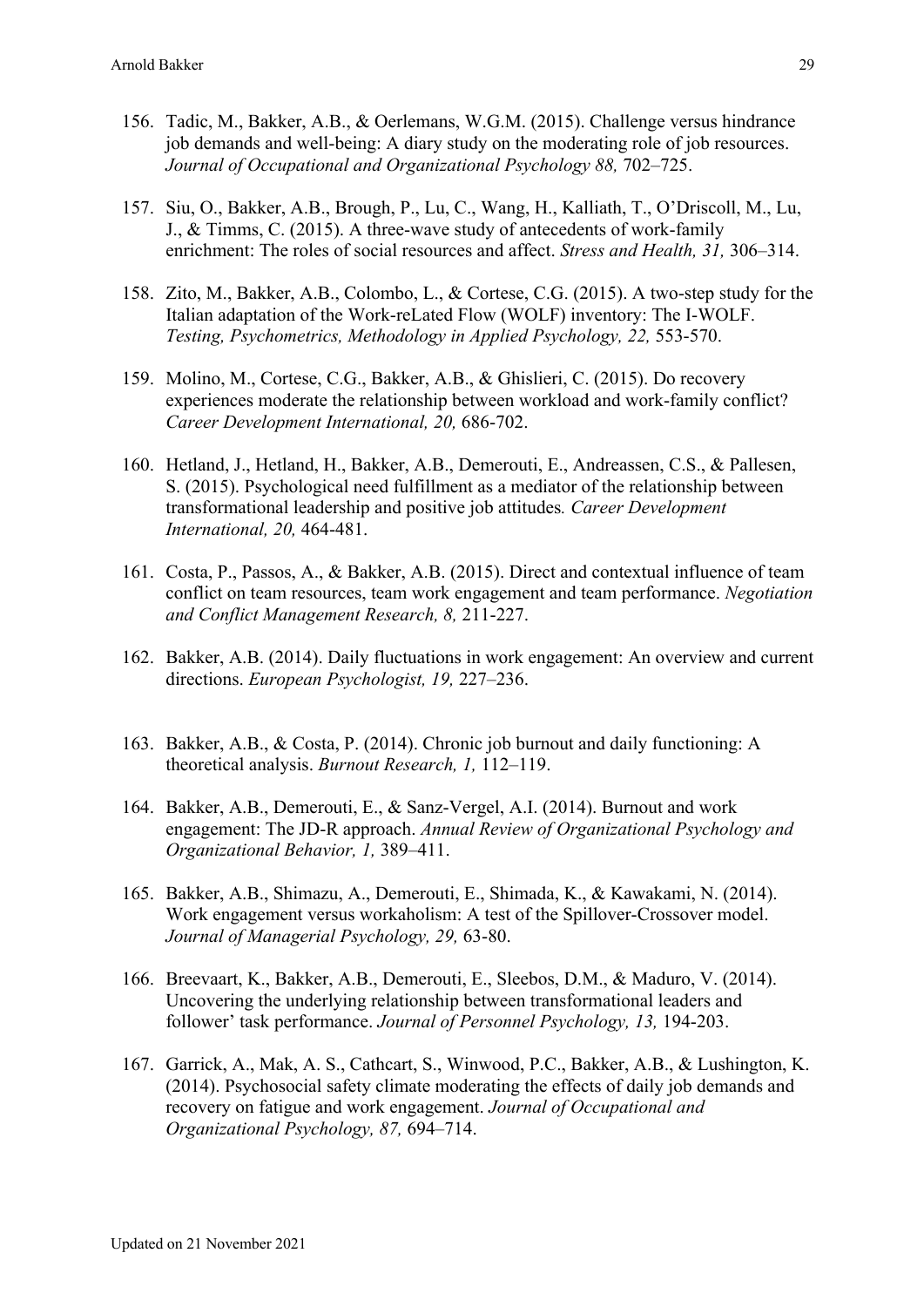- 168. Garrick, A., Winwood, P.C., Mak, A.S., Cathcart, S., Bakker, A.B., & Lushington, K. (2014). Prevalence and organisational factors of psychological injury among Australian school teachers. *Australasian Journal of Organisational Psychology, 7,* e5.
- 169. Van Gelderen, B.R., Bakker, A.B., Konijn E., & Binnewies, C. (2014). Daily deliberative dissonance acting among police officers. *Journal of Managerial Psychology, 29,* 884-900.
- 170. Van den Heuvel, M., Demerouti, E., & Bakker, A.B. (2014). How psychological resources facilitate adaptation to organizational change. *European Journal of Work and Organizational Psychology, 23,* 847-858.
- 171. Tims, M., Bakker, A.B., & Derks, D. (2014). Daily job crafting and the self-efficacy performance relationship. *Journal of Managerial Psychology, 29,* 490-507.
- 172. Siu, O., Bakker, A.B. & Jiang, X. (2014). Psychological capital among university students: Relationships with study engagement and intrinsic motivation. *Journal of Happiness Studies, 15,* 979–994.
- 173. Mäkikangas, A., Kinnunen, S., Rantanen, J., Mauno, S., Tolvanen, A., & Bakker, A.B. (2014). Association between vigor and exhaustion during the workweek: A personcentered approach to daily assessments. *Anxiety, Stress, and Coping, 27,* 555–575.
- 174. Derks, D., & Bakker, A.B. (2014). Smartphone use, work-home interference and burnout: A diary study on the role of recovery. *Applied Psychology: An International Review, 63,* 411–440.
- 175. De Boer, J., Van Rikxoort, S., Bakker, A.B., & Smit, B.J. (2014). Critical incidents among intensive care unit nurses and their need for support: Explorative interviews. *Nursing in Critical Care, 19,* 166-174.
- 176. Breevaart, K., Bakker, A.B., & Demerouti, E. (2014). Daily self-management and employee work engagement. *Journal of Vocational Behavior, 84,* 31–38.
- 177. Breevaart, K., Bakker, A.B., Hetland, J., Demerouti, E., Olsen, O.K., & Espevik, R. (2014). Daily transactional and transformational leadership and daily employee engagement. *Journal of Occupational and Organizational Psychology, 87,* 138-157.
- 178. Costa, P., Passos, A., & Bakker, A.B. (2014). Empirical validation of the team work engagement construct. *Journal of Personnel Psychology, 13,* 34–45.
- 179. Costa, P.L., Passos, A.M., & Bakker, A.B. (2014). Team work engagement: A model of emergence. *Journal of Organizational and Occupational Psychology, 87,* 414–436.
- 180. Demerouti, E., Bakker, A.B., & Leiter, M.P. (2014). Burnout and job performance: The moderating role of selection, optimization, and compensation strategies. *Journal of Occupational Health Psychology, 19,* 96 –107.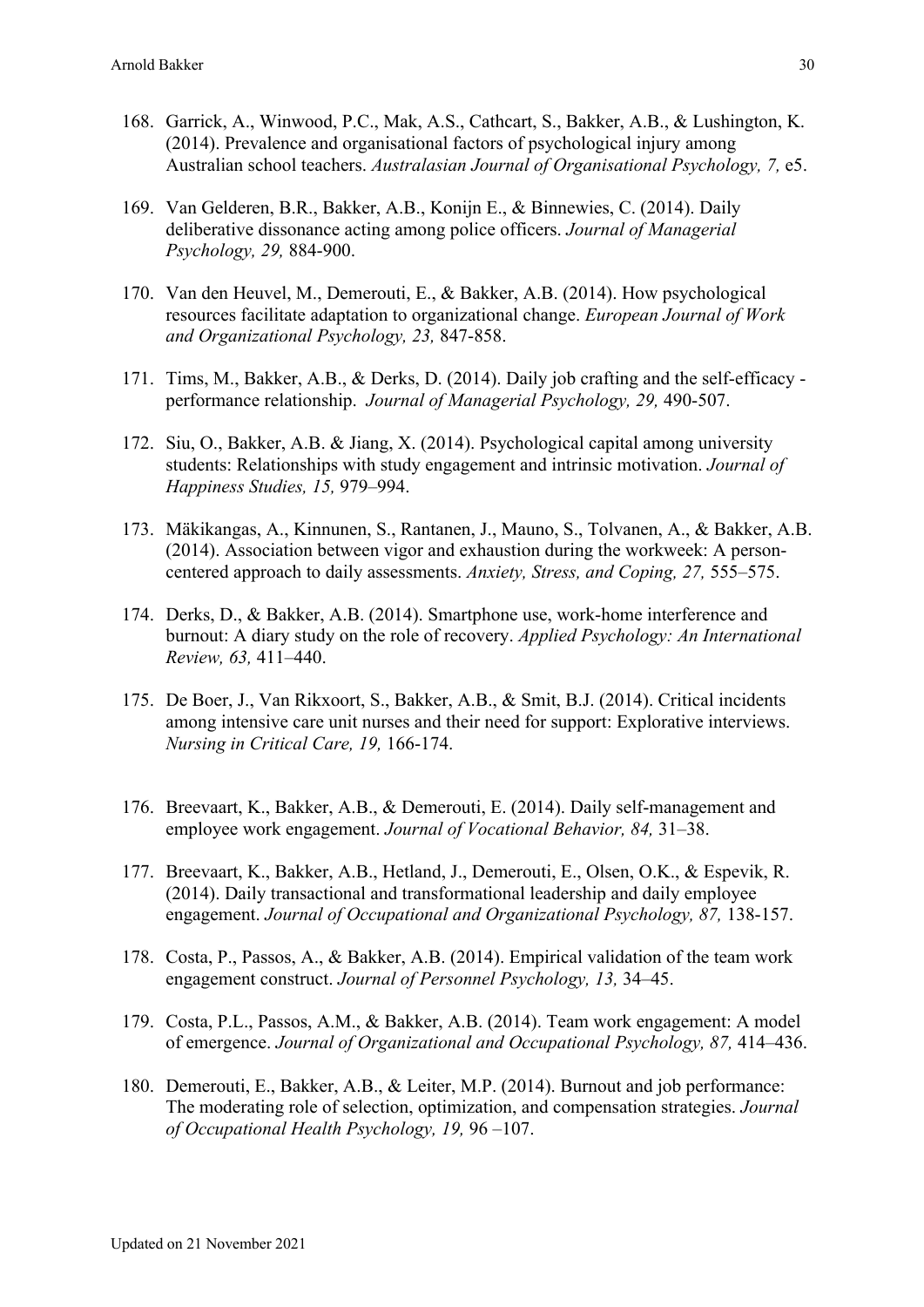- 181. Demerouti, E., Bakker, A.B., & Tetrick, L. (2014). Regulatory focus and the familywork interface: The role of regulatory fit between cohabiting partners. *European Journal of Work and Organizational Psychology, 23,* 118-130.
- 182. Demerouti, E., Xanthopoulou, D., Tsaousis, I, & Bakker, A.B. (2014). Disentangling task and contextual performance: A multitrait–multimethod approach. *Journal of Personnel Psychology, 13,* 59-69.
- 183. Derks, D., Ten Brummelhuis, L.L., Zecic, D., & Bakker, A.B. (2014). Switching on and off…: Does smartphone use obstruct the possibility to engage in recovery activities? *European Journal of Work and Organizational Psychology, 23,* 80-90.
- 184. Gorgievski, M.J., Moriano, J.A., & Bakker, A.B. (2014). Relating work engagement and workaholism to entrepreneurial performance. *Journal of Managerial Psychology, 29,* 106-121.
- 185. Hakanen, J.J., Perhoniemi, R., & Bakker, A.B. (2014). Crossover of exhaustion between dentists and dental nurses. *Stress & Health, 30,* 110-121.
- 186. Lu, C., Wang, H., Lu, J., Du, D., & Bakker, A.B. (2014). Does work engagement increase person-job fit? The role of job crafting and job insecurity. *Journal of Vocational Behavior, 84,* 142-152.
- 187. Oerlemans, W.G.M., & Bakker, A.B. (2014). Burnout and daily recovery: A day reconstruction study. *Journal of Occupational Health Psychology, 19,* 303-314.
- 188. Oerlemans, W.G.M., & Bakker, A.B. (2014). Why extraverts are happier: A day reconstruction study. *Journal of Research in Personality, 50,* 11-22. Best master thesis of the Institute of Psychology, Erasmus University 2011.
- 189. Oerlemans, W.G.M., Bakker, A.B., & Demerouti, E. (2014). How feeling happy during off-job activities helps successful recovery from work: A day reconstruction study. *Work and Stress, 28,* 198-216.
- 190. Peters, P., Poutsma, E., Van der Heijden, B.I.J.M., Bakker, A.B., & De Bruijn, T. (2014). Enjoying new ways to work: An HRM process approach to study flow. *Human Resource Management, 53,* 271-290.
- 191. Rodriguez-Muñoz, A., Sanz-Vergel, A.I., Demerouti, E., & Bakker, A.B. (2014). Engaged at work and happy at home: A spillover-crossover model. *Journal of Happiness Studies, 15,* 271-283.
- 192. Bakker, A.B., Demerouti, E., Oerlemans, W., & Sonnentag, S. (2013). Workaholism and daily recovery: A day reconstruction study of leisure activities. *Journal of Organizational Behavior, 34,* 87–107.
- 193. Bakker, A.B., & Sanz-Vergel, A.I. (2013). Weekly work engagement and flourishing: The role of hindrance and challenge demands. *Journal of Vocational Behavior, 83,* 397–409.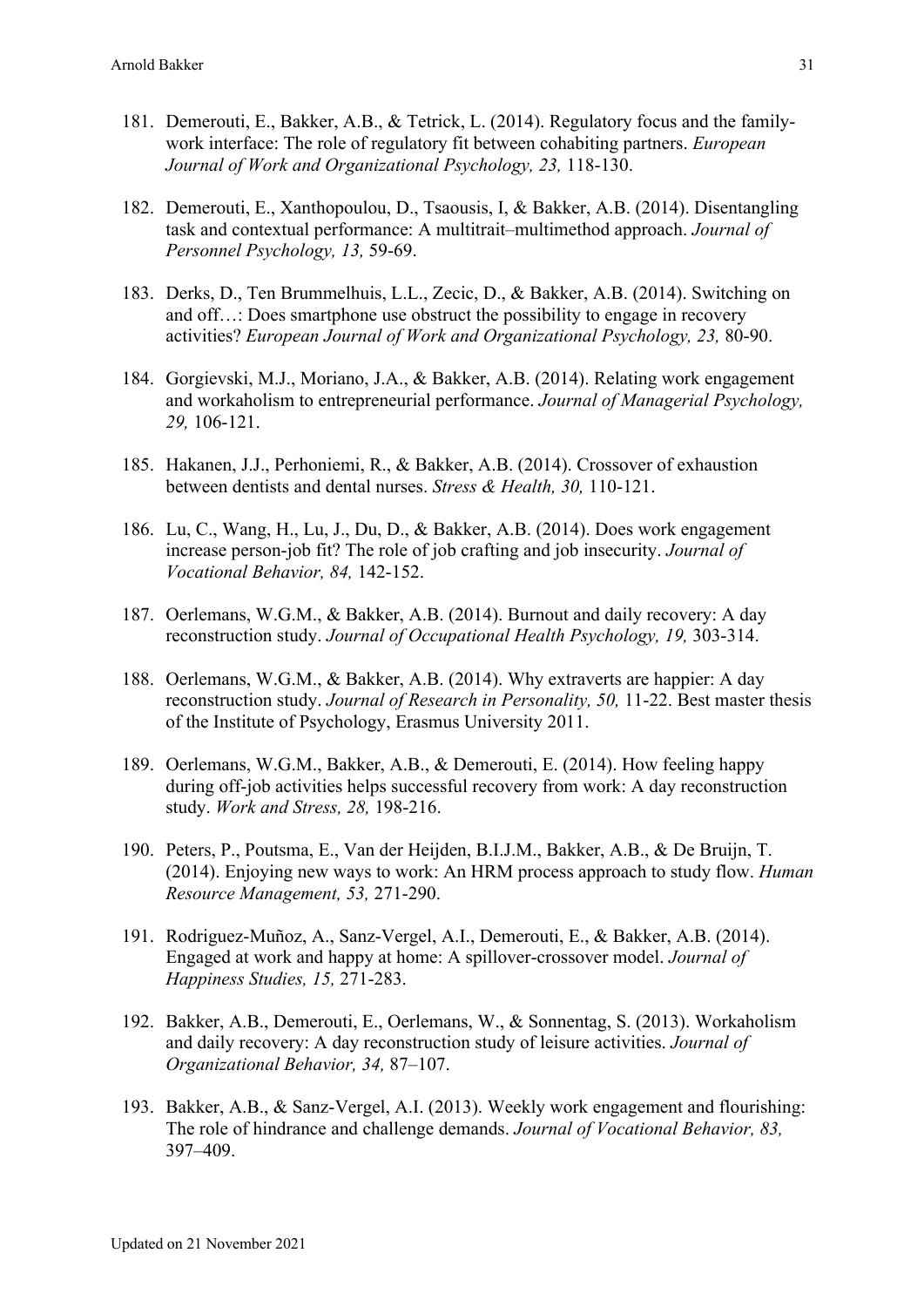- 194. Bakker, A.B., & Xanthopoulou, D. (2013). Creativity and charisma among female leaders: The role of resources and work engagement. *The International Journal of Human Resource Management, 24,* 2760-2779.
- 195. Breevaart, K., & Bakker, A.B. (2013). How leaders influence their followers' work engagement. *European Work and Organizational Psychology in Practice, 5,* 31-35.
- 196. Demerouti, E., Shimazu, A., Bakker, A.B., Shimada, K., & Kawakami, N. (2013). Work-self balance: A longitudinal study on the effects of job demands and resources on personal functioning in Japanese working parents. *Work and Stress, 27,* 223-243.
- 197. Hall, G.B., Dollard, M.F., Winefield, A.H., Dormann, C., & Bakker, A.B. (2013). Psychosocial safety climate buffers effects of job demands on depression and positive organizational behaviors. *Anxiety, Stress, and Coping, 26,* 355-377.
- 198. Meyers, M.C., Van Woerkom, M., & Bakker, A.B. (2013). The added value of the positive: A literature review of positive psychology interventions in organizations. *European Journal of Work and Organizational Psychology, 22,* 618–632.
- 199. Tadic, M., Bakker, A.B., & Oerlemans, W.G.M. (2013). Work happiness among teachers: A day reconstruction study on the role of self-concordance. *Journal of School Psychology, 51,* 735-750.
- 200. Tims, M., Bakker, A.B., & Derks, D. (2013). The impact of job crafting on job demands, job resources, and well-being. *Journal of Occupational Health Psychology, 18,* 230-240. Best paper award 2011 Dutch Association of Work and Organizational Psychology researchers.
- 201. Tims, M., Bakker, A.B., Derks, D., & Van Rhenen, W. (2013). Job crafting at the team and individual level: Implications for work engagement and performance. *Group and Organization Management, 38,* 427–454.
- 202. Van den Berg, B.A.M., Bakker, A. B., & Ten Cate, Th. J. (2013). Key factors in work engagement and job motivation of teaching faculty at a university medical center. *Perspectives on Medical Education 2,* 264-275.
- 203. Van den Heuvel, M., Demerouti, E., Bakker, A.B., & Schaufeli, W.B. (2013). Adapting to change: The value of change information and meaning-making. *Journal of Vocational Behavior, 83,* 11-21.
- 204. Volman, F.E., Bakker, A.B., & Xanthopoulou, D. (2013). Recovery at home and performance at work: A diary study on self-family facilitation. *European Journal of Work and Organizational Psychology, 22,* 218-234.
- 205. Xanthopoulou, D., Bakker, A.B., & Fischbach, A. (2013). Work engagement among employees facing emotional demands: The role of personal resources. *Journal of Personnel Psychology, 12,* 74-84.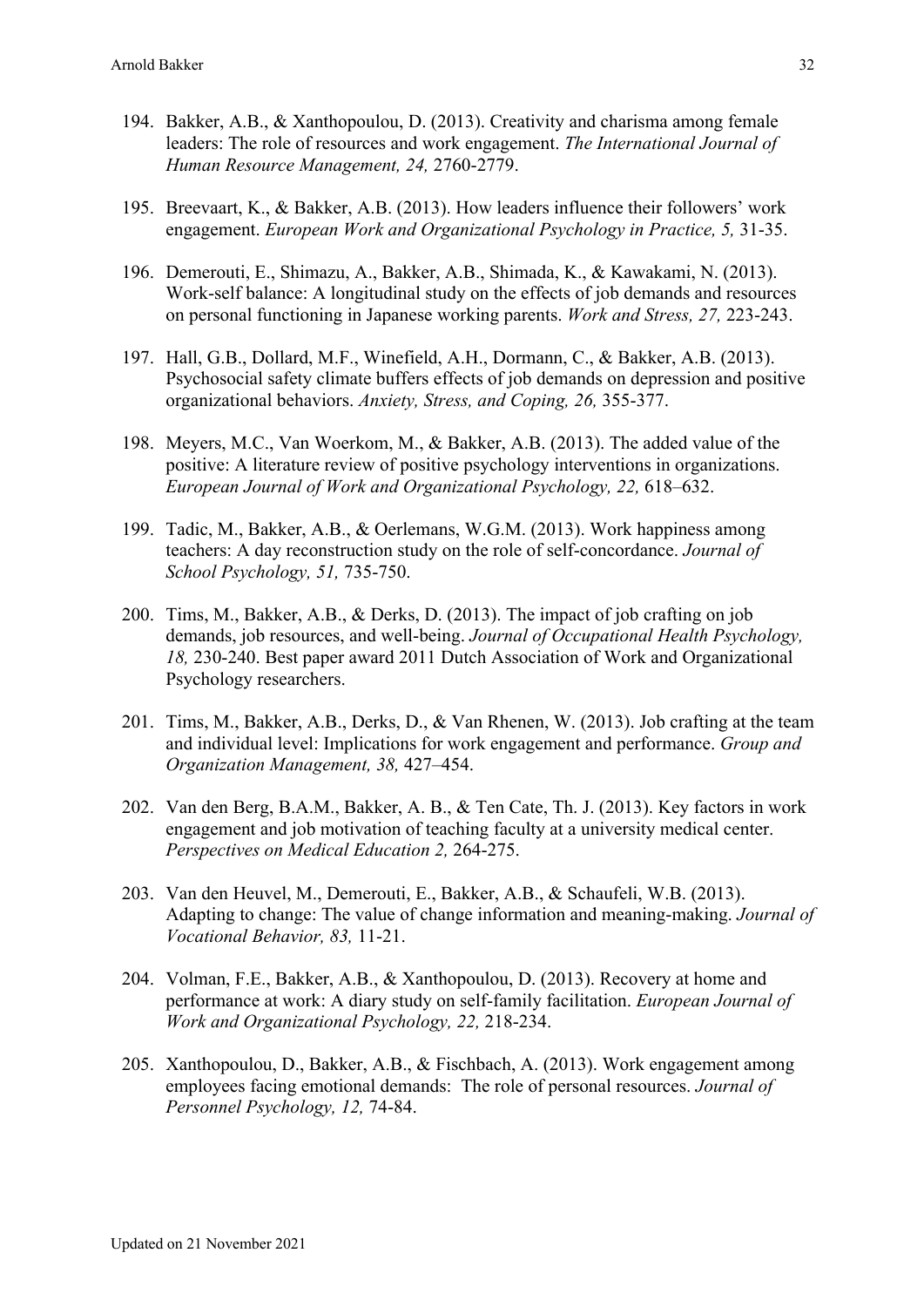- 206. Tadic, M., Oerlemans, W.G.M., Bakker, A.B., & Veenhoven, R. (2013). Daily activities and happiness in later life: The role of work status. *Journal of Happiness Studies, 14,* 1507-1527.
- 207. Shimazu, A., Kubota, K., Bakker, A.B., Demerouti, E., Shimada, K., & Kawakami, N. (2013). Work-to-family conflict and family-to-work conflict among Japanese dualearner couples with preschool children: A spillover-crossover perspective. *Journal of Occupational Health, 55,* 234–243.
- 208. Bakker, A.B., Demerouti, E., & Ten Brummelhuis, L.L. (2012). Work engagement, performance, and active learning: The role of conscientiousness. *Journal of Vocational Behavior, 80,* 555-564.
- 209. Bakker, A.B., Demerouti, E., & Xanthopoulou, D. (2012). How do engaged employees stay engaged? *Ciencia & Trabajo, 14,* 15-21.
- 210. Tims, M., Bakker, A.B., & Derks, D. (2012). Development and validation of the job crafting scale. *Journal of Vocational Behavior, 80,* 173-186.
- 211. Tuckey, M.R., Bakker, A.B., & Dollard, M.F. (2012). Empowering leaders optimize working conditions for engagement: A multilevel study. *Journal of Occupational Health Psychology, 17,* 15-27.
- 212. Demerouti, E., Bakker, A.B., Sonnentag, S., & Fullagar, C. (2012). Work-related flow and energy at work and at home: A study on the role of daily recovery. *Journal of Organizational Behavior, 33,* 276-295.
- 213. Ten Brummelhuis, L.L., Bakker, A.B., Hetland, J., & Keulemans, L. (2012). Do new ways of working foster work engagement? *Psicothema, 24,* 113-120.
- 214. Bal, P.M., De Jong, S.B., Jansen, P.G.W., & Bakker, A.B. (2012). Motivating employees to work beyond retirement: A multilevel study on the role of i-deals and unit climate. *Journal of Management Studies, 49,* 306-331.
- 215. Breevaart, K., & Bakker, A.B. (2012). The influence of job and parental strain on typically and atypically developing children: A vicious cycle? *Community, Work and Family, 15,* 173-188.
- 216. Rodriguez-Muñoz, A., Sanz-Vergel, A.I., Demerouti, E., & Bakker, A.B. (2012). Reciprocal relationships between job demands, job resources, and recovery opportunities. *Journal of Personnel Psychology, 11,* 86-94.
- 217. Bakker, A.B., Petrou, P., & Tsaousis, I. (2012). Inequity in work and intimate relationships: A Spillover-Crossover model. *Anxiety, Stress, and Coping, 25,* 491-506.
- 218. Xanthopoulou, D., Bakker, A.B., Demerouti, E., & Schaufeli, W.B. (2012). A diary study on the happy worker: How job resources relate to positive emotions and personal resources. *European Journal of Work & Organizational Psychology, 21,* 489- 517.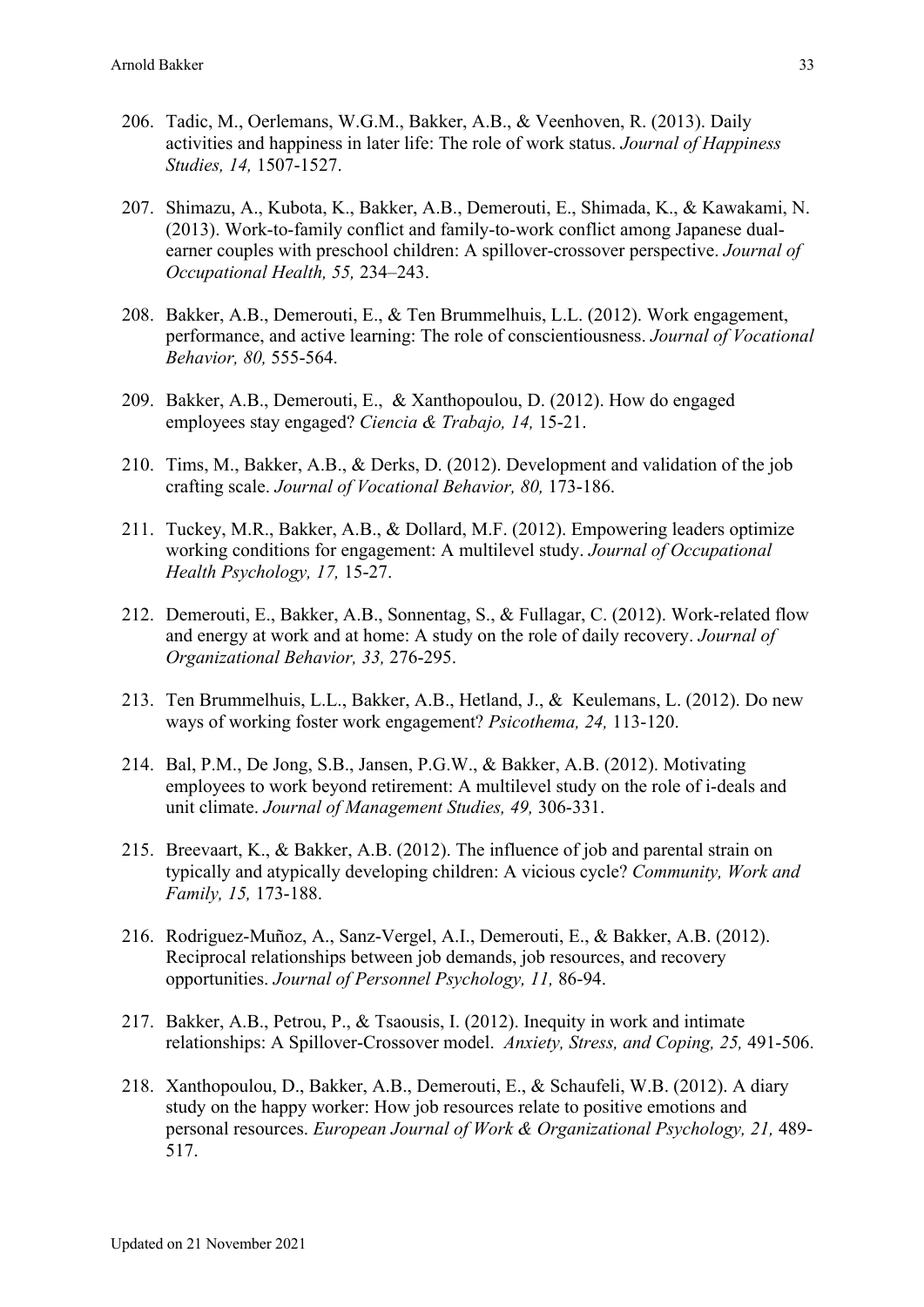- 219. Ten Brummelhuis, L.L., Oosterwaal, A., & Bakker, A.B. (2012). Managing family demands in teams: The role of social support at work. *Group and Organization Management, 37,* 376-403.
- 220. Sonnentag, S., Mojza, E.J., Demerouti, E., & Bakker, A.B. (2012). Reciprocal relations between recovery and work engagement: The moderating role of job stressors. *Journal of Applied Psychology, 97,* 842–853.
- 221. Demerouti, E., Bakker, A.B., & Fried, Y. (2012). Work orientations in the Job Demands – Resources model. *Journal of Managerial Psychology, 27,* 557-575.
- 222. Bakker, A.B., Tims, M., & Derks, D. (2012). Proactive personality and job performance: The role of job crafting and work engagement. *Human Relations, 65,* 1359-1378.
- 223. Breevaart, K., Bakker, A.B. , Demerouti, E., & Hetland, J. (2012). The measurement of state work engagement: A multilevel factor analytic study. *European Journal of Psychological Assessment, 28,* 305-312.
- 224. Ten Brummelhuis, L.L., & Bakker, A.B. (2012). A resource perspective on the workhome interface: The work-home resources model. *American Psychologist, 67,* 545- 556.
- 225. Ten Brummelhuis, L.L., & Bakker, A.B. (2012). Staying engaged during the week: The effect of off-job activities on next day work engagement. *Journal of Occupational Health Psychology, 17,* 445-455.
- 226. Xanthopoulou, D., Bakker, A.B., &, Ilies, R. (2012). Everyday working life: Explaining within-person fluctuations in employee well-being. *Human Relations, 65,* 1051-1069.
- 227. Sanz-Vergel, A.I., Rodriguez-Muñoz, A., Bakker, A.B., & Demerouti, E. (2012). The daily spillover and crossover of emotional labor: Faking emotions at work and at home. *Journal of Vocational Behavior, 81,* 209-217.
- 228. Xanthopoulou, D., Bakker, A.B., Demerouti, E., & Kantas, A. (2012). Measuring burnout and work engagement: Factor structure, invariance, and latent mean differences across Greece and the Netherlands. *International Journal of Business Science and Applied Management, 7,* 40-52.
- 229. Bakker, A.B., Shimazu, A., Demerouti, E., Shimada, K, & Kawakami, N. (2011). Crossover of work engagement among Japanese couples: Perspective taking by both partners. *Journal of Occupational Health Psychology, 16,* 112-125.
- 230. Bakker, A.B., Albrecht, S.L., & Leiter, M.P. (2011). Key questions regarding work engagement. *European Journal of Work and Organizational Psychology, 20,* 4–28.
- 231. Bakker, A.B., Albrecht, S., & Leiter, M.P. (2011). Work engagement: Further reflections on the state of play. *European Journal of Work and Organizational Psychology, 20,* 74–88.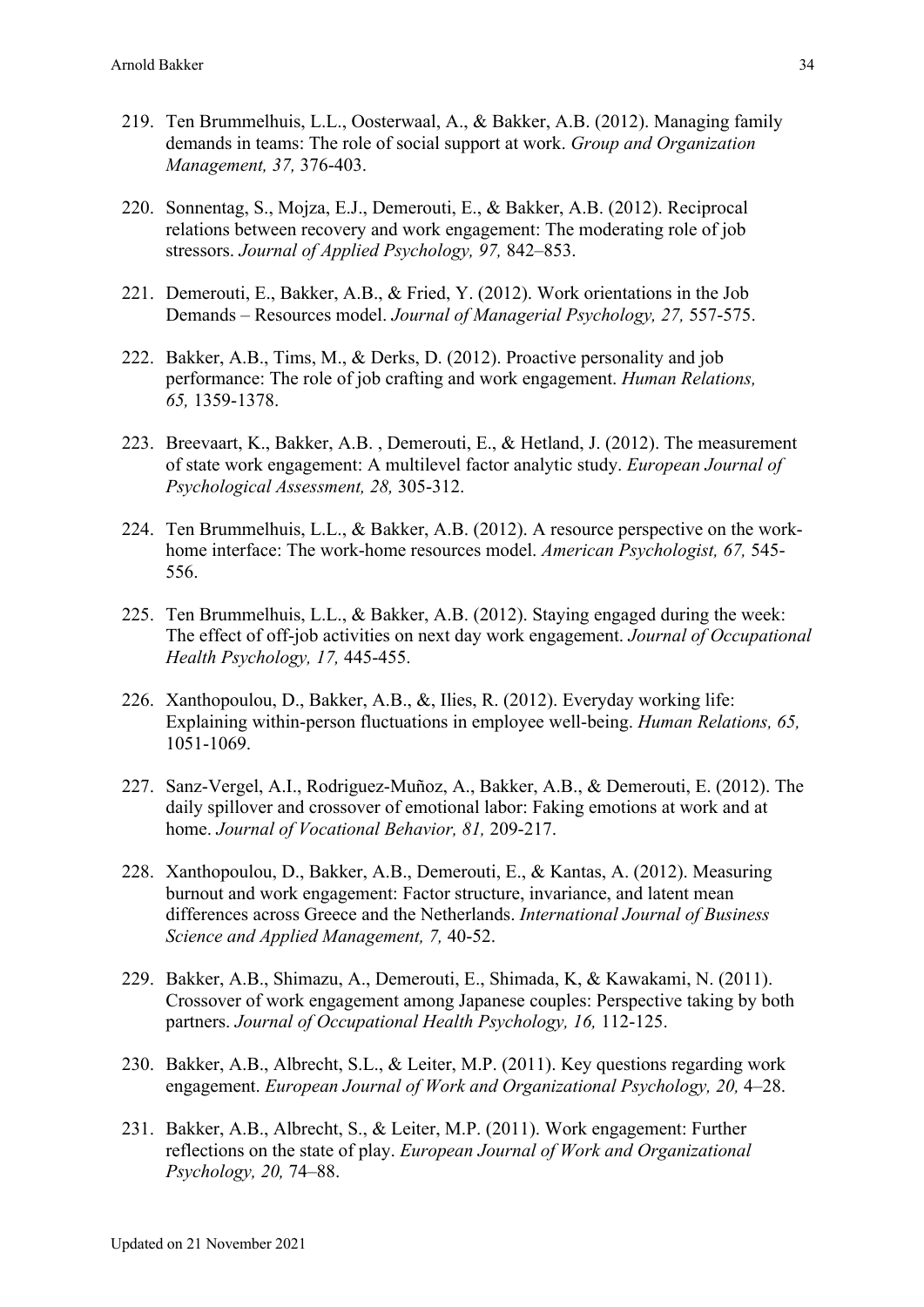- 232. Bakker, A.B., Oerlemans, W., Demerouti, E., Bruins Slot, B., & Karamat Ali, D. (2011). Flow and performance: A study among talented Dutch soccer players. *Psychology of Sport and Exercise, 12,* 442-450.
- 233. Bakker, A.B., Ten Brummelhuis, L., Prins, J.T., & Van der Heijden, F.M.M.A. (2011). Applying the Job Demands – Resources Model to the work-home interface: A study among medical residents and their partners*. Journal of Vocational Behavior, 79,* 170- 180.
- 234. Bakker, A.B. (2011). An evidence-based model of work engagement. *Current Directions in Psychological Science, 20,* 265–269.
- 235. Boyd, C.M., Bakker, A.B., Pignata, S., Winefield, A.H., Gillespie, N., & Stough, C. (2011). A longitudinal test of the Job Demands–Resources model among Australian university academics. *Applied Psychology: An International Review, 60,* 112-140.
- 236. Gorgievski, M.J., Halbesleben, J.R.B., & Bakker, A.B. (2011). Expanding the boundaries of psychological resource theories*. Journal of Occupational and Organizational Psychology, 84,* 1-7.
- 237. Tims, M., Bakker, A.B., & Xanthopoulou, D. (2011). Do transformational leaders enhance their followers' daily work engagement? *The Leadership Quarterly, 22,* 121- 131. (David van Lennep thesis price - NSVP)
- 238. De Ridder, D.T.D., De Boer, B.J., Lugtig, P., Bakker, A.B., & Van Hooft, E.A.J. (2011). Not doing bad things is not equivalent to doing the right thing: Distinguishing between inhibitory and initiatory self-control. *Personality and Individual Differences, 50,* 1006–1011.
- 239. Breevaart, K., & Bakker A.B. (2011). Working parents of children with behavioral problems: A study on the family-work interface. *Anxiety, Stress, and Coping, 24,* 239- 253.
- 240. Van Gelderen, B.R., Konijn, E.A., & Bakker, A.B. (2011). Emotional labor among trainee police officers: The interpersonal role of positive emotions. *The Journal of Positive Psychology, 6,* 163-172.
- 241. Van der Heijden, B., & Bakker, A.B. (2011). Toward a mediation model of employability enhancement: A study of employee-supervisor pairs in the building sector. *The Career Development Quarterly, 59,* 232-248.
- 242. Sanz-Vergel, A.I., Demerouti, E., Bakker, A.B., Moreno-Jimenez, B. (2011). Detachment from work and home: The moderating effect of role salience. *Human Relations, 64,* 775-799.
- 243. Demerouti, E., & Bakker, A.B. (2011). The Job Demands–Resources model: Challenges for future research. *South African Journal of Industrial Psychology, 37,* 1- 9.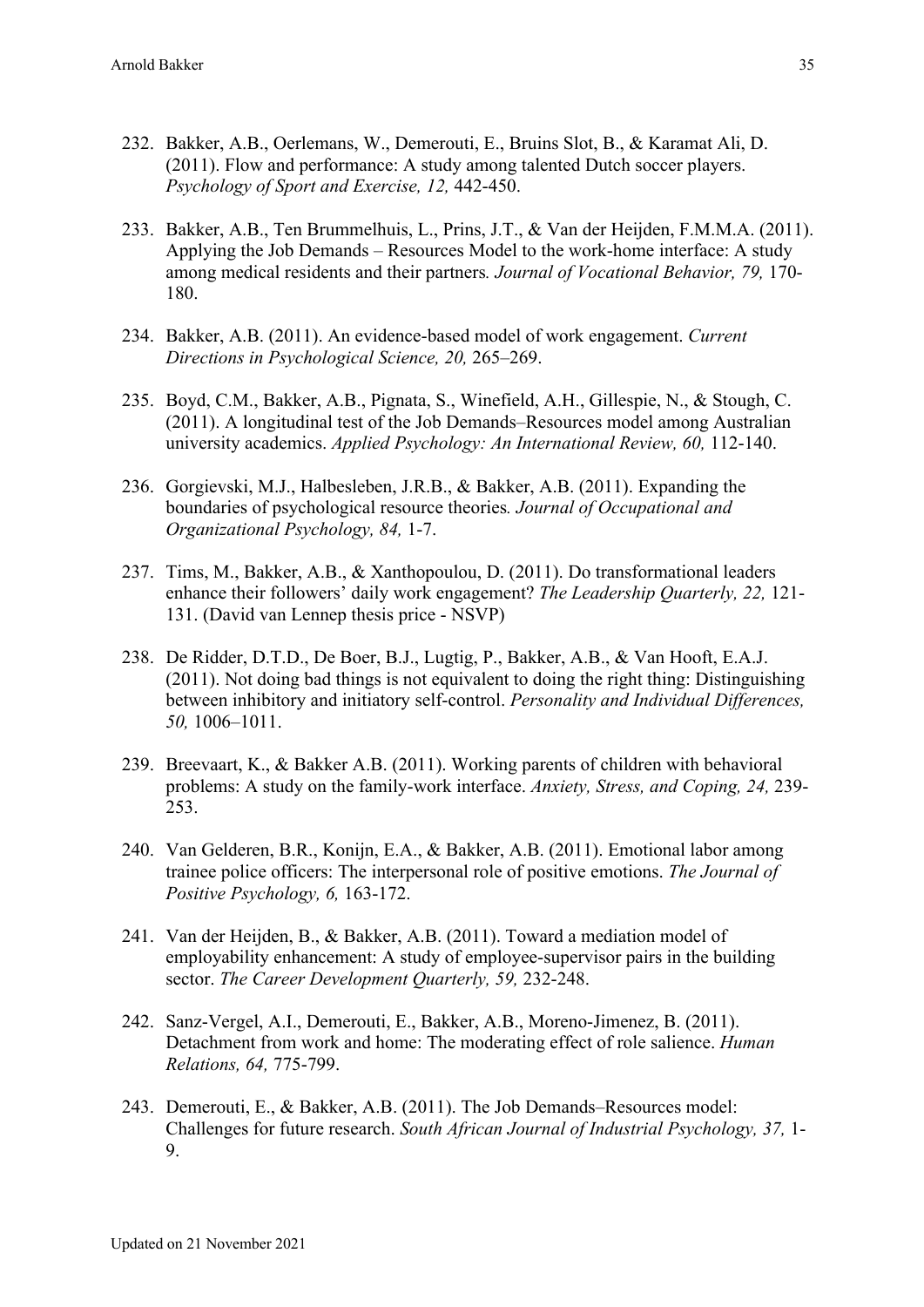- 244. Schaufeli, W.B., Maassen, G.H., Bakker, A.B., & Sixma, H.J. (2011). Stability and change in burnout: A 10-year follow-up study among primary care physicians. *Journal of Occupational and Organizational Psychology, 84,* 248–267.
- 245. Ten Brummelhuis, L.L., Ter Hoeven, C.L., Bakker, A.B., & Peper, B. (2011). Breaking through the loss cycle of burnout: The role of motivation. *Journal of Occupational and Organizational Psychology, 84,* 268–287 [Best paper award Southern Management Association 2010].
- 246. Oerlemans, W.G.M., Bakker, A.B., & Veenhoven, R. (2011). Finding the key to happy aging: A day reconstruction study of happiness. *Journal of Gerontology: Psychological Sciences, 66B,* 1-10.
- 247. Van der Linden, D., Bakker, A.B., & Serlie, A.W. (2011). The general factor of personality in selection and assessment samples. *Personality and Individual Differences, 51,* 641-645.
- 248. Shimazu, A., Demerouti, E., Bakker, A.B., Shimada, K., & Kawakami, N. (2011). Workaholism and well-being among Japanese dual-earner couples: A spillovercrossover perspective. *Social Science and Medicine, 73,* 399-409.
- 249. De Boer, J., Lok, A., Van 't Verlaat, E., Duivenvoorden, H.J., Bakker, A.B., & Smit, B.J. (2011). Work-related critical incidents in hospital-based health care providers and the risk of post-traumatic stress symptoms, anxiety, and depression: A meta-analysis. *Social Science & Medicine, 73,* 316-326.
- 250. Hakanen, J.J., Bakker, A.B., & Jokisaari, M. (2011). A 35-year follow-up study on burnout among Finnish employees. *Journal of Occupational Health Psychology, 16,* 345-360.
- 251. Westman, M., Bakker, A.B., Roziner, I., & Sonnentag, S. (2011). Crossover of work pressure and exhaustion within teams: A longitudinal multi-level study. *Anxiety, Stress, and Coping, 24,* 561-577.
- 252. Van Gelderen, B.R., Bakker, A.B., Konijn, E.A., & Demerouti, E. (2011). Emotional labor among police service workers and criminal investigation officers. *Anxiety, Stress and Coping, 24,* 515-537.
- 253. De Boer, B.J., Van Hooft, E.A.J., & Bakker, A.B. (2011). Stop and start control: A distinction within self-control. *European Journal of Personality, 25,* 349–362. *[Best paper of the journal award]*
- 254. Gracia, E., Bakker, A.B., & Grau, R. (2011). Positive emotions: The connection between customer quality evaluations and loyalty. *Cornell Hospitality Quarterly, 52,* 458-465.
- 255. Bal, P.M., Butterman, O.S., & Bakker, A.B. (2011). The influence of fictional narrative experience on work outcomes: A conceptual analysis and research model. *Review of General Psychology, 15,* 361-370.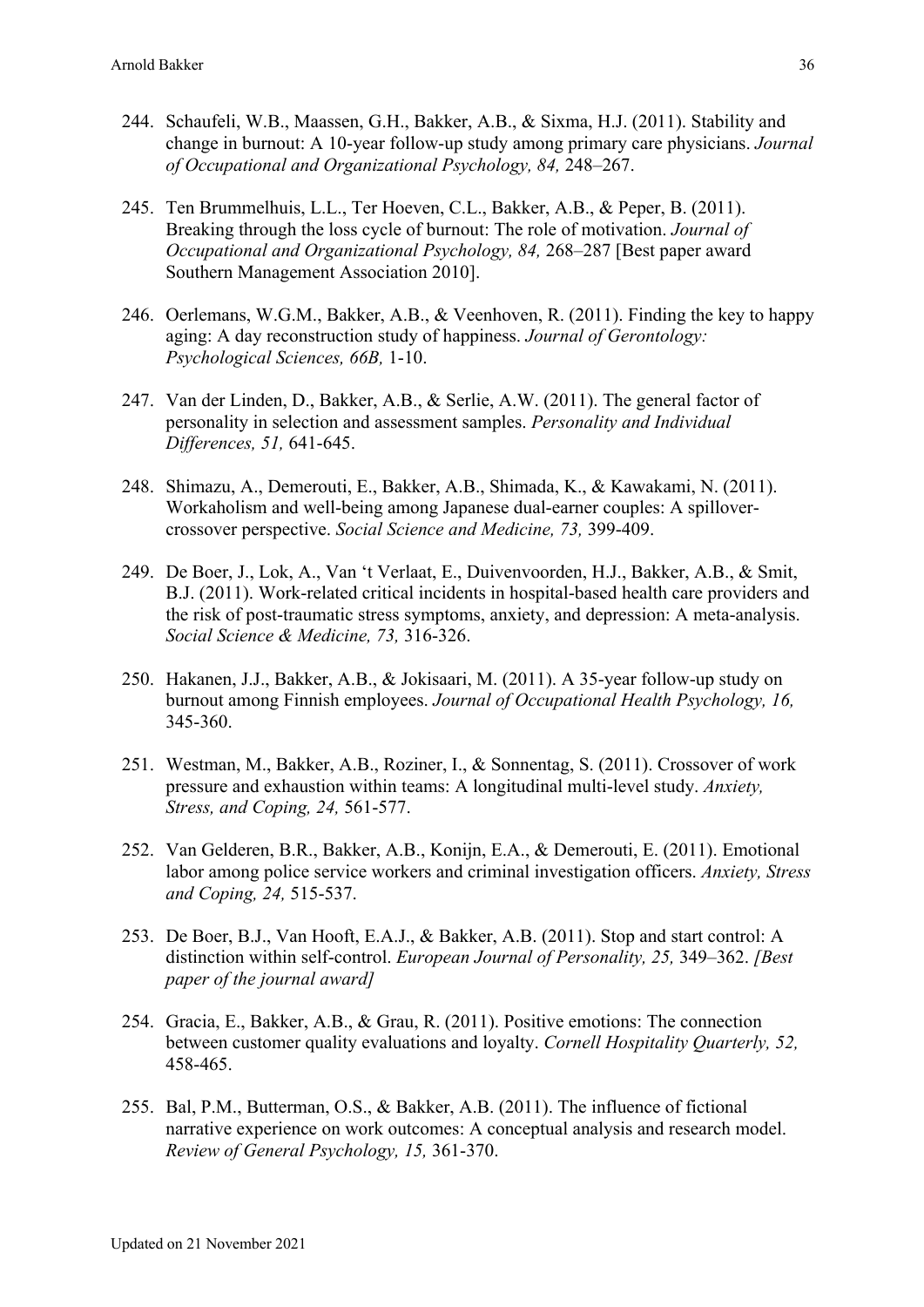- 256. Bakker, A.B., Van Veldhoven, M.J.P.M., & Xanthopoulou, D. (2010). Beyond the Demand-Control model: Thriving on high job demands and resources. *Journal of Personnel Psychology, 9,* 3-16.
- 257. Bakker, A.B., & Bal, P.M. (2010). Weekly work engagement and performance: A study among starting teachers. *Journal of Occupational and Organizational Psychology, 83,* 189-206.
- 258. Bakker, A.B., Boyd, C.M., Dollard, M., Gillespie, N., Winefield, A.H., & Stough, C. (2010). The role of personality in the job demands–resources model: A study of Australian academic staff. *Career Development International, 15,* 622-636.
- 259. Gorgievski, M., Bakker, A.B., & Schaufeli, W.B. (2010). Work engagement and workaholism: Comparing the self-employed and salaried employees. *Journal of Positive Psychology, 5,* 83-96.
- 260. Prins, J.T., Hoekstra-Weebers, J.E.H.M., Gazendam-Donofrio, S.M., Dillingh, G.S., Bakker, A.B., Huisman, M., Jacobs, B., Van Der Heijden, F.M.M.A. (2010). Burnout and engagement among resident doctors in the Netherlands: A national study. *Medical Education, 44,* 236–247.
- 261. Gorgievski-Duijvesteijn, M.J., Bakker, A.B., Van der Veen, H.B., Giesen, C.W.M., & Schaufeli, W.B. (2010). Financial problems and psychological distress: Investigating reciprocal effects among business owners. *Journal of Occupational and Organizational Psychology, 83,* 513–530.
- 262. Derks, D., & Bakker, A.B. (2010). The impact of e-mail communication on organizational life. *Cyberpsychology: Journal of Psychosocial Research on Cyberspace, 4,* 4.
- 263. Van der Linden, D., Te Nijenhuis, J., & Bakker, A.B. (2010). The general factor of personality: A meta-analysis of Big Five intercorrelations and a criterion-related validity study. *Journal of Research in Personality, 44,* 315–327.
- 264. Demerouti, E., Mostert, K., & Bakker, A.B. (2010). Burnout and work engagement: A thorough investigation of the independency of both constructs. *Journal of Occupational Health Psychology, 15,* 209-222.
- 265. Dollard, M.F., & Bakker, A.B. (2010). Psychosocial safety climate as a precursor to conducive work environments, psychological health problems, and employee engagement. *Journal of Occupational and Organizational Psychology, 83,* 579-599.
- 266. Mäkikangas, A., Bakker, A.B., Aunola, K., & Demerouti, E. (2010). Job resources and flow at work: Modelling the relationship via latent growth curve and mixture model methodology. *Journal of Occupational and Organizational Psychology, 83,* 795–814.
- 267. Ten Brummelhuis, L.L., & Bakker, A.B., & Euwema, M.C. (2010). The consequences of employees' family-to-work interference for co-workers' work outcomes. *Journal of Vocational Behavior, 77,* 461–469.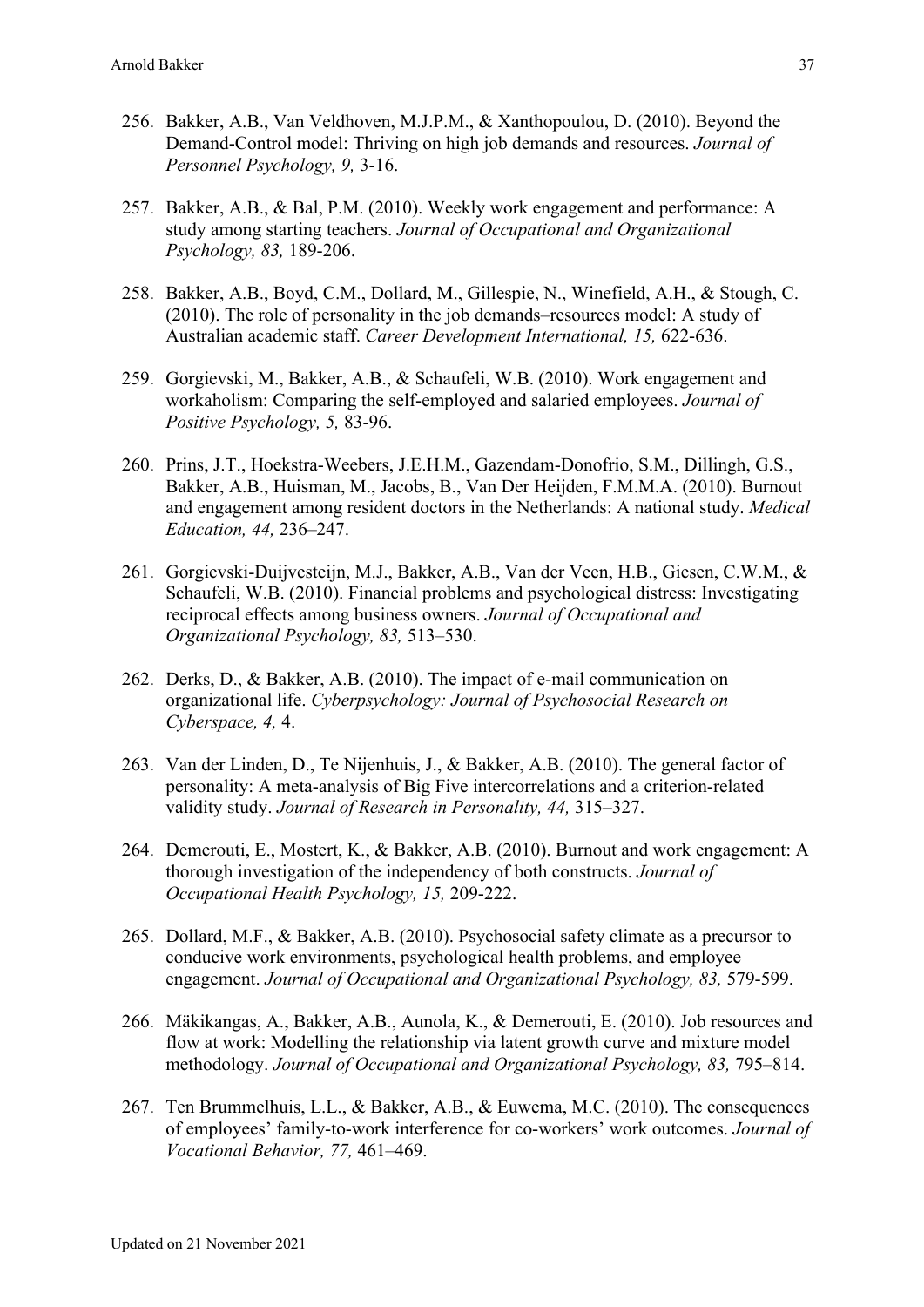- 268. Siu, O., Lu, J., Brough, P., Lu, C., Bakker, A.B., Kalliath, T., O'Driscoll, M., Phillips, D.R., Chen, W., Lo, D., Sit, C., & Shi, K. (2010). Role resources and work-family enrichment: The role of work engagement. *Journal of Vocational Behavior, 77,* 470– 480.
- 269. Tims, M., & Bakker, A.B. (2010). Job crafting: Towards a new model of individual job redesign. *South African Journal of Industrial Psychology, 36,* 1-9.
- 270. Shimazu, A., Bakker, A.B., Demerouti, E., & Peeters, M.C.W. (2010). Work-family conflict in Japan: How job and home demands affect psychological distress. *Industrial Health, 48,* 766-774.
- 271. Shimada, K., Shimazu, A., Bakker, A.B., Demerouti, E., & Kawakami, N. (2010). Work-family spillover among Japanese dual-earner couples: A large community-based study. *Journal of Occupational Health, 52,* 335-343.
- 272. Bakker, A.B. (2009). The crossover of burnout and its relation to partner health. *Stress & Health, 25,* 343-353.
- 273. Bakker, A.B., Demerouti, E., & Burke, R. (2009). Workaholism and relationship quality: A spillover-crossover perspective. *Journal of Occupational Health Psychology, 14,* 23-33.
- 274. Bakker, A.B., Westman, M., & Van Emmerik, IJ.H. (2009). Editorial: Crossover of work-related strain and engagement. *Journal of Managerial Psychology, 24*(3).
- 275. Bakker, A.B., Westman, M., & Van Emmerik, IJ.H. (2009). Advancements in crossover theory. *Journal of Managerial Psychology, 24,* 206-219.
- 276. Bakker, A.B., & Demerouti, E. (2009). The crossover of work engagement between working couples: A closer look at the role of empathy. *Journal of Managerial Psychology, 24,* 220-236.
- 277. Bakker, A.B., & Xanthopoulou, D. (2009). The crossover of daily work engagement: Test of an actor-partner interdependence model. *Journal of Applied Psychology, 94,* 1562–1571.
- 278. Xanthopoulou, D., Bakker, A.B., Demerouti, E., & Schaufeli, W.B. (2009). Work engagement and financial returns: A diary study on the role of job and personal resources. *Journal of Occupational and Organizational Psychology, 82,* 183-200.
- 279. Xanthopoulou, D., Bakker, A.B., Demerouti, E., & Schaufeli, W.B. (2009). Reciprocal relationships between job resources, personal resources, and work engagement. *Journal of Vocational Behavior, 74,* 235-244.
- 280. Demerouti, E., Le Blanc, P.M., Bakker, A.B., Schaufeli, W.B., & Hox, J. (2009). Present but sick: A three-wave study on job demands, presenteeism and burnout. *Career Development International, 14,* 50-68.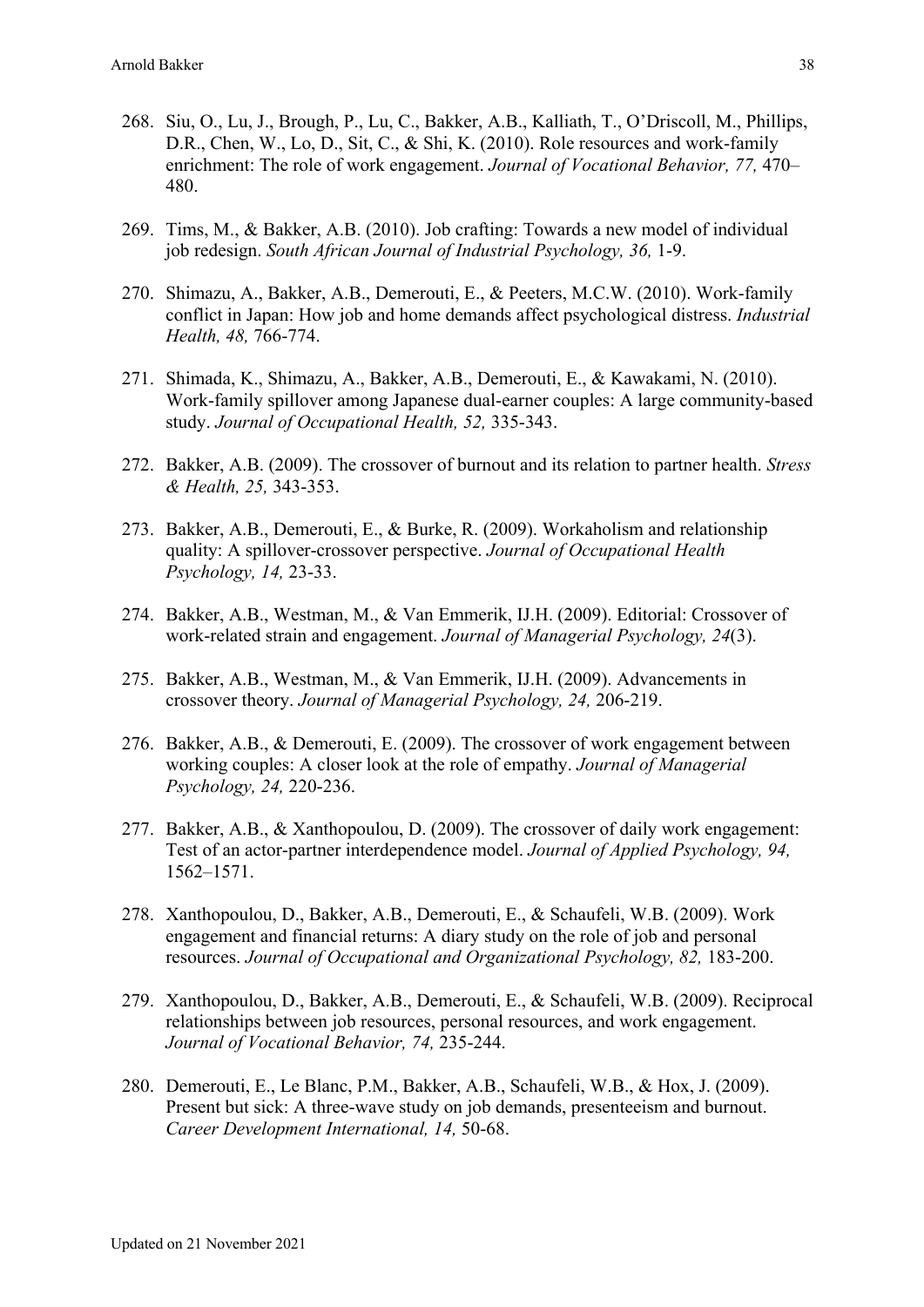- 281. Shimazu, A., Bakker, A.B., & Demerouti, E. (2009). How job demands influence partners' well-being: A test of the Spillover-Crossover model in Japan. *Journal of Occupational Health, 51,* 239-248.
- 282. Schaufeli, W.B., Bakker, A.B., Van der Heijden, F.M.M.A., & Prins, J.T. (2009). Workaholism, burnout and well-being among junior doctors: The mediating role of role conflict. *Work & Stress, 23,* 155-172.
- 283. Schaufeli, W.B., Bakker, A.B., & Van Rhenen, W. (2009). How changes in job demands and resources predict burnout, work engagement, and sickness absenteeism. *Journal of Organizational Behavior, 30,* 893-917.
- 284. Van Doornen, L.J.P., Houtveen, J.H., Langelaan, S., Bakker, A.B., Van Rhenen, W., & Schaufeli, W.B. (2009). Burnout versus work engagement in their effects on 24 hour ambulatory monitored cardiac autonomic function. *Stress and Health, 25,* 323- 331.
- 285. Van den Heuvel, M., Demerouti, E., Schreurs, B.H.J., Bakker, A.B., & Schaufeli, W.B. (2009). Does meaning-making help during organizational change? Development and validation of a new scale. *Career Development International, 14,* 508-533.
- 286. Van Emmerik, H., Bakker, A.B., & Euwema, M.C. (2009). Explaining employees' evaluations of organizational change with the job demands-resources model. *Career Development International, 14,* 594-613.
- 287. Schaufeli, W.B., Bakker, A.B., Van der Heijden, F.M.M.A., & Prins, J.T. (2009). Workaholism among medical residents: It is the combination of working excessively and compulsively that counts. *International Journal of Stress Management, 16,* 249- 272.
- 288. Prins, J.T., Van der Heijden, F.M.M.A., Hoekstra-Weebers, J.E.H.M., Bakker, A.B., Van de Wiel, H.B.M., Jacobs, B., Gazendam-Donofrio, S.M. (2009). Burnout, engagement, and resident physicians' self-reported errors. *Psychology, Health & Medicine, 14,* 654 – 666.
- 289. Bakker, A.B., & Schaufeli, W.B. (2008). Positive organizational behavior: Engaged employees in flourishing organizations. *Journal of Organizational Behavior, 29,* 147- 154.
- 290. Bakker, A.B. (2008). The work-related flow inventory: Construction and initial validation of the WOLF. *Journal of Vocational Behavior, 72,* 400-414.
- 291. Bakker, A.B. & Demerouti, E. (2008). Towards a model of work engagement. *Career Development International, 13,* 209-223.
- 292. Bakker, A.B., Van Emmerik, H., & Van Riet, P. (2008). How job demands, resources, and burnout predict objective performance: A constructive replication. *Anxiety, Stress, and Coping, 21,* 309-324.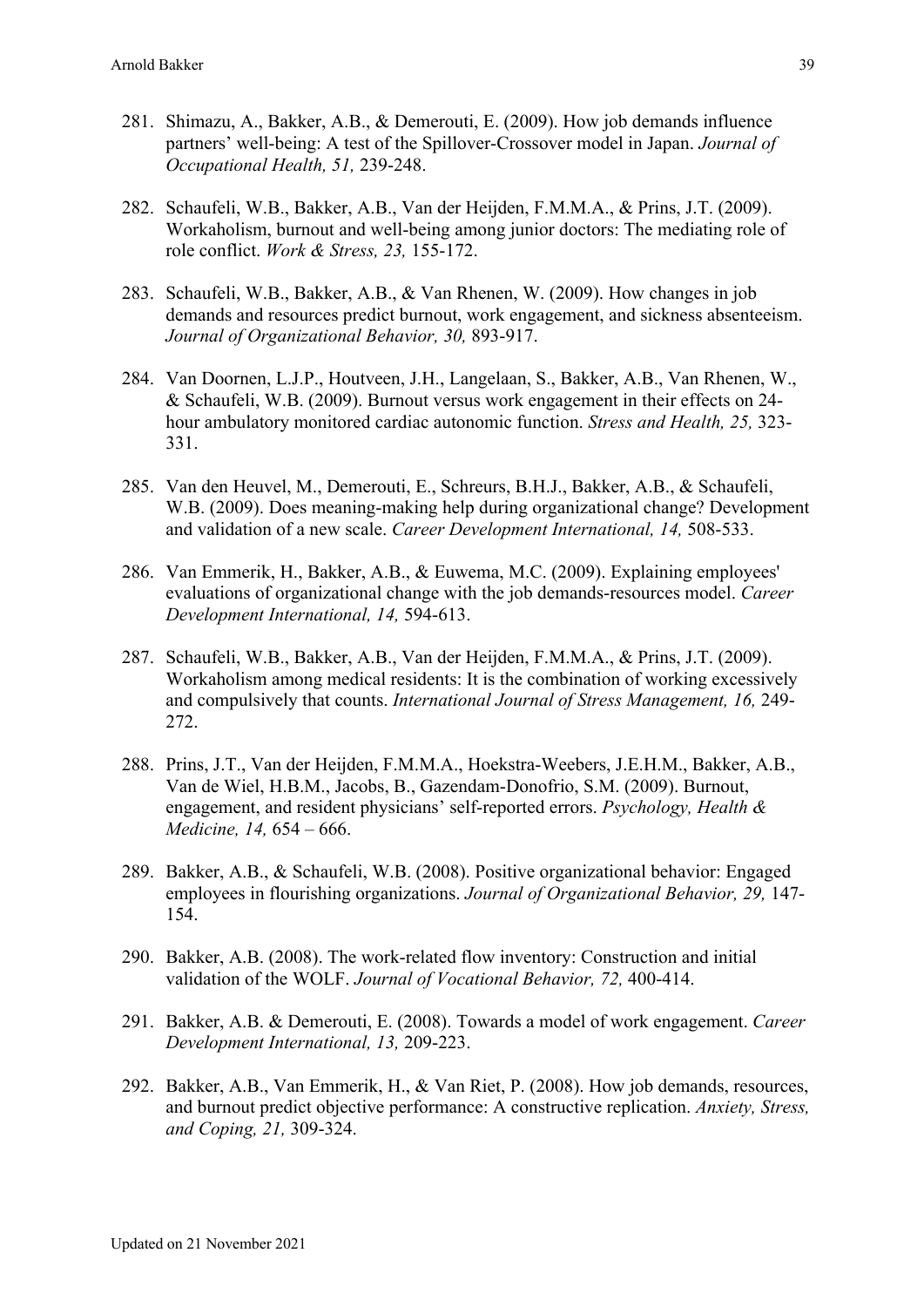- 293. Bakker, A.B., Demerouti, E., & Dollard, M. (2008). How job demands influence partners' experience of exhaustion: Integrating work-family conflict and crossover theory. *Journal of Applied Psychology 93,* 901-911.
- 294. Bakker, A.B., Schaufeli, W.B., Leiter, M.P., & Taris, T.W. (2008). Work engagement: An emerging concept in occupational health psychology. *Work & Stress, 22,* 187-200.
- 295. Van der Heijden, B.I.J.M., Demerouti, E., & Bakker, A.B. (2008). Work-home interference among nurses: Reciprocal relationships with job demands and health. *Journal of Advanced Nursing, 62,* 572- 584.
- 296. Van Emmerik, IJ.H., Bakker, A.B., & Euwema, M.C. (2008). What happens after the developmental assessment center? Employees' reactions to unfavorable performance feedback. *Journal of Management Development, 27,* 513-527.
- 297. Verbeke, W.J., Belschak, F.D., Bakker, A.B., & Dietz, B. (2008). When intelligence is (dys)functional for achieving sales performance. *Journal of Marketing, 72,* 44-57.
- 298. Boyd, C., Winefield, A. & Bakker, A. (2008). A longitudinal test of the job demandsresources model in Australian university staff. *International Journal of Psychology, 43,* 225.
- 299. Van der Heijden, F.M.M.A., Dillingh, G., Bakker, A.B., & Prins, J. (2008). Suicidal thoughts among medical residents with burnout. *Archives of Suicide Research, 12,* 344-346.
- 300. Xanthopoulou, D., Bakker, A.B., Heuven, E., Demerouti, E., & Schaufeli, W.B. (2008). Working in the sky: A diary study on work engagement among flight attendants. *Journal of Occupational Health Psychology, 13,* 345-356.
- 301. Bakker, A.B., & Demerouti, E. (2007). The Job Demands-Resources model: State of the art. *Journal of Managerial Psychology, 22,* 309-328.
- 302. Bakker, A.B., Westman, M., & Schaufeli, W.B. (2007). Crossover of burnout: An experimental design. *European Journal of Work and Organizational Psychology, 16,* 220-239.
- 303. Bakker, A.B., Hakanen, J.J., Demerouti, E., & Xanthopoulou, D. (2007). Job resources boost work engagement, particularly when job demands are high. *Journal of Educational Psychology, 99,* 274-284.
- 304. Van Emmerik, IJ.H., Euwema, M.C., & Bakker, A.B. (2007). Threats of workplace violence and the buffering effect of social support. *Group & Organization Management, 32,* 152-175.
- 305. Xanthopoulou, D., Bakker, A.B., Demerouti, E., Schaufeli, W.B. (2007). The role of personal resources in the job demands-resources model. *International Journal of Stress Management, 14,* 121-141.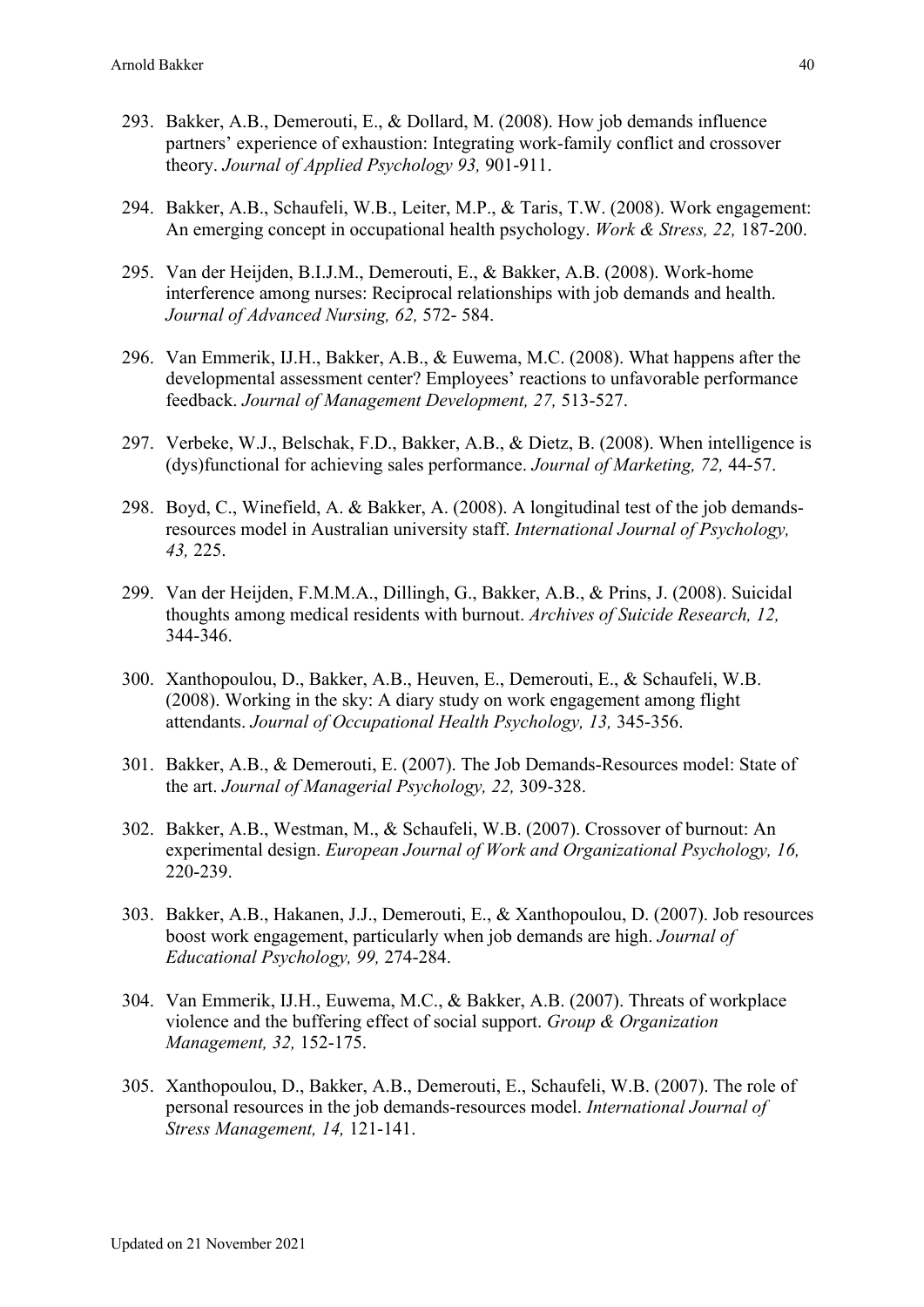- 306. Winwood, P.C., Bakker, A.B., & Winefield, A.H. (2007). An investigation of the role of non-work-time behavior in buffering the effects of work-strain. *Journal of Occupational and Environmental Medicine, 49,* 862-871.
- 307. Demerouti, E., Taris, T.W., & Bakker, A.B. (2007). Need for recovery, home-work interference and performance: Is lack of concentration the link? *Journal of Vocational Behavior, 71,* 204-220.
- 308. Xanthopoulou, D., Bakker, A.B., Dollard, M.F., Demerouti, E., Schaufeli, W.B., Taris, T.W., & Schreurs, P.J.G. (2007). When do job demands particularly predict burnout? The moderating role of job resources. *Journal of Managerial Psychology, 22,* 766- 786.
- 309. Langelaan, S., Bakker, A.B., Schaufeli, W.B., Van Rhenen, W., & Van Doornen, L.J.P. (2007). Is burnout related to allostatic load? *International Journal of Behavioral Medicine, 14,* 213-221.
- 310. Lewig, K., Xanthopoulou, D., Bakker, A.B., Dollard, M., & Metzer, J. (2007). Burnout and connectedness among Australian volunteers: A test of the Job Demands-Resources model. *Journal of Vocational Behavior, 71,* 429-445.
- 311. Van der Heijden, F., Dillingh, G., Bakker, A., & Prins, J. (2007). Suicidal thoughts among psychiatry residents with burnout. *The World Journal of Biological Psychiatry, Supplement 1, 8,* 207.
- 312. Bakker, A.B., & Heuven, E. (2006). Emotional dissonance, burnout, and in-role performance among nurses and police officers. *International Journal of Stress Management, 13,* 423-440.
- 313. Bakker, A.B., Van der Zee, K.I., Ledwig, K.A., & Dollard, M.F. (2006). The relationship between the 'Big-Five' personality factors and burnout: A study among volunteer counsellors. *The Journal of Social Psychology, 146,* 31-50.
- 314. Bakker, A.B., Van Emmerik, IJ.H., & Euwema, M.C. (2006). Crossover of burnout and engagement in work teams. *Work & Occupations, 33,* 464-489.
- 315. Langelaan, S., Bakker, A.B., Schaufeli, W.B., & Van Doornen, L.J.P. (2006). Burnout and work engagement: Do individual differences make a difference? *Personality and Individual Differences, 40,* 521-532.
- 316. González-Romá, V., Schaufeli, W.B., Bakker, A.B., & Lloret, S. (2006). Burnout and work engagement: Independent factors or opposite poles? *Journal of Vocational Behavior, 62,* 165-174.
- 317. Hakanen, J., Bakker, A.B., & Schaufeli, W.B. (2006). Burnout and work engagement among teachers. *The Journal of School Psychology, 43,* 495-513.
- 318. Salanova, M., Bakker, A.B., & Llorens, S. (2006). Flow at work: Evidence for an upward spiral of personal and organizational resources. *Journal of Happiness Studies, 7,* 1-22.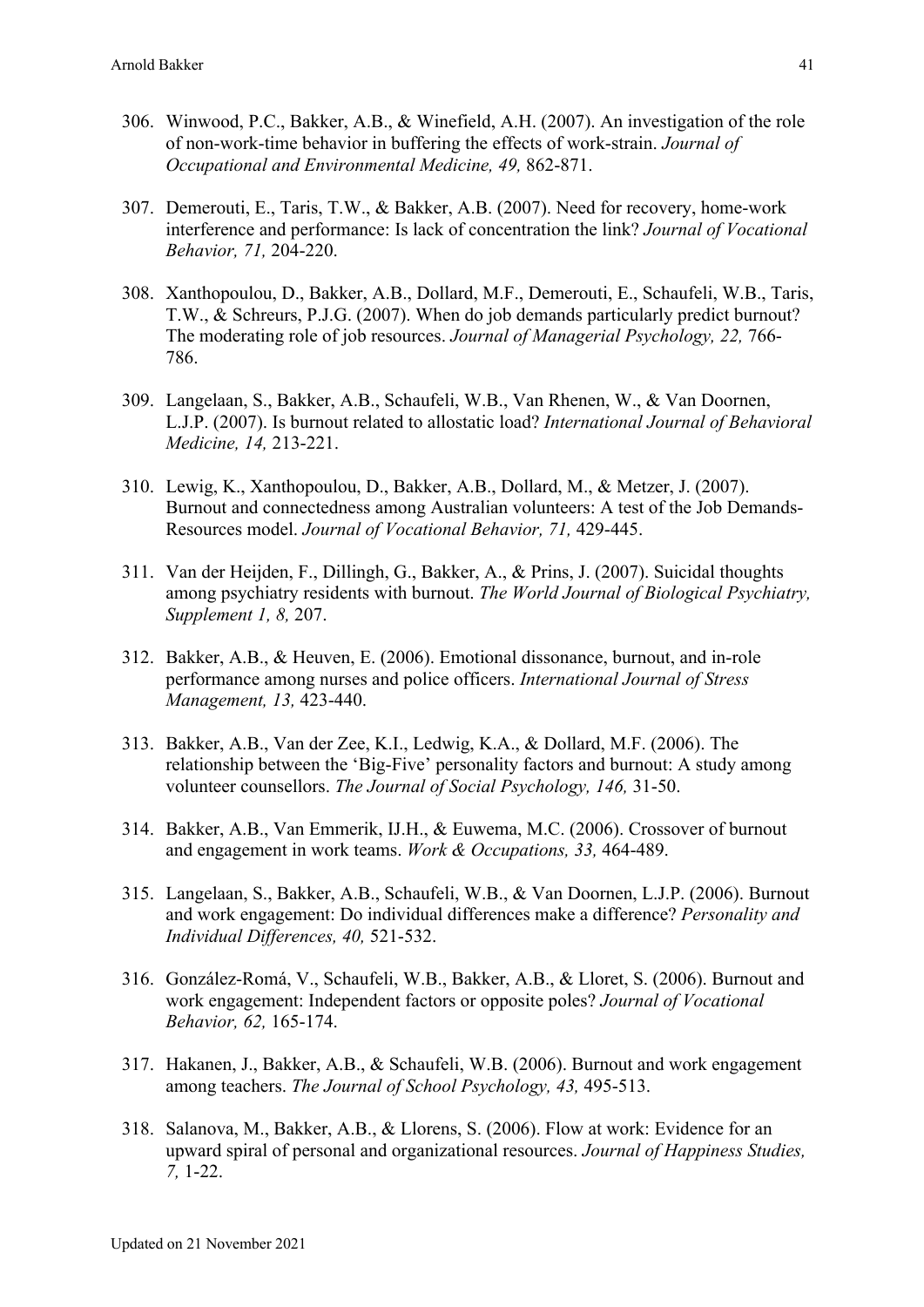- 319. Llorens, S., Schaufeli, W.B., Bakker, A.B., & Salanova, M. (2007). Does a positive gain spiral of resources, efficacy beliefs and engagement exist? *Computers in Human Behavior, 23,* 825-841.
- 320. Schaufeli, W.B., Bakker, A.B., & Salanova, M. (2006). The measurement of work engagement with a brief questionnaire: A cross-national study. *Educational and Psychological Measurement, 66,* 701-716.
- 321. Heuven, E., Bakker, A.B., Schaufeli, W.B., & Huisman, N. (2006). The role of selfefficacy in performing emotion work. *Journal of Vocational Behavior, 69,* 222-235.
- 322. Llorens, S., Bakker, A.B., Schaufeli, W.B., & Salanova, M. (2006). Testing the robustness of the Job Demands-Resources model. *International Journal of Stress Management, 13,* 378-391.
- 323. Rebergen, D.S., Hoenen, J.A.H.J., Heinemans, A.M.E.C., Bruinvels, D.J., Bakker, A.B., & Van Mechelen, W. (2006). Adherence to mental health guidelines by Dutch occupational physicians. *Occupational Medicine, 56,* 461-468.
- 324. Langelaan, S., Bakker, A.B., Schaufeli, W.B., Van Rhenen, W., & Van Doornen, L.J.P. (2006). Do burned-out and work-engaged employees differ in the functioning of the hypothalamic-pituitary-adrenal axis? *Scandinavian Journal of Work, Environment, and Health, 32,* 339-348.
- 325. Bakker, A.B. (2005). Flow among music teachers and their students: The crossover of peak experiences*. Journal of Vocational Behavior, 66,* 26-44.
- 326. Bakker, A.B., Demerouti, E., & Euwema, M.C. (2005). Job resources buffer the impact of job demands on burnout. *Journal of Occupational Health Psychology, 10,* 170-180.
- 327. Bakker, A.B., Le Blanc, P.M., & Schaufeli, W.B. (2005). Burnout contagion among nurses who work at intensive care units. *Journal of Advanced Nursing, 51,* 276-287.
- 328. Bakker, A.B., Demerouti, E., & Schaufeli, W.B. (2005). Crossover of burnout and work engagement among working couples. *Human Relations, 58,* 661-689.
- 329. Oliver, J., Bakker, A.B., Demerouti, E., & De Jong, R. (2005). Projection of own on others' job characteristics: Evidence for the false consensus effect in job characteristic information. *International Journal of Selection and Assessment, 13,* 63-74.
- 330. Peeters, M., Montgomery, A., Bakker, A.B., & Schaufeli, W.B. (2005). Balancing work and home: How job and home demands are related to burnout. *International Journal of Stress Management, 12,* 43-61.
- 331. Demerouti, E., Verbeke, W., & Bakker, A.B. (2005). Exploring the relationship between a multidimensional and multifaceted burnout concept and self-rated performance. *Journal of Management, 31,* 186-209.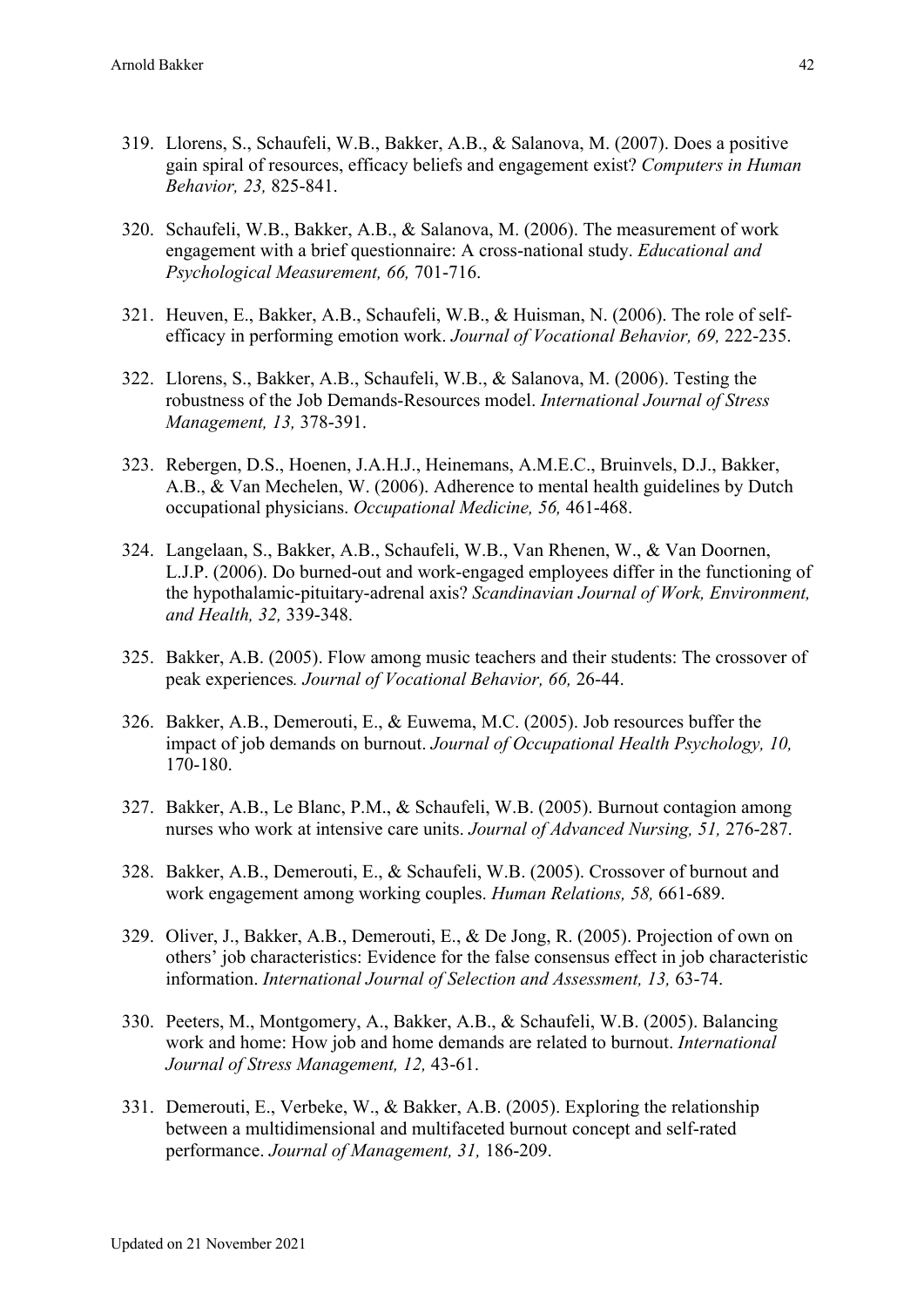- 332. Demerouti, E., Bakker, A.B., & Schaufeli, W.B. (2005). Spillover and crossover of exhaustion and life satisfaction among dual-earner parents. *Journal of Vocational Behavior, 67,* 266-289.
- 333. Gorgievski Duijvesteijn, M.J., Bakker, A.B., Schaufeli, W.B., & Van der Heijden, P.G.M. (2005). Finances and health: A dynamic equilibrium model of resources. *Journal of Occupational Health Psychology, 10,* 210-224.
- 334. Hakanen, J.J., Bakker, A.B., & Demerouti, E. (2005). How dentists cope with their job demands and stay engaged: The moderating role of job resources. *European Journal of Oral Sciences, 113,* 479-487.
- 335. Taris, T.W., Stoffelsen, J., Bakker, A.B., Schaufeli, W.B., & Van Dierendonck, D. (2005). Job control and burnout across occupations. *Psychological Reports, 97,* 955- 961.
- 336. Bakker, A.B., Demerouti, E., & Verbeke, W. (2004). Using the Job Demands Resources model to predict burnout and performance. *Human Resource Management, 43,* 83-104.
- 337. Bakker, A.B., & Geurts, S. (2004). Toward a dual-process model of work-home interference. *Work & Occupations, 31,* 345-366.
- 338. Demerouti, E., Bakker, A.B., & Bulters, A.J. (2004). The loss spiral of work pressure, work-home interference and exhaustion: Reciprocal relations in a three-wave study. *Journal of Vocational Behavior, 64,* 131-149.
- 339. Demerouti, E., Geurts, S.A.E., Bakker, A.B., & Euwema, M. (2004). The impact of shiftwork on work-home interference, job attitudes and health. *Ergonomics, 47,* 987- 1002.
- 340. Euwema, M.C., Kop, N., & Bakker, A.B. (2004). The behaviour of police officers in conflict situations: How burnout and reduced dominance contribute to better outcomes. *Work & Stress, 18,* 23-38.
- 341. Schaufeli, W.B., & Bakker, A.B. (2004). Job demands, job resources, and their relationship with burnout and engagement: A multi-sample study. *Journal of Organizational Behavior, 25,* 293-315.
- 342. Bakker, A.B., Demerouti, E., De Boer, E., & Schaufeli, W.B. (2003). Job demands and job resources as predictors of absence duration and frequency. *Journal of Vocational Behavior, 62,* 341-356.
- 343. Demerouti, E., Bakker, A.B., Vardakou, I., & Kantas, A. (2003). The convergent validity of two burnout instruments: A multitrait-multimethod analysis. *European Journal of Psychological Assessment, 19,* 12-23.
- 344. Euwema, M.C., Van der Vliert, E., & Bakker, A.B. (2003). Substantive and relational effectiveness of organizational conflict behavior. *International Journal of Conflict Management, 14,* 119-139.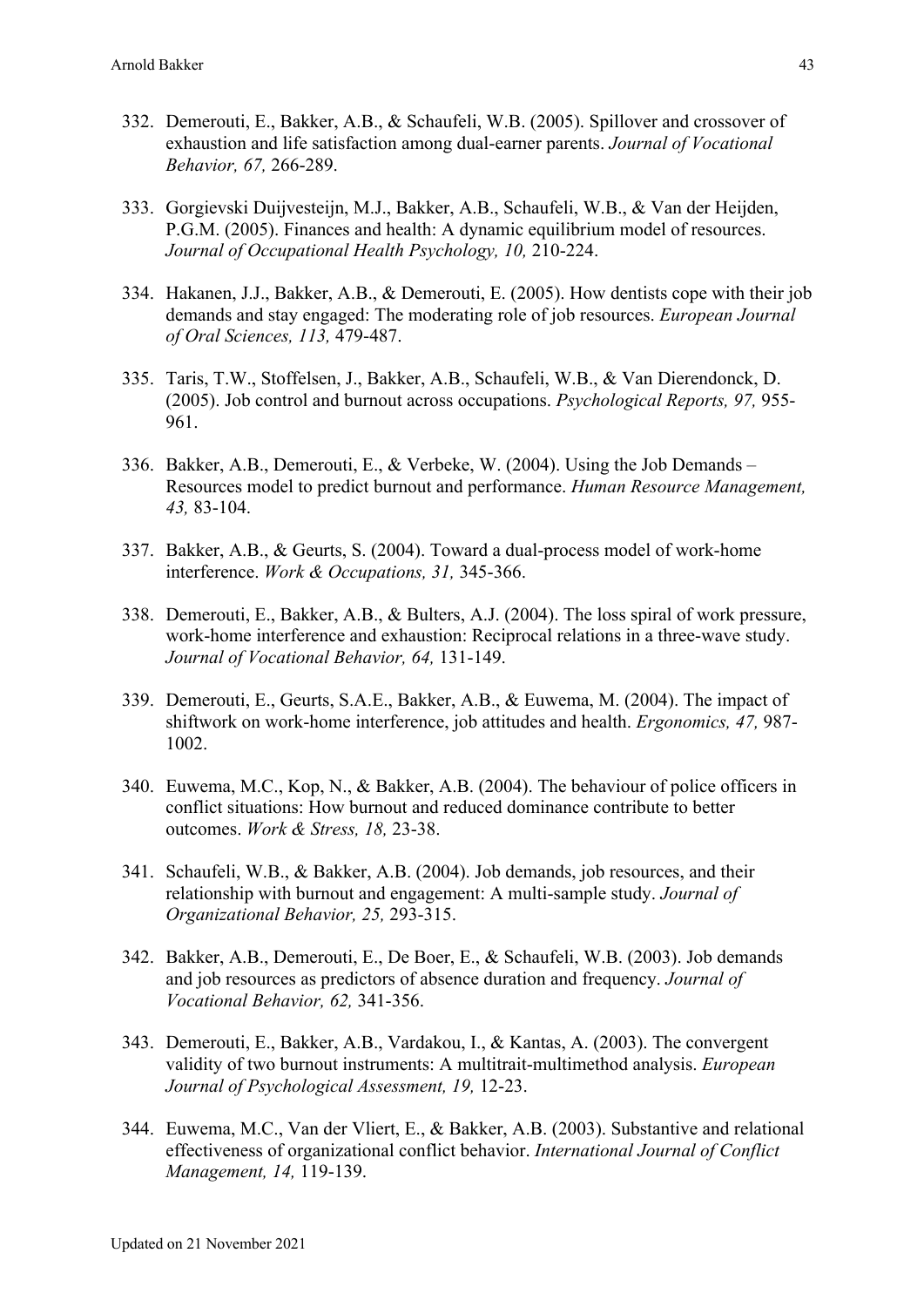- 345. Houkes, I., Janssen, P.P.M., De Jonge, J., & Bakker, A.B. (2003). Personality, work characteristics, and employee well-being: A longitudinal analysis of additive and moderating effects. *Journal of Occupational Health Psychology, 8,* 20-38.
- 346. Houkes, I., Janssen, P.P.M., De Jonge, J., & Bakker, A.B. (2003). Specific relationships between work characteristics and outcome variables: A longitudinal study. *Journal of Occupational and Organizational Psychology, 76,* 427-450.
- 347. Bakker, A.B., Demerouti, E., & Schaufeli, W.B. (2003). Dual processes at work in a call centre: An application of the Job Demands – Resources model. *European Journal of Work and Organizational Psychology, 12,* 393-417.
- 348. Bakker, A.B., Demerouti, E., Taris, T., Schaufeli, W.B., & Schreurs, P. (2003). A multi-group analysis of the Job Demands - Resources model in four home care organizations. *International Journal of Stress Management, 10,* 16-38.
- 349. Heuven, E. & Bakker, A.B. (2003). Emotional dissonance and burnout among cabin personnel. *European Journal of Work and Organizational Psychology, 12,* 81-100.
- 350. Van Hulten, R.P., Bakker, A.B., Lodder, A.C., Teeuw, K.B., Bakker, A., & Leufkens, H.G. (2003). The impact of attitudes and beliefs on length of benzodiazepine use: A study among inexperienced and experienced benzodiazepine users. *Social Science and Medicine, 56,* 1345-1354.
- 351. Bakker, A.B., Demerouti, E., & Schaufeli, W.B. (2002). Validation of the Maslach Burnout Inventory – General Survey: An Internet study. *Anxiety, Stress, and Coping, 15,* 245-260.
- 352. De Boer, E.B., Bakker, A.B., Syroit, S., & Schaufeli, W.B. (2002). Unfairness at work as a predictor of absenteeism. *Journal of Organizational Behavior, 23,* 181-197.
- 353. Demerouti, E., Bakker, A.B., Nachreiner, F., & Ebbinghaus, M. (2002). From mental strain to burnout. *European Journal of Work and Organizational Psychology, 11,* 423- 441.
- 354. Schaufeli, W.B., Martínez, I.M., Marques Pinto, A., Salanova, M., & Bakker, A.B. (2002). Burnout and engagement in university students: A cross-national study. *Journal of Cross-Cultural Psychology, 33,* 464-481.
- 355. Schaufeli, W.B., Salanova, M., González-Romá, V., & Bakker, A.B. (2002). The measurement of burnout and engagement: A confirmatory factor analytic approach. *Journal of Happiness Studies, 3,* 71-92.
- 356. Van der Zee, K.I., Bakker, A.B., & Bakker, P. (2002). Why are structured interviews so rarely used in personnel selection? *Journal of Applied Psychology, 87,* 176-184.
- 357. Van Vegchel, N., De Jonge, J., Bakker, A.B., & Schaufeli, W.B. (2002). Testing global and specific indicators of rewards in the Effort-Reward Imbalance Model: Does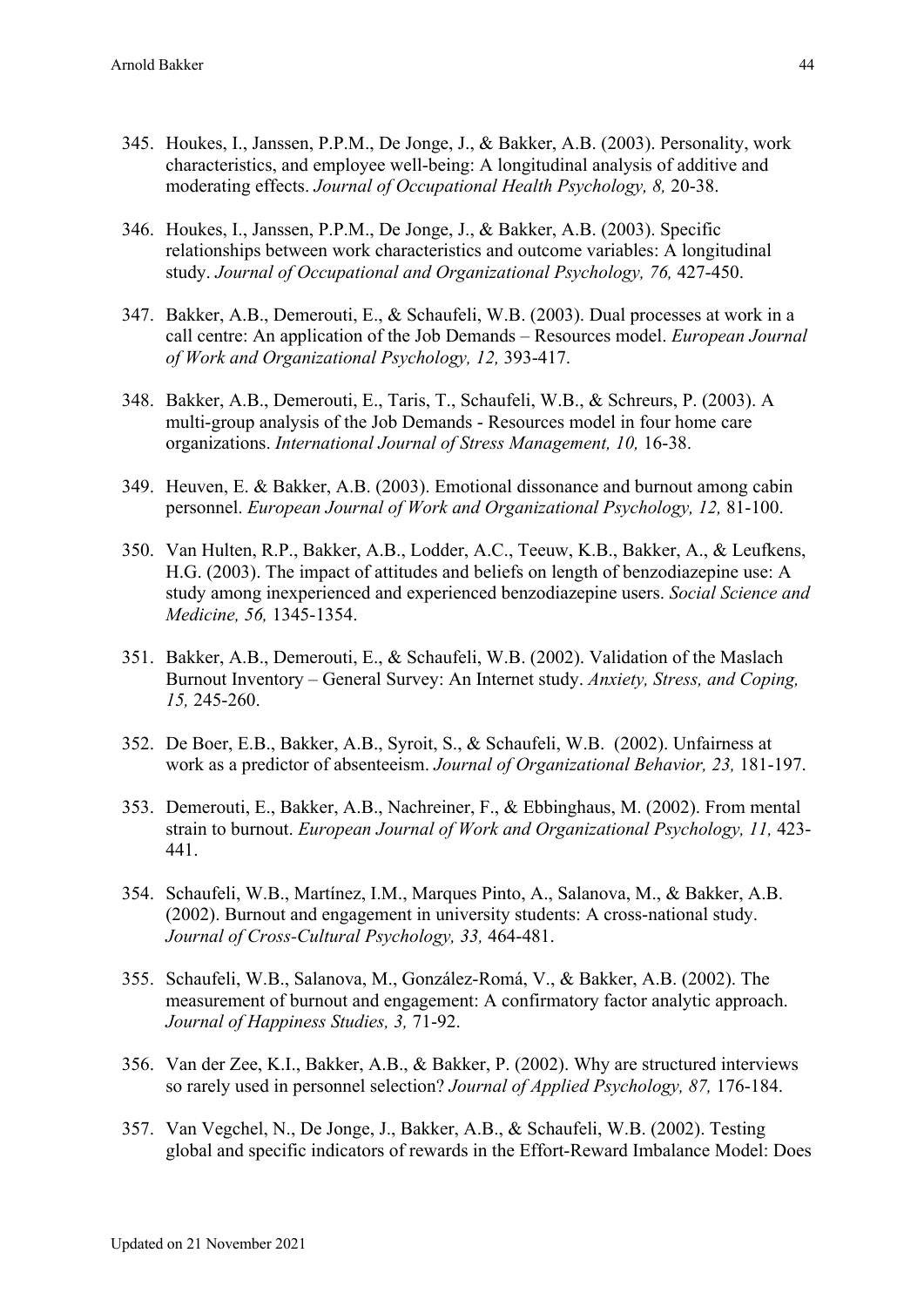it make any difference? *European Journal of Work and Organizational Psychology, 11,* 403-421.

- 358. Bakker, A.B., Schaufeli, W.B., Sixma, H., & Bosveld, W. (2001). Burnout contagion among general practitioners. *Journal of Social and Clinical Psychology, 20,* 82-98.
- 359. Blanton, H., Van den Eijnden, R.J.J.M., Buunk, B.P., Gibbons, F.X., Gerrard, M., & Bakker, A.B. (2001). Accentuate the negative: Social images in the prediction and promotion of condom use. *Journal of Applied Social Psychology, 31,* 274 - 295.
- 360. Demerouti, E., Bakker, A.B., De Jonge, J., Janssen, P.P.M., & Schaufeli, W.B. (2001). Burnout and engagement at work as a function of demands and control. *Scandinavian Journal of Work, Environment & Health, 27*, 279-286.
- 361. Demerouti E., Bakker, A.B., Nachreiner, F., & Schaufeli, W.B. (2001). The Job Demands - Resources model of burnout. *Journal of Applied Psychology, 86,* 499-512.
- 362. Fennis, B., & Bakker, A.B. (2001). "Stay tuned. We will be back right after these messages": Need to evaluate moderates the transfer of irritation in advertising. *The Journal of Advertising, 30,* 15-26.
- 363. Janssen, P.P.M., Bakker, A.B., & De Jong, A. (2001). A test and refinement of the demand-control-support model in the construction industry. *International Journal of Stress Management, 8,* 315-332.
- 364. Le Blanc, P., Bakker, A.B., Peeters, M.C.W., Van Heesch, N.C.A., & Schaufeli, W.B. (2001). Burnout in oncology care providers: The role of individual differences. *Anxiety, Stress, and Coping, 14,* 243-263.
- 365. Maassen, G.H., & Bakker, A.B. (2001). Suppressor variables in pathmodels: Definitions and interpretations. *Sociological Methods & Research, 30,* 241-270.
- 366. Schaufeli, W.B., Bakker, A.B., Hoogduin, K., Schaap, C., & Kladler, A. (2001). On the clinical validity of the Maslach Burnout Inventory and the Burnout Measure. *Psychology & Health, 16,* 565-582.
- 367. Van der Zee, K.I., Bakker, A.B., & Buunk, B.P. (2001). Burnout and reactions to social comparison information. *Anxiety, Stress, and Coping, 14,* 391-410.
- 368. Van Hulten, R.P., Bakker, A.B., Lodder, A.C., Teeuw, K.B., Bakker, A., & Leufkens, H.G. (2001). Determinants of change in the intention to use benzodiazepines. *Pharmacy, World, & Science, 23,* 70-75.
- 369. Bakker, A.B., Killmer, C.H., Siegrist, J., & Schaufeli, W.B. (2000). Effort-reward imbalance and burnout among nurses. *Journal of Advanced Nursing, 31,* 884-891.
- 370. Bakker, A.B., & Schaufeli, W.B. (2000). Burnout contagion processes among teachers. *Journal of Applied Social Psychology, 30,* 2289-2308.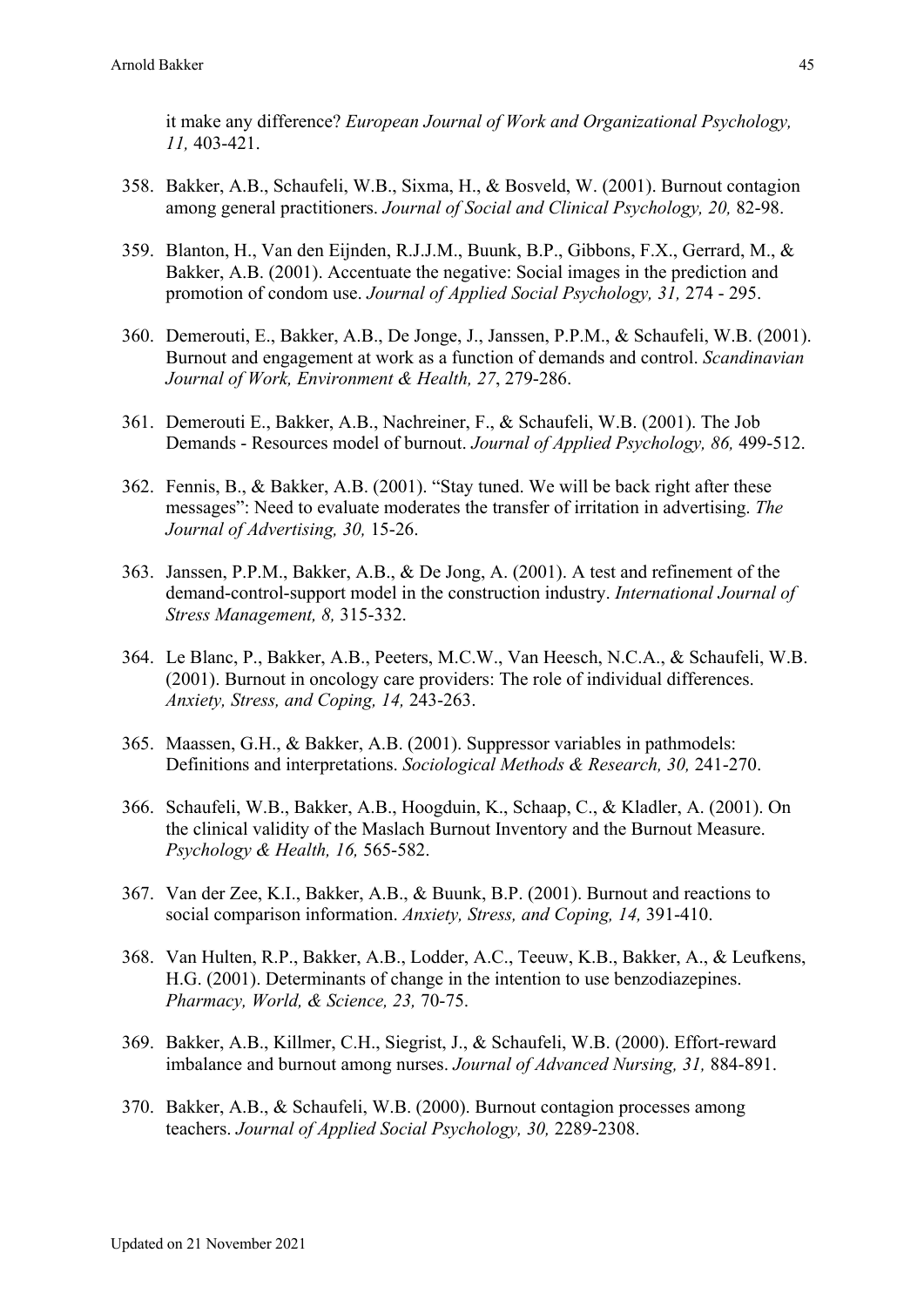- 371. Bakker, A.B., Schaufeli, W.B., Sixma, H., Bosveld, W., & Van Dierendonck, D. (2000). Patient demands, lack of reciprocity, and burnout: A five-year longitudinal study among general practitioners. *Journal of Organizational Behavior, 21,* 425-441.
- 372. Bakker, A.B., Schaufeli, W.B., Demerouti, E., Janssen, P.P.M, Van der Hulst, R., & Brouwer, J. (2000). Using equity theory to examine the difference between burnout and depression. *Anxiety, Stress and Coping, 13,* 247-268.
- 373. Demerouti E., Bakker, A.B., Nachreiner, F., & Schaufeli, W.B. (2000). A model of burnout and life satisfaction among nurses. *Journal of Advanced Nursing, 32,* 454- 464.
- 374. Gorgievski-Duijvesteijn, M.J., Giessen, C., & Bakker, A.B. (2000). Financial problems and health complaints among farm couples: Results of a ten-year follow-up study. *Journal of Occupational Health Psychology, 5,* 359–373.
- 375. Van Hulten, R, Teeuw, K.B., Bakker, A.B., Bakker, A., & Leufkens, H.G. (2000). Characteristics of current benzodiazepine users as indicators of differences in physical and mental health. *Pharmacy, World, & Science, 22,* 96-101.
- 376. Bakker, A.B. (1999). Persuasive communication about AIDS prevention: Need for cognition determines the impact of message format. *AIDS Education and Prevention, 11,* 150-162.
- 377. Janssen, P.P.M., De Jonge, J.D., & Bakker, A.B. (1999). Specific determinants of intrinsic work motivation, burnout, and turnover intentions: A study among nurses. *Journal of Advanced Nursing, 29,* 1360-1369.
- 378. Buunk, B.P., Bakker, A.B., Siero, F.W., Van den Eijnden, R.J.J.M., & IJzer, M.C. (1998). Predictors of AIDS-preventive behavioral intentions among adult heterosexuals at risk for HIV-infection: Extending current models and measures. *AIDS Education and Prevention, 10,* 149-172.
- 379. Van den Eijnden, R.J.J.M., Buunk, B.P., Bakker, A.B., & Siero, F.W. (1998). The impact of information about the prevalence of AIDS-preventive behavior among men and women: The mediating role of social norms. *Psychology and Health, 13,* 467-478.
- 380. Yzer, M.C., Fisher, J.D., Bakker, A.B., Siero, F.W., & Misovich, S.J. (1998). The effects of information about AIDS risk and self-efficacy on women's intentions to engage in AIDS preventive behavior. *Journal of Applied Social Psychology, 28,* 1837- 1852.
- 381. Bakker, A.B., Buunk, B.P., & Manstead, T.S.R. (1997). The moderating role of selfefficacy beliefs in the relationship between anticipated feelings of regret and condom use. *Journal of Applied Social Psychology, 27,* 2001-2014.
- 382. Bakker, A.B., Buunk, B.P., Siero, F.W., & Van den Eijnden, R.J.J.M. (1997). Application of a modified health belief model to HIV-preventive behavioral intentions among gay and bisexual men. *Psychology and Health, 12,* 481-492.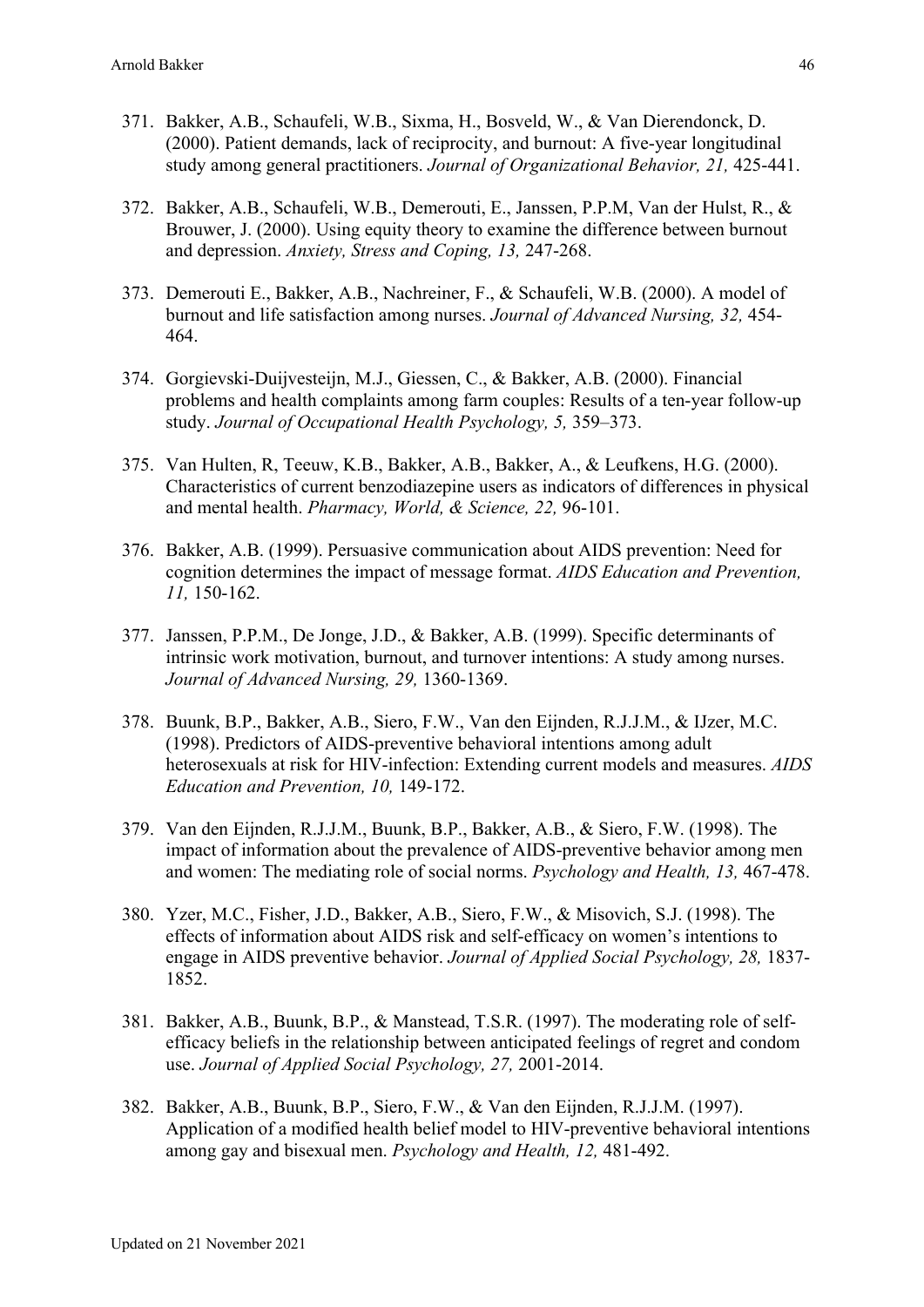- 383. Buunk, B.P., & Bakker, A.B. (1997). Commitment to the relationship, extradyadic sex, and AIDS preventive behavior. *Journal of Applied Social Psychology, 27,* 1241- 1257.
- 384. Buunk, B.P., & Bakker, A.B. (1997). Responses to unprotected extradyadic sex by one's partner: Testing predictions from interdependence and equity theory. *The Journal of Sex Research, 34,* 387-397.
- 385. Siero, F.W., Bakker, A.B., Dekker, G.B., & Van den Burg, M.T.C. (1996). Changing organizational energy consumption behaviour through comparative feedback. *Journal of Environmental Psychology, 16,* 235-246.
- 386. Buunk, B.P., & Bakker, A.B. (1995). Extradyadic sex: The role of descriptive and injunctive norms. *The Journal of Sex Research, 32,* 313-318.

#### **English Chapters and Books**

- 1. Xanthopoulou, D., & Bakker, A.B. (2021). Antecedents and consequences of work engagement: A multilevel nomological net. In J.P. Meyer & B. Schneider (Eds.), *A research agenda for employee engagement in a changing world of work* (pp. 37-51). Edward Elgar Publishing.
- 2. Schaufeli, W.B., & Bakker, A.B. (in press, 2021). Work engagement: A critical assessment of concept and measurement. In W. Ruch, A.B. Bakker, L. Tay, & F. Gander (Eds.), Handbook of positive psychology assessment. Hogrefe.
- 3. Pekaar, K.A., Bakker, A.B., Van der Linden, D., & Born, M.Ph. (2020). The impact of emotional intelligence on daily work life. In R.J. Burke & S. Pignata (Eds.), *Handbook of research on stress and well-being in the public sector (pp. 122-136). Cheltenham,* UK: Edward Elgar.
- 4. Taylor, C., Dollard, M.F., Clark, A., Dormann, C., & Bakker, A.B. (2020). Psychosocial safety climate as a factor in organisational resilience: Implications for worker psychological health, resilience, and engagement. In M.F. Dollard, Dormann, C., & Idris, M.A. (Eds.), *Psychosocial safety climate: A new work stress theory* (pp. 199-228). Springer.
- 5. Demerouti, E., Bakker, A.B., & Xanthopoulou, D. (2019). Job Demands-Resources theory and the role of individual cognitive and behavioral strategies. In T. Taris, M. Peeters, & H. De Witte (Eds.), *The fun and frustration of modern working life: Contributions from an occupational health psychology perspective* (pp. 94-104). Antwerp, Belgium: Pelckmans Pro.
- 6. Breevaart, K., Bakker, A.B., & Van Rhenen, W. (2019). Promoting work engagement. In T. Taris, M. Peeters, & H. De Witte (Eds.), *The fun and frustration of modern working life: Contributions from an occupational health psychology perspective* (pp. 234-245). Antwerp, Belgium: Pelckmans Pro.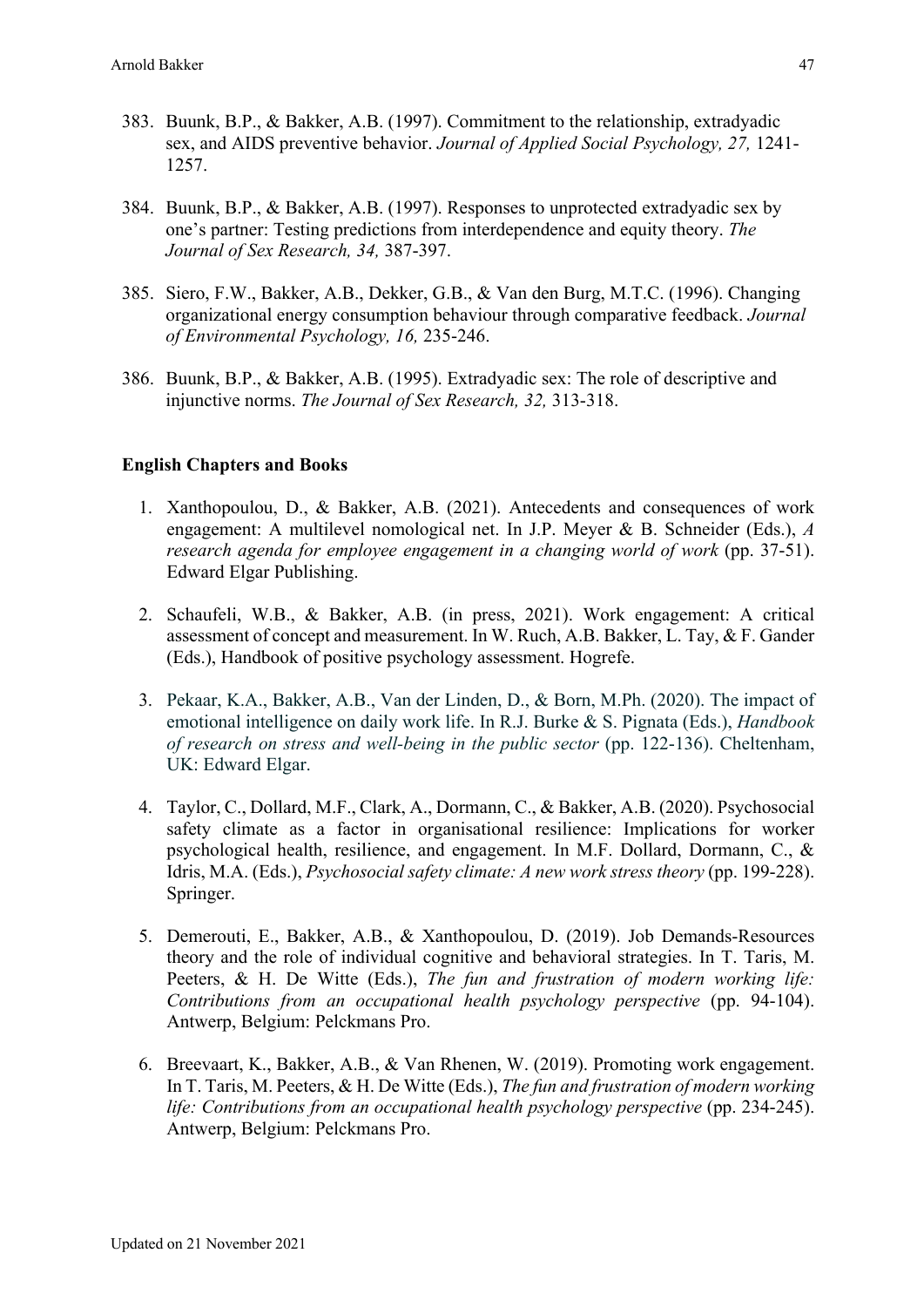- 7. Bakker, A.B., & Hakanen, J.J. (2019). Engaging aging: A model of proactive work behavior and engagement with increasing age. In T. Taris, M. Peeters, & H. De Witte (Eds.), *The fun and frustration of modern working life: Contributions from an occupational health psychology perspective* (pp. 153-163). Antwerp, Belgium: Pelckmans Pro.
- 8. Veenhoven R., Bakker A.B., Burger M.J., Van Haren P., Oerlemans W.G.M. (2019) Effect on happiness of happiness self-monitoring and comparison with others: Using the happiness indicator. In L. van Zyl & S. Rothmann Sr. (Eds.), *Evidence-based positive psychological interventions in multi-cultural contexts* (pp.1-23). Basel: Springer.
- 9. Bakker, A. B., & Demerouti, E. (2018). Multiple levels in job demands-resources theory: Implications for employee well-being and performance. In E. Diener, S. Oishi, & L. Tay (Eds.), *Handbook of well- being*. Salt Lake City, UT: DEF Publishers. DOI:nobascholar.com
- 10. Dormann, C., Demerouti, E., & Bakker, A. B. (2018). A model of positive and negative learning: Learning demands and resources, learning engagement, critical thinking, and fake news detection. In O. Zlatkin-Troitschanskaia, G. Wittum, & A. Dengel, A. (Eds.), *Positive Learning in the Age of Information (PLATO) - A blessing or a curse?* Wiesbaden, Germany: Springer.
- 11. Bakker, A.B., & Sanz-Vergel, A.I. (2017). Burnout. In B.J. Carducci, J.S. Mio, & R.E. Riggio (Eds.), *Wiley-Blackwell encyclopedia of personality and individual differences: Vol. IV. Clinical, applied, and cross-cultural research.* Hoboken, NJ: John Wiley & Sons.
- 12. Le Blanc, P.M., Demerouti, E., & Bakker, A.B. (2017). How can I shape my job to suit me better? Job crafting for sustainable employees and organizations. In N. Chmiel, F. Fraccaroli & M. Sverke (Eds), *An introduction to work and organizational psychology: An international perspective* (3rd edition; pp. 48-63). New York: Wiley.
- 13. Wang, H.J., Demerouti, E., & Bakker, A.B. (2017). A review of job crafting research: The role of leader behaviors in cultivating successful job crafters. In S. K. Parker & U. K. Bindl (Eds.), *Proactivity at work.* Routledge.
- 14. Bakker, A. B. (2016). Burnout. In A. Wilkinson & S. Johnstone (Eds.), *An Encyclopaedia of Human Resource Management* (pp. 36-37). Cheltenham: Edward Elgar.
- 15. Bakker, A. B. (2016). Workaholism. In A. Wilkinson & S. Johnstone (Eds.), *An Encyclopaedia of Human Resource Management* (pp. 487-488). Cheltenham: Edward Elgar.
- 16. Van Emmerik, IJ.H., Bakker, A.B., Westman, M., & Peeters, M.C.W. (2015). Spillover and crossover processes: Consequences for work-life balance. In S.G. Baugh & S.E. Sullivan (Ed.), *Research In Careers, Volume 3, Striving for Balance*. Charlotte, NC: Information Age Publishing.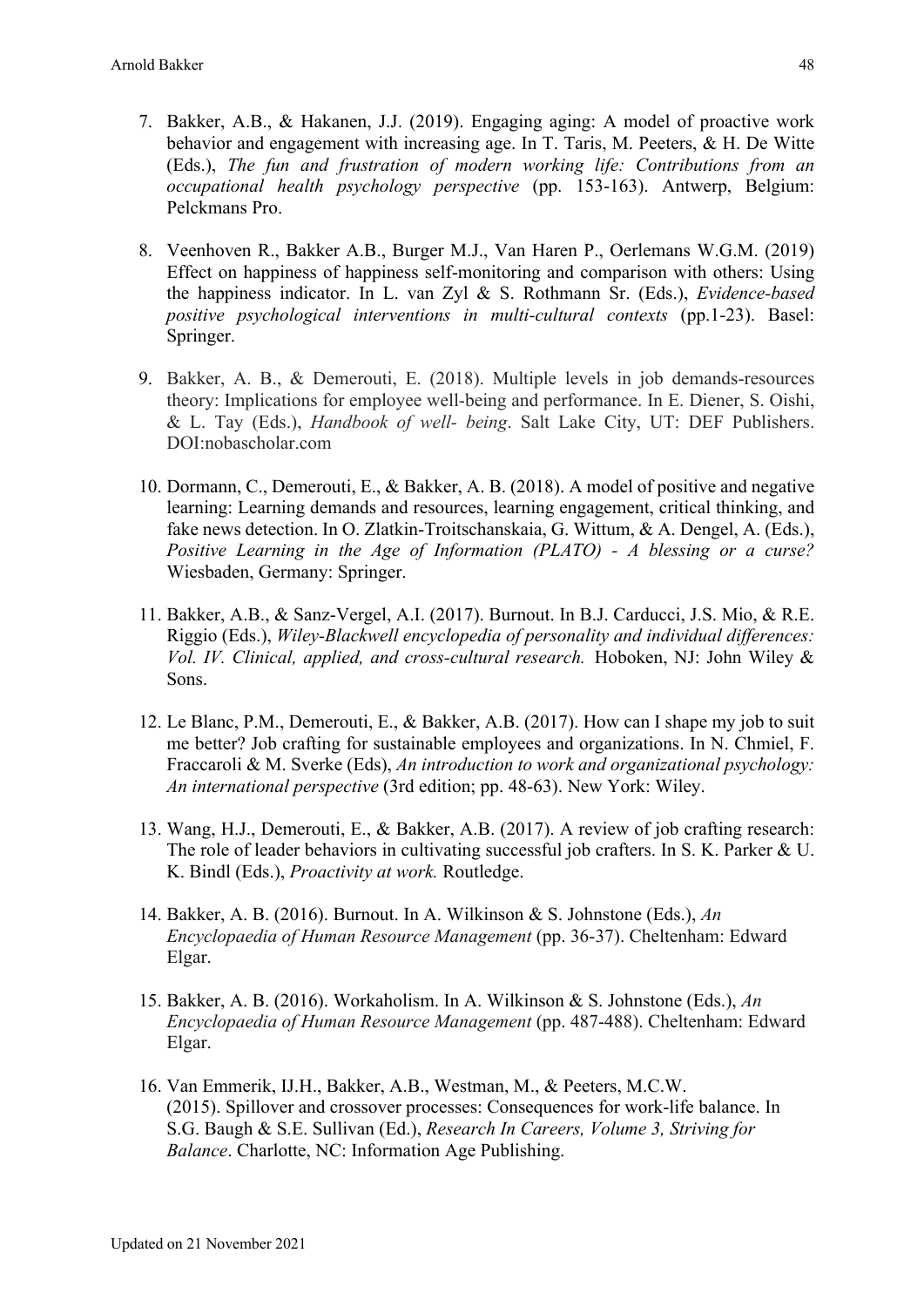- 17. Shimazu, A., Kubota, K., & Bakker, A.B. (2015). How workaholism affects employees and their families. In I. Harpaz, & R. Snir, R. (Eds.), *Heavy work investment: Its nature, sources, outcomes, and future directions* (pp. 171-186). New York: Routledge.
- 18. Bakker, A.B., Gherardi, S., Grote, G., Lansbury, R., Pawlowsky, P., & Roe, R.A. (2015). *Swedish research on Work Organization 2007-2013: Evaluation report*. Stockholm: FORTE.
- 19. Bakker, A. B., Albrecht, S. L., & Leiter, M. P. (2015). Key questions regarding work engagement. In G. J. Boyle, J. G. O'Gorman, & G. J. Fogarty (Eds.), *SAGE Benchmarks in Psychology: Work and Organisational Psychology*. Sage. Reprint of *European Journal of Work and Organizational Psychology* (2011), *20,* 4–28.
- 20. Dollard, M.F., & Bakker, A.B. (2015). Psychosocial safety climate as a precursor to conducive work environments, psychological health problems, and employee engagement. In G. J. Boyle, J. G. O'Gorman, & G. J. Fogarty (Eds.), *SAGE Benchmarks in Psychology: Work and Organisational Psychology*. Sage. Reprint of *Journal of Occupational and Organizational Psychology, 83,* 579-599.
- 21. Bakker, A. B. (2015). Top-down and bottom-up interventions to increase work engagement. In P. J. Hartung, M. L. Savickas, & W. B. Walsh (Eds.), *APA handbook of career intervention, Vol. 2. Applications* (pp. 427–438). American Psychological Association.
- 22. Bakker, A. B., & Demerouti, E. (2014). Job demands- resources theory. In P. Y. Chen & C. L. Cooper (Eds.), *Work and Wellbeing: Wellbeing: A complete reference guide* (Volume III: pp. 37-64). Chichester, UK: Wiley-Blackwell.
- 23. Bakker, A.B., & Schaufeli, W.B. (2014). Work engagement. In Freeney & Flood (Eds.), Organizational Behaviour volume of The Blackwell Encyclopedia of Management.
- 24. Shimazu, A., Kubota, K., & Bakker, A.B. (2015). How workaholism affects employees and their families. In I. Harpaz, & R. Snir, R. (Eds.), *Heavy work investment: Its nature, sources, outcomes, and future directions* (pp. 171-186). New York: Routledge.
- 25. Breevaart, K., Bakker, A.B., Hetland, H., & Hetland, J. (2014). The influence of constructive and destructive leadership behavior on followers' burnout. In M.P. Leiter, A.B. Bakker, & C. Maslach (Eds.), *Burnout at work: A psychological perspective*. Hove, Sussex: Psychology Press.
- 26. Demerouti, E., & Bakker, A.B. (2014). Job crafting. In M.C.W. Peeters, J. de Jonge, & T.W. Taris (Eds.), *An introduction to contemporary work psychology* (pp. 414-433). Wiley-Blackwell.
- 27. Demerouti, E., Derks, D., Ten Brummelhuis, L.L., & Bakker, A.B. (2014). New ways of working: Impact on working conditions, work-family balance, and well-being. In C.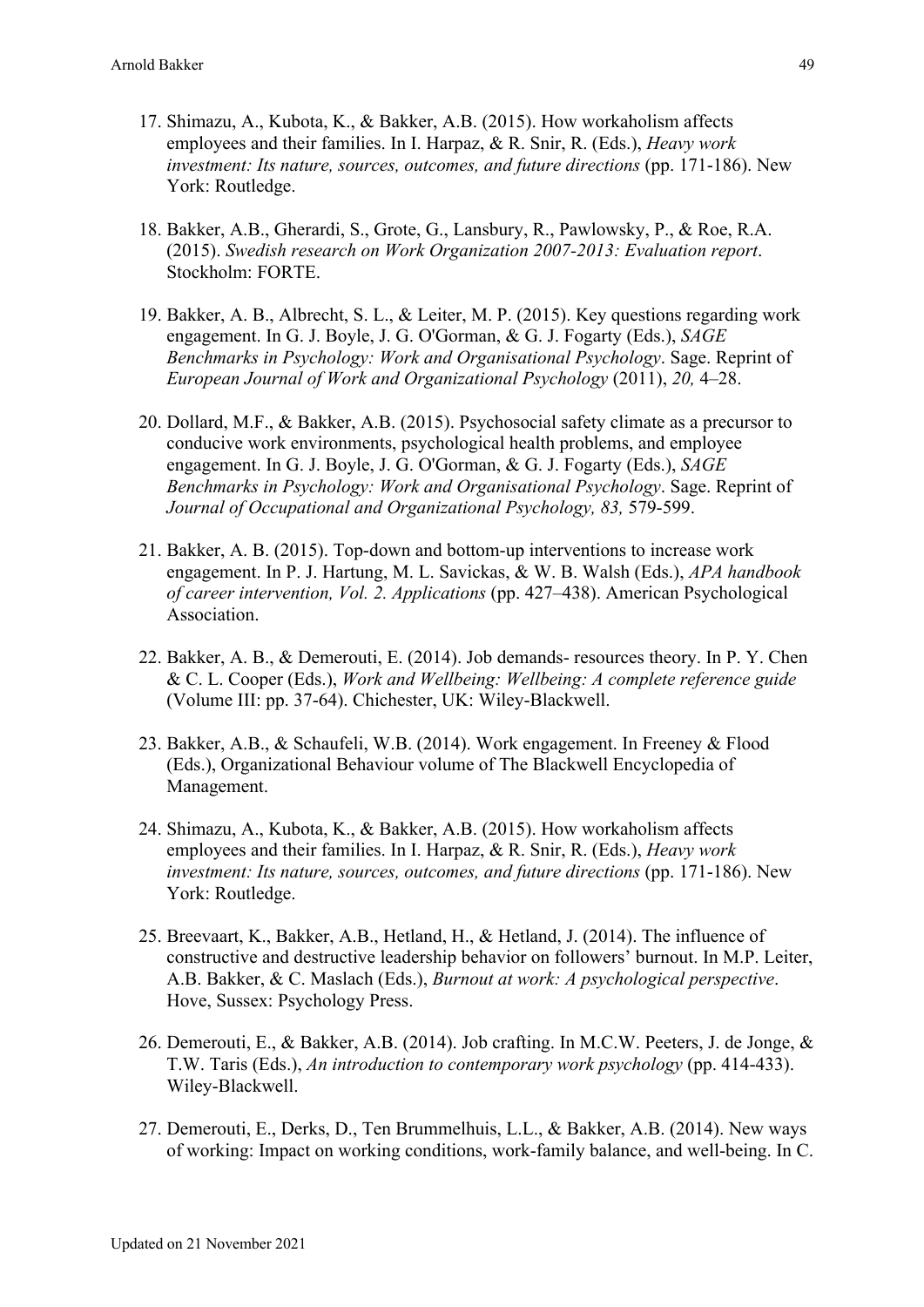Karunka & P. Hoonakker (Eds.), *The impact of ICT on quality of working life.* Springer Science.

- 28. Leiter, M.P., Bakker, A.B., & Maslach, C. (2014). *Burnout at work: A psychological perspective.* Hove, Sussex: Psychology Press.
- 29. Leiter, M.P., Bakker, A.B., & Maslach, C. (2014). The contemporary context of job burnout. In M.P. Leiter, A.B. Bakker, & C. Maslach (Eds.), *Burnout at work: A psychological perspective.* Hove, Sussex: Psychology Press.
- 30. Bakker, A.B. (2013). Job Demands–Resources model. In E. H. Kessler (Ed.), *Encyclopedia of Management Theory.* Thousand Oaks, CA: Sage.
- 31. Bakker, A.B. (Ed.) (2013). *Advances in Positive Organizational Psychology* (Volume 1). Bingley, UK: Emerald.
- 32. Bakker, A.B., & Demerouti, E. (2013). The Spillover-Crossover model. In J. Grzywacs & E. Demerouti (Eds.), *New frontiers in work and family research.* Hove Sussex: Psychology Press.
- 33. Bakker, A. B., & Hakanen, J. J. (2013). Work engagement among public and private sector dentists. In R. J. Burke, A. J. Noblet, & C. L. Cooper (Eds), *Human resource management in the public sector* (pp. 109-131). Cheltenham, UK: Edward Elgar.
- 34. Bakker, A.B., Oerlemans, W., & Ten Brummelhuis, L.L. (2013). Becoming fully engaged in the workplace: What individuals and organizations can do to foster work engagement. In R. Burke & C. Cooper (Eds.), *The fulfilling workplace: The organization's role in achieving individual and organizational health*. UK: Gower.
- 35. Demerouti, E., Bakker, A.B., & Sanz-Vergel, A.I. (2013). Recovery and work-life interface. In D.A. Major, & R.J. Burke (Eds.), Handbook of work-life integration among professionals: Challenges and opportunities (pp. 225-244). Cheltenham, UK: Edward Elgar.
- 36. Oerlemans, W.G.M., & Bakker, A.B. (2013). Capturing the moment in the workplace: Two methods to study momentary subjective well-being. In A.B. Bakker (Ed.), *Advances in Positive Organizational Psychology* (Vol. 1; pp. 329-346). Bingley, UK: Emerald.
- 37. Tims, M., & Bakker, A.B. (2013). Job design and employee engagement. In C. Truss, R. Delbridge, E. Soane, K. Alfes, & A. Shantz (Eds.), *Employee engagement in theory and practice* (pp. 313-148). London: Routledge.
- 38. Bakker, A.B., & Daniels, K. (2012). *A day in the life of a happy worker.* Hove Sussex: Psychology Press.
- 39. Bakker, A.B., & Daniels, K. (2012). A day in the life of a happy worker: Introduction. In A.B. Bakker & K. Daniels (Eds.), *A day in the life of a happy worker.* Hove Sussex: Psychology Press.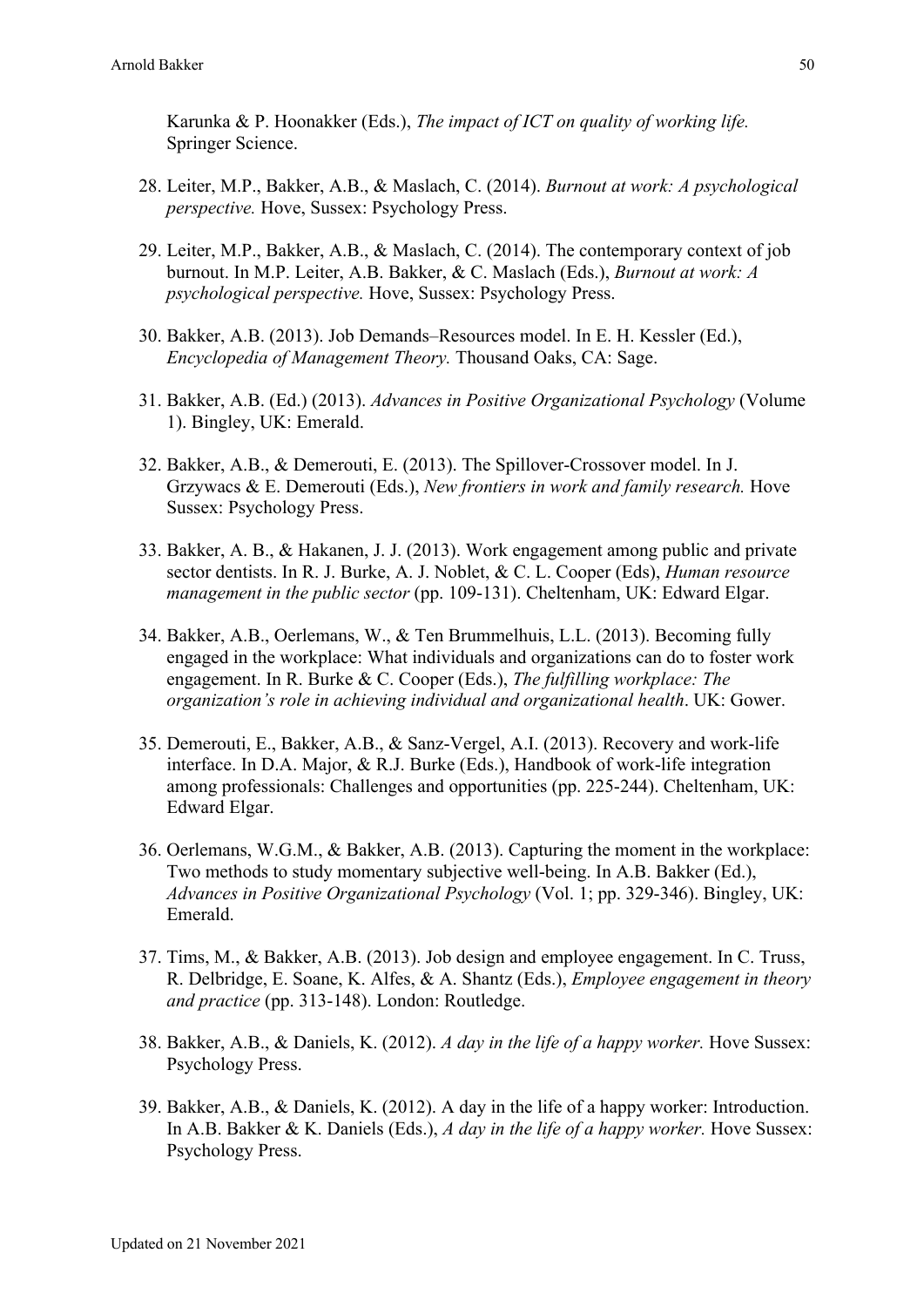- 40. Xanthopoulou, D., & Bakker, A.B. (2012). State work engagement: The significance of within-person fluctuations. In A.B. Bakker & K. Daniels (Eds.), *A day in the life of a happy worker.* Hove Sussex: Psychology Press.
- 41. Derks, D., & Bakker, A.B. (2012). *The psychology of digital media at work.* Hove Sussex: Psychology Press.
- 42. Derks, D., & Bakker, A.B. (2012). The psychology of digital media at work: Introduction. In D. Derks & A.B. Bakker (Eds.), *The psychology of digital media at work.* Hove Sussex: Psychology Press.
- 43. Bakker, A.B., & Oerlemans, W. (2011). Subjective well-being in organizations. In K.S. Cameron & G.M. Spreitzer (Eds.), The Oxford Handbook of Positive Organizational Scholarship (pp. 178-189). New York: Oxford University Press.
- 44. Van den Heuvel, M., Demerouti, E., Bakker, A.B., & Schaufeli, W.B. (2010). Personal resources and work engagement in the face of change. In J. Houdmont & S. Leka (Eds.), *Contemporary occupational health psychology: Global perspectives on research and practice* (pp. 124-150) Chichester: John Wiley & Sons Ltd.
- 45. Bakker, A.B., & Derks, D. (2010). Positive Occupational Health Psychology. In S. Leka & J. Houdmont (Eds.), *Occupational health psychology: A key text.* Oxford: Wiley-Blackwell.
- 46. Bakker, A.B., & Leiter, M.P. (Eds.) (2010). *Work engagement: A handbook of essential theory and research.* New York: Psychology Press.
- 47. Bakker, A.B., & Leiter, M.P. (2010). Where to go from here? Integration and future research on work engagement. In A.B. Bakker & M.P. Leiter (Eds.), *Work engagement: A handbook of essential theory and research.* New York: Psychology Press.
- 48. Bakker, A.B. (2010). Engagement and "job crafting": Engaged employees create their own great place to work. In S.L. Albrecht (Ed.), *Handbook of employee engagement: Perspectives, issues, research and practice* (pp. 229-244). Glos, UK: Edward Elgar.
- 49. Salanova, M., Schaufeli, W.B., Xanthopoulou, D., & Bakker, A.B. (2010). Gain spirals of resources and work engagement. In A.B. Bakker & M.P. Leiter (Eds.), *Work engagement: A handbook of essential theory and research*. New York: Psychology Press.
- 50. Schaufeli, W.B., & Bakker, A.B. (2010). Defining and measuring work engagement: Bringing clarity to the concept. In A.B. Bakker & M.P. Leiter (Eds.), *Work engagement: A handbook of essential theory and research* (pp. 10-24). New York: Psychology Press.
- 51. Leiter, M.P., & Bakker, A.B. (2010). *Work engagement: State of the art.* In A.B. Bakker & M.P. Leiter (Eds.), *Work engagement: A handbook of essential theory and research.* New York: Psychology Press.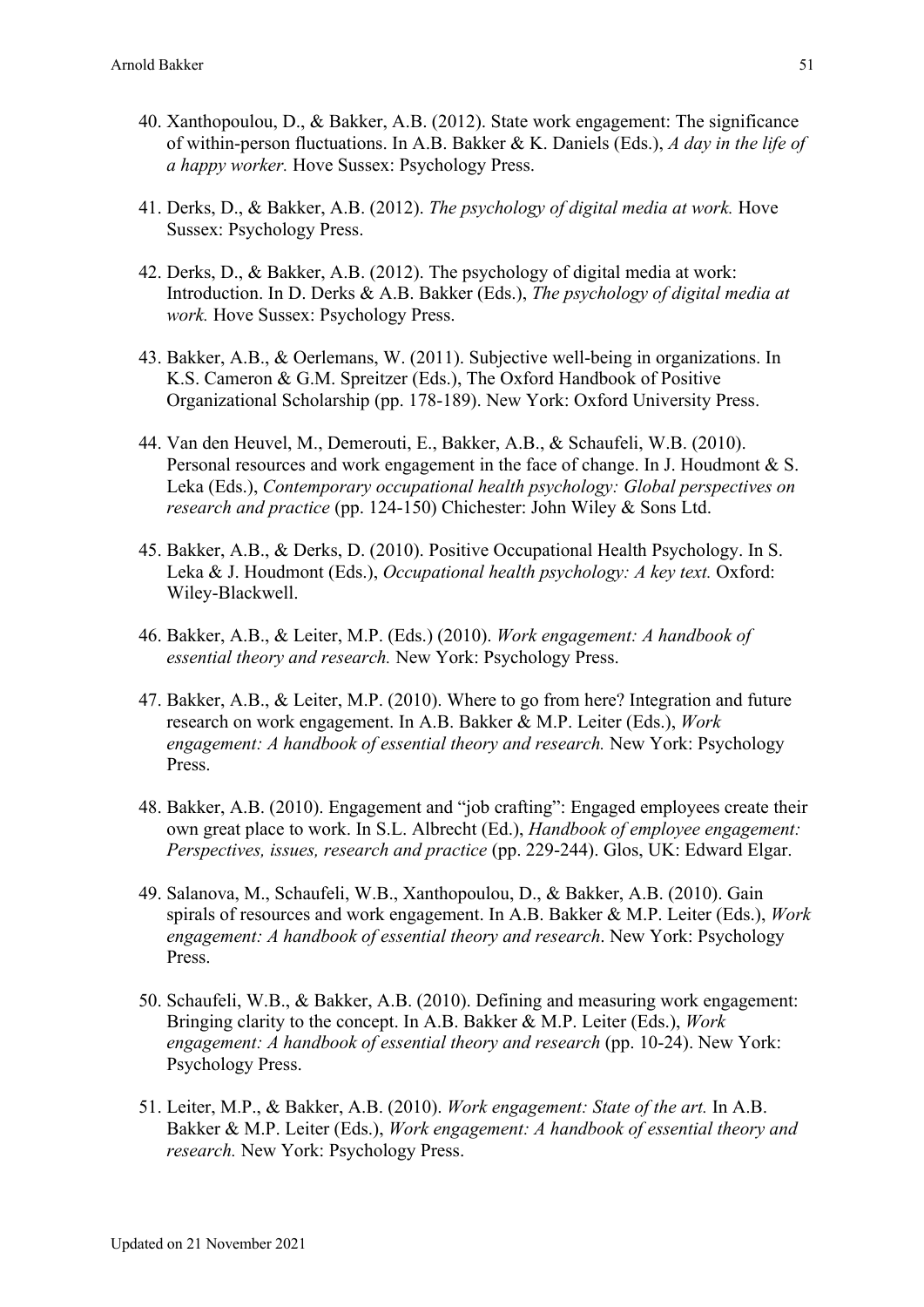- 52. Gorgievski, M.J., & Bakker, A.B. (2010). Passion for work: Work engagement versus workaholism. In S.L. Albrecht (Ed.), *Handbook of employee engagement: Perspectives, issues, research and practice* (pp. 264-271). Glos, UK: Edward Elgar.
- 53. Bakker, A.B. (2009). Building engagement in the workplace. In R. J. Burke & C.L. Cooper (Eds.), *The peak performing organization* (pp. 50-72). Oxon, UK: Routledge.
- 54. Demerouti, E., Bakker, A.B., Geurts, S.A.E., & Taris, T.W. (2009). Daily recovery from work-related effort during non-work time. In S. Sonnentag, P.L. Perrewé & D.C. Ganster (Eds.), *Current perspectives on job-stress recovery: Research in occupational stress and well being* (Vol. 7, p. 85-123). Bingley, UK: JAI Press.
- 55. Heuven, E., Schaufeli, W., & Bakker, A.B. (2009). Job insecurity and successful reemployment: Examples from The Netherlands. In T. Kieselbach, S. Bagnara, H. De Witte, L. Lemkow, & W. Schaufeli (Eds.), *Coping with occupational transitions: An empirical study with employees facing job loss in five European countries* (p. 169- 223). Wiesbaden: VS Verlaf fur Sozialwissenschaften.
- 56. Schaufeli, W.B., Taris, T.W., & Bakker, A.B. (2008). It takes two to tango: Workaholism is working excessively and working compulsively. In R.J. Burke & C.L. Cooper (Eds.), *The long work hours culture: Causes, consequences and choices.* Bingly, UK: Emerald.
- 57. Demerouti, E., & Bakker, A.B. (2008). The Oldenburg Burnout Inventory: A good alternative to measure burnout and engagement. In J. Halbesleben (Ed.), Handbook of stress and burnout in health care. Hauppauge NY: Nova Science Publishers.
- 58. Westman, M., & Bakker, A.B. (2008). Crossover of burnout among health care professionals. In J. Halbesleben (Ed.), *Handbook of stress and burnout in health care.* Hauppauge NY: Nova Science Publishers.
- 59. Bakker, A.B., Schaufeli, W.B., Demerouti, E., & Euwema, M.C. (2007). An organizational and social psychological perspective on burnout and work engagement. In K. van den Bos, M. Hewstone, J. de Wit, H. Schut, & M. Stroebe (Eds.), *The scope of social psychology: Theory and applications*. Oxford, UK: Psychology Press.
- 60. Bakker, A.B., Demerouti, E., & Schaufeli, W.B. (2006). The socially induced burnout model. In Columbus (Ed.), *Leading edge research in cognitive psychology.* New York: Nova Science.
- 61. Heuven, E., Bakker, A.B., & Schaufeli, W.B. (2006). Restructuring and outplacement in The Netherlands. In T. Winefield & T. Kieselbach (Eds.), *Unemployment and health.* Queensland: Australian Academic Press.
- 62. Schaufeli, W.B., Bakker, A.B., & Heuven, E. (2006). Social convoy and sustainable employability in The Netherlands. In T. Kieselbach (Ed.), *Social convoy in enterprise restructuring: Concepts, instruments and views of social actors in Europe* (p. 78-96). Munchen: Rainer Hampp Verlag.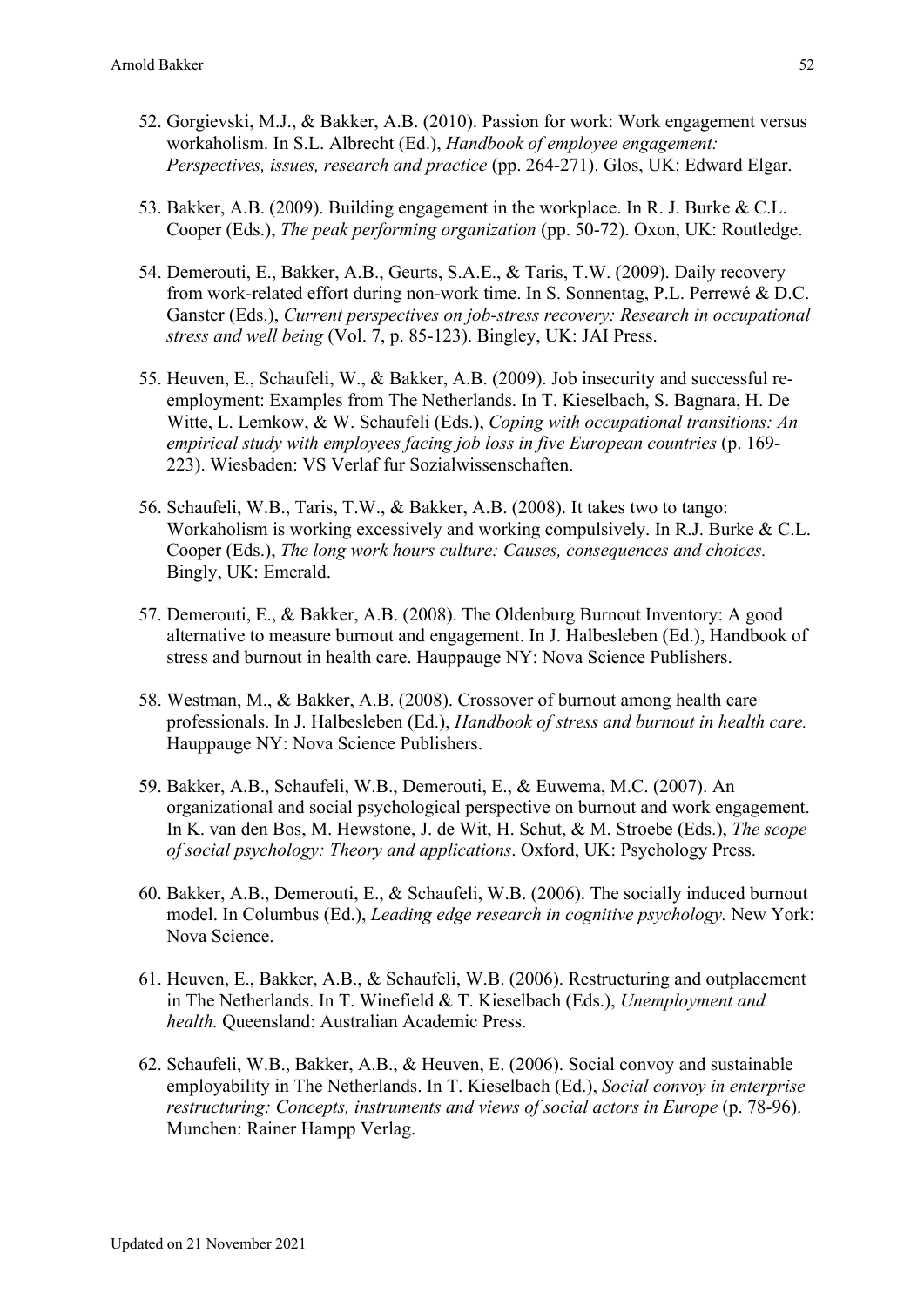- 63. Schaufeli, W.B., Taris, T.W., & Bakker, A.B. (2006). Dr. Jeckyll or Mr. Hyde: On the differences between work engagement and workaholism. In R.J. Burke (Ed.), *Research companion to working time and work addiction.* Cheltenham Glos, UK: Edward Elgar.
- 64. Demerouti, E., & Bakker, A.B. (2006). Employee well-being and job performance: Where we stand and where we should go. In J. Houdmont, & S. McIntyre (Eds.), *Occupational Health Psychology: European Perspectives on Research, Education and Practice* (Vol. 1), Maia, Portugal: ISMAI Publications.
- 65. Euwema, M.C., Kop, N., & Bakker, A.B. (2004). The behaviour of police officers in conflict situations. In W.Ph. Stol & M.G.W. den Boer (Eds), *Politiekundige verkenningen 2003-2004* (pp. 71-90). Amsterdam: Elsevier.
- 66. Bakker, A.B., Demerouti, E., & Schaufeli, W.B. (2003). The socially induced burnout model. In S.P. Shohov (Ed.), *Advances in Psychology Research* (Vol. 25). New York: Nova Science Publishers.
- 67. Schaufeli, W.B., & Bakker, A.B. (2003). *The Utrecht Work Engagement Scale (UWES). Test manual.* Utrecht, The Netherlands: Department of Social & Organizational Psychology.
- 68. Bakker, A.B., Buunk, B.P., Van den Eijnden, R.J.J.M., & Siero, F.W. (1998). Determinants of safe sex among adult heterosexuals: Towards theory-based interventions. In T. Sandfort (Ed.), *The Dutch response to HIV: Pragmatism and consensus* (204-225). London: Taylor & Francis.

### **Dutch Journal Publications**

- 1. Reincke, K., & Bakker, A.B. (2021). Een speels antwoord op de crisis. *Tijdschrift voor HRM, 3,* 21-32.
- 2. Bakker, A.B., & Reincke, K. (in press, 2021). Playful work design: Een speelse en proactieve benadering van werk. *Werk & Veiligheid.*
- 3. Gorgievski, M. & Bakker, A.B. (2018). Gezonde passie? Over harmonieuze versus obsessieve passie voor activiteiten. *Tijdschrift Positieve Psychologie, 2,* 36-41.
- 4. Bakker, A.B. (2018). Sterke leiders stimuleren passie. *Tijdschrift Positieve Psychologie, 2,* 51-55.
- 5. Bakker, A.B., & Plomp, J. (2015). Dagelijkse schommelingen in bevlogenheid: Een literatuuroverzicht. *M&O: Tijdschrift voor Management & Organisatie*, 2/3, 32-49.
- 6. Bakker, A.B. (2015). Bevlogen blijven: Het belang van positieve organisatiepsychologie. *Tijdschrift Positieve Psychologie, 1,* 16-20.
- 7. Bakker, A.B. (2014). Bevlogenheidsinterventies in organisaties. *Tijdschrift voor Organisatie Ontwikkeling, 1,* 56-61.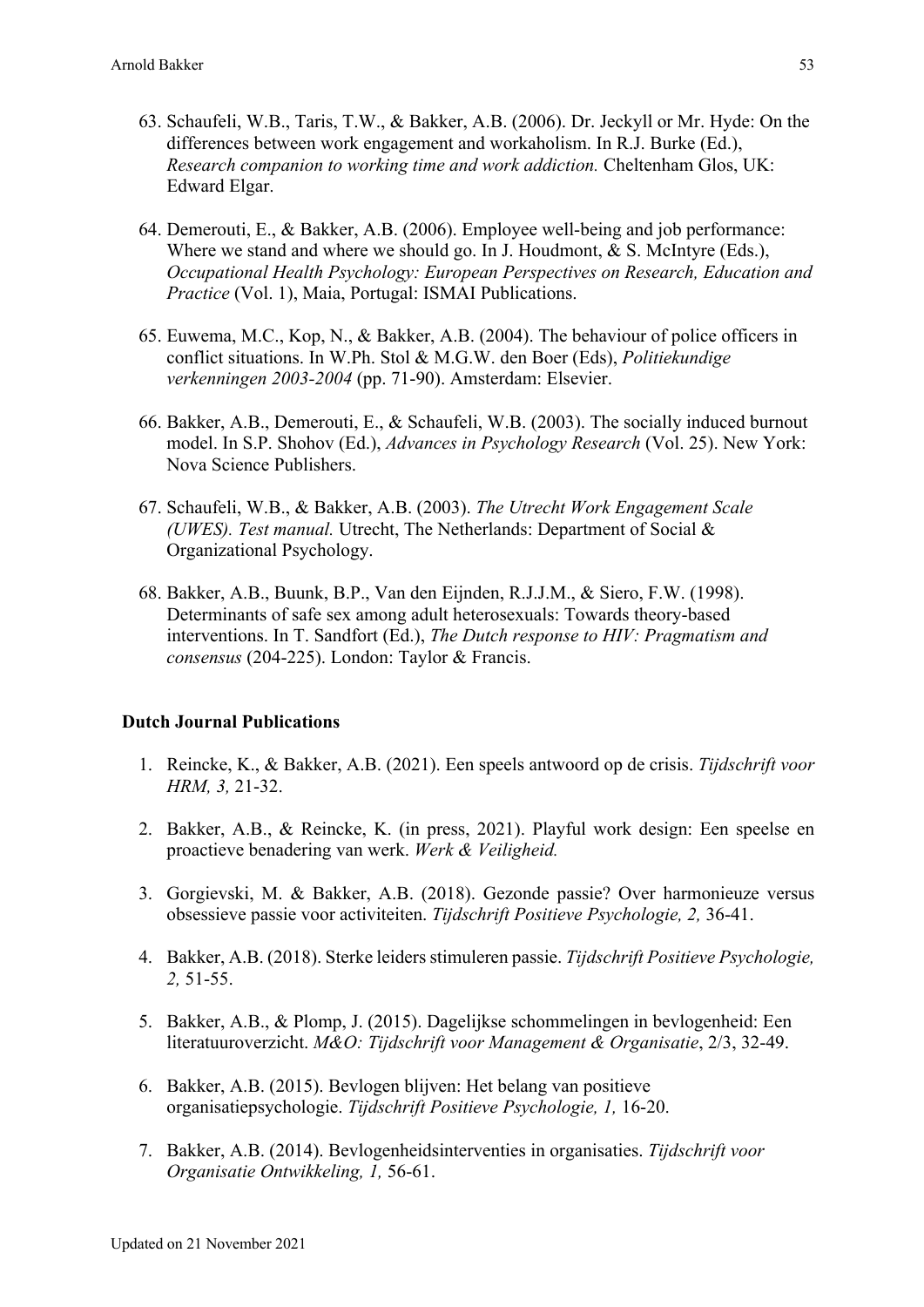- 8. Van Gelderen, B.R., Konijn, E., & Bakker, A.B. (2014). Emotiewerk bij de politie. *Panopticon, 35,* 427-433.
- 9. Dorenbosch, L., Bakker, A.B., Demerouti, E., & Van Dam, K. (2013). Job crafting: De psychologie van een baan op maat. *Gedrag & Organisatie, 26,* 3-15.
- 10. Tims, M., Bakker, A.B., & Derks, D. (2013). De Job Demands-Resources benadering van job crafting. *Gedrag & Organisatie, 26,* 16-31.
- 11. Van Wingerden, J., Derks, D., Bakker, A.B., & Dorenbosch, L. (2013). Job crafting in het special onderwijs: Een kwalitatieve analyse. *Gedrag & Organisatie, 26,* 85-103.
- 12. Breevaart, K., & Bakker, A.B. (2012). Bevlogen medewerkers: De invloed van leidinggevenden. *Tijdschrift voor Coaching, 3,* 24-27.
- 13. Breevaart, K., Bakker, A.B., & Demerouti, E. (2012). Psychometrische eigenschappen van meetinstrumenten in dagboekonderzoek: Illustratie aan de hand van bevlogenheid. *Gedrag & Organisatie, 25,* 419-432.
- 14. Bakker, A.B., & Derks, D. (2011). De positieve psychologie van arbeid en gezondheid. *Tijdschrift voor Toegepaste Arbowetenschap, 3,* 105-112.
- 15. Tadic, M., Bakker, A.B., & Oerlemans, W. (2010). How happy are Dutch teachers? A brief report on a quantitative diary study. *Tijdschrift voor Orthopedagogiek, 3,* 139- 143.
- 16. Peters, P., De Bruijn, T., Bakker, A.B., & Van der Heijden, B. (2011). Plezier in het nieuwe werken? Randvoorwaarden voor 'werkgerelateerde flow' onder nieuwe arbeidscondities. *Tijdschrift voor HRM, 1,* 31-47.
- 17. Breevaart, K., & Bakker, A.B. (2011). Dynamisch en gericht op het proces: Dagboekonderzoek in organisaties. *Gids voor Personeelsmanagement, 10,* 32-35.
- 18. Bakker, A.B. (2009). Bevlogenheid in organisaties: Een model om bevlogenheid te bevorderen. *Tijdschrift voor Opleiding & Ontwikkeling, 11,* 15-19.
- 19. Bakker, A.B. (2009). Een overzicht van tien jaar onderzoek naar bevlogenheid. *Gedrag & Organisatie, 22,* 336-353.
- 20. Ter Horst, K.B.H., Van der Heijden, F.M.M.A., Dillingh, G., Bakker, A.B., & Prins, J.T. (2007). Bevlogenheid en burnout bij aios'en psychiatrie. *Tijdschrift voor Psychiatrie, 49* (Supplement 1), S214.
- 21. Van der Heijden, F.M.M.A., Dillingh, G.S., Sprangers, F., Bakker, A.B., Prins, J.T. (2007). De balans tussen opleiding, werk en privéleven: Toegewijde AIOS is oververmoeid. *Arts-Assistent* (October 31)
- 22. Bal, P.M., Bakker, A.B., & Kallenberg, T. (2006). Bevlogen voor de klas. Velon. *Tijdschrift voor Lerarenopleiders, 27,* 19-22.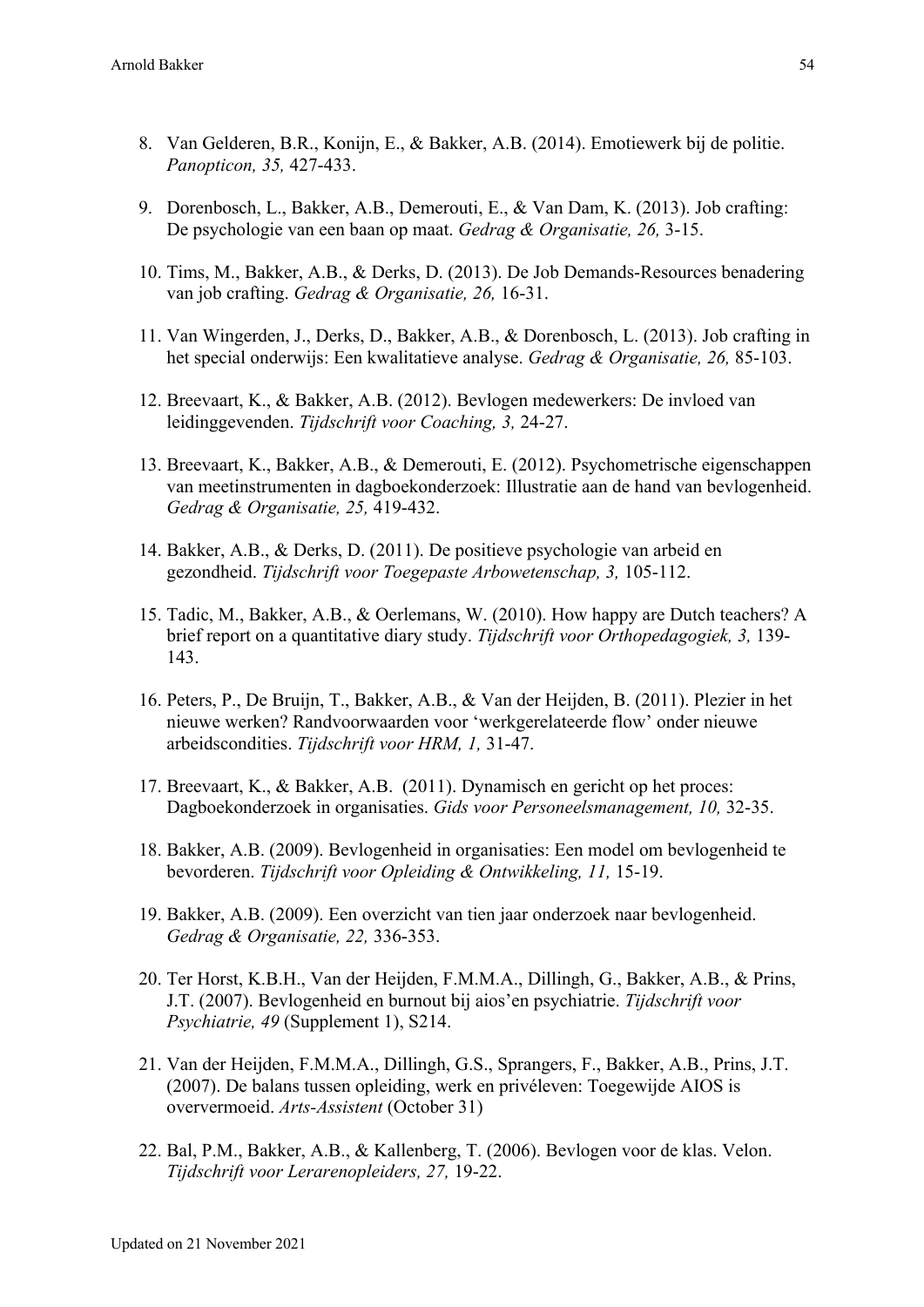- 23. Van der Heijden, F.M.M.A., Dillingh, G.S., Sprangers, F., Bakker, A.B., Prins, J.T. (2006). De balans tussen opleiding, werk en privéleven: Toegewijde AIOS is oververmoeid. *Medisch Contact, 61,* 1792-1795.
- 24. Schaufeli, W.B., & Bakker, A.B. (2004). Bevlogenheid: Een begrip gemeten. *Gedrag en Organisatie, 17,* 89-112.
- 25. Van Riet P., & Bakker, A.B. (2004). Financiële omzet als een functie van werkstressoren en energiebronnen. *Gedrag en Organisatie, 6,* 487-504.
- 26. Scheeres, K. & Bakker, A.B. (2003). Flow bij muziekdocenten en hun leerlingen: De aanstekelijkheid van piekervaringen. *Gedrag en Organisatie, 16,* 23-38.
- 27. Bakker, A.B., Schaufeli, W.B., Bulters, A.J., Van Rooijen, A., & Ten Broek, E. (2002). Carrière counseling voor artsen via Internet. *Medisch Contact, 57,* 454-456.
- 28. Van Rooijen, A.P.N., Bulters, A.J., & Bakker, A.B. (2002). Kicks en katers: Werkstressoren en energiebronnen in de praktijk. *Medisch Contact, 36,* 1275-1278.
- 29. Stoffelsen, J.M., Taris, T.W., Bakker, A.B., Schaufeli, W.B., & Van Dierendonck, D. (2002). Verschillen in burnoutrisico tussen functies en individuen: Wat is de rol van regelmogelijkheden? *Gedrag & Gezondheid, 30,* 17-29.
- 30. Schaufeli, W.B. & Bakker, A.B. (2001). Werk en welbevinden: Naar een positieve benadering in de Arbeids- en Gezondheidspsychologie. *Gedrag & Organisatie, 14,* 229-253.
- 31. Schaufeli, W.B., Taris, T., Le Blanc, P., Peeters, M. Bakker, A.B. & De Jonge, J. (2001). Maakt arbeid gezond? Op weg naar een positieve Arbeids- en Gezondheidspsychologie. *De Psycholoog, 36,* 422-428.
- 32. Maassen, G.H., & Bakker, A.B. (2000). Suppressor variabelen in padmodellen: Definities en interpretaties. *Kwantitatieve Methoden, 64,* 43-69.
- 33. Bakker, A.B., & Fennis, B.M. (1997). Irritante reclame kan de effectiviteit van een volgende reclame-spot ondermijnen. *Tijdschrift voor Communicatie Wetenschap, 1,* 17-32.
- 34. Bakker, A.B., Siero, F.W., & Buunk, B.P. (1997). Distractie bij de verwerking van informatie over veilig vrijen. *Tijdschrift voor Sociale Gezondheidszorg, 75,* 22-27.
- 35. Bakker, A.B., Engels, R.C.M.E., & Van den Eijnden, R.J.J.M. (1996). Gebondenheid in intieme relaties: Een analyse met het investeringsmodel. *Tijdschrift voor Seksuologie, 20,* 316-326.
- 36. Buunk, B.P., Bakker, A.B., Siero, F.W., & Dijkstra, P. (1996). Preventie van de HIVinfectie. *Cahiers Biowetenschappen en Maatschappij, 19,* 44-56.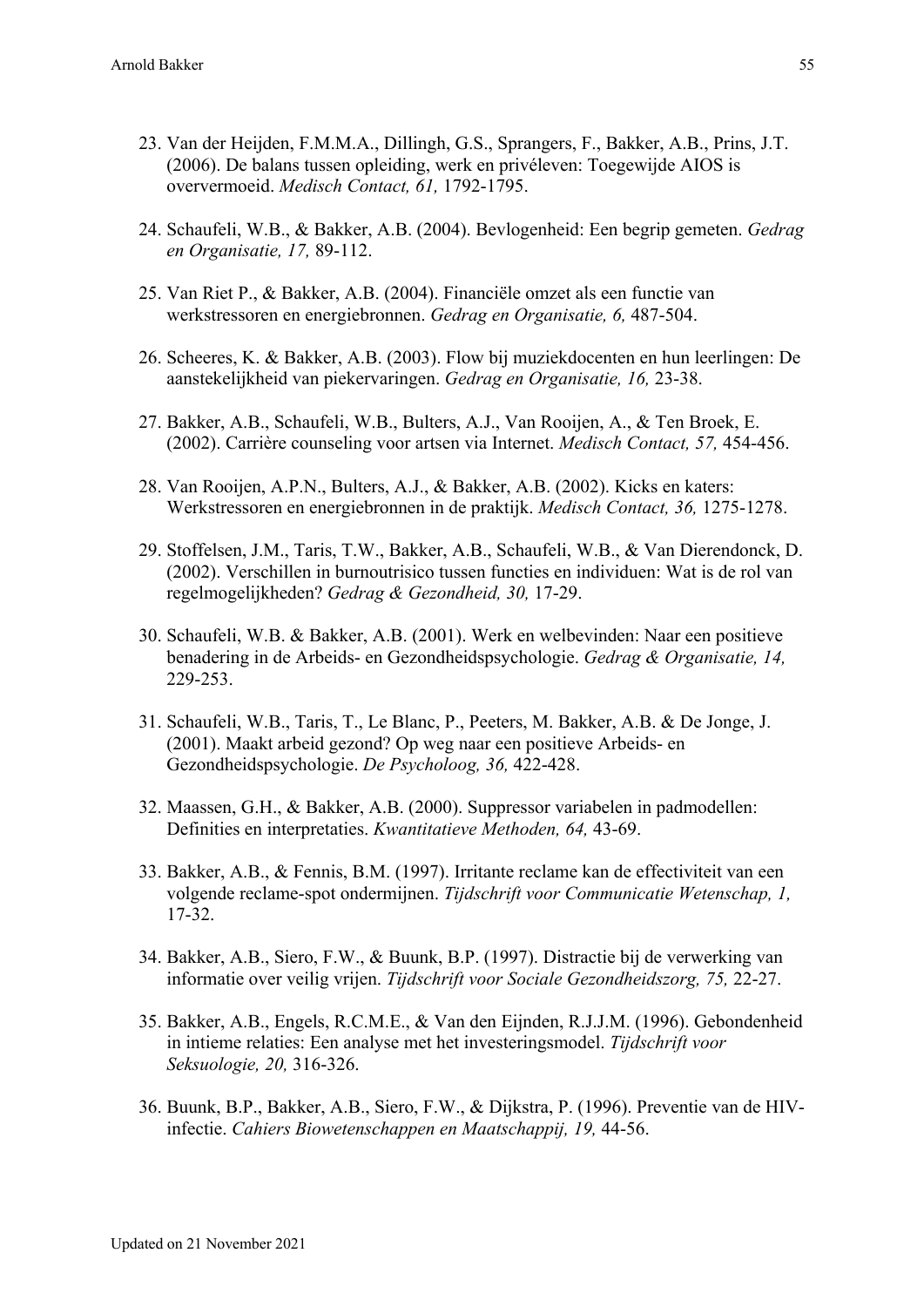- 37. De Groot, F., & Bakker, A.B. (1996). Persoonlijke effectiviteit bij anonieme homoseks op openbare ontmoetingsplaatsen. *Gedrag & Gezondheid, 24,* 138-144.
- 38. Bakker, A.B., Buunk, B.P., & Siero, F.W. (1995). AIDS-preventief gedrag bij homoen biseksuele mannen. *Tijdschrift voor Sociale Gezondheidszorg, 73,* 308-314.
- 39. Bakker, A.B., Elving, W.J.L., Siero, F.W., & Buunk, B.P. (1995). Attitudeverandering als gevolg van AIDS-voorlichting. *Nederlands Tijdschrift voor de Psychologie, 50,* 1- 9 (Eervolle vermelding 1e Heymans Symposium, Groningen).
- 40. Bakker, A.B., & Siero, F.W. (1995, reprint). Voorlichting over condoomgebruik: De invloed van waargenomen extremiteit op het overredingsproces. *Gedrag & Gezondheid* (afzonderlijke uitgave; Gedrag & Gezondheid prijs voor het beste wetenschappelijke artikel in 1994).
- 41. Bakker, A.B., Siero, F.W., & Buunk, B.P. (1995). Ik vrij veilig of ik vrij niet: Een evaluatie van AIDS-voorlichting aan jongeren. *Gedrag & Gezondheid, 23,* 166-178.
- 42. Van der Zee, K.I., Bakker, A.B., & Sanderman, R. (1995). Sekseverschillen in de invloed van het huwelijk en van betaald werk op het subjectief welbevinden. *Gedrag & Gezondheid, 23,* 229-244.
- 43. Bakker, A.B., & Siero, F.W. (1994). Voorlichting over condoomgebruik: De invloed van waargenomen extremiteit op het overredingsproces. *Gedrag & Gezondheid, 22,* 222-237.
- 44. Buunk, B.P., & Bakker, A.B. (1994). Buitenrelationele seks: Een toets en uitbreiding van het model van beredeneerd gedrag. Tijdschrift voor Seksuologie, 18, 184-193.
- 45. Bakker, A.B., Buunk, B.P., & Siero, F.W. (1993). Condoomgebruik door heteroseksuelen: Een vergelijking van de theorie van gepland gedrag, het health belief model en de protectie-motivatie theorie. Gedrag & Gezondheid, 21, 238-254.
- 46. Bakker, A.B., Van den Berg, P.T., & Van der Zee, K.I. (1993). De match tussen persoonlijkheid en werk. Instroom van Personeel. Tijdschrift voor P&O-managers en adviseurs, 2, 7-86.
- 47. Van den Eijnden, R.J.J.M., Buunk, B.P., & Bakker, A.B. (1993). Vermeende consensus en onveilig seksueel gedrag. Gedrag & Gezondheid, 21, 184-193.
- 48. Van der Zee, K.I., & Bakker, A.B. (1992). Evaluatie van de psychometrische kwaliteiten van de assessment center-methode. Gedrag & Organisatie, 3, 147-157.
- 49. Van der Zee, K.I., Bakker, A.B., & Lenthe, J. van (1992). Onzekerheidshantering door managers: Ontwikkeling en evaluatie van de gecomputeriseerde managerstest ELITE. *Gedrag & Organisatie, 1,* 38-53.
- 50. Van der Zee, K.I., Bakker, A.B., & Maesen de Sombreff, P.E.A.M. (1992). De waarde van persoonlijkheidsvragenlijsten voor personeelsselectie. *Gedrag & Organisatie, 5,* 279-293.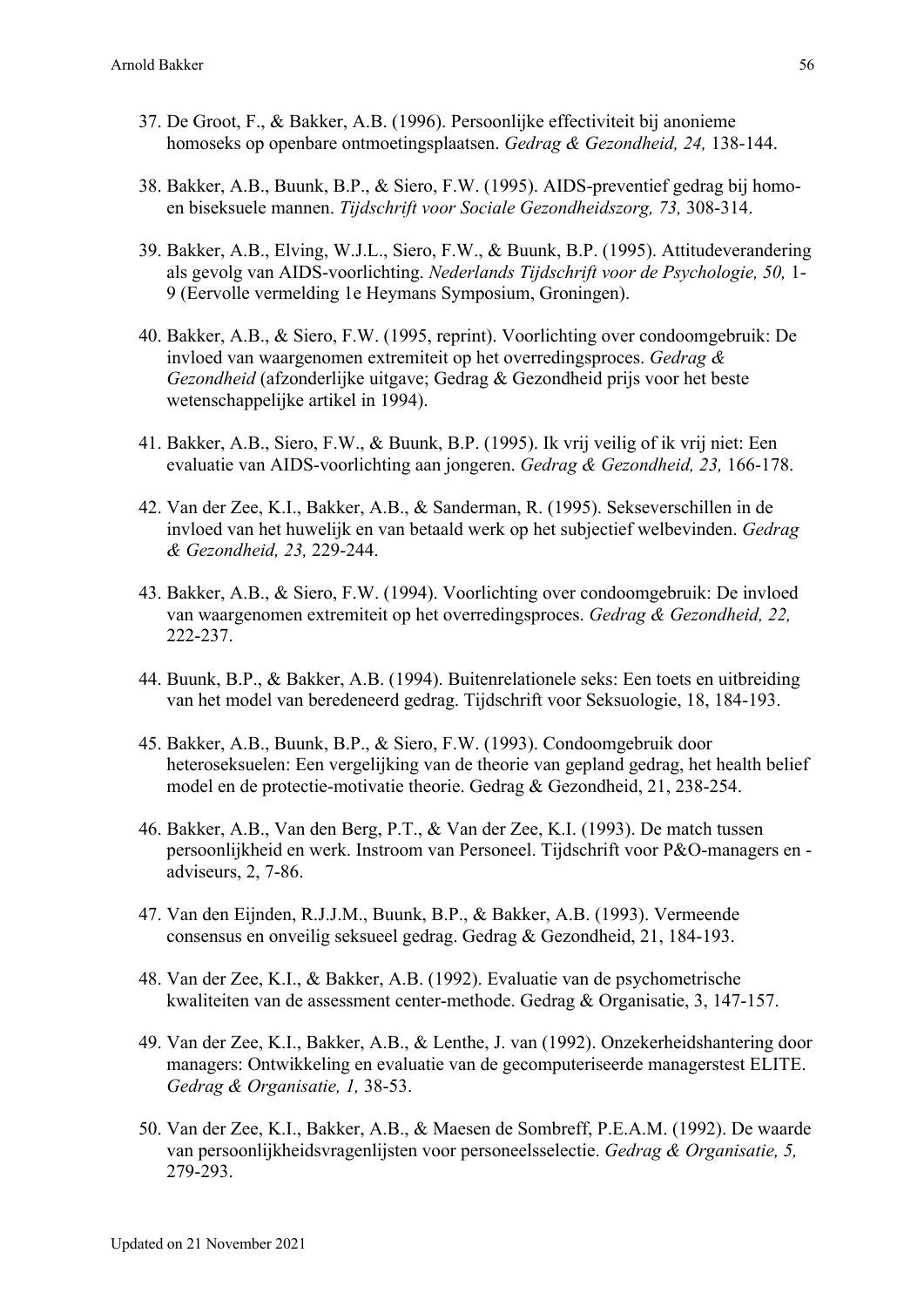### **Dutch Chapters & Books**

- 1. Akkermans, J., Bakker, A.B., Gevers, J.M.P., Hessels, D., Kwint, J., Nauta, A., Van Ommeren, B., Rijerse, C, Van Vught, M., & Wawoe, K. (2021). *Balanceren in coronatijd: Handvatten voor effectief leiderschap tijdens COVID-19 en daarna.*  Nederlands Instituut voor Psychologen.
- 2. Kompier, M., & Bakker, A. (2020). Werk- en organisatiegerichte interventies. In W. Schaufeli & A. Bakker (Red.), *De psychologie van arbeid en gezondheid* (4e druk; pp. 175-193). Bohn Stafleu Van Loghum.
- 3. Schaufeli, W., & Bakker, A. (Red.) (2020). *De psychologie van arbeid en gezondheid* (4e druk). Bohn Stafleu Van Loghum.
- 4. Bakker, A.B., & Mulder, A. (2010). Burnout. In P. van Burken (Red.), Gezondheidspsychologie voor de fysiotherapeut (2e druk). Houten: Bohn, Scheltema, van Loghum.
- 5. Van Wingerden, J., Van Kessel, J., Bakker, A.B., & Derks, D. (2014). *Bevlogenheid in het onderwijs.* Gouda: Koninklijke Auris Groep.
- 6. Oerlemans, W.G.M., Bakker, A.B., & Veenhoven, R. (2014). Worden mensen gelukkiger van de gelukswijzer? Het effect van inzicht in eigen geluk op de mate van geluk. In R. Veenhoven et al. (Eds.), *Het rendement van geluk: Inzichten uit wetenschap en praktijk* (pp. 135-152). Den Haag: Stichting Maatschappij en Onderneming.
- 7. Veenhoven, R., Arampatzi, E., Bakker, A., Bruel, M., Burger, M., Commandeur, H., Das Gupta-Mannak, J., Van Geest, P., Van Haastrecht, J., Hendriks, M., Hessels, J., Van Liemt, G., Oerlemans, W., Volberda, H., Van der Zwan, P. (Red.) (2014). *Het rendement van geluk: Inzichten uit wetenschap en praktijk.* Den Haag: Stichting Maatschappij en Onderneming.
- 8. Bakker, A.B., De Jonge, J., & Taris, T.W. (2013). Onderzoek binnen de psychologie van arbeid en gezondheid. In W.B. Schaufeli & A.B. Bakker (Red.), *De psychologie van arbeid en gezondheid.* Houten: Bohn Stafleu van Loghum.
- 9. Bakker, A.B., Oerlemans, W.G.M., Van Vuuren, C.V., Van Veldhoven, M.J.P.M., Van Bekkum P.W.J., Van Lith, P.M.P., Siegert, H.S., Tweehuysen, H., Van der Velde, C., & Wichgers-van Alst, M.G.R.M. (2013). *Multidisciplinaire richtlijn werkdruk*. Utrecht: Kwaliteitsbureau NVAB.
- 10. Oerlemans, W., Bakker, A., Bruivels, D., Van Vuuren, T., Van Veldhoven, M., Van Bekkum, P., Van Lith, E., Siegert, E., Tweehuysen, H., Van der Velde, C., Wichgersvan Alst, M., Kok, L., & Bastiaanssen, M. (2013). Onder druk: Multidisciplinaire richtlijn werkdruk. *Arbo, 10,* 42-45.
- 11. Oerlemans, W.G.M., Bakker, A.B., Van Vuuren, C.V., Van Veldhoven, M.J.P.M., Van Bekkum, P.W.J., Van Lith, P.M.P., Siegert, H.S., Tweehuysen, H., Van der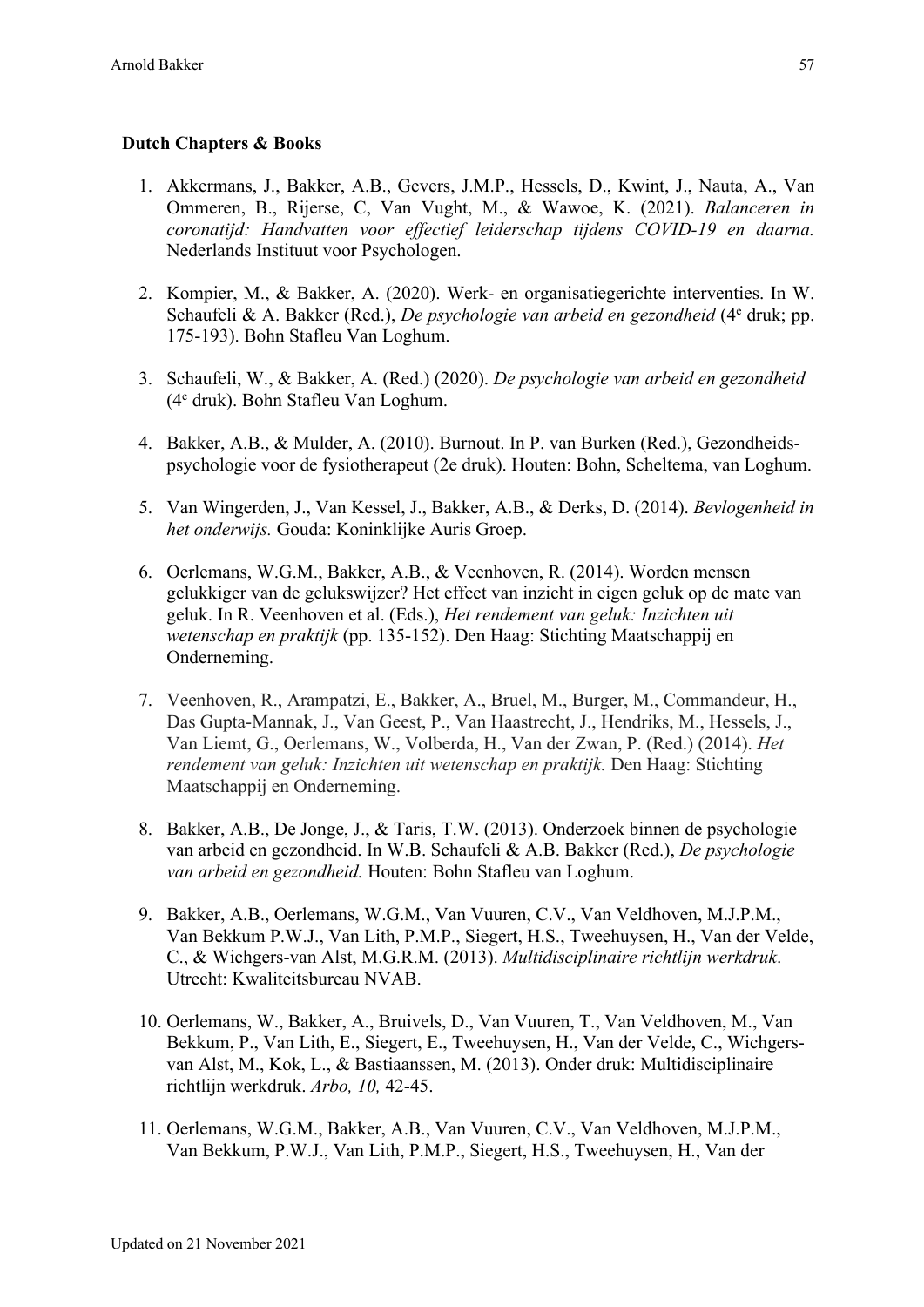Velde, C., & Wichgers-van Alst, M.G.R.M. (2013). *Achtergronddocument bij de multidisciplinaire richtlijn werkdruk.* Utrecht: Kwaliteitsbureau NVAB.

- 12. Schaufeli, W.B., & Bakker, A.B. (2013). *De psychologie van arbeid en gezondheid* (3e druk). Houten/Diegem: Bohn Stafleu Van Loghum.
- 13. Schaufeli, W.B., & Bakker, A.B. (2013). Burnout en bevlogenheid. In W.B. Schaufeli & A.B. Bakker (Red.), *De psychologie van arbeid en gezondheid* (pp. 305-322). Houten: Bohn Stafleu van Loghum.
- 14. Tims, M., Bakker, A.B., & Derks, D. (2012). Werknemers in actie: Job crafting op basis van een online feedback instrument. In J. de Jonge en M. Peeters (Red.), *Scherp in werk: Motivatie, zelfsturing en inzetbaarheid op het werk* (pp. 53-75). Arnhem: NSVP.
- 15. Bal, P.M., Butterman, O.S., & Bakker, A.B. (2012). Hoe boeken mijn leven veranderden! De invloed van fictie op werkgedrag. In F. Hakemulder (Ed.), *De Stralende Lezer* (pp. 68-93). Stichting Lezen.
- 16. Bakker, A.B. (2009). *Bevlogen van beroep*. Rotterdam: Erasmus Universiteit Rotterdam.
- 17. Schaufeli, W.B., & Bakker, A.B. (2007). *De psychologie van arbeid en gezondheid.* Houten/Diegem: Bohn Stafleu Van Loghum.
- 18. Bakker, A.B., Taris, T.W., & De Jonge, J. (2007). Onderzoek in de psychologie van arbeid en gezondheid. In W.B. Schaufeli & A.B. Bakker (Red.), *De psychologie van arbeid en gezondheid* (2e Ed.). Houten/Diegem: Bohn Stafleu Van Loghum.
- 19. Schaufeli, W.B., & Bakker, A.B. (2007). Burnout en bevlogenheid. In W.B. Schaufeli & A.B. Bakker (Red.), *De psychologie van arbeid en gezondheid* (2e Ed.). Houten/Diegem: Bohn Stafleu Van Loghum.
- 20. Bakker, A.B. (2003). Bevlogen aan het Werk: Hoe Nederland haar eigen energiebronnen kan creëren. In K. Verhaar (Red.), *Sociale Verkenningen 4: Waarden en normen* (pp. 119-141). Den Haag: Ministerie van Sociale Zaken en Werkgelegenheid.
- 21. Bakker, A.B., De Jonge, J., & Taris, T. (2003). Onderzoek in de psychologie van arbeid en gezondheid. In W.B. Schaufeli, A.B. Bakker, & J. de Jonge (Red.), *De psychologie van arbeid en gezondheid* (pp. 217-239). Houten/Mechelen: Bohn Stafleu Van Loghum.
- 22. Schaufeli, W.B., & Bakker, A.B. (2003). Burnout en bevlogenheid. In W.B. Schaufeli, A.B. Bakker, & J. de Jonge (Red.), *De psychologie van arbeid en gezondheid* (295- 309). Houten/Mechelen: Bohn Stafleu Van Loghum.
- 23. Schaufeli, W.B., & Bakker, A.B. (2003). *De Utrechtse Bevlogenheid Schaal: Handleiding.* Utrecht: Vakgroep Sociale en Organisatiepsychologie.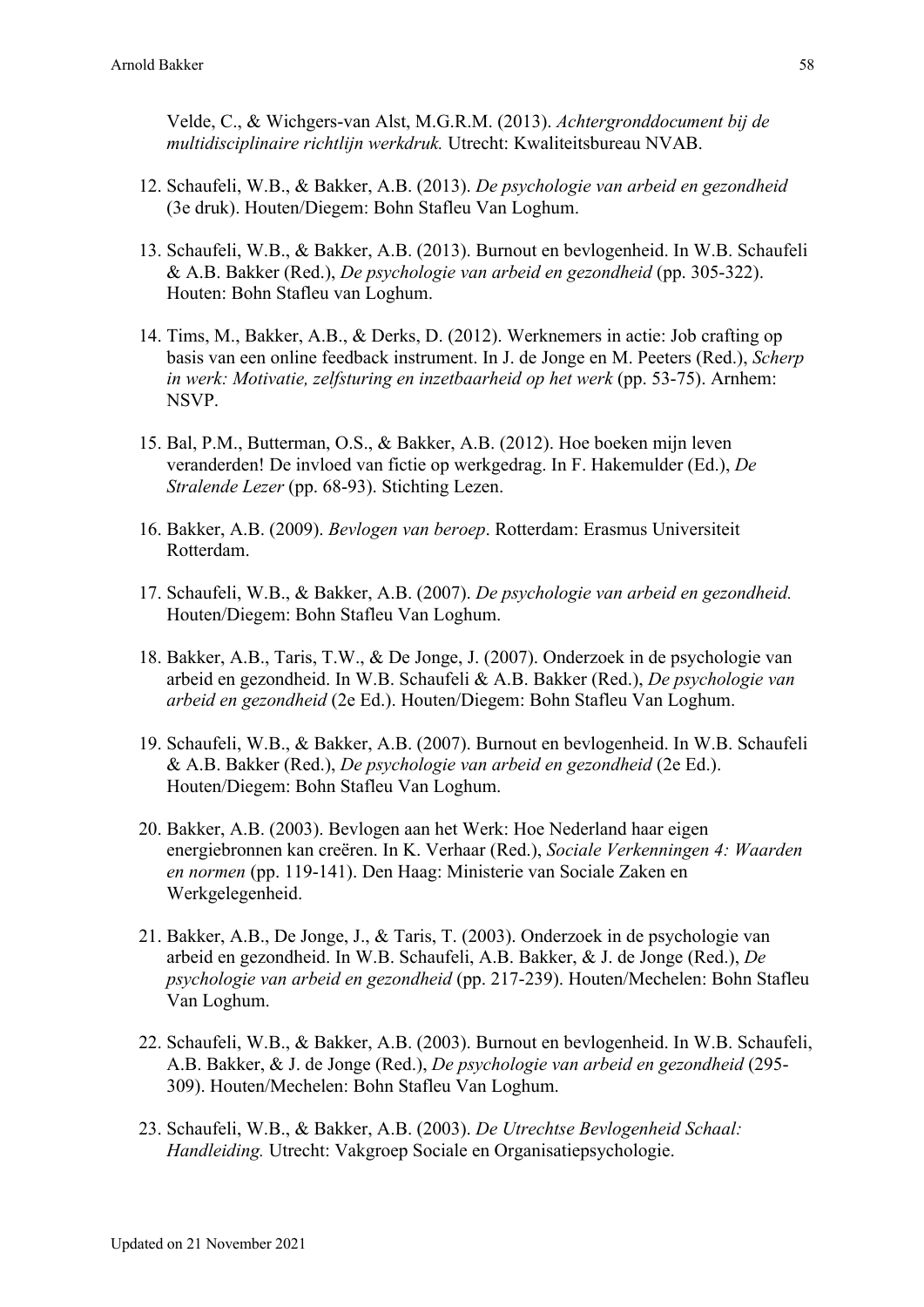- 24. Schaufeli, W.B., Bakker, A.B., & De Jonge, J. (2003). *De Psychologie van Arbeid en Gezondheid*. Houten/Mechelen: Bohn Stafleu Van Loghum (448 pp).
- 25. Bakker, A.B. (2001). Hoe werkomstandigheden van invloed zijn op burnout: Het WEB-model. In C.A.L. Hoogduin, W.B. Schaufeli, C.P.D.R. Schaap & A.B. Bakker (Red.), *Behandelingsstrategieën bij burnout* (pp. 21-39). Houten/Diegem: Bohn Stafleu Van Loghum.
- 26. Hoogduin, C.A.L., Schaufeli, W.B., Schaap, C.P.D.R., & Bakker, A.B. (Red.) (2001). *Behandelingsstrategieën bij burnout*. Houten/Diegem: Bohn Stafleu Van Loghum (106 pp).
- 27. Van Dierendonck, D., Schabracq, M.J., & Bakker, A.B. (2001). Preventie en tegengaan van burnout in organisaties. In C.A.L. Hoogduin, W.B. Schaufeli, C.P.D.R. Schaap & A.B. Bakker (Red.), *Behandelingsstrategieën bij burnout* (pp. 82-95). Houten/Diegem: Bohn Stafleu Van Loghum.
- 28. Bakker, A.B. (2000). Burnout in de gezondheidszorg: Oorzaken en gevolgen. In M. de Hert, S. van den Broucke, & R. van Nuffel (Red.), Naar een geestelijk gezonde samenleving (pp. 247-261). Diegem: Kluwer.
- 29. Bakker, A.B. (2000). Van burnout naar bevlogenheid. In R. Adank (Red.), *Leerboek credit management & credit management consultancy.* Rotterdam: Business Education Services Dun & Bradstreet.
- 30. Bakker, A.B., & Mulder, A. (2000). Burnout. In P. Van Burken & J. Swank (Red.), *Gezondheidspsychologie voor de fysiotherapeut* (pp. 229-243). Houten: Bohn-Stafleu Van Loghum.
- 31. Bakker, A.B., Schaufeli, W.B., & Van Dierendonck, D. (2000). Burnout: Prevalentie, risicogroepen en risicofactoren. In I.L.D. Houtman, W.B. Schaufeli & T. Taris (Red.), *Psychische vermoeidheid en werk: Cijfers, trends en analyses* (pp. 65-82). Alphen a/d Rijn: Samsom.
- 32. Schreurs, P., Taris, T., & Bakker, A.B. (2000). Werkdruk, werkstress en burnout. In P.J.M. Iping & A.W. Zwaard (Red.), *Arbo en binnenmilieu: Risico's inventariseren, evalueren en beheersen* (pp. 457-471). Alphen a/d Rijn: Samsom.
- 33. Bakker, A.B., Schaufeli, W.B. & Demerouti, E. (1999). Werkstressoren, energiebronnen, en burnout: Het WEB-model. In J. Winnubst, F. Schuur & J. Dam (Red.), *Praktijkboek gezond werken: Integrale oplossingen voor somatische, psychische en psychosociale klachten in de organisatie* (pp. II 3.2 1-19). Maarssen: Elsevier.
- 34. Nieuwenhout, Y., & Bakker, A.B. (1997). De rol van bronexpertise in reclame. In D. Daamen, A. Pruyn, W. Otten & R. Meertens (Red), *Sociale psychologie en haar toepassingen* (Deel 11; pp. 216-229). Delft: Eburon.
- 35. Sandfort, T., De Vroome, E., Buunk, B.P., & Bakker, A.B. (1996). Determinanten van buitenrelationele seks bij homoseksuele mannen: Een replicatie en een vergelijking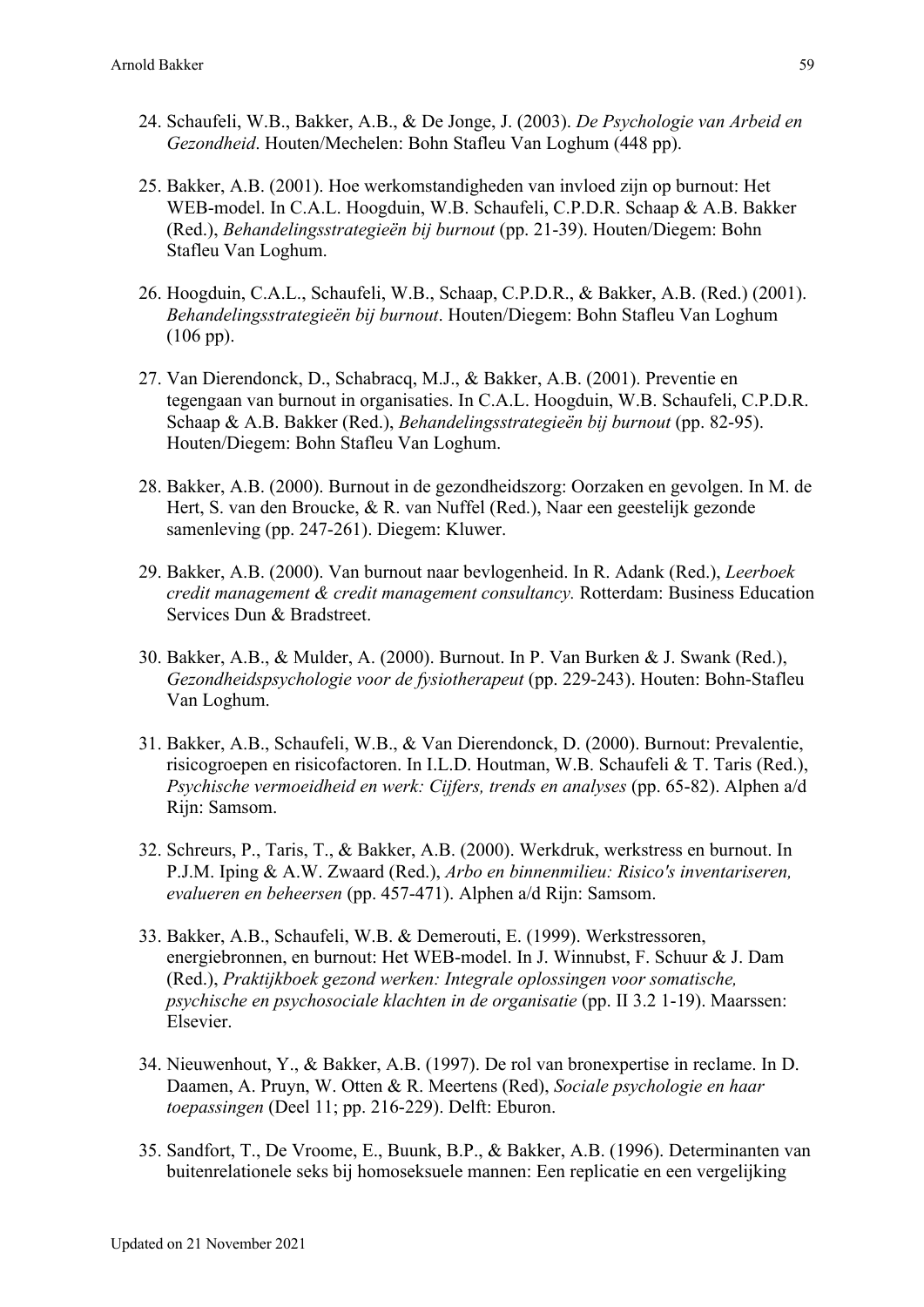met heteroseksuele mannen en vrouwen. In E.C.M. van Schie, D. Daamen, A. Pruyn & W. Otten (Red.), *Sociale psychologie en haar toepassingen* (Deel 10; pp. 74-87). Delft: Eburon.

- 36. Bakker, A.B. (1995). *Denk na, vrij veilig: Descriptief en experimenteel onderzoek naar attitudes tegenover condoomgebruik*. Proefschrift Rijksuniversiteit Groningen. Ridderkerk: Ridderprint, 142 pp.
- 37. Bakker, A.B. (1995). Wat motiveert tot condoomgebruik? Onderzoek naar effectieve aidsvoorlichting. In H. Tennekes, H.C. Cassee & E. Nijssen (Red.), *RADAR 96: Stand van zaken in de wetenschap* (pp. 446-449). Bloemendaal: Aramith [2e prijs Proefschriftenprijsvraag Stichting Publiek, Wetenschap en Techniek].
- 38. Bakker, A.B., Buunk, B.P., & Engels, R.C.M.E. (1994). Buitenechtelijke seks en AIDS-preventief gedrag: Een toets van het investeringsmodel. In P.A.M. van Lange, F.W. Siero, B. Verplanken & E.C.M. van Schie (Red.), *Toegepaste Sociale Psychologie* (Deel 8, pp. 40-53). Delft, NL: Eburon.
- 39. Bakker, A.B., Buunk, A.P., Van den Eijnden, R.J.J.M., & Siero, F.W. (1994). *Onveilige heteroseksuele contacten: Theorie, onderzoek en voorlichting*. Delft: Eburon, 212 pp.
- 40. Bakker, A.B., Buunk, B.P., Van den Eijnden, R.J.J.M., & Siero, F.W. (1993). Waargenomen gedrag van anderen en de intentie tot AIDS-preventief gedrag bij heteroseksuelen: Een nuancering van de theorie van gepland gedrag. In B. Verplanken, P.A.M. van Lange, R.W. Meertens, & F.W. Siero (Red.), *Sociale psychologie en haar toepassingen* (Deel 7, pp. 100-114). Delft, NL: Eburon.
- 41. Van den Eijnden, R.J.J.M., Buunk, B.P., & Bakker, A.B. (1993). Vermeende consensus en buitenechtelijk seksueel gedrag. In B. Verplanken, P.A.M. van Lange, R.W. Meertens, & F.W. Siero (Red.), Sociale psychologie en haar toepassingen (Deel 7, pp. 2-15). Delft, NL: Eburon.
- 42. Van Poelje, S.J., & Bakker, A.B. (1991). *OPA: Tien jaar welbeschouwd. Een evaluatie van de werkzaamheden van de externe en onafhankelijke personeelsadviseur aan de R.U.L. (1981-1991).* Katwijk aan de Rijn: Adconsult bv.

## **Publications in other languages**

- 1. Bakker, A.B., Scharp, Y.S., Breevaart, K., & De Vries, J.D. (2021). Conception de travail ludique: Une approche positive des taches de travail [Playful work design: A positive approach to work tasks]. In C. Krum & C. Tarquinio (Eds.), Grand manuel de psychologie positive: Fondements, theories et champs d'intervention. Dunod.
- 2. Cortese, C. G., Ariano, M., & Bakker, A. B. (2016). Il Modello Richieste-Risorse: Una guida per lo sviluppo organizzativo. *Sviluppo & Organizzazione, 4,* 102-107.
- 3. Demerouti, E., & Bakker, A.B. (2016). Cadrul solicitāri-resurse ale postului: De la model la teorie [The Job Demands–Resources framework: From model to theory]. In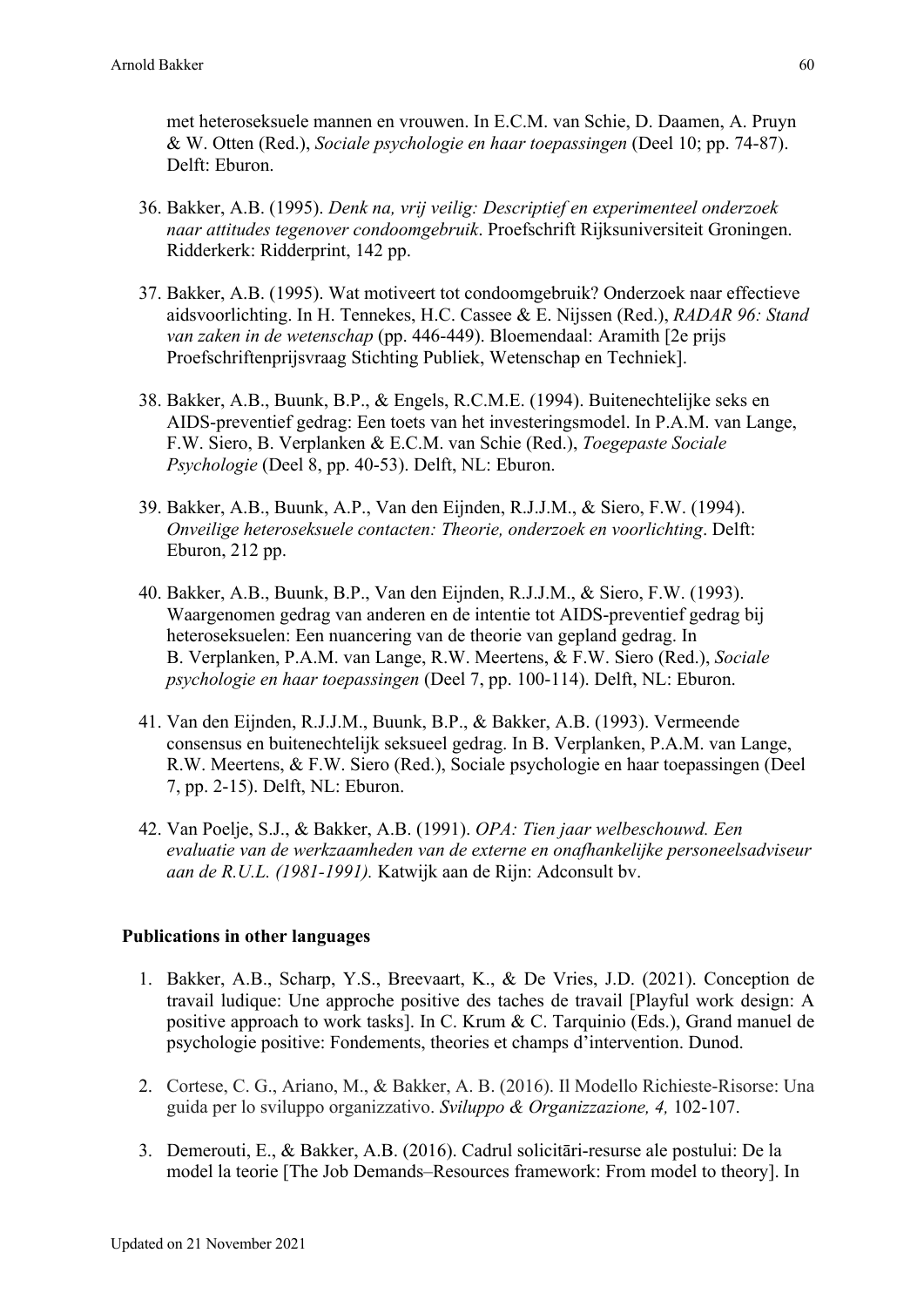C. Sulea & D. Iliescu (Eds.), *Theorii si modele in Psihologia Sanatatii Ocupationale* (p. 341-371). Timisoara, Romania: Editura Diacritic.

- 4. Bakker, A.B., & Leiter, M.P. (2014). *Work engagement: A handbook of essential theory and research* (in Japanese). Tokyo: Seiwa-shoten.
- 5. Bakker, A.B., & Demerouti, E. (2013). La teoría de las demandas y los recursos laborales. *Journal of Work and Organizational Psychology, 29,* 107-115.
- 6. Bakker, A.B., & Demerouti, E., & Shimazu, A. (2013). The Spillover-Crossover Model (in Japanese). *Job Stress Research, 20,* 253-265.
- 7. Bakker, A. B., Eguchi, H., Hara, Y., & Shimazu, A. (2013). Job crafting: Engaged employees create their own place to work (in Japanese). *Occupational Health Journal, 36,* 52-63.
- 8. Rodriguez-Muñoz, A., & Bakker, A.B. (2013). El engagement en el trabajo. In B. Moreno-Jimenez & E. Garrosa Hernandez (Eds.), *Salud laboral: Riesgos laborales psicosociales y bienestar laboral* (pp. 437-452). Madrid: Pirámide.
- 9. Bakker, A.B., & Rodriguez-Muñoz, A. (2012). Introducción a la Psicología de la salud ocupacional positiva. *Psicothema, 24,* 62-65.
- 10. Bakker, A.B., Rodríguez-Muñoz, A., & Derks, D. (2012). La emergencia de la psicología de la salud ocupacional positiva. *Psicothema, 24,* 66-72.
- 11. Bakker, A.B., Demerouti, E., & Burke, R. (2012). Arbeitssucht und Beziehungsqualität unter intrapersonellem und interpersonellem Aspekt: Die "Spillover-crossover" perspektive. In K.H. Brisch (Ed.), *Bindung und Sucht* (pp. 253- 276). Stuttgart, Germany: Klett-Cotta.
- 12. Bakker, A.B., Demerouti, E., & Xanthopoulou, D. (2011). ¿Como los empleados mantienen su engagement en el trabajo? [How do engaged employees stay engaged? *Ciencia & Trabajo, 13,* 135-142.
- 13. Demerouti, E., & Bakker, A.B. (2004). Das Arbeitsanforderungen Arbeitsressourcen Modell von Burnout. In P. Nickel, K. Hänecke, M. Schütte & H. Grzech-Šukalo (Eds.), *Aspekte der Arbeitspsychologie in Wissenschaft und Praxis* (pp. 63-78). Lengerich, Germany: Pabst Science Publishers.
- 14. Heuven, E., Bakker, A.B., & Schaufeli, W.B. (2004). Ristrutturazione e outplacement nei Paesi Bassi. *Studi Organizzativi, 1,* 47-64.

### **Other output**

1. Bakker, A.B. (2002). Thuis tobben over werk. Loopbaan. *Tijdschrift voor Loopbaanadviseurs en -begeleiders, 4,* 2-5.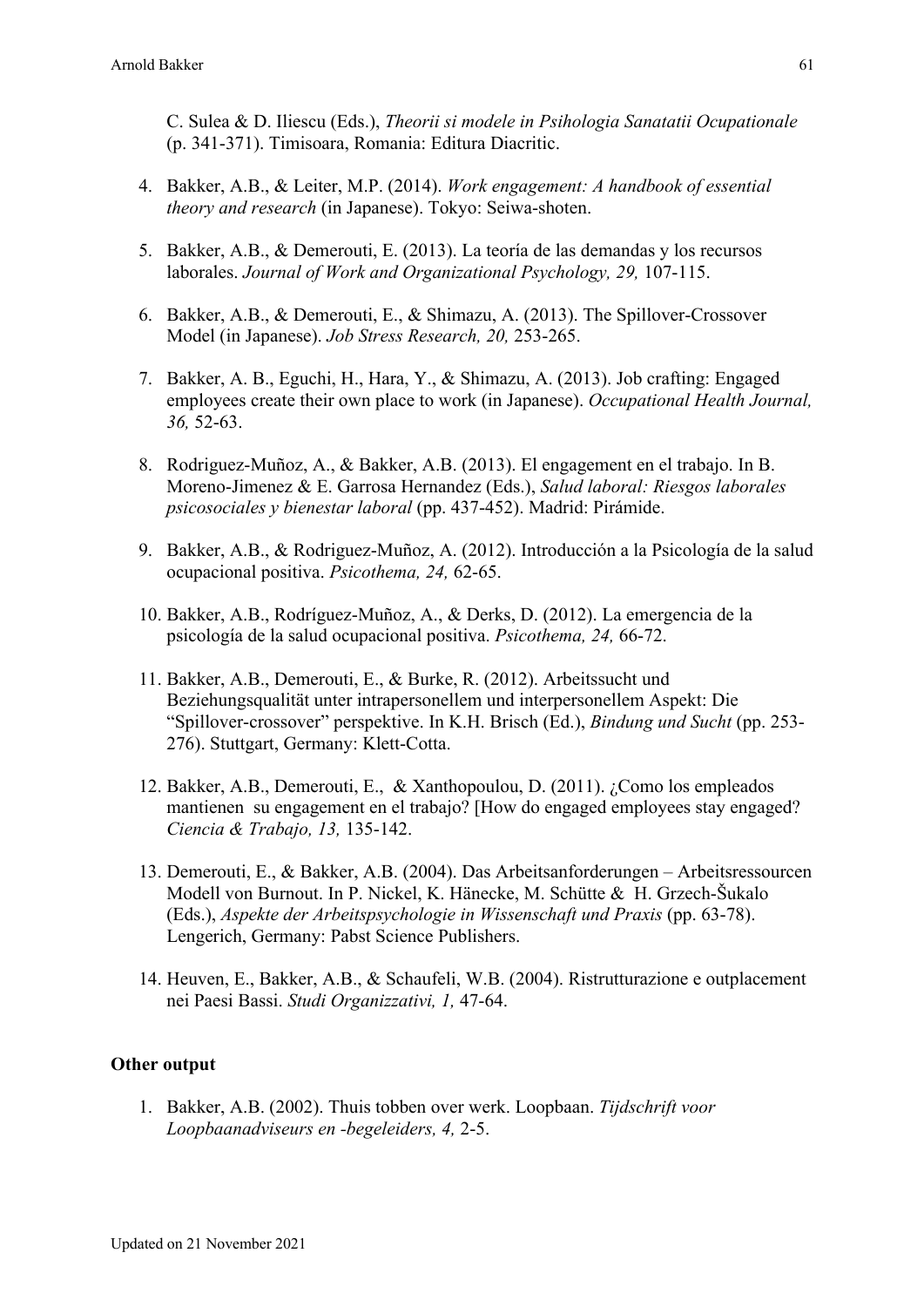- 2. Bakker, A.B. (2001). Als het vuur is uitgedoofd: Wat we kunnen doen aan burnout. Loopbaan. *Tijdschrift voor Loopbaanadviseurs en -begeleiders, 4,* 2-6.
- 3. Bakker, A.B. (2000). Altijd bereikbaar. *Noord-Holland in Business, 3,* 5.
- 4. Bakker, A.B. (2000). Van werkstress naar arbeidsplezier. *Icaspecten, 3,* 2-4.
- 5. Bakker, A.B. (2000). Plezier in het werk. *Kunst en Wetenschap, 9,* 13-14.
- 6. Bakker, A.B. (2000). Een nieuw burnout model. *BA&O nieuws, 6,* 2-4.
- 7. Bakker, A.B. (1997). Het burnout-syndroom. Achtergrondartikel en interactieve burnout-test. Internet: *Intermediair Online,* november 1997, 7 pp.
- 8. Bakker, A.B. (1997). Opgebrand: Huisartsen opnieuw onderzocht. *Arts & Auto, 14,* 10-13.
- 9. Bulters, A.J., Bakker, A.B., & Demerouti, E. (2002). Het WEB-model: Een praktisch instrument om de oorzaken van burnout en bevlogenheid op te sporen. *Interaxis, 11,* 1-17.

#### **Internet products**

- Happiness Indicator (in Dutch: Gelukswijzer)
- Engagement App for iPhone
- LPMO Monitor, instrument voor levensfasebewust personeelsbeleid. Belastingdienst, Utrecht
- JD-R Monitor, Mental Health Check, etc. for C4OB, Zaltbommel: www.c4ob.nl
- Career monitor for doctors, career counseling instrument for doctors, for KNMG, Utrecht: www.knmgcarrieremonitor.nl
- Stoplicht: Burnout-diagnose instrument, for Interapy, Amsterdam: www.interapy.nl
- Verzuimscan: Instrument used during reintegration counselling, for Manpower, Diemen: www.manpower.nl
- QueRIE: Risk assessment ('risico inventarisatie') instrument, for FNV, Kenniscentrum Werkbeleving, Groningen.

### **UNIVERSITY SERVICE**

2006 to date *Chair* of the section Work and Organizational Psychology, Erasmus University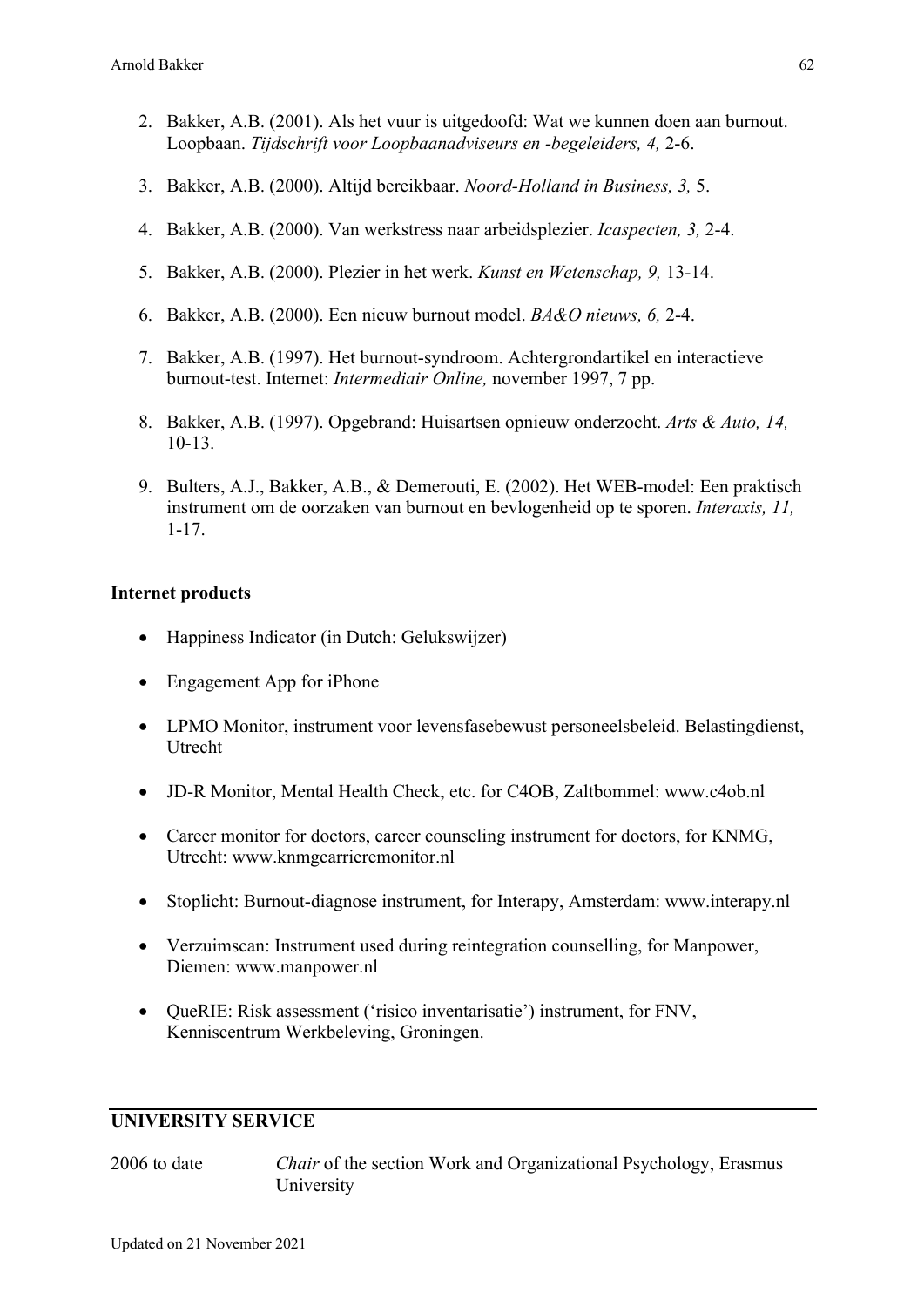| 2006 to date | Board of Directors, Department of Psychology, Education and Child<br>Studies, Erasmus School of Social and Behavioral Sciences                                            |
|--------------|---------------------------------------------------------------------------------------------------------------------------------------------------------------------------|
| 2006 to date | Coordinator of the Master Positive Organizational Psychology                                                                                                              |
| 2006 to date | Department Representative. Informational sessions for prospective<br>students Work and Organizational Psychology.                                                         |
| 2006 to date | Member of Appointment Recommendation Committee for Full<br>Professors.                                                                                                    |
| 2008 to date | Member of Erasmus Happiness Economics Research Organization.<br>Development of courses for alumni, masterclasses, and workshops.                                          |
| 2015 to date | Chair of the Center of Excellence for Positive Organizational<br>Psychology.                                                                                              |
| 2017 to 2019 | Committee Chair Development of new Master Track Organizational<br>Dynamics in the Digital Society. Collaboration with Public<br>Administration and Sociology.             |
| 2017 to 2019 | Member of Committee for Development of Panel Study for Erasmus<br>School of Social and Behavioral Sciences                                                                |
| 2016 to 2018 | Member of Expert panel Work Pressure Initiative, Erasmus University                                                                                                       |
| 2000 to 2004 | Colloquium Coordinator. Monthly Seminar, Social and Organizational<br>Psychology, Utrecht University, The Netherlands.                                                    |
| 1999 to 2004 | Replacement of the Research School Director's (Wilmar Schaufeli)<br>educational activities. Social and Organizational Psychology, Utrecht<br>University, The Netherlands. |
| 1999 to 2003 | Elected Faculty Representative to the Faculty Council. Faculty of<br>Social Sciences, Utrecht University, The Netherlands                                                 |

# **PRESENTATIONS**

Every year, I present my latest research during national and international conferences and during study visits to colleagues and practitioners. In addition, I regularly give workshops and master classes for practitioners including managers, consultants, doctors, occupational health professionals, physiotherapists, call center employees, etc. Since 2020, I also give webinars and online presentations.

Bakker, A.B. (2021). *Inspirerend leidinggeven in het onderwijs*. Workshop for Dyade. February 2, 2021.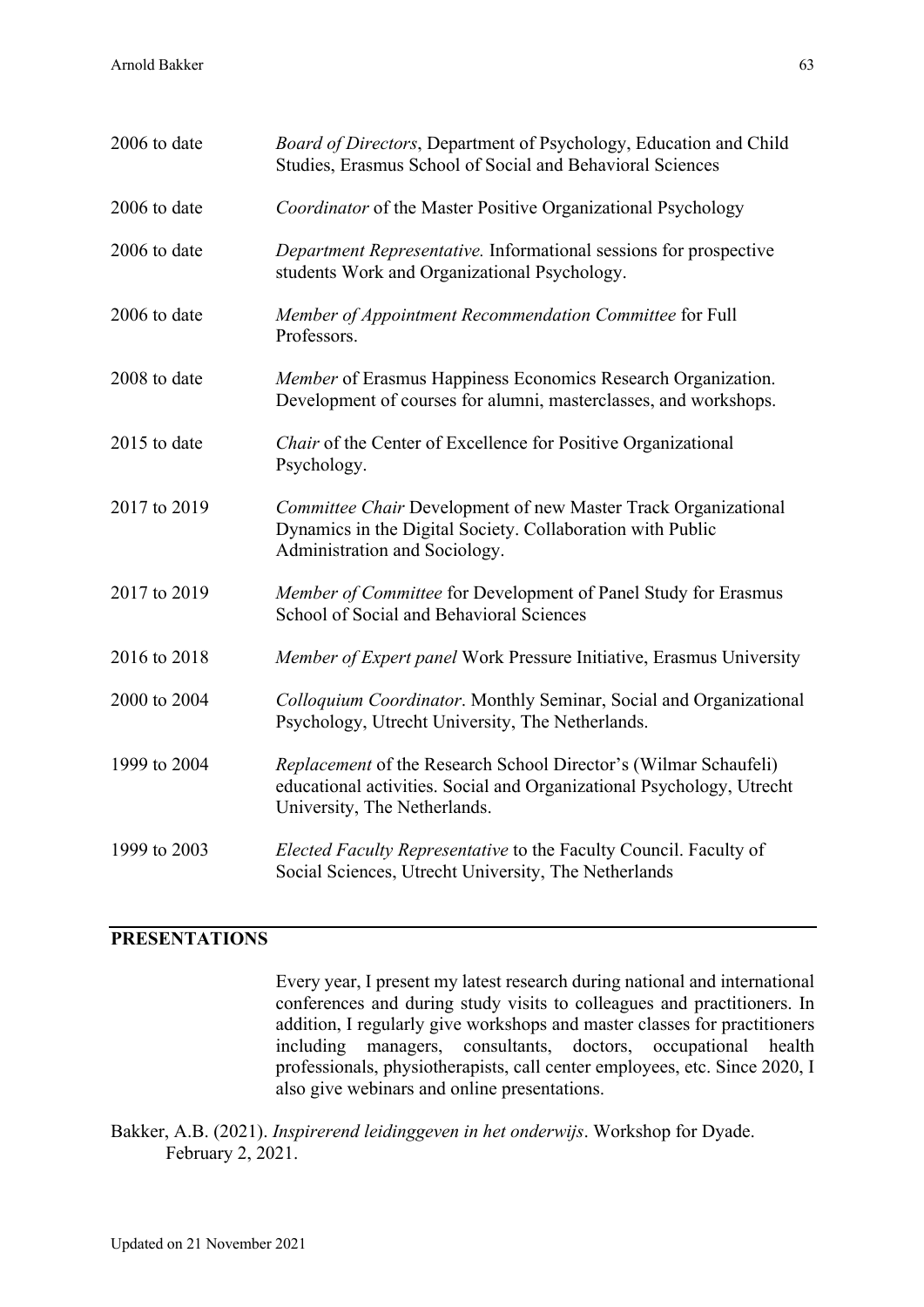Bakker, A.B. (2021). *Job crafting.* ID Plein, Rietveld theater Delft. February 4, 2021.

- Bakker, A.B. (2021). *Playful work design.* ID Plein, Rietveld theater Delft. February 4, 2021.
- Bakker, A.B. (2021). *Proactive work behavior.* Presentation for train-the-trainer education. Vivic. February 11, 2021.
- Bakker, A.B. (2021). Invited Keynote "From chronic stress to vitality and work engagement" for European Congress of Radiology. 3 March 2021.
- Bakker, A.B. (2021). Invited Masterclass / webinar "New developments in Job Demands– Resources research" for the University of Johannesburg. 21 May June 2021.
- Bakker, A.B. (2021). Invited Masterclass / webinar "Flow at work" for the University of Johannesburg. 28 May 2021.
- Bakker, A.B. (2021). Invited Masterclass / webinar "Job crafting and playful work design" for the University of Johannesburg. 11 June 2021.
- Bakker, A.B. (2021). Keynote "Well-being at work" Erasmus University Rotterdam, 15 September 2021.
- Bakker, A.B. (2021). Workshop presentation "Job crafting". Training intervention at Erasmus University Rotterdam, 15 September 2021.
- Bakker, A.B. (2021). *Werkgeluk*. Presentatie in de leergang Het Rendement van Geluk. EHERO, Rotterdam, 24 September 2021.
- Bakker, A.B. (2021). Invited keynote "De positieve psychologie van werkplezier". Congres Positief werken. Ede, 14 oktober 2021
- Bakker, A.B. (2021). Invited keynote "Critical strategies to improve work engagement." 2021 China EAP & Occupational Health Psychology Forum. Webinar, 23 October 2021.
- Bakker, A.B. (2021). Invited keynote "From burnout to work engagement." Webinar, Proleven, Casalecchio di Reno. 28 October 2021.
- Bakker, A.B. (2021). Invited keynote "Bevlogenheid door Baanboetseren: Innovatie via positieve organisatiepsychologie" tijdens Nationaal Congres Vitaliteit. Webinar, 4 November 2021.
- Bakker, A.B. (2021). Invited keynote "Nieuwe ontwikkelingen in de JD-R theorie" in "HR Talk" serie van Avans+, Utrecht, 11 November 2021.
- Bakker, A.B. (2021). Invited keynote "Engaging leadership: Using JD-R theory" for webinar/conference organized by Seminarium, Santiago de Chile, 18 November 2021.
- Bakker, A.B. (2020). *De context van playful work design*. Presentation as part of playful work design training for practitioners, organized by Vivic, Utrecht. January 10, 2020.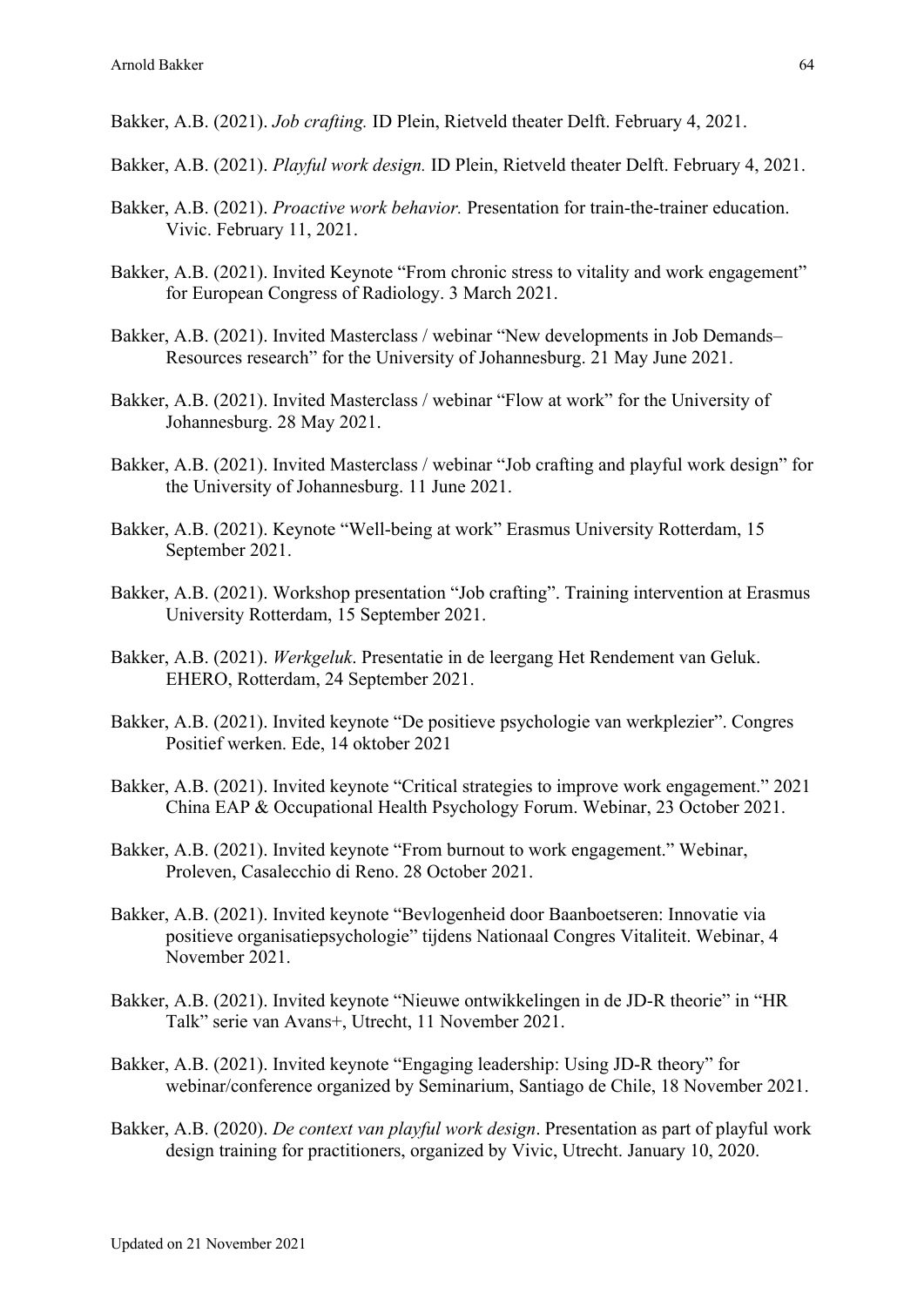- Bakker, A.B. (2020). *De context van playful work design*. Presentation as part of playful work design training for practitioners, organized by Vivic, Utrecht, January 22, 2020.
- Bakker, A.B. (2020). *Inspirerend leiderschap in het onderwijs*. Workshop for Dyade, Rotterdam. January 28, 2020.
- Bakker, A.B. (2020). *Promoting engagement, preventing burnout: Who takes the lead?* Invited keynote presentation for national HR association. Reykjavik, Iceland. February 6, 2020.
- Bakker, A.B. (2020). *Bevlogenheid.* Two invited presentations for Rabobank group. Scheveningen. March 10, 2020.
- Bakker, A.B. (2020). *JD-R theorie*. Workshop for Occupational health consultants. Nederlandse Academie voor Arbeidswetenschappen, Nijmegen. March 12, 2020.
- Bakker, A.B. (2020). *De context van playful work design*. Presentation as part of train-thetrainer workshop playful work design, organized by Vivic, Nieuwegein, March 13, 2020.
- Bakker, A.B. (2020). *Playful work design*. Webinar as part of workshop playful work design, organized by Vivic. April 15, 2020.
- Bakker, A.B. (2020). *JD-R workshop.* Workshop for Occupational health consultants. Nederlandse Academie voor Arbeidswetenschappen, Nijmegen. June 17, 2020.
- Bakker, A.B. (2020). *Work engagement: An international view in the context of the COVID-19 crisis*. Invited webinar for Circular HR, Santiago de Chile. June 25, 2020.
- Bakker, A.B. (2020). *Proactive work behavior*. Presentation as part of training playful work design, organized by Vivic. August 26, 2020.
- Bakker, A.B. (2020). *Proactive work behavior*. Presentation as part of training playful work design, organized by Vivic. September 9, 2020
- Bakker, A.B. (2020). *Public Leadership*. Panel discussion (live streaming) at the PUPOL conference on public and political leadership, organized by the Leiden Leadership center. Den Haag. October 15, 2020
- Bakker, A.B. (2020). *JD-R theory: Drivers of work engagement and employee behaviors*. Webinar for Gravity consortium on Human-Robot interaction, Delft. October 29, 2020.
- Bakker, A.B. (2020). *Dag van de bevlogenheid*. Expert side-kick, online event, Den Bosch, 4 November 2020.
- Bakker, A.B. (2020). *Job Demands-Resources theorie en praktijk*. Online workshop voor Inspecteurs van de Arbeidsinspectie, SZW. November 19, 2020.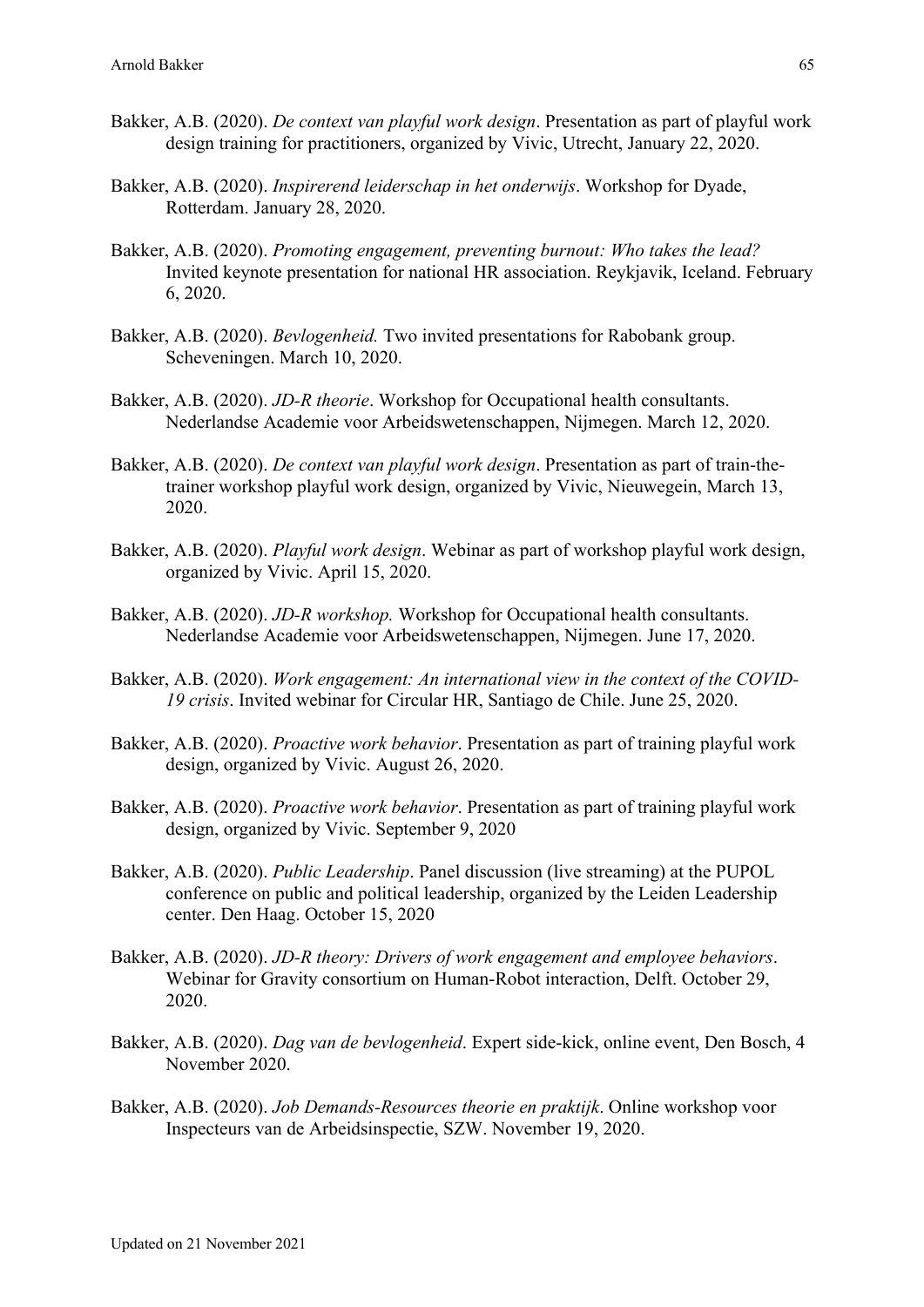- Bakker, A.B. (2020). *College tour*. Webinar as part of workshop playful work design, organized by Vivic. November 27, 2020.
- Bakker, A.B. (2019). *Engaging aging.* Invited presentation for the board of NPDI. Utrecht, January 21, 2019.
- Bakker, A.B. (2019). *Inspiring leadership in education*. Masterclass, Dyade, Rotterdam, January 29, 2019.
- Bakker, A.B. (2019). *Emotionele belastbaarheid: Emoties op het werk*. Keynote Nederlands Kenniscentrum voor Duurzame Inzetbaarheid. HAN Hogeschool, Arnhem. February 1, 2019.
- Bakker, A.B. (2019). *Motivation: The push and pull of work.* Keynote for annual business meeting of engineers. Witteveen & Bos. Deventer, February 14, 2019.
- Bakker, A.B. (2019). *Oprecht Inspireren.* Keynote for Dutch Judges at Annual conference. SSR Opleidingsinstituut. Utrecht, March 7, 2019.
- Bakker, A.B. (2019). *Duurzame inzetbaarheid: Blending van A&O-praktijk en wetenschap*. Keynote voor Netwerkbijeenkomst van het Nederlands Platform voor Duurzame Inzetbaarheid (NPDI). Utrecht, March 19, 2019.
- Bakker, A.B. (2019). *Engagement: Een zoektocht naar werkgeluk.* Masterclass voor ambtenaren van de Gemeente Barendrecht. April 8, 2019.
- Bakker, A.B. (2019). *Werkgeluk*. Presentatie in de leergang Het Rendement van Geluk. EHERO, Rotterdam, April 10, 2019.
- Bakker, A.B. (2019). *Stress en bevlogenheid: De Job Demands-Resources benadering*. Invited presentation at the Center for Mindfulness. Amsterdam, 15 April, 2019.
- Bakker, A.B. (2019). *Organisation and Workshops* at European Masterclass The secrets of employee engagement and happy workplaces. Garderen, April 16-17.
- Bakker, A.B. (2019). *Bevlogen aan het werk.* Presentatie tijdens European Masterclass The secrets of employee engagement and happy workplaces. Garderen, April 16-17.
- Bakker, A.B. (2019). *Flow in je werk.* Invited presentation at book launch "Flow in je werk. Utrecht, April 25, 2019.
- Bakker, A.B. (2019). *Geluk in het werk.* Invited presentation for employees Gemeente Westland. Naaldwijk, May 8, 2019.
- Bakker, A.B. (2019). *Fast and slow leadership: An international perspective*. Invited keynote at the Matchpoints seminar. Aarhus, Denmark. May 23-25, 2019.
- Bakker, A.B. (2019). *The importance of work engagement for leadership.* Invited presentation and panel debate at the Matchpoints seminar. Aarhus, Denmark. May 24, 2019.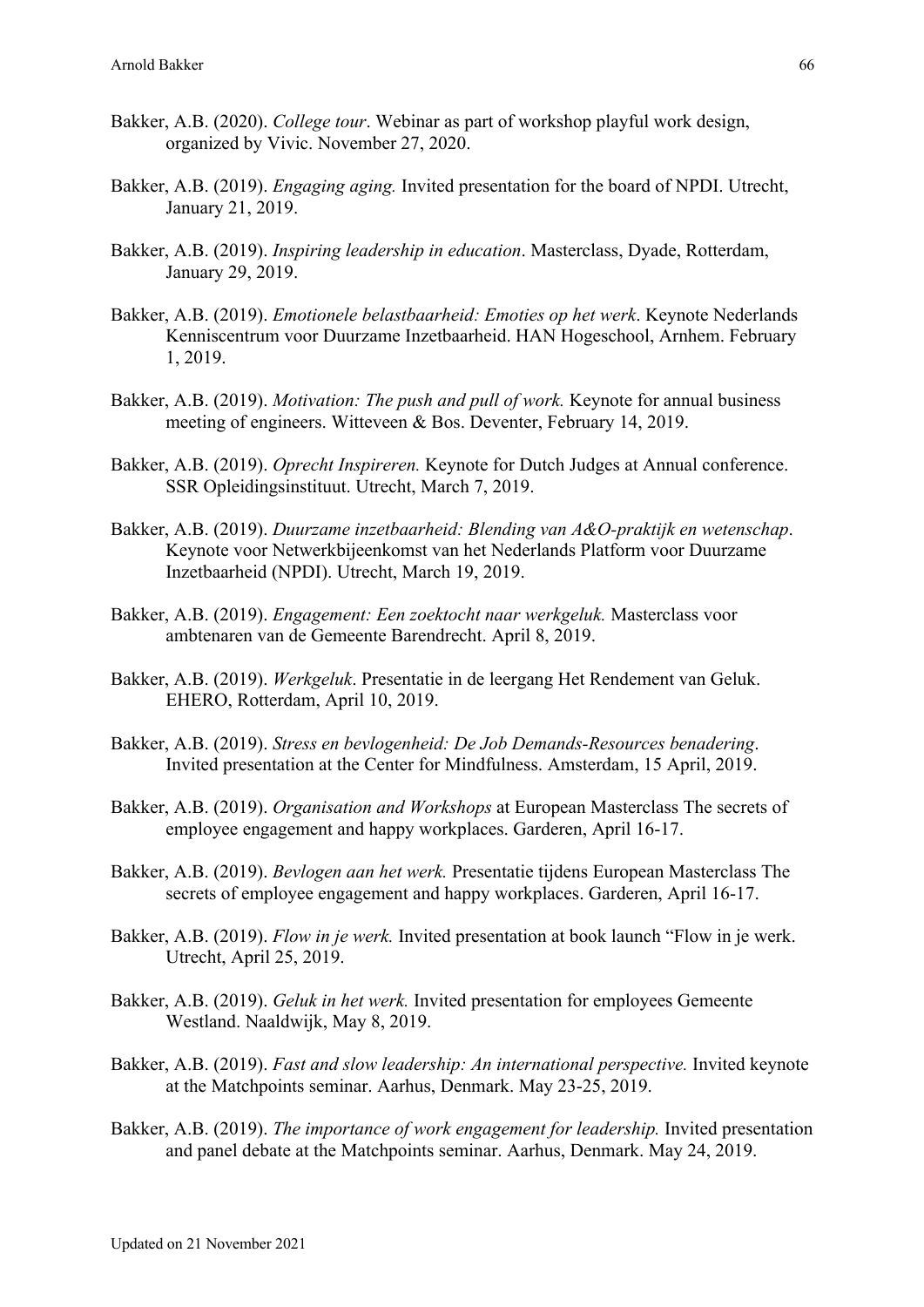- Bakker, A.B. (2019). *Work engagement: What's next?* Invited symposium at the 19<sup>th</sup> EAWOP conference. Turin, May 31, 2019.
- Bakker, A.B. (2019). *Transformational leadership and work engagement: Exploring the daily process*. Oral presentation at the 19<sup>th</sup> EAWOP conference. Turin, May 31, 2019.
- Bakker, A.B. (2019). *Creating flow at work through job crafting and playful work design*. Invited keynote at the Flow symposium 2019 of the Max Planck Institute. Frankfurt, June 4, 2019.
- Bakker, A.B. (2019). *Decoding employee work engagement.* Invited keynote at the National HR conference of the Dominican Republic. Santo Domingo, June 6-8, 2019.
- Bakker, A.B. (2019). *Laudatio for the winners of the David van Lennep award 2019.* Utrecht, June 18, 2019.
- Bakker, A.B. (2019). *JD–R theory and experience sampling*. Invited lecture at the University of Bielefeld, Germany. 24 June 2019.
- Bakker, A.B. (2019). *Bevlogenheid*. Presentatie voor managers in kader van Erasmus Happiness Economics Research Organization (EHERO). Geldrop, 25 June 2019.
- Bakker, A.B. (2019). *JD-R theory and interventions*. One-day workshop for occupational health consultants at the Nederlandse Academie voor Arbeids Wetenschappen. Soeterbeeck, Ravenstein, 26 June 2019.
- Bakker, A.B. (2019). *Decoding employee work engagement.* Invited breakfast event for HR managers, organized by BennyButton. Melbourne, 4 July, 2019.
- Bakker, A.B. (2019). *Fast and slow leadership*. Invited colloquium presentation at the University of South Australia. Adelaide, 10 July, 2019.
- Bakker, A.B. (2019). *Keep moving: A dynamic approach of organizational life*. Invited keynote at the bi-annual IOP-APS conference. Adelaide, 13 July, 2019.
- Bakker, A.B. (2019). *Leadership evaluation*. Invited presentation at Danish Ministry of Finance, Agency of Modernization. Copenhagen, 26 August 2019.
- Bakker, A.B. (2019). Diary research: Capturing working life as it is lived. Invited presentation at The Institute of Public Administration. The Hague, 9 September 2019.
- Bakker, A.B. (2019). *Werkgeluk*. Presentatie in de leergang Het Rendement van Geluk. EHERO, Rotterdam, October 9, 2019.
- Bakker, A.B. (2019). *JD-R interventions*. One-day workshop for occupational health consultants at the Nederlandse Academie voor Arbeidswetenschappen. Soeterbeeck, Ravenstein, October 10, 2019.
- Bakker, A.B. (2019). *Team job crafting.* Workshop for Alliance of happiness researchers "Codekrakers werkgeluk". Den Haag, October 11 2019.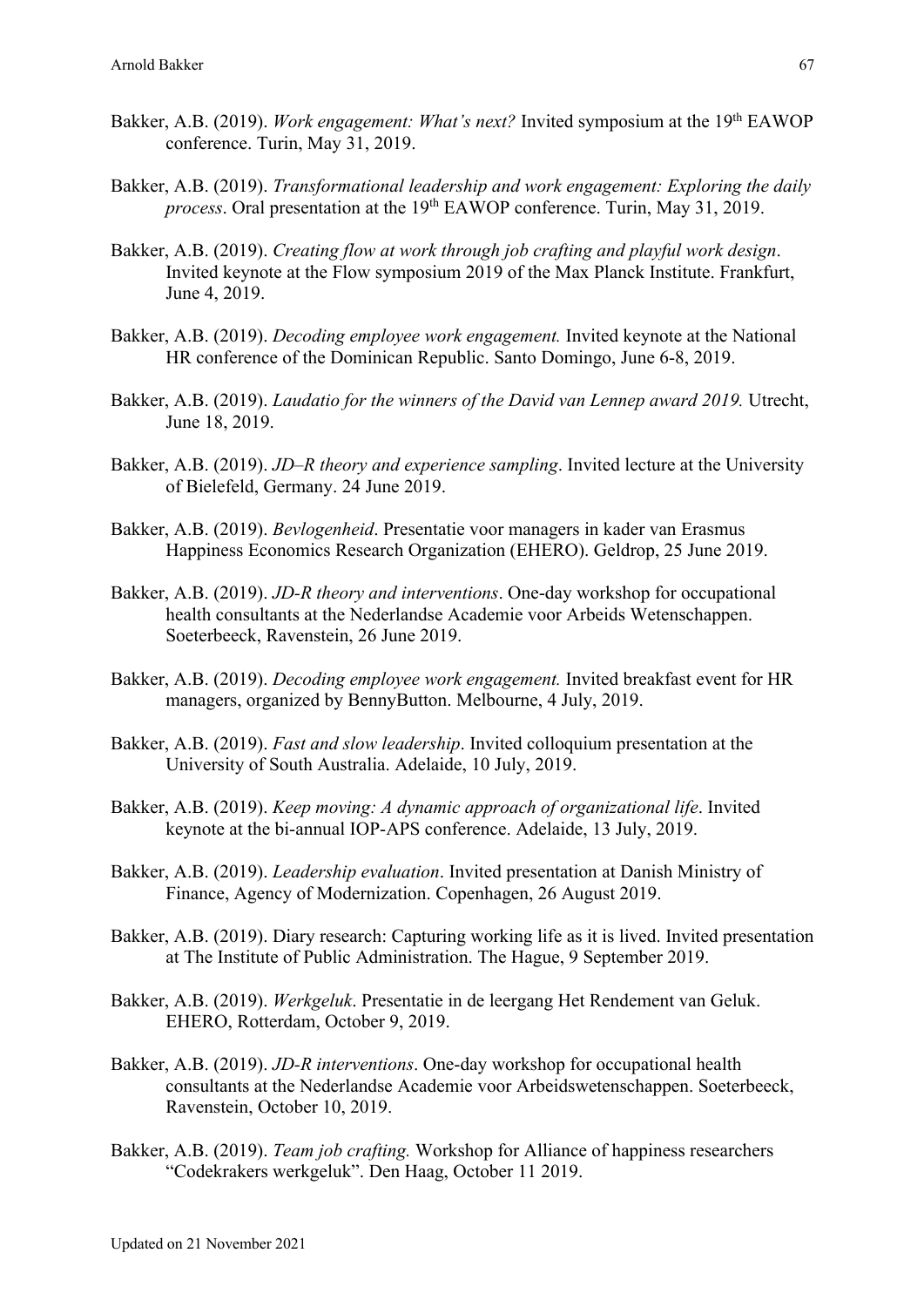- Bakker, A.B. (2019). *Decoding employee work engagement.* Presentation for management of Pacamayo Cement. Lima, Peru, 5 November.
- Bakker, A.B. (2019). *The impact of work engagement.* Presentation for managers of BCP bank. Lima, Peru, 5 November.
- Bakker, A.B. (2019). *Promoting work engagement and resilience.* Invited Keynote Presentation at the CIGEH 2019 conference. Lima, Peru, 7 November.
- Bakker, A.B. (2018). *Bevlogen werken.* Masterclass, Prevermo groep, Utrecht, January 24, 2018.
- Bakker, A.B. (2018). *Werkplezier: Een goed voornemen*. Wetenschapscafe Rotterdam. January 29, 2018.
- Bakker, A.B. (2018). *Inspiring leadership in education*. Masterclass, Dyade, Rotterdam, February 1, 2018.
- Bakker, A. B. (2018). *Happy workers*. Erasmus Happiness Economics Research Organisation. Rotterdam, 11 april 2018.
- Bakker, A. B. (2018). *Job crafting als strategie om goed te functioneren op het werk* (3 presentations). Vereniging Arbeidsrecht Advocaten Nederland. Utrecht, 10 april 2018.
- Bakker, A. B. (2018). *The work-home resources model: State of the art*. Invited keynote at Conference on The Future of Work and Organizational Psychology. Complutense University Madrid. 23 April 2018.
- Bakker, A. B. (2018). *Job crafting als strategie om goed te functioneren op het werk* (3 presentations). Vereniging Arbeidsrecht Advocaten Nederland. Utrecht, 31 May 2018.
- Bakker, A.B. (2018). Job crafting and playful work design. Oral presentation at the biannual conference of the European Academy of Occupational Health Psychology. 6 September 2018.
- Bakker, A.B. (2018). Motivatie en bevlogenheid. Invited masterclass for aging consultants of AWVN, Driebergen. 14 September 2018.
- Bakker, A.B. (2018*). Job Demands – Resources theory and experience sampling*. Invited keynote at Summerschool of the Friedrich-Alexander University, Nuremberg. 11 October 2018.
- Bakker, A.B. (2018). *Vitaal leiderschap.* Invited keynote at Gemeente Den Haag, 16 October 2018.
- Bakker, A. B. (2018). *Job crafting als strategie om goed te functioneren op het werk* (3 presentations). Vereniging Arbeidsrecht Advocaten Nederland. Utrecht, 30 October 2018.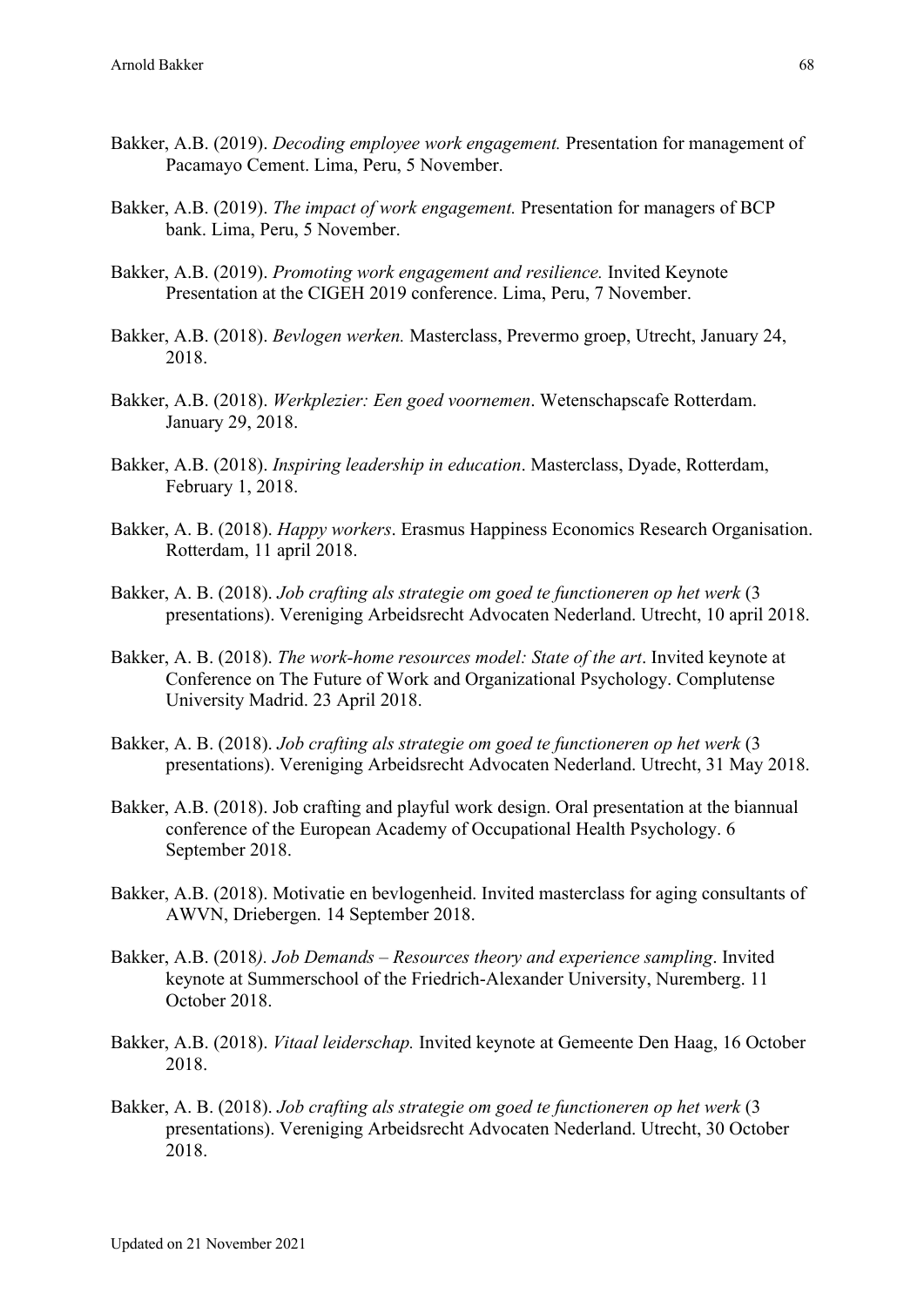- Bakker, A.B. (2018). Bevlogenheid. Invited presentation for l' Esprit, Driebergen. November 1, 2018.
- Bakker, A. B. (2018). *Work engagement theory*. WorkLab Workshop for practitioner members of the European Association of Work & Organizational Psychology. Budapest, 9 November 2018.
- Bakker, A. B. (2018). *Interventions*. WorkLab Workshop for practitioner members of the European Association of Work & Organizational Psychology. Budapest, 9 November 2018.
- Bakker, A. B. (2018). Stress at the university: What professors can do. Invited presentation for EUR in the week of the work stress. Rotterdam, 12 November 2018.
- Bakker, A.B. (2018). Positive organizational psychology. Presentation during launch of the DPECS Research Program. Rotterdam. 13 November 2018.
- Bakker, A.B. (2018). Team work engagement. Invited presentation for Circular HR, Chile. Stellenbosch, South Africa. 20 November 2018.
- Bakker, A.B. (2018). Organizational inverventions. Invited presentation for Circular HR, Chile. Stellenbosch, Soyth Africa. 21 November 2018.
- Bakker, A.B. (2018). *Engaging aging*. Invited keynote for Algemene Werkgevers Vereniging Nederland (AWVN). Driebergen, November 30, 2018.
- Bakker, A.B. (2018). *Employee experience. Burnout preventie.* Invited keynote at Congres HR Trending Topics 2019. 11 December 2018.
- Bakker, A.B. (2018). Leidinggeven. Presentatie voor Feyenoord coaches. Rotterdam, 20 December 2018.
- Bakker, A.B. (2017). *Alleen sukkels hebben het druk*. NRC Maatschappelijk debat, Pakhuis de Zwijger Amsterdam. 25 januari 2017. https://dezwijger.nl/programma/alleen-sukkelshebben-het-druk
- Bakker, A.B. (2017). *Bevlogenheid*. Invited workshop voor Centrum voor Mindfulness. Amsterdam, 26 januari 2017.
- Bakker, A.B. (2017). *PEP Talk: Passion, Energy, and Performance*. Invited workshop for Philips managers. Brussels, 1 February 2017.
- Bakker, A.B. (2017). *PEP Talk: Passion, Energy, and Performance*. Two invited workshops for Philips managers. Eindhoven, 2 and 10 February 2017.
- Bakker, A.B. (2017). *The Job Demands – Resources Theory*. Invited workshop for Centrum voor Mindfulness. Amsterdam, 19 April 2017.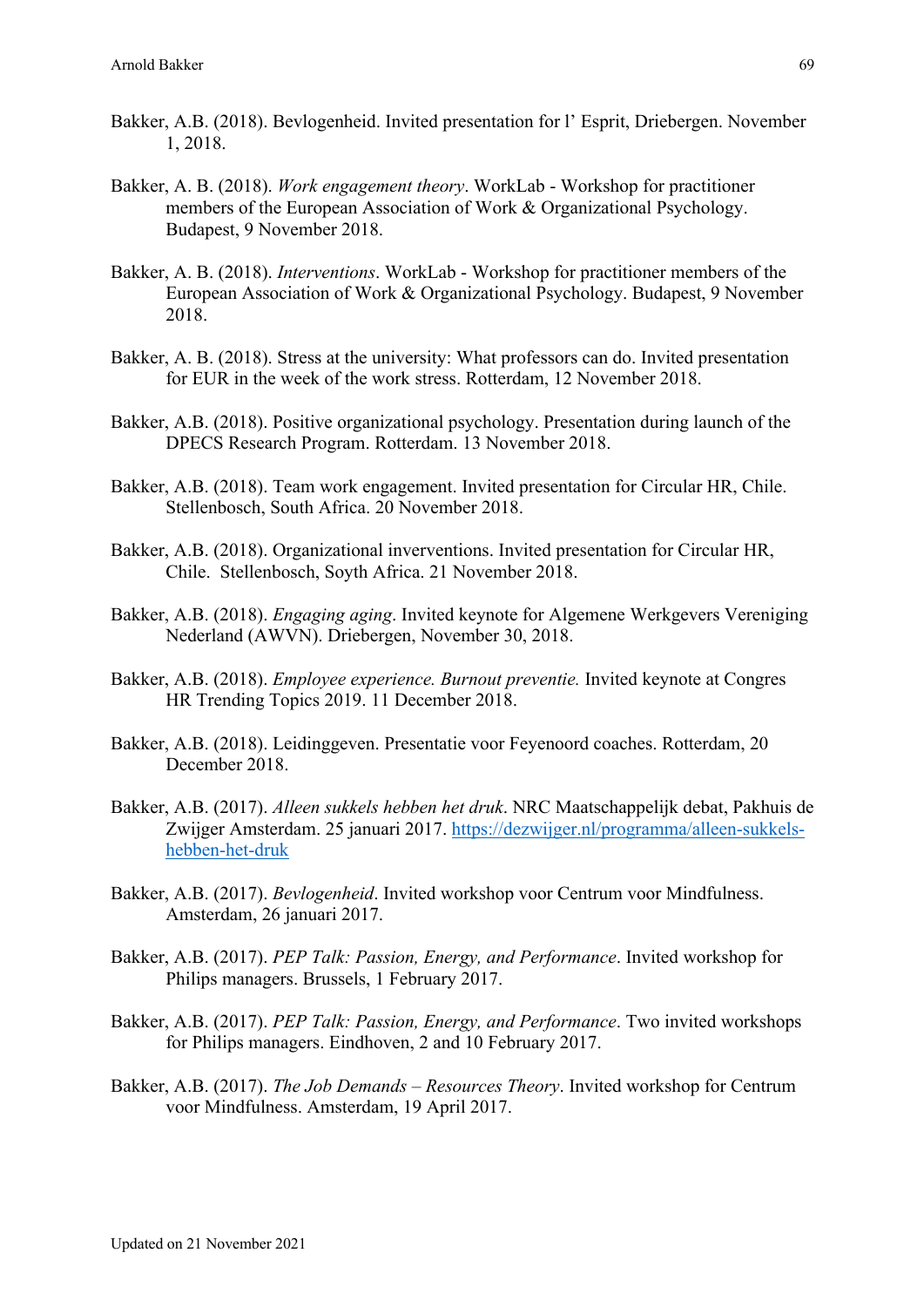- Bakker, A.B. (2017). *Improving work engagement and performance – Part 1.* Symposium at the 18th congress of the European Association of Work and Organizational Psychology. Dublin, 18 May 2017.
- Bakker, A.B. (2017). *Improving work engagement and performance – Part 2.* Symposium at the 18th congress of the European Association of Work and Organizational Psychology. Dublin, 18 May 2017.
- Bakker, A.B. (2017). *Daily strengths use and employee well-being: The cross-level effect of personality.* Oral presentation at the 18<sup>th</sup> congress of the European Association of Work and Organizational Psychology. Dublin, 18 May 2017.
- Bakker, A.B. (2017). *Job Demands–Resources theory: A dynamic approach to job design*. Invited keynote Roundtable "Designing innovative jobs in the public sector and beyond." University of Zagreb, Faculty of Business and Economics. Croatia, June 6, 2017.
- Bakker, A.B. (2017). *Increasing work engagement*. Invited lecture for post-doctoral students. University of Zagreb, Faculty of Business and Economics. Croatia, June 7, 2017.
- Bakker, A.B. (2017). *Waardig en trots verplegen: Een organisatie-psychologische analyse*. Presentatie tijdens bijeenkomst Kennisprogramma "Waardigheid en Trots". Vilans, Utrecht, 12 juni 2017.
- Bakker, A.B. (2017). *Burnout and self-undermining*. Presentation during the EAWOP Small Group Meeting on *New Directions in Burnout Research*. Utrecht, 28-29 September, 2017.
- Bakker, A.B. (2017). *Interventions to improve work engagement*. Invited workshop for clients Altena & De Jong Consultants, Haarlem. October 5, 2017,
- Bakker, A.B. (2017). *The Work-Home Resources model: State of the art.* Invited State of the art presentation at international conference on the Work-Family Interface. Lingnan University, Hong Kong. October 19, 2017.
- Bakker, A.B. (2017). *Job Demands–Resources theory: A dynamic approach to job design*. Invited keynote at HR Symposium. Centrum voor Mindfulness, Amsterdam. 27 November 2017.
- Bakker, A.B. (2017). *Het nieuwe werken: Inspanning versus ontspanning.* Jaarlijks congress van PW De Gids, Utrecht, 14 December 2017.
- Bakker, A.B. (2016). *Daily transformational leadership.* Invited presentation at the Leadership and Performance (LEAP) expert meeting, Rungsted Kyst, Denmark, 12-14 January 2016.
- Bakker, A.B. (2016). *Creative approaches to increasing employee work engagement.* Invited workshop, University of Seville, Spain, 22 February 2016.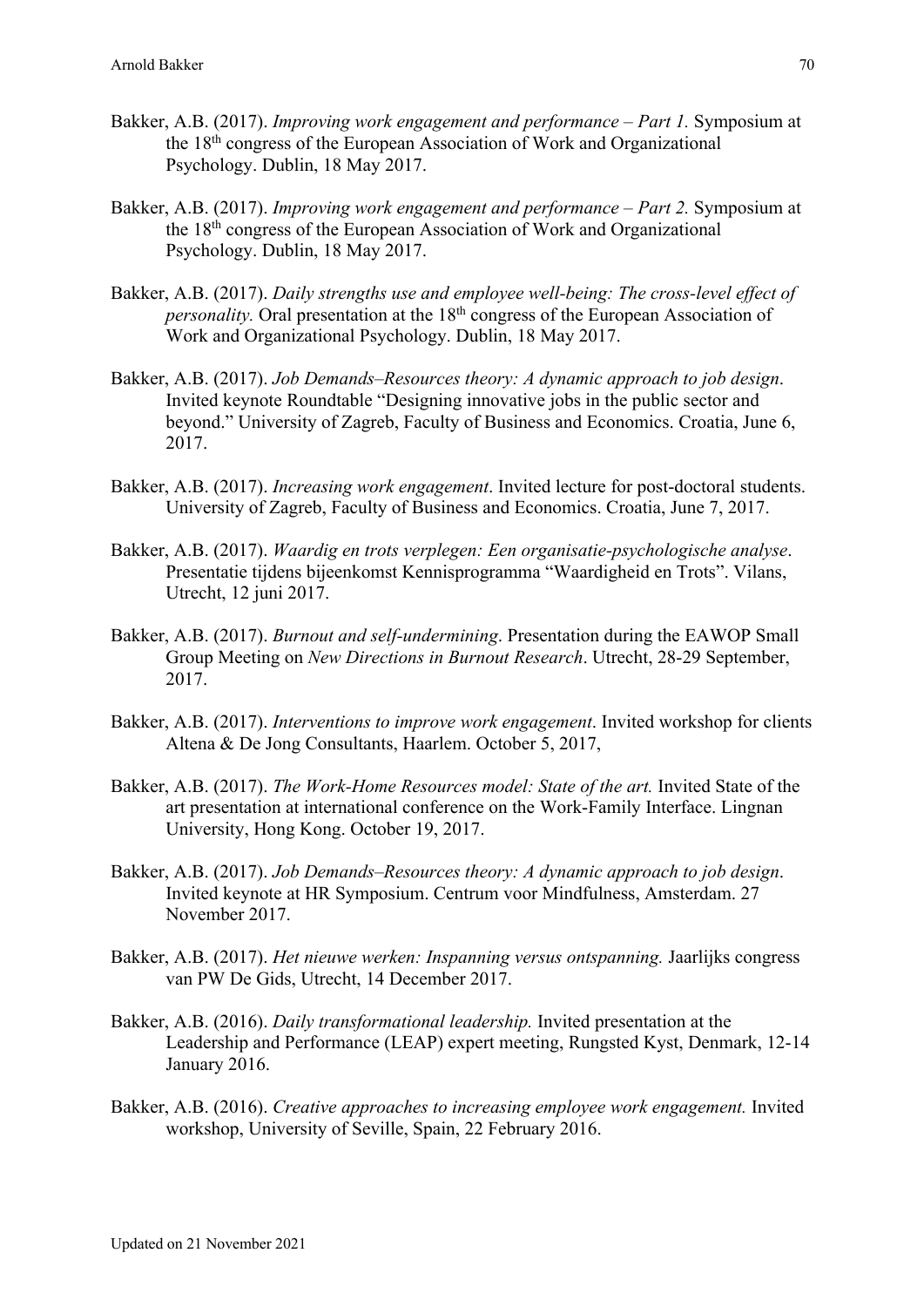- Bakker, A.B. (2016). *The role of leaders in fostering employee work engagement*. Invited presentation for Erasmus University College Leadership Program. Rotterdam, March 2, 2016.
- Bakker, A.B. (2016). *Creative approaches to avoid burnout and stay engaged*. Invited presentation at Lingnan University, Hong Kong. March 15, 2016.
- Bakker, A.B. (2016). *Towards a multilevel approach of employee well-being.* Invited seminar at Lingnan University, Hong Kong. March 24, 2016.
- Bakker, A.B. (2016). *Happy workers*. Invited master class Erasmus Happiness Economics Research Organization. Rotterdam, April 6, 2016.
- Bakker, A.B. (2016). *Job crafting in JD-R theory*. Oral presentation at the biannual conference of the European Academy of Occupational Health Psychology. Athens, April 12, 2016.
- Bakker, A.B. (2016). *Leidinggeven aan de ander*. Masterclass in Leergang Inspirerend Leiderschap Dyade. Rotterdam, 19 April 2016.
- Bakker, A.B. (2016). *Using JD-R theory to foster work engagement, creativity, and job performance*. Invited keynote at the symposium on progressive and creative workplace practices. Scottish Universities Insight Institute, Glasgow, Scotland, June 13, 2016.
- Bakker, A. B. (2016). *Alle wegen leiden naar bevlogenheid*. Business meets Science seminar. Organized by Dyade Academy en Schouten & Nelissen, Ridderkerk, 16 June 2016.
- Bakker, A. B. (2016). *Creative approaches to employee work engagement*. Invited presentation for Vivic Word design, Tallinn, Estonia. June 30, 2016.
- Bakker, A.B. (2016). *Creative approaches to employee work engagement*. Invited Keynote at the Occupational Health Psychology Summer Institute: OHP Innovation and creative strategies leading to total worker health. Portland, July 12, 2016.
- Bakker, A.B. (2016). *Team work engagement*. Invited keynote at the 20<sup>th</sup> International workshop on team working. Utrecht, September 8, 2016.
- Bakker, A.B. (2016). *A positive organizational approach.* Invited presentation at European seminar for university support professionals. Erasmus University Rotterdam, 30 September 2016.
- Bakker, A.B. (2016). *Leiderschap in ontwikkeling*. Invited keynote at the Leadership Connected 2016 conference, Schouten & Nelissen. Groenekan, October 5, 2016.
- Bakker, A. B. (2016). *Creative approaches to work engagement*. Presentation at workshop for staff from the Faculty of Management from the University of Johannesburg at Stellenbosch, South Africa. October 17, 2016.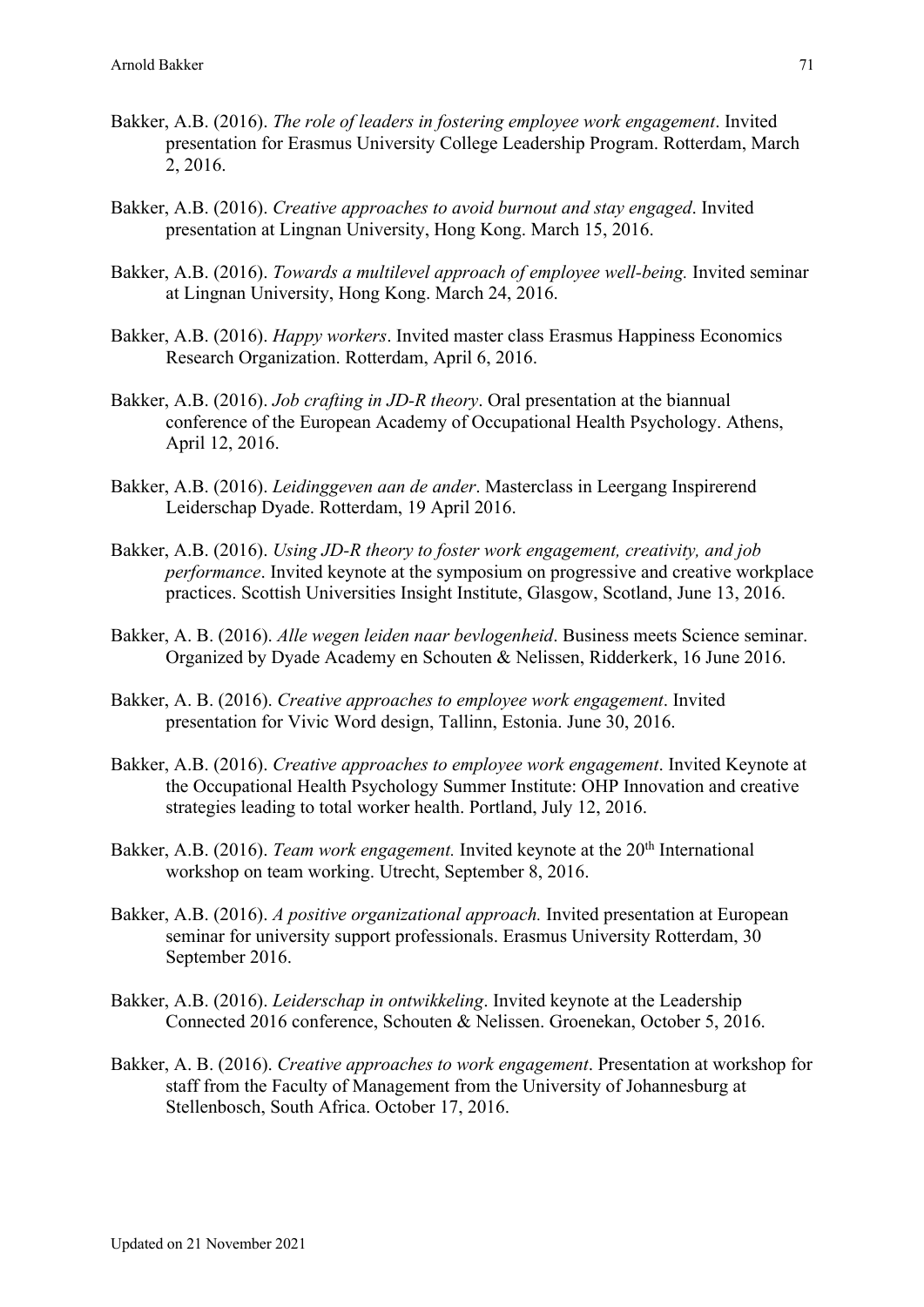- Bakker, A. B. & Demerouti, E. (2016). *Designing high-quality studies in Organizational Psychology*. Workshop for staff from the Faculty of Management from the University of Johannesburg at Stellenbosch, South Africa. October 17-20, 2016.
- Bakker, A.B. (2016). Happy workers. Master class in Erasmus Executive program series "Happiness Economics". Rotterdam, October 26, 2016.
- Bakker, A.B. (2016). *Top-down and bottom-up approaches to work engagement.* Invited keynote presentation, Conference on "Leadership: The X-factor of engagement?" organized by Stamina Group, Oslo 1 November 2016.
- Bakker, A.B. (2016). *Hoe motiveer ik mijn medewerkers om zichzelf te motiveren?* Invited keynote for Entrepreneurs Organization Netherlands. Baarn, 17 November 2016.
- Bakker, A.B. (2016). *JD-R and job crafting.* Invited workshop for 90 teachers at Emiliusschool, Son & Breugel, 23 November 2016.
- Bakker, A.B. (2016). Chair of the 2016 conference of Dutch Organization for Work & Organizational Psychology researchers (WAOP), Rotterdam, 25 November 2016.
- Bakker, A.B. (2016). *Strengths use and job crafting*. Invited presentation at Research Colloquium, University of Zurich, Department of Personality and Assessment. Zurich, 12 December 2016.
- Bakker, A.B. (2015). *Bevlogen leiderschap.* Masterclass Dyade. Breukelen, Nyenrode University, 13 January 2015.
- Bakker, A.B. (2015). *The Job Demands-Resources Approach*. Keynote presentation at conference Fundacion Chile, Santiago de Chile, 10 March 2015.
- Demerouti, E., & Bakker, A.B. (2015). Invited workshop on job crafting. Fundacion Chile, Santiago de Chile, 11 March 2015.
- Bakker, A.B. (2015). *Employee work engagement.* Invited presentation at Banco Santander, Santiago de Chile, 12 March 2015.
- Bakker, A.B. (2015). *Bevlogen leiderschap in het onderwijs.* Workshop for Koninklijke Auris Groep, Dordrecht. 24 March 2015.
- Bakker, A.B. (2015). *Bevlogen leiderschap in het Onderwijs.* Masterclass Dyade. Breukelen, Nyenrode University, 7 april 2015.
- Bakker, A.B. (2015). Employee work engagement and strategic human resources management. Invited keynote at the yearly conference of the Estonian HRM Association. Pardu, Estonia, 16 April 2015.
- Van der Heijden, B., & Bakker, A.B. (2015). Leadership, employee work engagement, and employability. Invited workshop at the yearly conference of the Estonian HRM Association. Pardu, Estonia, 17 April 2015.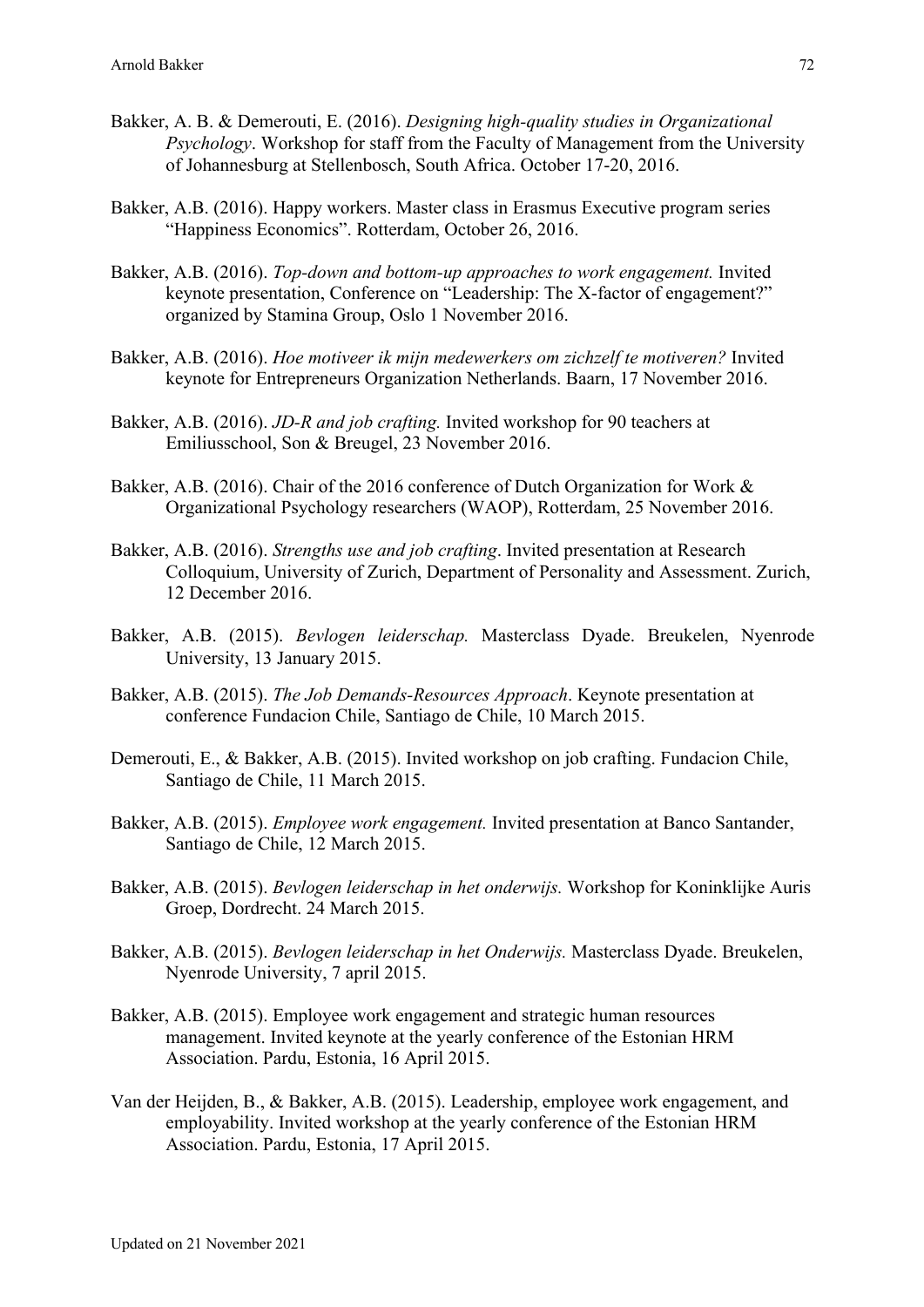- Bakker, A.B. (2015). *Multiple levels and cycles in organizational behavior.* Invited Brown Bag lecture, Business School, National University of Singapore, 5 May 2015.
- Bakker, A.B. (2015). *New trends in burnout and work engagement research*. Symposium at the 17th EAWOP conference in Oslo, 20-23 May 2015.
- Tims, M., & Bakker, A.B. (2015). *New perspectives on job crafting*. Symposium at the 17th EAWOP conference in Oslo, 20-23 May 2015.
- Bakker, A.B. (2015). *Weekly job demands foster burnout and self-undermining: The role of self-efficacy and optimism.* Oral presentation at the 17<sup>th</sup> EAWOP conference in Oslo, 20-23 May 2015.
- Bakker, A.B. (2015). *Work engagement and proactive behaviors*. Keynote for top managers Fiat-Chrysler Automobiles, Turin, Italy. July 3, 2015.
- Bakker, A.B. (2015). *Work engagement case studies*. Workshop for Management Fiat-Chrysler Automobiles, Turin, Italy. July 3, 2015.
- Bakker, A.B. (2015). *The Job Demands – Resources Monitor*. Workshop for Management Fiat-Chrysler Automobiles, Turin, Italy. July 3, 2015.
- Bakker, A.B. (2015). *Employee work engagement*. Invited keynote at the Opening of the Academic year of the Hospitality Business School, The Hague, September 1, 2015.
- Bakker, A.B. (2015). Multiple levels and cycles in organizational behavior. Oral presentation at EAWOP small group meeting on "Job resources". Norwich, September 14, 2015.
- Bakker, A.B. (2015). Inspiring leadership in education. Masterclass, Dyade, Rotterdam, September 22, 2015.
- Bakker, A.B. (2015). Cross-level interaction models of organizational behavior. Colloquium presentation, Erasmus University Rotterdam, September 29, 2015.
- Bakker, A.B. (2015). Leiderschap vanuit passie en energie. Keynote presentation at conference "Verbindend Leiderschap" for school principals and managers, Rotterdam, September 30, 2015.
- Bakker, A.B. (2015). Happy workers. Masterclass in Erasmus Executive program serie on "Rendement van Geluk". Rotterdam, October 7, 2015.
- Bakker, A.B. (2015). Werken aan bevlogenheid in het onderwijs. Masterclass for Hoornbeeck college, Amersfoort. October 14, 2015.
- Bakker, A.B. (2015). New developments in Work and Organizational Psychology. Invited presentation, University of Johannesburg, South-Africa, October 19, 2015.
- Bakker, A.B. (2015). Bevlogen in het onderwijs. Masterclass, Dyade, Hoorn, Atlas College, October 29, 2015.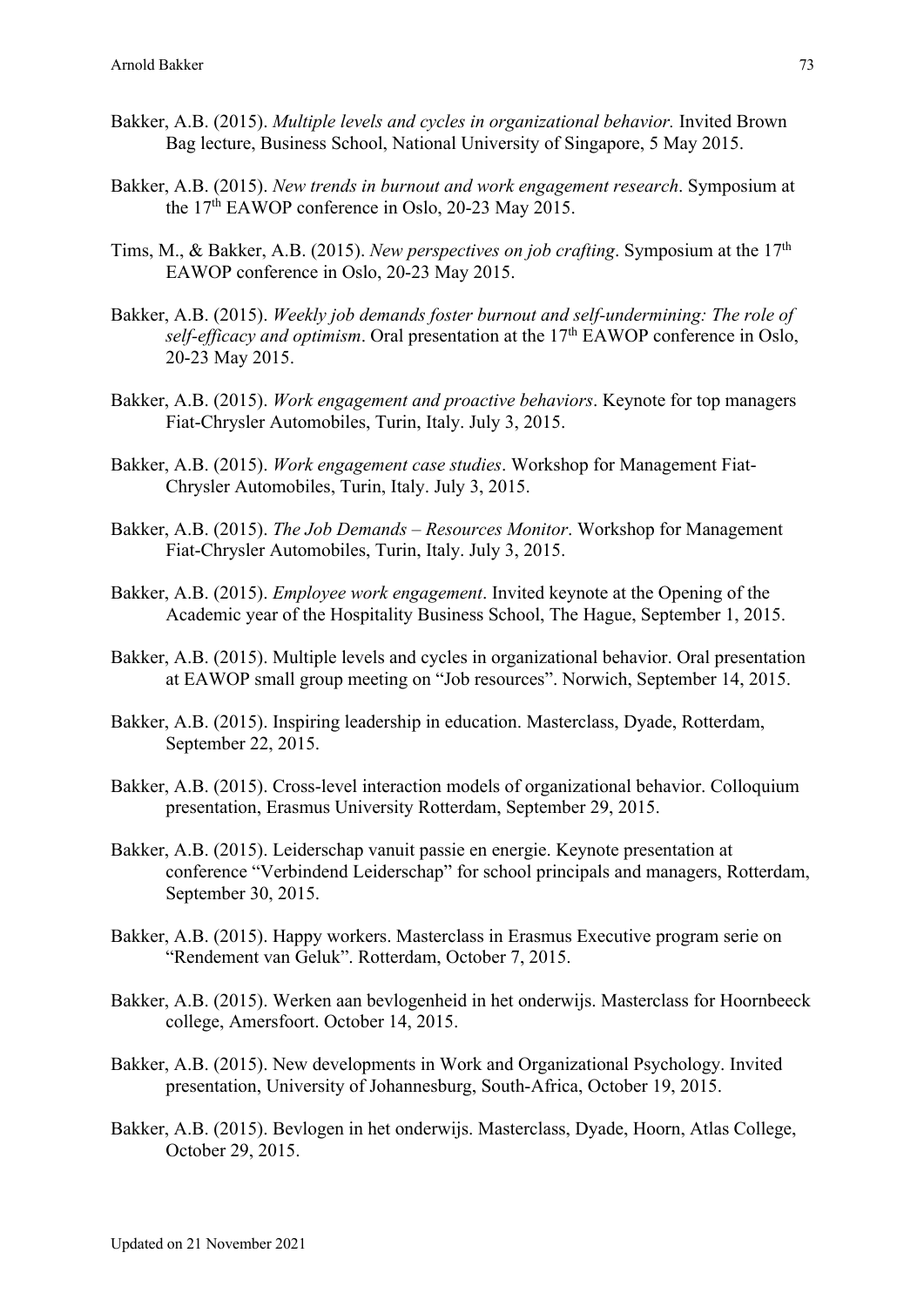- Bakker, A.B. (2014). Masterclass Bevlogenheid. Dyade, Rotterdam. January 14, 2014.
- Bakker, A.B. (2014). Evaluation committee Swedish Research on Work Organization, FORTE Stockholm, 3-4 February 2014
- Bakker, A.B. (2014). Presentatie Onderzoeksresultaten 'Bevlogenheid: Hart van de zorg'. Schouten & Nelissen, Zaltbommel, 6 February 2014.
- Bakker, A.B. (2014). Toekomstige ontwikkelingen in werk. Presentatie tijdens Uitreiking David van Lennep Scriptieprijs NSVP, Utrecht, 13 februari 2014.
- Bakker, A.B. (2014). Masterclass Bevlogenheid. Dyade, Rotterdam. March 18, 2014.
- Bakker, A.B. & Leiter, M.P. (2014). From burnout to work engagement: Primary and secondary interventions. Invited seminar, Lingnan University, Hong Kong, 27 March 2014.
- Bakker, A.B. (2014). Building employee work engagement. Invited lecture at Peking University, Beijing. 31 March 2014.
- Bakker, A.B. (2014). How can we build employee engagement and make organizations flourish? Invited Keynote at EAP Forum annual conference, Beijing, 1 April 2014.
- Bakker, A.B. (2014). How to build a flourishing enterprise. Invited workshop for the EAP Forum, Beijing, 2 April 2014.
- Bakker, A.B. (2014). Emotion management. Invited lecture at Lingnan University, Hong Kong, 8 April 2014.
- Bakker, A.B. (2014). Improving work engagement in health care. Invited presentation. Colloquium for health care researchers. Trondheim, 5 May, 2014.
- Bakker, A.B. (2014). Improving work engagement in health care. Invited workshop for health care professionals, Trondheim, 6 May, 2014.
- Bakker, A.B. (2014). How your organization may facilitate work engagement. Invited keynote, Annual conference on Health promotion, Oslo, 7 May 2014.
- Bakker, A.B. (2014). Health promoting processes in hospitals and health institutions. Invited workshop at Annual conference on Health promotion, Oslo, 8 May 2014.
- Bakker, A.B. & Demerouti, E. (2014). Work engagement and performance. Symposium at the SIOP conference, Honolulu, May 16, 2014
- Bakker, A.B. & Romanka, I. (2014). Crafting job demands to improve performance: The role of work engagement. Oral presentation at the SIOP conference, Honolulu, May 16, 2014
- Van Mierlo, H., & Bakker, A.B. (2014). Social contagion: Catching emotions and attitudes. Symposium at the SIOP conference, Honolulu, May 17, 2014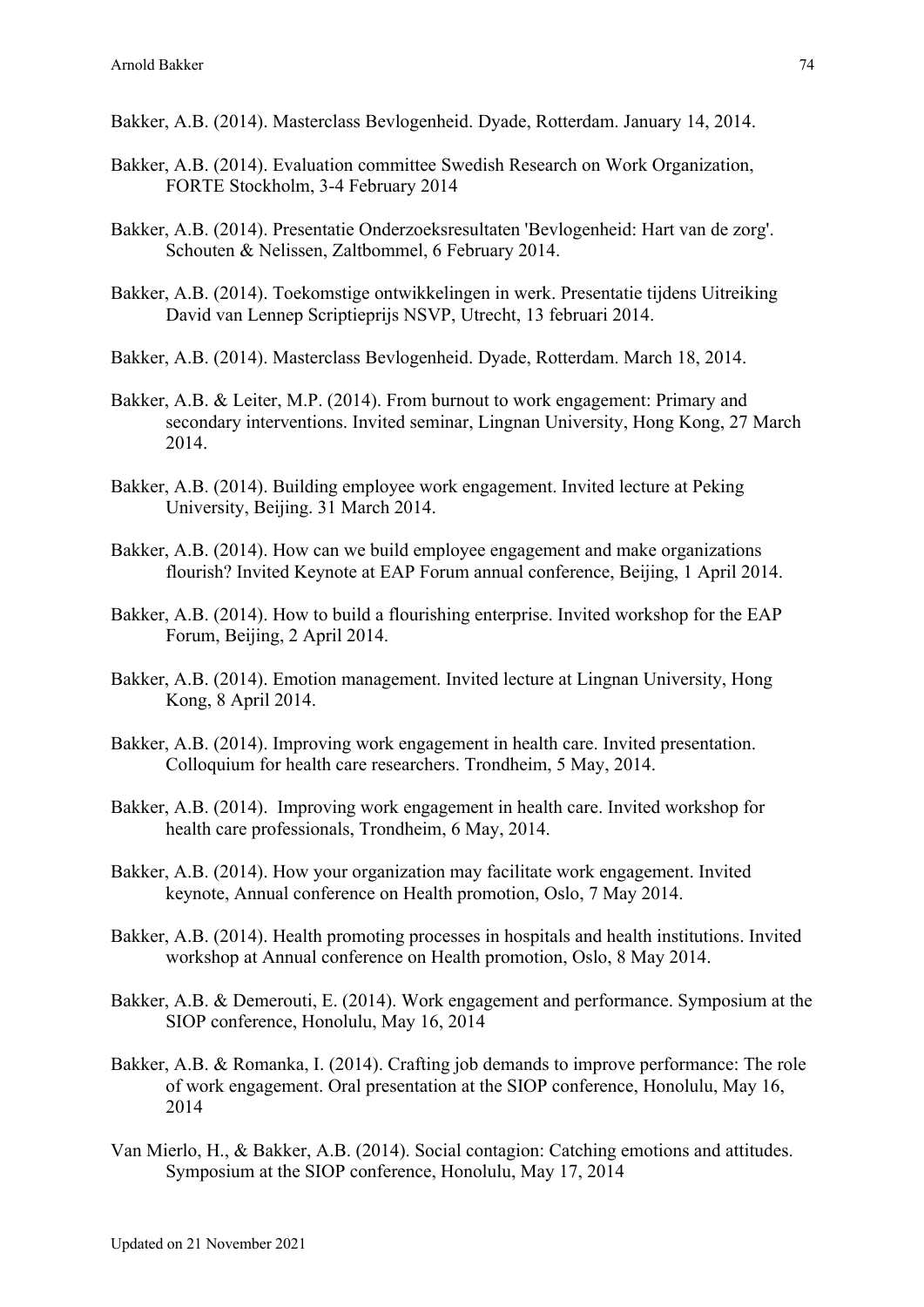- Van Mierlo, H., & Bakker, A.B. (2014). Crossover of engagement in groups. Oral presentation at the SIOP conference, Honolulu, May 17, 2014.
- Bakker, A.B. (2014). Zonder bevlogenheid vaart niemand wel. Invited presentation. Reeks directiecolleges, Avicenna, Leerhotel Amersfoort. 2 June 2014.
- Bakker, A.B. (2014). Bevlogen leiderschap. Masterclass Dyade. Breukelen, Nyenrode University, 3 June 2014.
- Bakker, A.B. (2014). A Job Demands–Resources approach of leadership. Invited presentation at the LEAP expert group seminar, Sandbjerg, Denmark, 16 June 2014.
- Bakker, A.B. & Romanko, I. (2014). The impact of work engagement on the link between job crafting and performance. Oral presentation at the 28th ICAP conference, Paris. 12 July 2014.
- Bakker, A.B. (2014). *Facilitating employee work engagement*. International Psychology Conference Dubai. Dubai, United Emirates. October 17-18, 2014.
- Bakker, A.B. (2013, January). Work engagement through job crafting. Invited keynote at the Ceremony meeting 15th Anniversary of the Japanese Association for Job Stress Research. Tokyo, Japan.
- Bakker, A.B. (2013, January). The Spillover-Crossover model. Invited keynote at the Annual conference of the Japanese Association for Job Stress Research. Tokyo, Japan.
- Bakker, A.B. (2013, February). A day in the life of a happy worker. Invited lecture. ISCTE, Lisbon, Portugal.
- Bakker, A.B. (2013, March 25). A day in the life of a happy worker. Invited Public Lecture, Lingnan University, Hong Kong.
- Bakker, A.B. (2013, 9 April). The happy worker. 2nd Annual Conference on Happiness Economics. Erasmus Happiness Economics Research Organization, Rotterdam.
- Bakker, A.B. (2013, 12 April). De toekomst. Invited keynote. Presentatie voor de BA&O, jaarlijks congres, Driebergen.
- Bakker, A.B. (2013, 30 May). Werken aan bevlogenheid. Invited keynote. Reed Business Events, Kamerik.
- Bakker, A.B. (2013, 20 June). Employee engagement. Invited keynote for HR professionals of multinational firms. Hay Group, Zeist, Netherlands.
- Bakker, A.B. (2013, 12 July). The Job Demands-Resources model: Relevance for work life and beyond. State of the art lecture at the 13th European Congress of Psychology, Stockholm.

Bakker, A.B. (2013). Masterclass Bevlogenheid. Dyade, Rotterdam. September 12, 2013.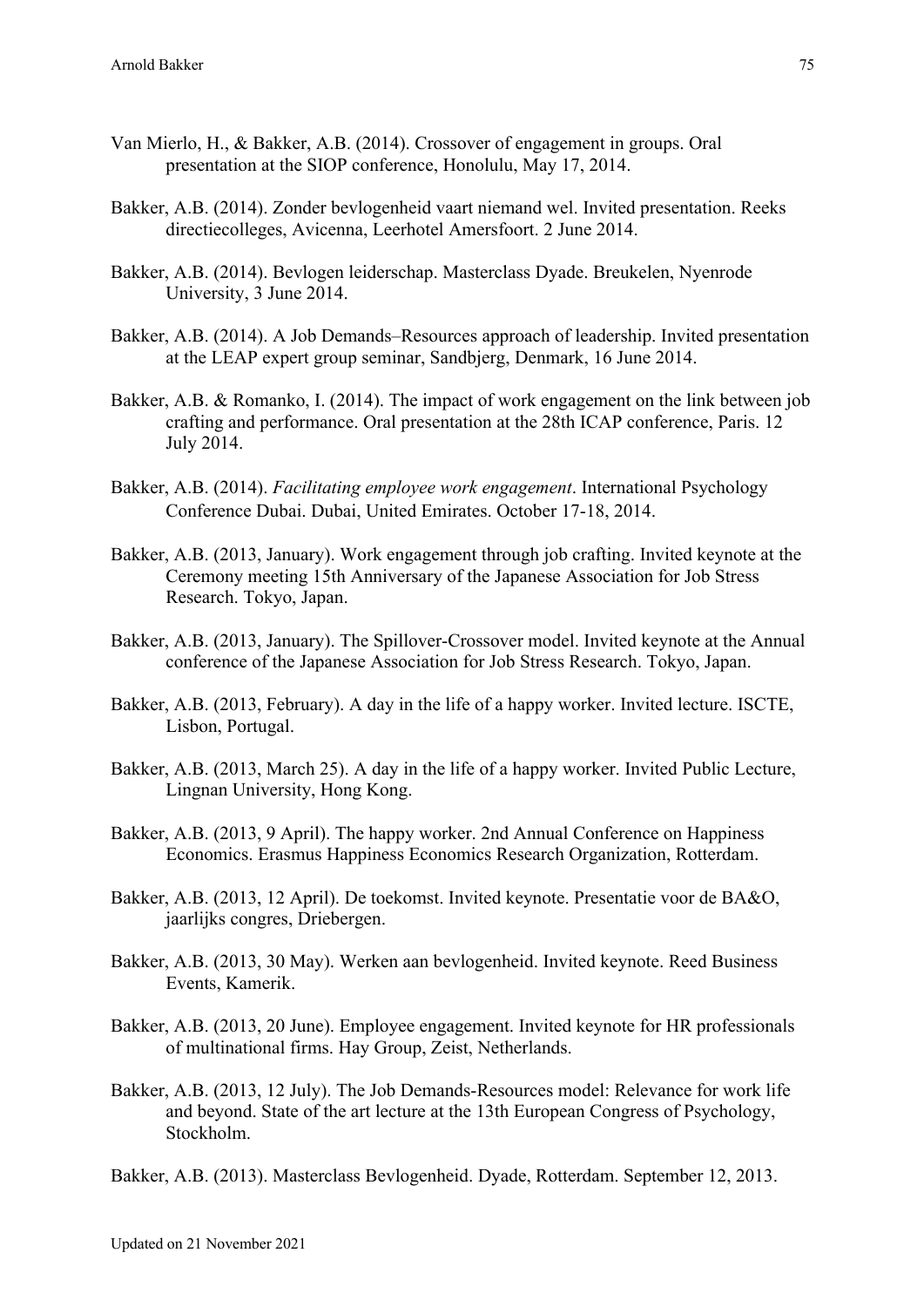- Bakker, A.B. (2013). Bevlogen vermogen. Congres NKDI, Kenniscentrum Duurzame Inzetbaarheid. Arnhem, 11 oktober 2013.
- Bakker, A.B. (2013). Weekly work engagement: The role of hindrance and challenge demands. Oral presentation at the Annual Southern Management Association conference. New Orleans, 7 November 2013.
- Demerouti, E., & Bakker, A.B. (2013). Symposium New directions in work engagement research. Annual Southern Management Association conference. New Orleans, 7 November 2013.
- Bakker, A.B. (2013). Employee Work engagement. Keynote presentation, Expo Capital Humano. Santiago de Chile, 12 November 2013.
- Bakker, A.B. (2013). Work engagement: Job design and job crafting approaches. Invited presentation, Catholic University of Chile, Santiago de Chile. 13 November 2013.
- Bakker, A.B. (2013). Work engagement: The workshop. Invited workshop, Fundacion Chile, Santiago de Chile. 14 November 2013.
- Bakker, A.B. (2013). Geluk als economische groeikracht. Keynote op de Energiedag / Organisatie Slimste bedrijf van Nederland, Syntens, Oss. 19 November 2013.
- Bakker, A.B. (2013). New insights in Work engagement. Invited keynote at the 1st French Positive Psychology conference. Metz, 21 November 2013.
- Bakker, A.B. (2013). Bevlogen leidinggeven [Engaged leadership]. Invited workshop for Koninklijke Auris Groep. Rotterdam, 12 November 2013.

Invited Keynotes before 2013

- Conference on work-family balance, keynote on "the Spillover-Crossover model", Lingnan University, Hong Kong, November 8, 2011
- Conference on Attachment and Addiction. Invited presentation on "Workaholism and relationship quality" in Munich, Germany. October 15-16, 2011
- Keynote on "work engagement" during the "Plechtige Proclamatie" in Ghent, Belgium, 22 September 2011
- Conference of the German Society of Work and Organizational Psychologists, September 2011, Rostock
- Conference organized by the Environment Committee, European Parliament, Brussels. Towards Europe 2020 - the role of mental capital and well-being, June 2010
- IWP Conference, June 2010. Institute of Work Psychology, Sheffield, UK. Work engagement.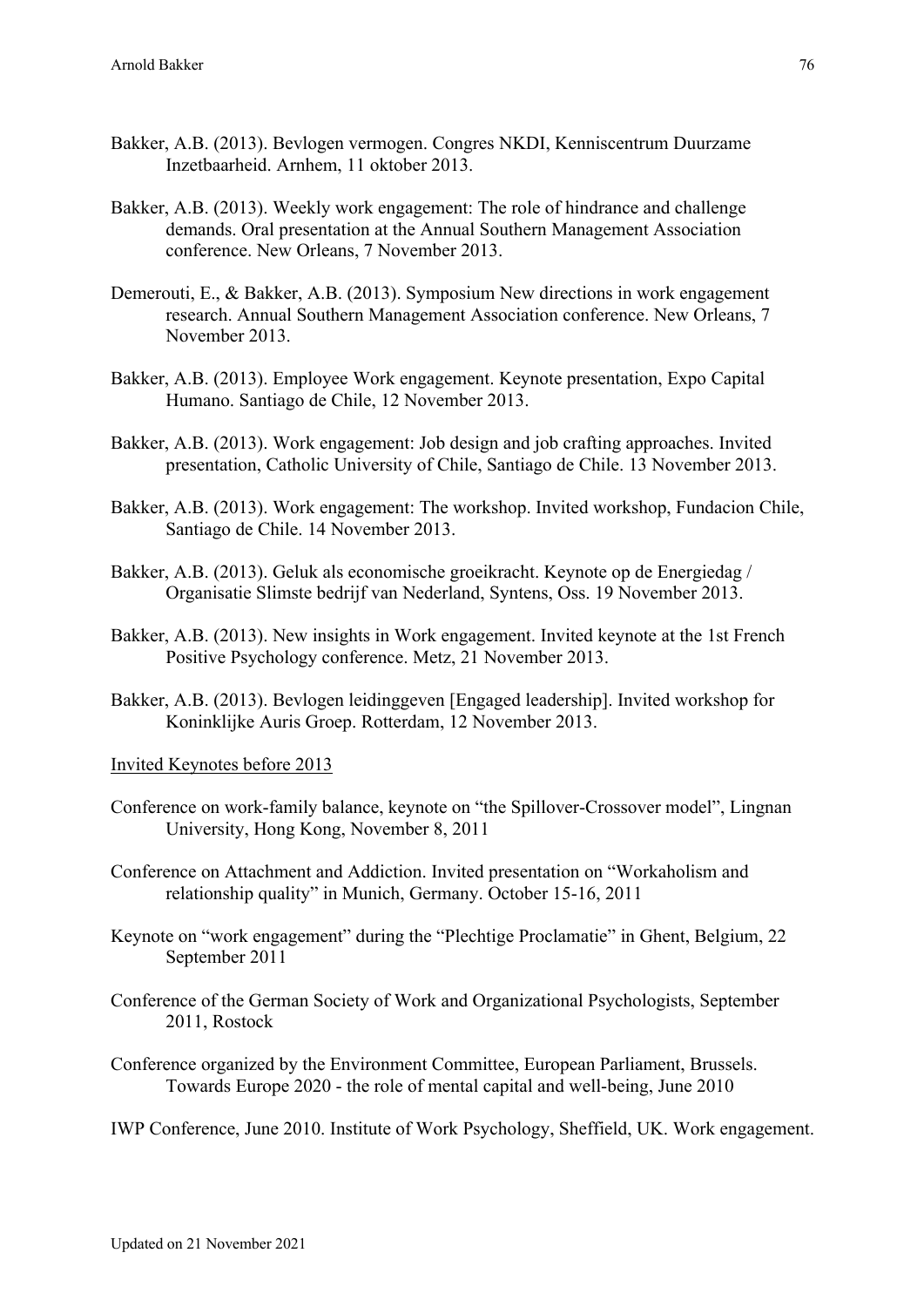- Conference of the Society for Industrial and Organizational Psychologists (SIOP), April 2010, Atlanta. Engaged employees create their own great place to work.
- Conference of the European Academy of Occupational Health Psychology (EA-OHP), November 2008, Valencia, Spain. Work Engagement: A Good Example of Positive Occupational Health Psychology
- Three conferences in China: Shanghai, Guangzhou, Beijing March, 2008. Work engagement: A positive approach of organizational behavior.
- Conference of the Australian Psychological Society (APS), June 2007, Adelaide, Australia. The Job Demands – Resources model: A new approach to organisational behaviour.
- International Conference on Burnout and Job Engagement, October 5-7, 2006, Vienna. Work engagement: A positive approach of organizational behavior.
- South African Positive Psychology Conference, April 2006, Potchefstroom, South Africa. A positive approach of organizational behavior.

## **VALORIZATION**

| 1998 to date | Job Demands–Resources theory and model has been and is used in<br>hundreds (probably thousands) of organizations worldwide.<br>Organizations use the model to assess the quality of the work<br>environment (job design). Examples: Shell, Rabobank, ABN-<br>AMRO, Politie Haaglanden, Artis, KLM, Tax Office, several<br>ministries, schools, hospitals, and more.                                                                                                                                                                                                                                                                                                                                                                                                                                                                                |
|--------------|----------------------------------------------------------------------------------------------------------------------------------------------------------------------------------------------------------------------------------------------------------------------------------------------------------------------------------------------------------------------------------------------------------------------------------------------------------------------------------------------------------------------------------------------------------------------------------------------------------------------------------------------------------------------------------------------------------------------------------------------------------------------------------------------------------------------------------------------------|
| 2000 to 2021 | Development and validation of various instruments. These<br>instruments are used in academic research but also frequently<br>applied in various organizational settings - to assess burnout, work<br>engagement, strengths use, etc. or during personnel selection<br>(Emotional Intelligence). The following tests have been developed:<br>Utrecht Work Engagement Scale (UWES), Work-related Flow Scale<br>(WOLF), Oldenburg Burnout Inventory (OLBI), Rotterdam<br>Emotional Intelligence Scale (REIS), Start and Stop Control (SSC),<br>Job Crafting Scale (JCS), Playful Work Design instrument (PWD),<br>Proactive Vitality Management scale (PVM), Strengths Use scale,<br>Job Demands – Resources Monitor (JDR), Self-undermining scale,<br>Behavioral Index of Occupational Strengths (BIOS), and the Agile<br>Work Practices instrument. |
| 2000 to date | The Utrecht Work Engagement Scale is a special case. The<br>instrument has been translated in more than 40 languages, including<br>Spanish, Portuguese, English, Mandarin, Japanese, French and<br>Indonesian. The instrument has also been adapted to measure work<br>engagement at the day-level and to assess student engagement. The<br>UWES is the most-often used instrument to assess employee<br>engagement, worldwide.                                                                                                                                                                                                                                                                                                                                                                                                                    |